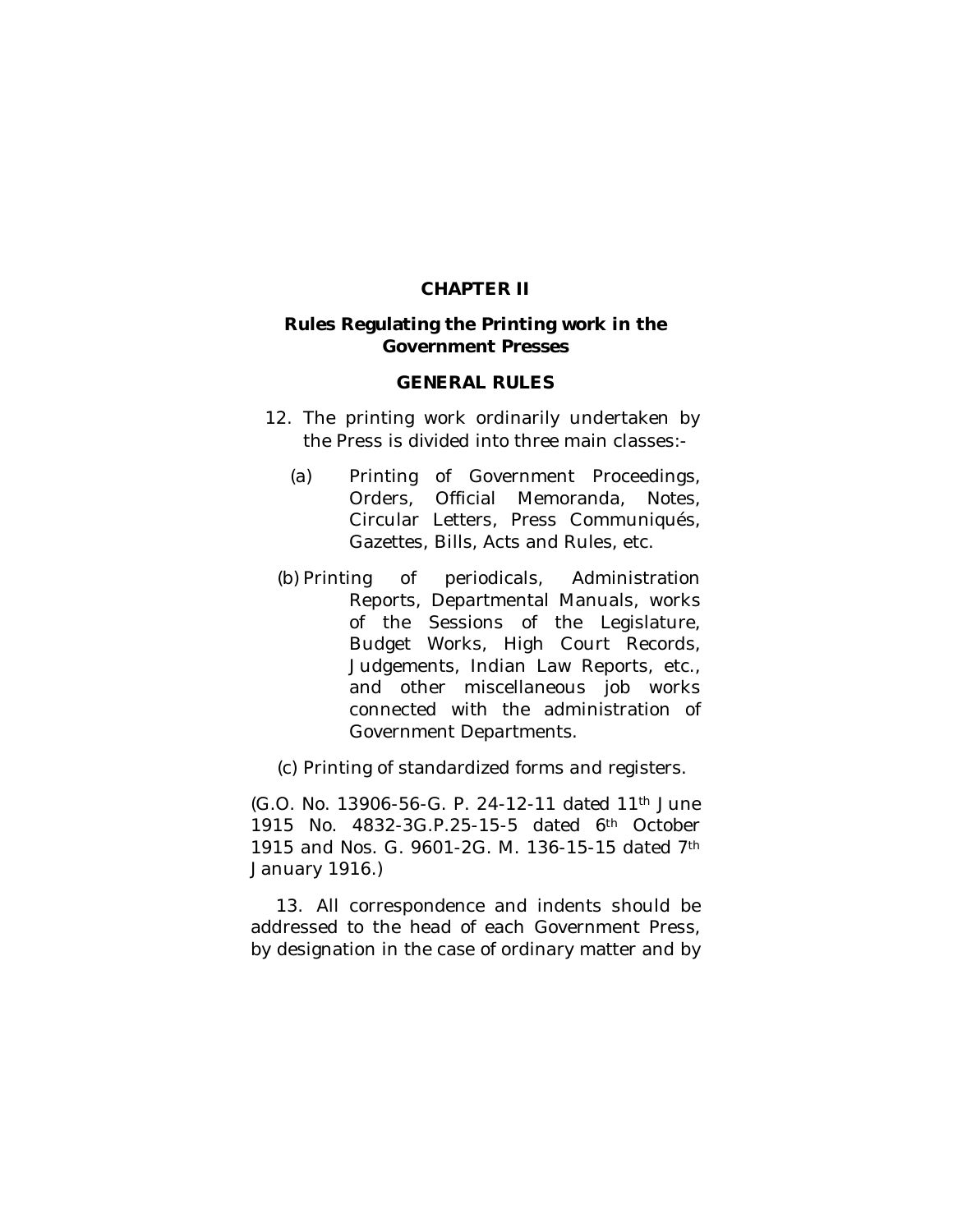name in the case of confidential matter, which should be sent in a double sealed envelope. No official of other Departments or a private party is allowed to enter the Government Press except when he or she is asked to attend the Press to settle some queries in, or take delivery of, very urgent and special work.

## *Revised procedure for printing and supply of Stationery etc., to the Governor's Secretariat, Raj Bhavan.*

14. In modification of Government Order No. GAD 70 PRB 64 dated 15th January 1965 Government are pleased to direct that the revised procedure, in regard to booking the expenditure connected with the supply of Stationery, Printing, etc., relating to Raj Bhavan may be adopted, as indicated below:

(1) Cases where the expenditure on hospitality is to be met from the grants provided for under Col. 2 *viz.,* sumptuary allowance in the second Schedule to the G.A.P. Order 1957.

The cost of printing of invitation and menu cards may be debited under the same head under which the expenditure incurred on hospitality is booked. In case the work is got done by the Printing and Stationery Department, and the expenditure is initially debited under '68 Stationery and Printing' Such charges may be transferred to the head under which the expenditure on hospitality is recorded.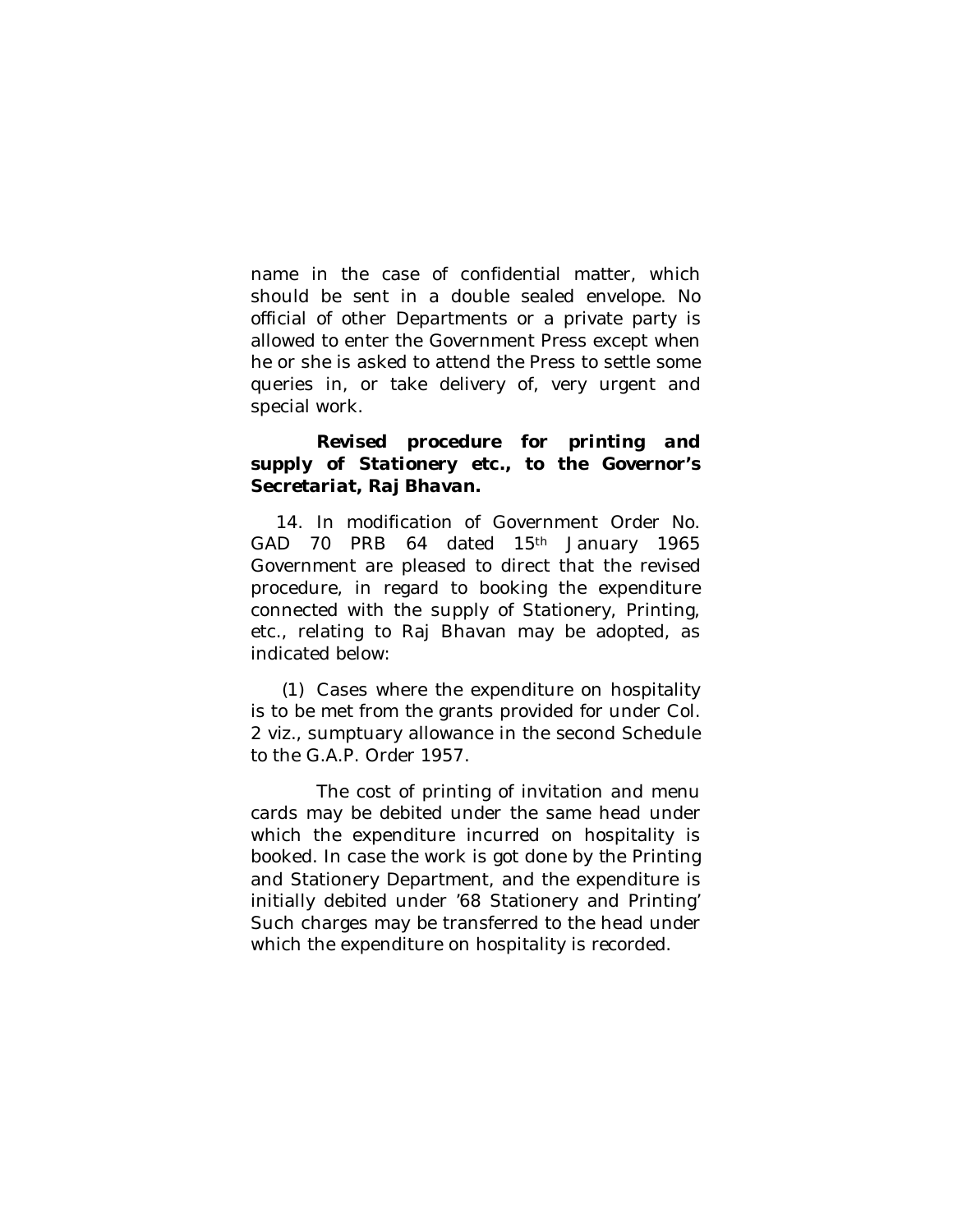(2) Cases where the expenditure on hospitality is met from the grants other than those provided for the G.A.P. Order, 1957:-

The cost of printing of invitation and menu cards should appropriately be debited to the same head, under which the expenditure on hospitality is booked. If however the work is got done by the Stationery and Printing Department, the expenditure initially booked under '68 Stationery and Printing' may be allowed to remain without transfer to other heads of account.

(3) Other charges on account of Stationery and Printing and other supplies made by the Stationery and Printing Department for the Governor and his staff in pursuance of the official work may be finally debited to '68 Stationery and Printing' only.

The revised classification is to be adopted from the year 1966-67, and necessary adjustments may be made transferring the debits already charged under "19GA".

#### *Authorised Works*

15. The following works may be printed without the previous sanction of Government.

(i) Government:- (a) All proceedings of Government in the several Departments including monthly Proceedings with Indexes, (b) Bills, Select Committee Report Agenda, Order Papers, Questions, Questions and Answer of the Sessions of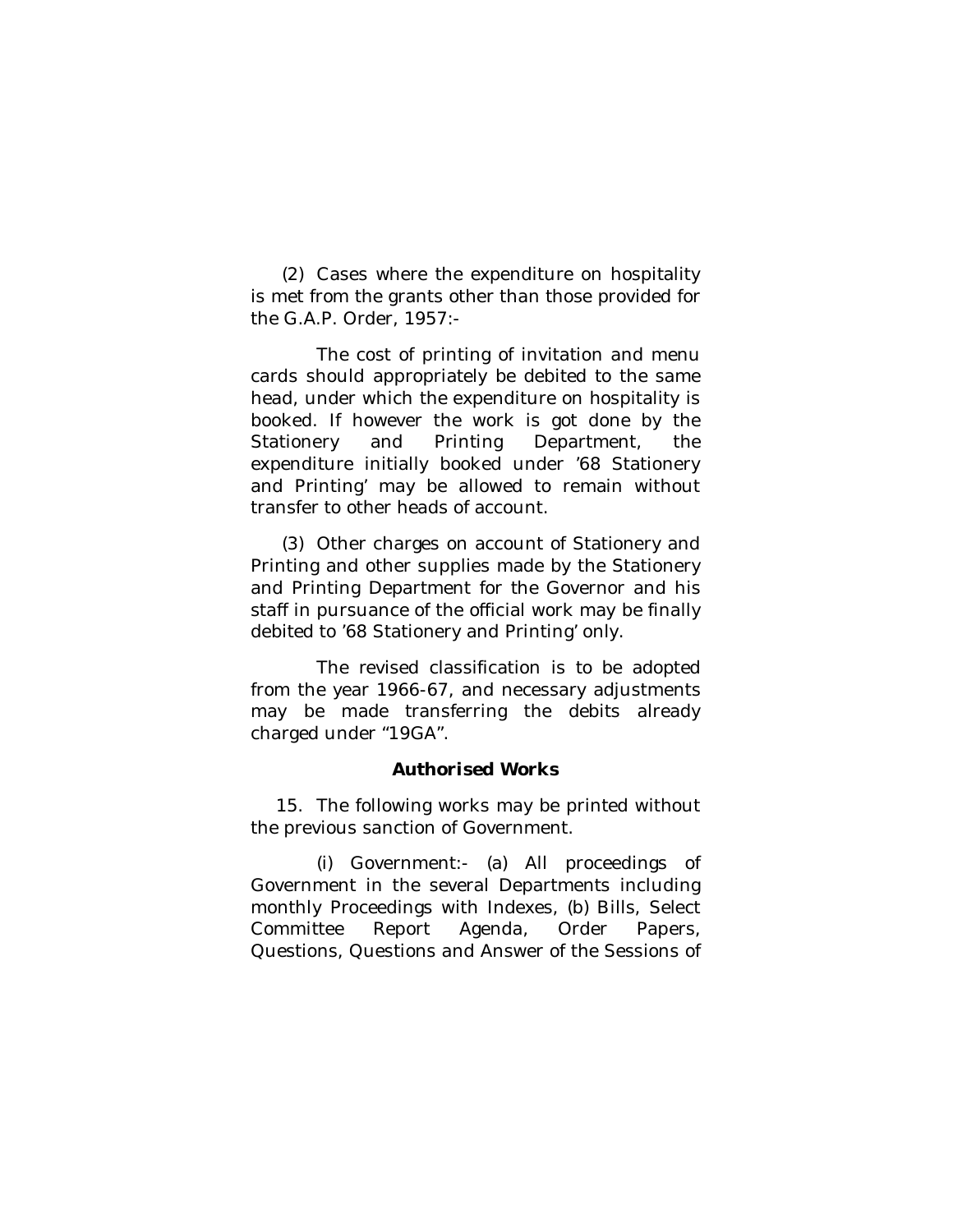both Houses of the Legislature, Reports the Public Accounts Committee and of Estimates Committee, (c) State Budget Estimates, Budget Notes, Budget Memorandum and other Budget documents, (d) Five year Plan reports-Draft stage and final stage, Annual Plan Reports, (e) Annual Administration Reports of the several Departments of Government and of State Administration Report, and Government Reviews thereon and (f) other Government Publications and (g) Reports of Statutory Committees and Conferences constituted by Government when received through or authorised by the concern Secretariat and (h) the Speeches of the Governor, Chief Minister and other Ministers on important occasions State Civil List.

(ii) Departmental work a) High Court: Record of Criminal Appeals in murder cases, Circulars, Inspection notes, Indian Law Reports.

(b) Accountant General's Office :- History Services of Gazetted Officers, Consolidated Revenue and Expenditure Registers, Detail Books, Classified Abstract etc., Revenue Static's, Resource Estimates, Finance and Appropriation Accounts, and Audit Reports.

(c) Education Department:- Departmental Book and special reports, lists of official publications, departmental circulars, catalogue of books in the several institutions under the Department, Reports and proceedings of the Text Book Committees and other statutory bodies, curricula of studies, with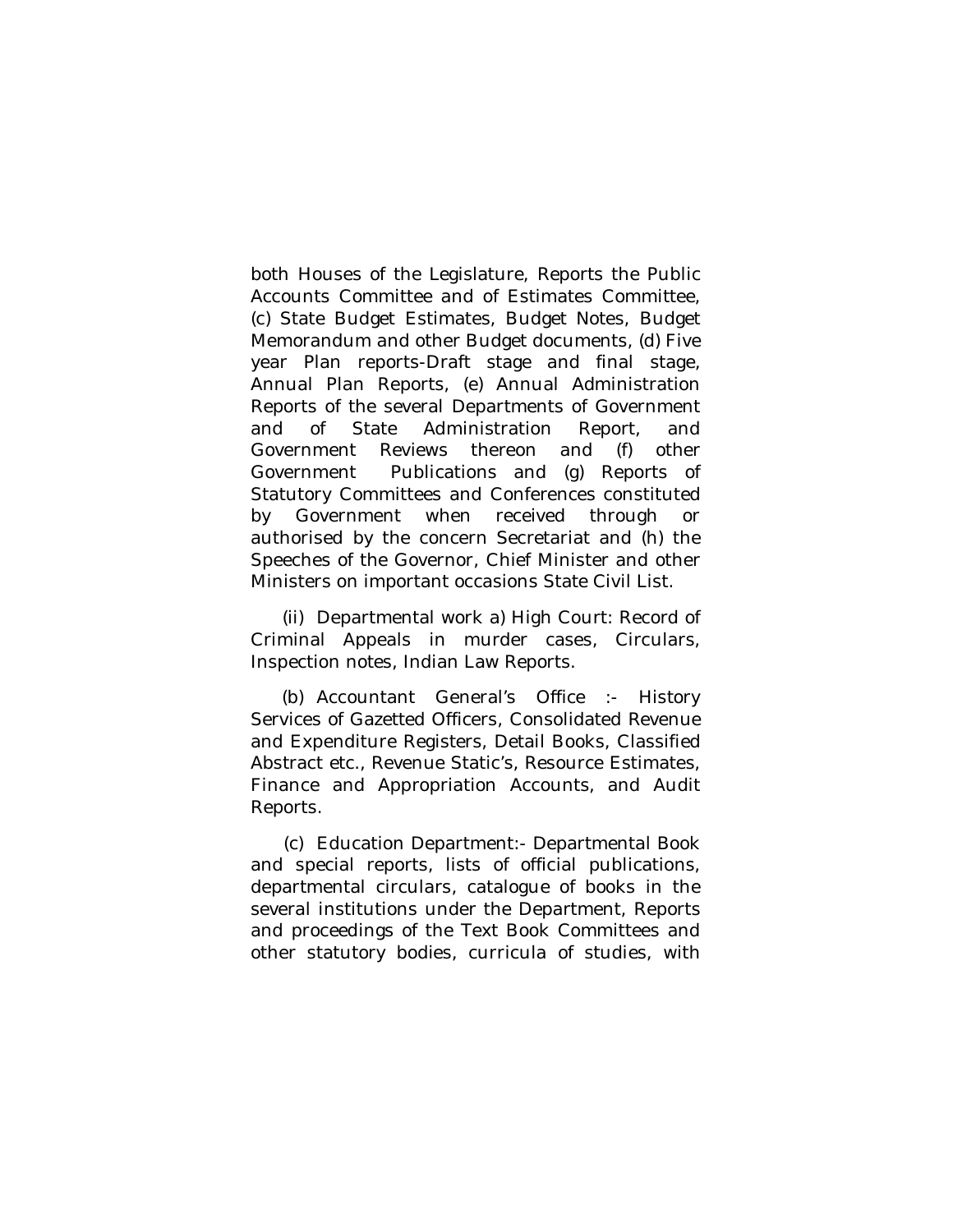approval of the concerned administrative Secretariat of Government in each case.

Similar works of the Departments of Collegiate Education and Technical Education may also be undertaken for printing, in each case with the approval of the concerned Administrative Secretariat.

(d) Departments of Agriculture, Fisheries, Geology and Horticulture Rules, Orders, Notices and publications of technical nature not exceeding two to three pages in print in each case, may be printed on the authority of the Secretaries to Government concerned/

Printing of all books, pamphlets and other publications should be sanctioned by Government in the Administrative should be sanctioned by Government in the Administrative Secretariat of the Department of Printing, Stationery and Publications, though they may form accompaniments to Government orders.

(e) Other Department works:- Departmental Manuals, Handbooks, Gradation lists and Schedules of establishments, Forms, Registers, etc., approved or prescribed by Government may also be printed at the Government Press. Where any of the works is of bulky nature, or in the case of works of the category other than the above, the Director of Printing, Stationery and Publications should be consulted beforehand and he would be able to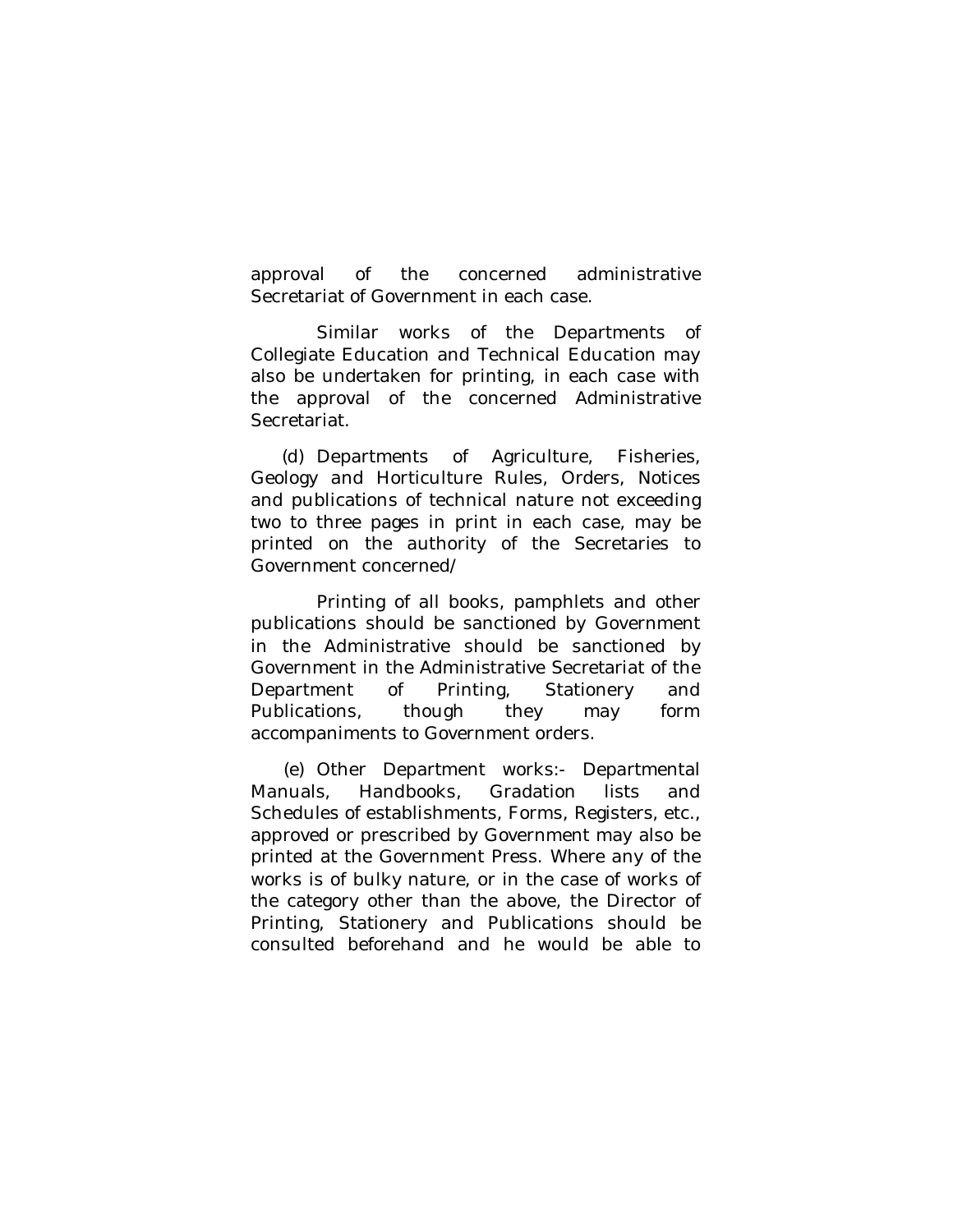advise whether the work could be executed in the Government Press within a reasonable time or it may be got done in a private Press.

(G.O. Nos. 11478-514-Ms. 2440, dated 15th March 1898; No. 9960-97-Mis. 2189, dated 25th February 1899 No. 3614-15-Mis. 950, dated 14th September 1899).

### *Payment for printing work done for Commercial and other Departments*

16. Government have directed that all Departments, Institutions and Local Bodies, whose accounts are made up on commercial principles or which have their own funds and also all departments which get their books or other publications printed for sale and propaganda should in future pay for the services rendered by the Press or supplies made from the Stationery Depot.

(G.O. No. G. 6367-89-P & S. 65, 23-3, dated 14<sup>th</sup> February 1925).

The Rules in the Manual of Contigent Expenditure subsequently issued show the latest position regarding this subject and are applicable now.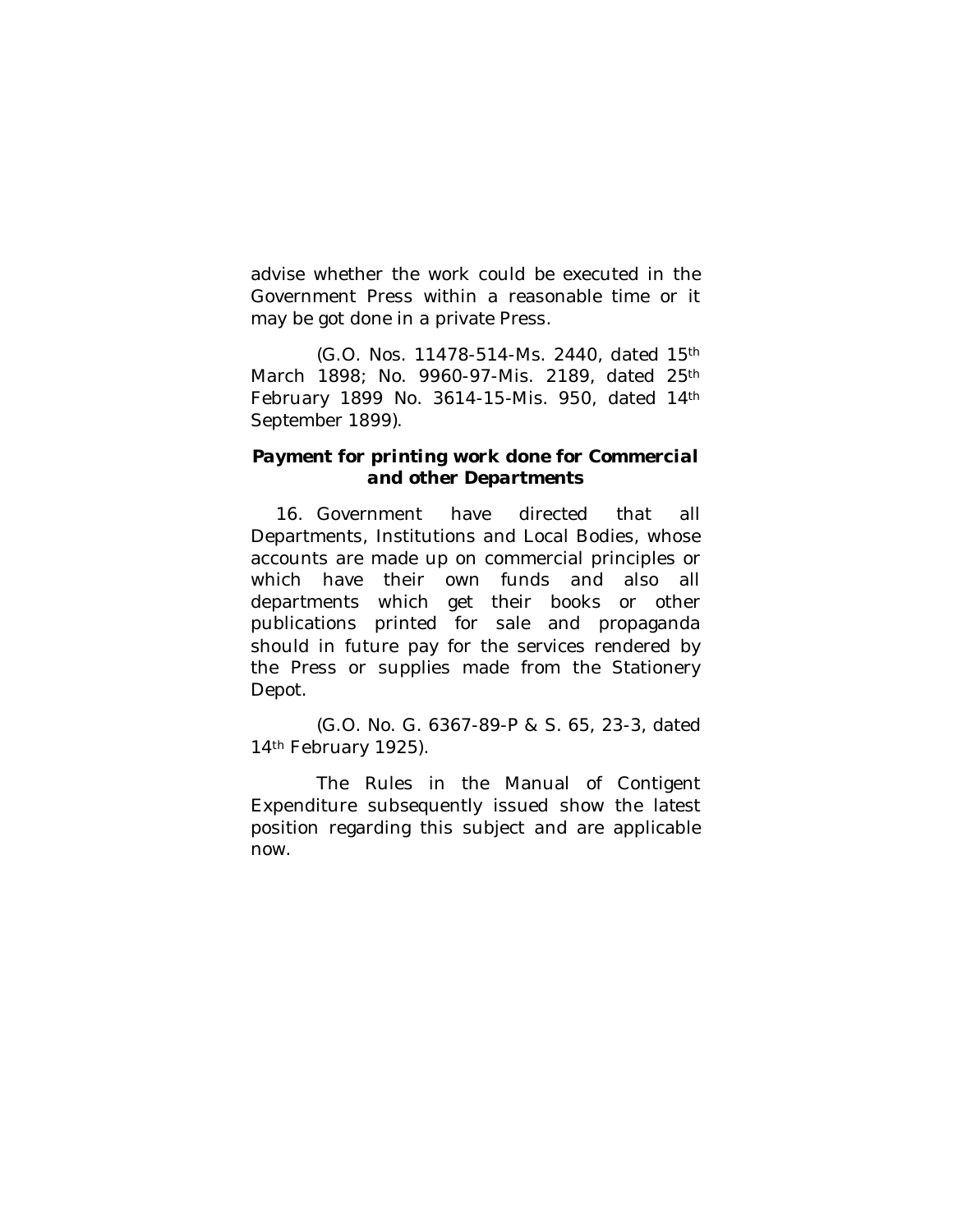# *Government Orders pertaining to works of several Departments*

17. The following are the specific Departments and Insitutions whose printing works are regulated by respective Government orders in each case.

| (1) |                                                                       | (a) The<br>Mysore<br>University;             |                              | for<br>printing                         |
|-----|-----------------------------------------------------------------------|----------------------------------------------|------------------------------|-----------------------------------------|
|     |                                                                       | (b) The<br>University;                       |                              | Bangalore work done<br>and<br>supplied. |
|     |                                                                       | University;                                  | (c) The Karnataka stationery |                                         |
|     |                                                                       | (d) The Agricultural<br>Sciences University. |                              |                                         |
|     | (2) Mysore<br>Government do<br>Insurance Department;                  |                                              |                              |                                         |
| (3) | Mysore State Electricity do<br>Board                                  |                                              |                              |                                         |
|     | (4) All Government owned do<br>Industrial factories and<br>Workshops. |                                              |                              |                                         |
| (5) | Mysore Iron and Steel do<br>Works Ltd., Bhadravathi.                  |                                              |                              |                                         |
| (6) | Bangalore Water Supply do<br>and Sewerage Board.                      |                                              |                              |                                         |
|     | (7) Education Department.                                             |                                              |                              |                                         |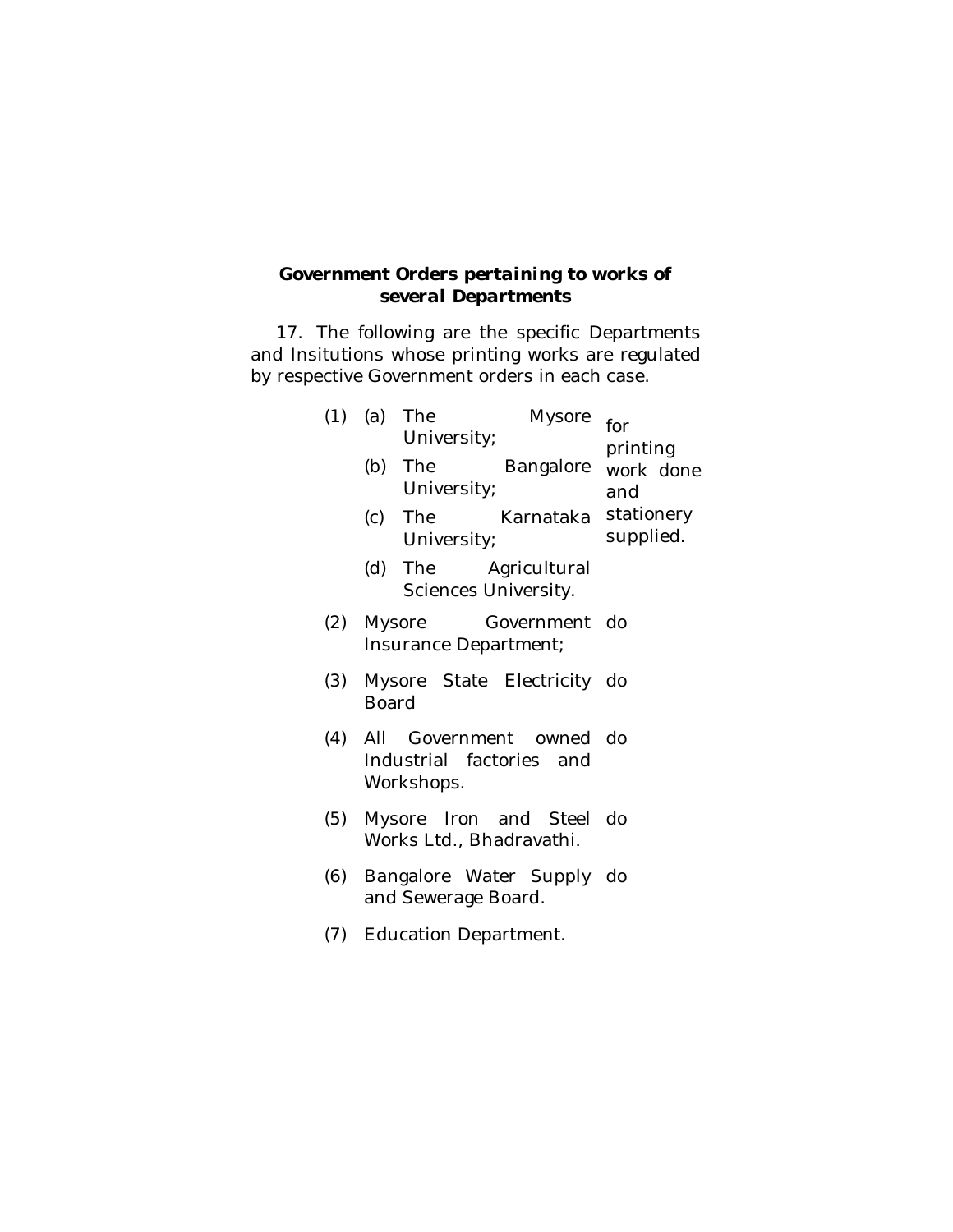(a) The printing works of School Boards

(G.O. No. E. 3826-8 Edn. 340-33-2, dated 12th June 1934).

(b) The printing works of Schook Text Books Kannada, Urdu, etc., in two colours to be charged at the same rates as those offered to the Private Presses, when printed by letterpress method and at the actual cost when printed by offset method.

(G.O. No. M. 17059-61 P. & S. 17-54-2, dated 25<sup>th</sup> November 1954).

(c) All works done by the Government Press for the several public examinations conducted by the Department of Public Instruction and Secondary Examination Board.

(G.O. No. M. 21585-P. & S. 08-51-2, dated 18th March 1952 and No.E. 9115 Edn. 126-52-10, dated 4th October 1952).

All bills in respect of printing Text Books received from the Government Presses as well as from the Private Presses will be adjusted or paid, after obtaining administrative sanction of Government by the Director of Public Instruction (subsequently the Director of Text Books), out of the Budget provision of the Government Text Book Press Mysore under 37 Education E General-E.S. Miscellaneous IV. The private Press Bills are subject to scrutiny of the rates by the Superintendent of the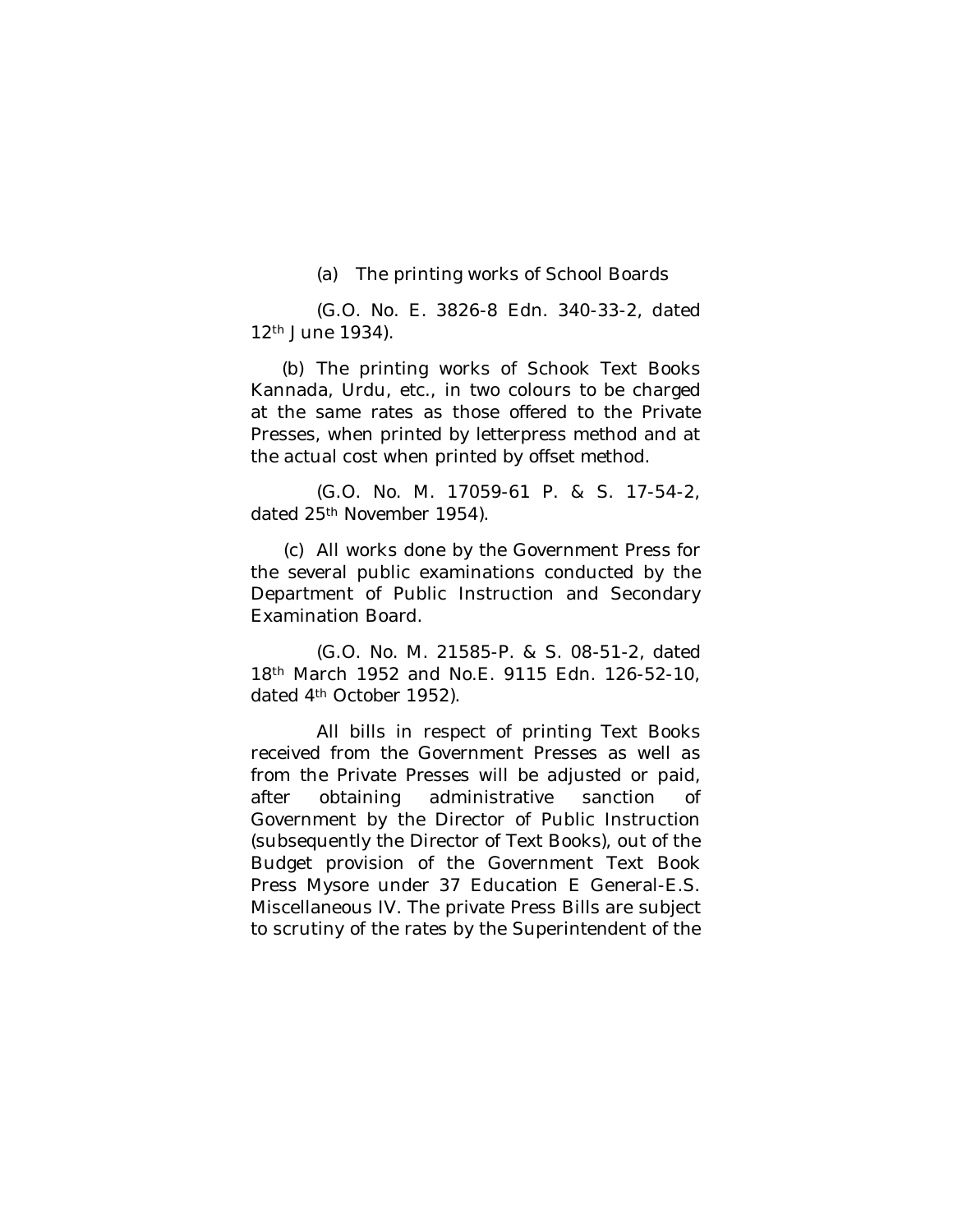Government Text Book Press. [Subsequently Joint Director of Text Books (Printing)]

(8) Agriculture Department.

(a) For printing the Agricultural calendar, specia bulletins and pamphlets;

(b) For printing the progress reports of severa schemes subsidized by the Indian Council of Agricultura Research, New Delhi.

 (G.O. No. D. 8389-91-Agri. 225-38-4, dated 28th March 1939)

(c) For printing 12 old publications and 12 new publications every year at an approximate cost of Rs. 4,800 either at the Government Press or in private Presses.

 (G.O. No. AF 3328-30-Agri-9-53-4, dated 25th June 1953).

(9) Labour Department.

The Labour Gazette is authorised to be printed in English every month at the Government Press, Bangalore.

 (G.O. No. SR. 5217-19-LW 119-48-2, dated 16th April 1494 and L.S. 4451-L.W. 185-52-4, dated 18th November 1952).

(10) Department of Literary and Cultural Development.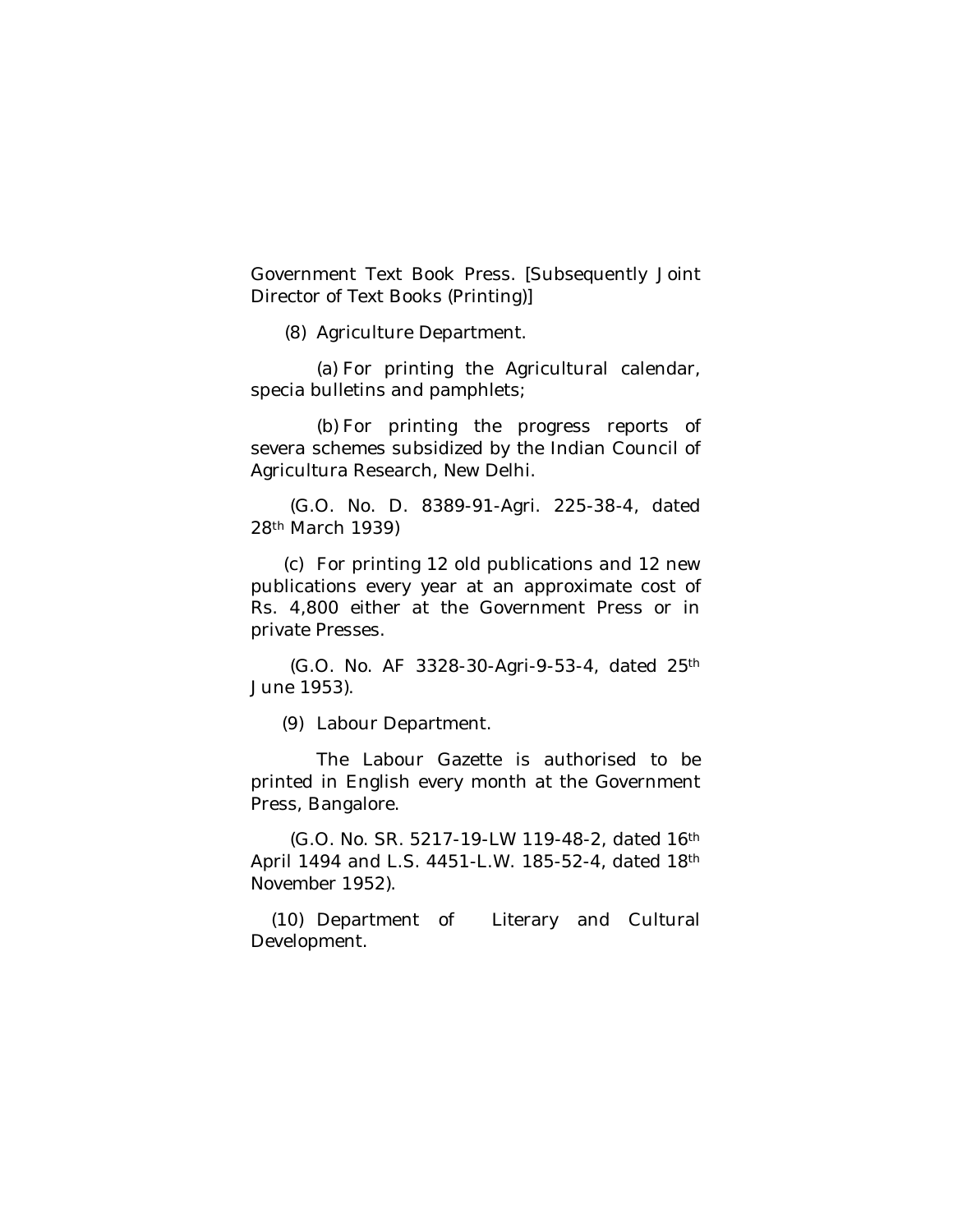Except printing work down for running office routine, the regular publications issued by the Departmental may be got printed on payment basis.

(G.O. No. 2269-P & S. 8-55-4. dated 3rd May 1955).

The Director of Literary and Cultural Development may get any publication whose cost of printing and paper does not exceed Rs. 15,000, printed in a private press subject to the approval of the Director of Printing and Stationery. In all other cases previous sanction of Government is necessary.

(G.O. No. ED 48 U.C.L. 61, dated 28th March 1962).

#### **(11)Industries and Commerce Department.**

(a) Forms and Books required for use by Weaving Demonstrations to be printed and supplied on payment basis.

(G.O. No. D 2436-8 I & C 142-31-2, dated 20th November 1931).

(b) Labels for fruit canning may be printed and supplied on payment.

(G.O. No. M. 7688-P 1 S 10-52-24 dated 19th July 1952).

(c) Bulletins issued by the Department of Industries and Commerce may be printed and supplied free of cost.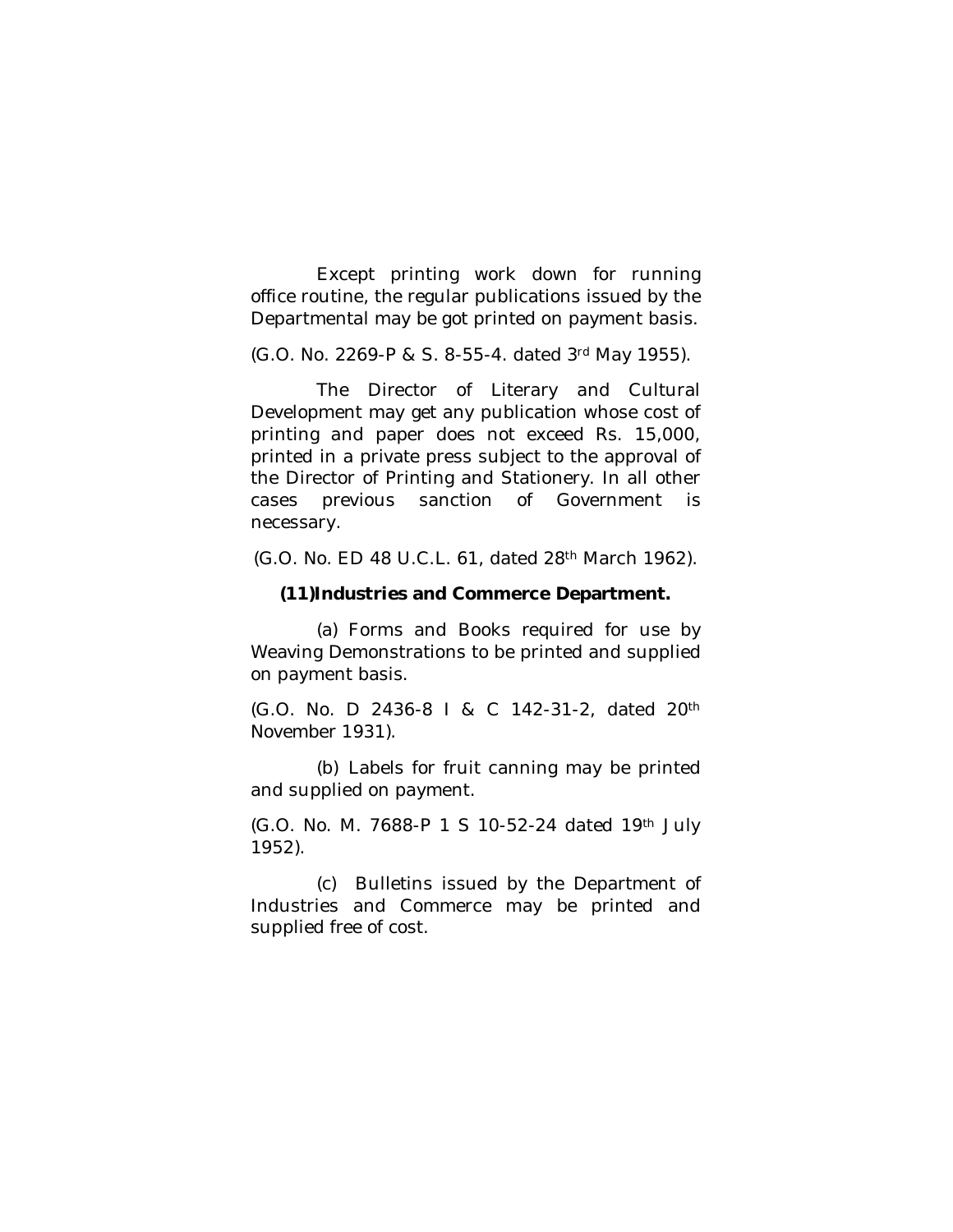(G.O. No. D. 5931-3 I. & C. 38-38-28, dated 6th January 1939 G.O. No. D. 1796-9 I & C. 51-41, dated 7<sup>th</sup> October 1941).

### **(12)Veterinary and Animal Husbandry Department.**

(a) Forms required by the Serum Institute may be printed and supplied on payment basis.

(b) Reports of Schemes subsidized by the Indian Council of Agricultural Research may be printed on payment basis.

(G.O. No. D. 8389-91-Agri. 225-38-4 dated 28th March 1939).

(c) Progress Report of the Fruit Research Station with sketches and photographs, may be printed, the cost of preparation of the blocks of photographs and sketches being get out of the contingent grants of the scheme.

(G.O. No. D. 5129-G. G. 110-39-2 dated 13th March 1940, No.1864-66-G.G. 41-40-2 dated 22nd October and No.D. 2317-19 G. 42-40-2-4 dated 19th November 1940).

#### **(13) Public Works Department.**

(a) The Annual Report of the Hydraulic Research statation may be printed in private Presses after calling for Competitive quotations, and the printing of drawings, graphs, and photographs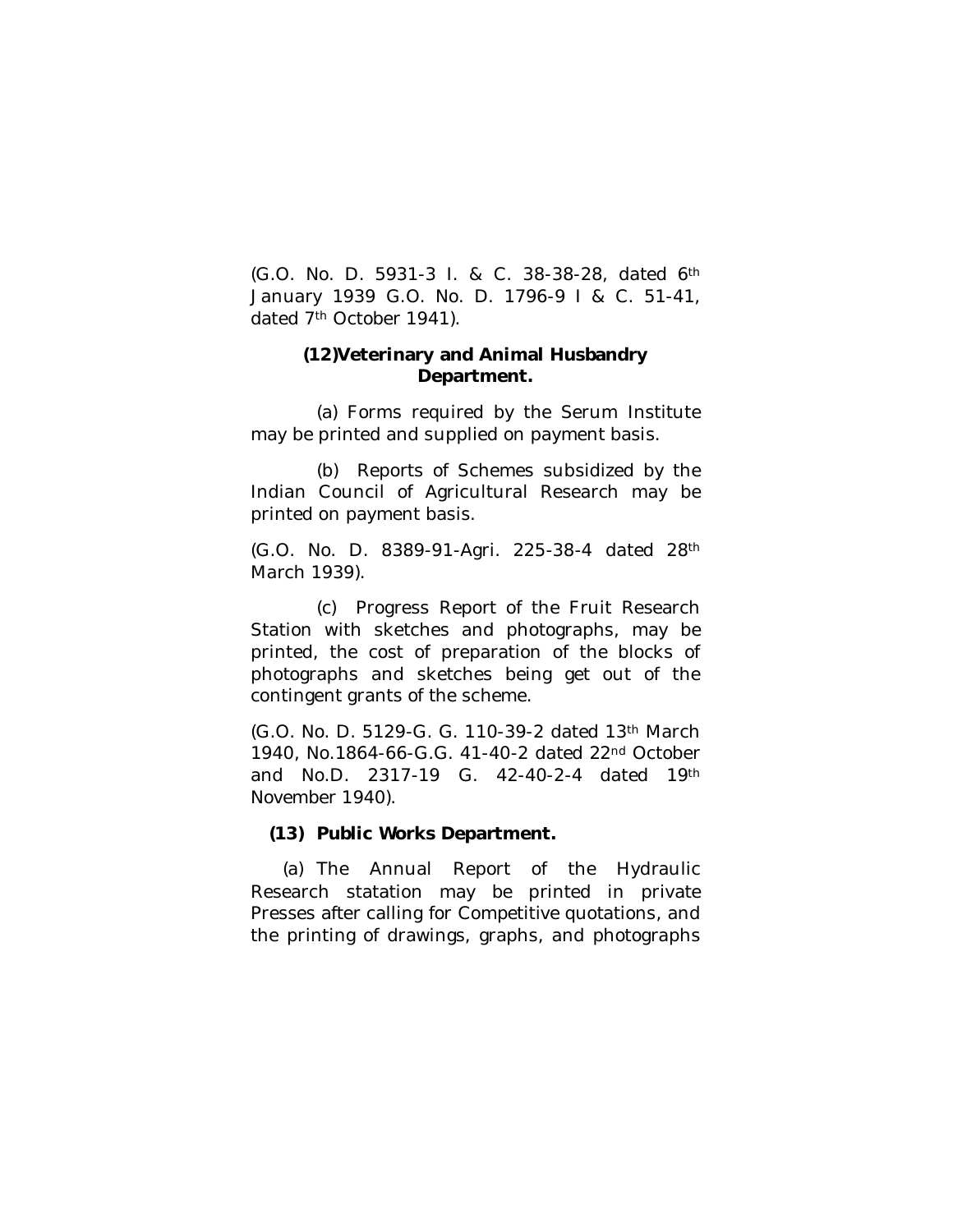may be undertaken at the Government Press, the expenditure being met out of the annual maintenance estimate of the Station.

(G.O. No. M. 4773-75 P. & S. 10-53-23 dated 26th June 1953).

(b) The Souvenir of Krishnarajasagara in English and Kannada may be printed, debiting the cost of printing to A Grants under XVII INED-Advertisement charges.

(G.O. No.P.W. 9079-81 Irn. 3-53-76 dated 18th December 1953).

(c) The printing of the maps of the Public Works Department may be entrusted to the Photo Zinco Section of the Government Press.

(G.O. No. P. W. 7661-64-1313-50-67 dated 21st December 1950).

#### **(14) Publicity and Information Department.**

(a) The Preparation of blocks etc;, for commercial Publicity Section may be undertaken at the Photo Zinco Section of the Government Press only on payment of cost by the concerned Departments.

(b) The routine work of the Department such as Information Bulletin (March of Mysore), may be printed at the Government Press but restricting the number of copies. Printing of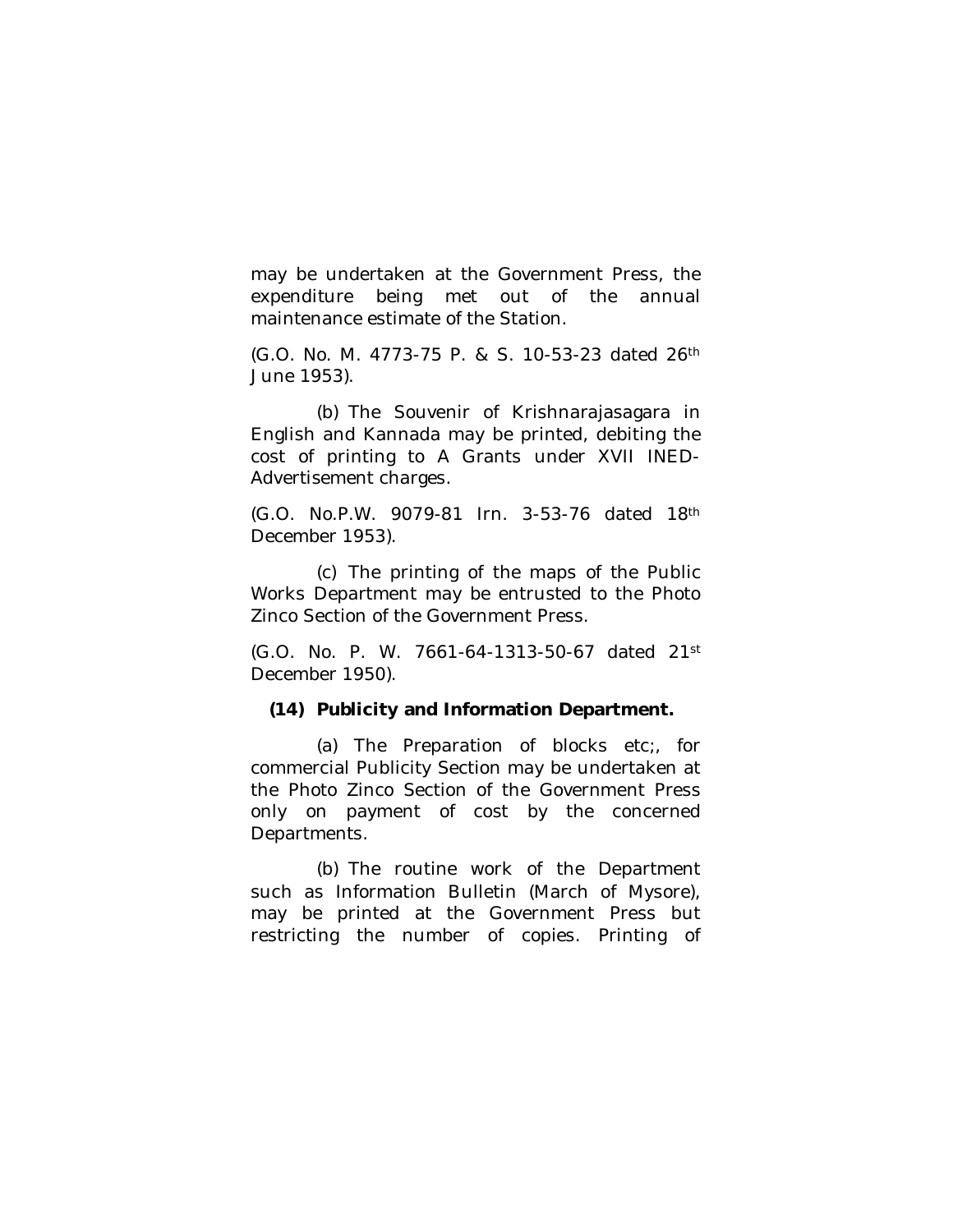Pamphlets etc., require previous sanction of Government.

(c) The Tourist folders, Booklets and posters may be printed at the Government Press free of cost, subject to Government approval in each case.

### **(15) Palace Work.**

 Government agree with the Accountant General and order that the charges for the supply of Stationery articles and printing works done to the Palace Offices be recovered as these charges have to be met from the consolidated allowance.

 (G.O. No. M. 15049-50-P. & S. 3-54-67 dated 23rd October 1954).

[Note :- This is not in force now.]

## **(16) Department of Survey, Settlement and Land Records.**

Maps, charts, etc., may be undertaken for printing at the Photo-Zinco Section of the Government Press on payment basis.

(G.O. No. R. 11909-11 LS. 14-50-8 dated 12th February 1952 and No. M. 339-P. & S. dated April 1952).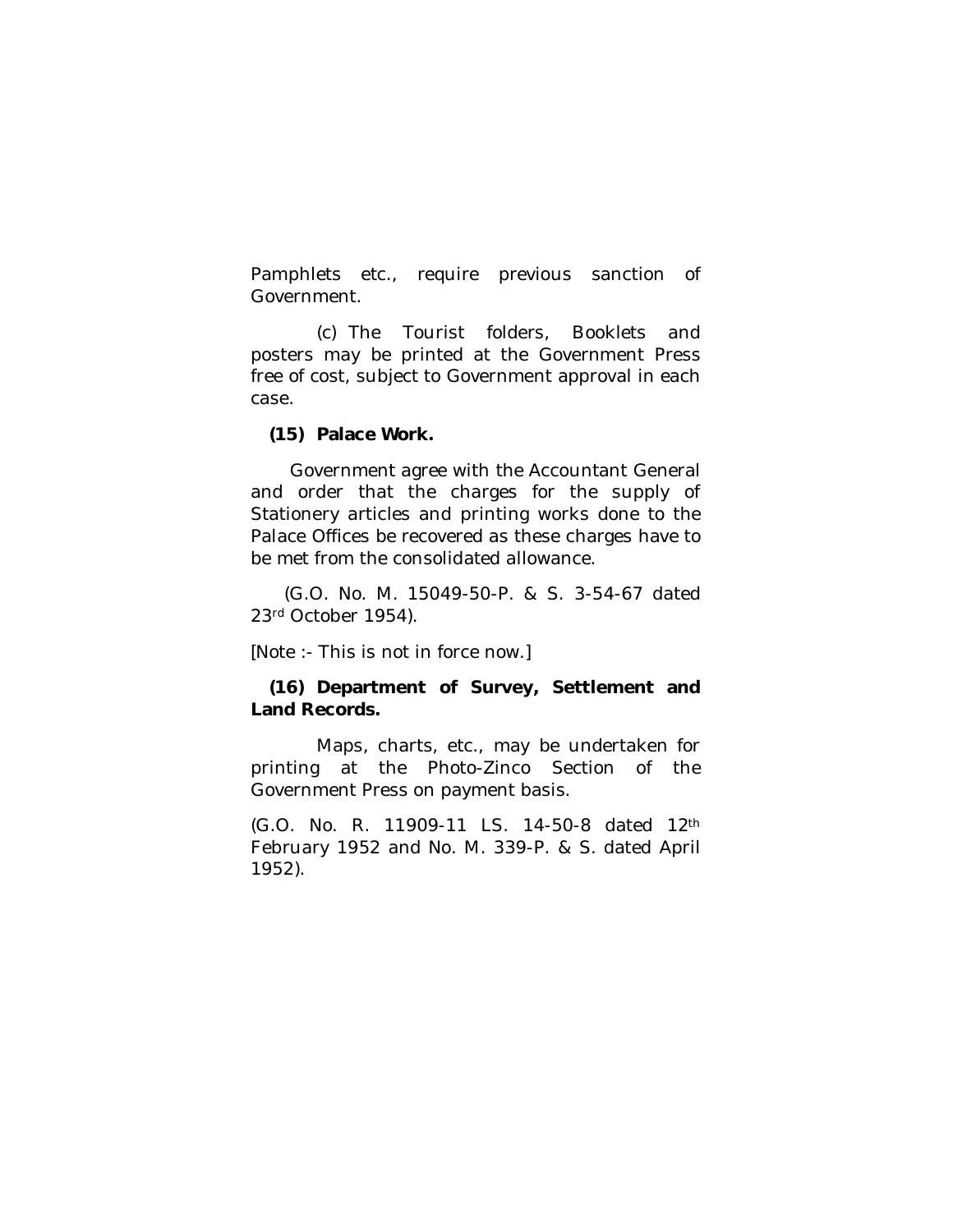## **(17)Election Department.**

All works of the Election Department may be undertaken for printing at the Government Press on payment basis.

(G.O. No. LD 4182 dated 15th July 1952 from the Law Secretary to Government).

#### **(18) Government Flying Training School.**

Pamphlets, handbills, notices, etc., received from this school are printed free of cost.

#### **(19) Mysore Civil Services Association.**

The printing work of the Association may be under taken on payment basis.

(G.O. No.4867-9-P. & S. 37-31-5 dated 15th December 1931).

### **(20) Mysore Engineers' Association.**

The printing of the quarterly bulletins of the Association may be done free of cost, only the cost of paper used to be paid.

(G.O. No. AF 5131-3-P. & S. 49-40-2 dated 12th February 1941).

### **(21) Census Department.**

All printing works of the Census Department may be undertaken on payment basis.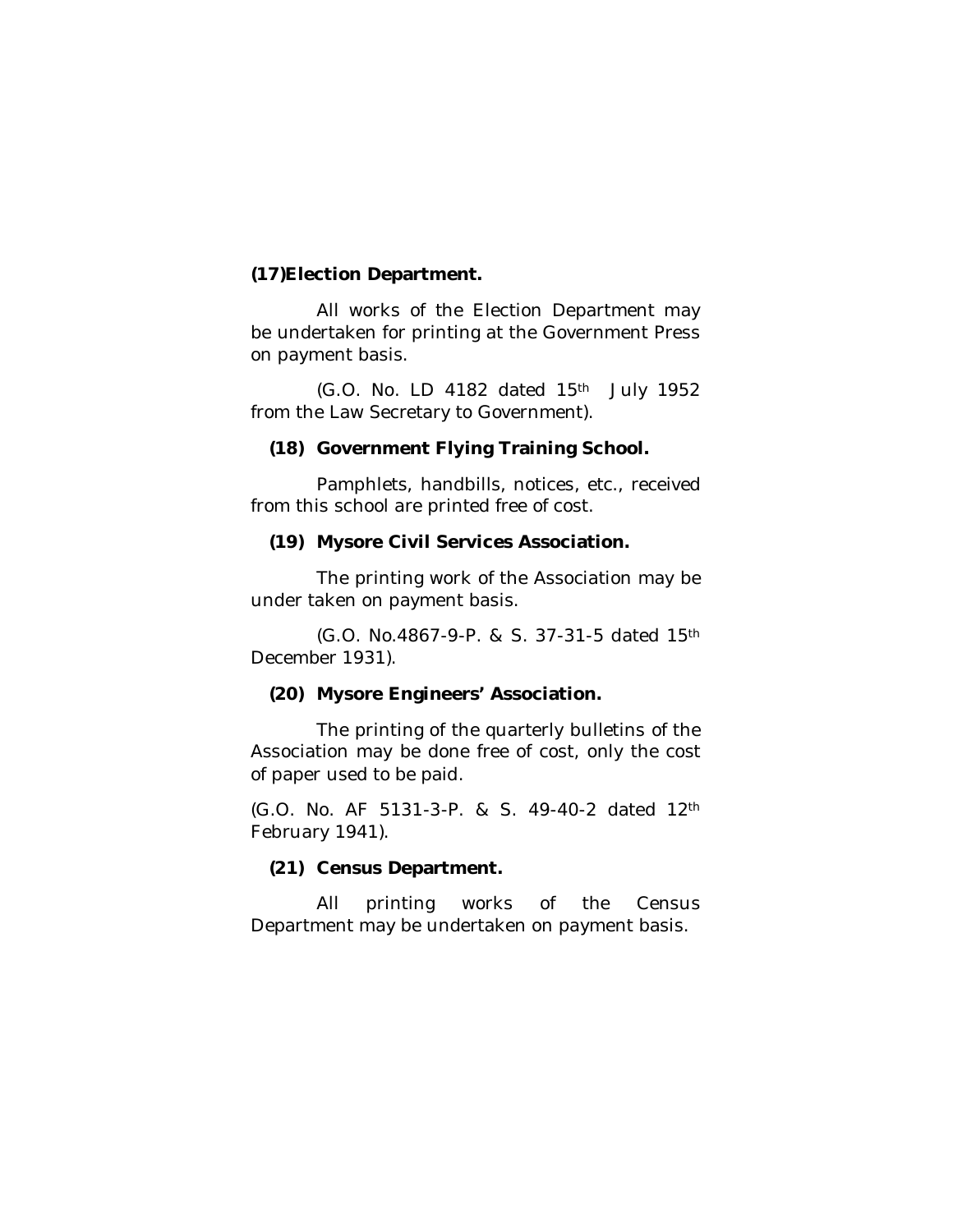(G.O. No. M. 59-P. & S. dated 1st November 1949).

### **(22) Mysore Government Insurance Department.**

The printing works of the Insurance Department may be got done on tender basis until such time as the Jail Press or the Government Press is in a position to undertaken these works.

## **(23) Government of India Departments' Works.**

(a) Confidential Notifications and Similar works received from the Reserve Bank of India, Bangalore may be undertaken on payment basis.

(G.O. No. M. 14881-P.1 S. 10-53-75 dated 14th December 1953).

(b) The entire cost of printing the Finance and Appropriation Accounts and connected Audit Reports of the Mysore Government for 1950-51 onwards be borne by the State Government with the exception of such copies as are required by the Audit Department. The cost of such copies as are required by the office of the Central Government should be debited to "56 Stationery and Printing Central".

(Letter No. 3-9-1952-P (1), dated 10th March 1952 from the Controller of Printing and Stationery, New Delhi).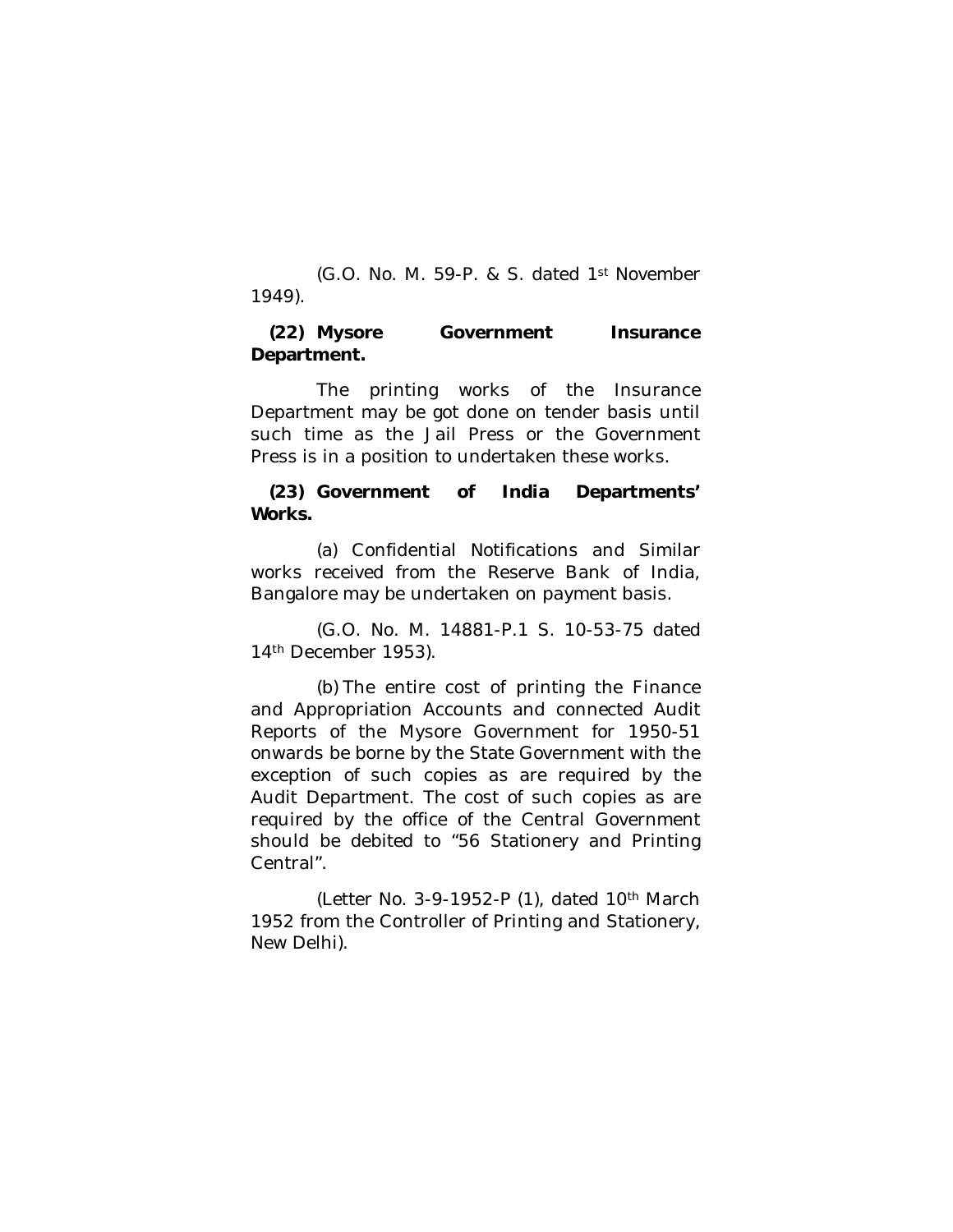## **(24) Mysore State Electricity Board (Electrical Department).**

The ledger binders, stock and revenue ledger sheets and ready made envelopes with printing, may be got printed through the private presses after calling for competitive quotations and the other printing works may be got done in the Central Jail Press, Bangalore, other important works such as Annual Financial Statements etc., at the Government Central Press, Bangalore, or at the Government Branch Presses on payments.

(G.O. No. EDN 4944-48-Elec. 8-52-27 dated 31st January 1953).

## **(25) Department of Archaeology.**

As the Department of Archaeology is a State Department, the supply of Stationery articles and the printing work done for the Department has to be free of cost.

(G.O. No. M. 23836-P. & S. 3-54-139 dated 17th February 1955).

### **(26) Police Department.**

The Police Weekly Gazette and Excise Monthly Gazette are to be printed and distributed by the Government Press from 1<sup>st</sup> July 1941, the necessary provision being made in the Budget of the Government Press.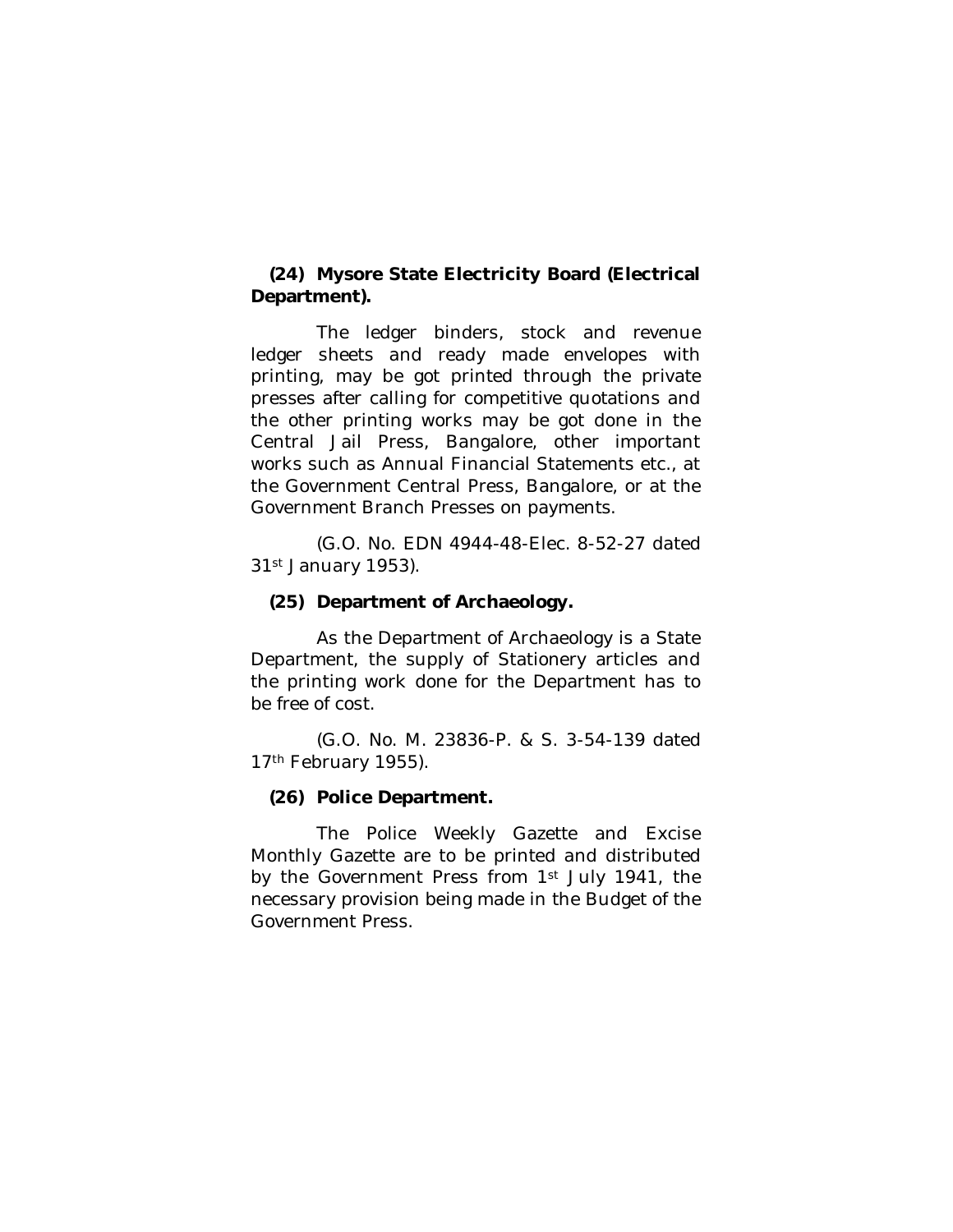(G.O. No. A.F. 8035-8-P. & S. 94-40-2 dated May 1941).

**(27) Sales Tax (Commercial Tax) Department.** The required number of copies of pamphlets for non-residential Dealers' information may be got printed.

(G.O. No. FL 7794-ST. 52-53-4 dated 20th March 1954 from the Finance Secretary to Government to the Commission of Sales Tax)

## **(28) Miscellaneous.**

The printing and other works of the United Nations office for Population Studies may be undertaken at the Government Press.

### *Commercial Departments*

18. (1) The Director may undertake on payment basis the printing works of Departments such as Mysore Government Insurance Department, Mysore State Road Transport Corporation, Mysore State Electricity Board, Government-owned Industrial concerns, etc., which are of obligatory nature under Acts and Rules and for which separate funds are available, on sufficient notice being given in advance. Also works connected with the propaganda of the activities of any Government Department for which separate funds are available may be undertaken for printing in the Government Presses on payment basis.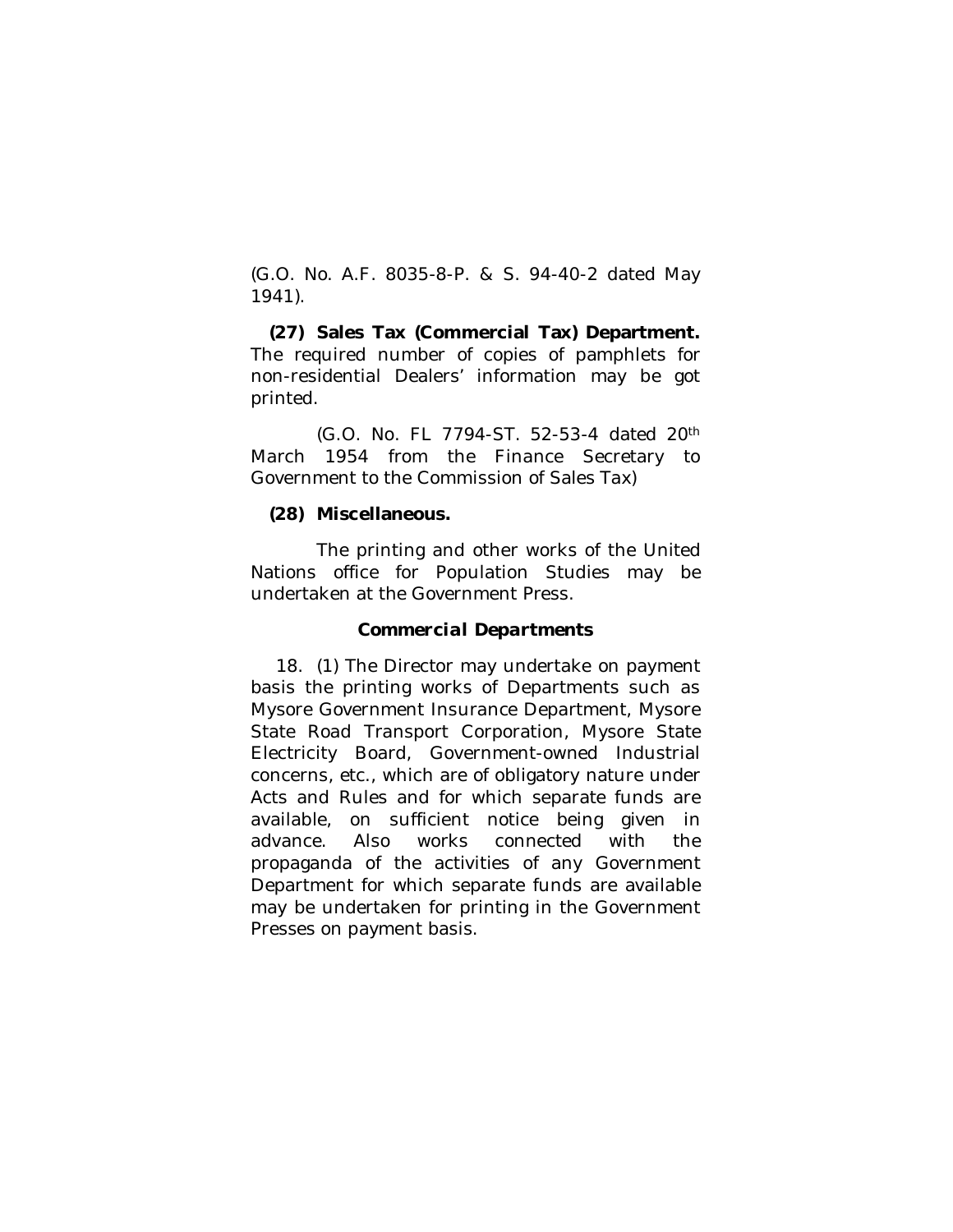(2) Forms and Registers, etc., prescribed under Acts and Rules and printed in the Government Presses may also be supplied to the above Departments and Institutions and Corporations on payment.

(3) These commercial Bodies are however permitted to get their other routine printing works done in private presses at competitive rates at the discretion of the managements.

(G.O.No. M. 3457-61 P. & S. 52-21-1 dated 10<sup>th</sup> February 1922 etc.).

### *Local Bodies, Municipalities and Municipal Corporations*

19. (1) All Rules and Regulations framed by Government and the M.A.M. forms and Registers, Bill Books, Receipt Books and cheque books and other M.A.M. forms connected with money transactions, Budget Estimate forms, etc., prescribed under Rules are printed and supplied to the above institutions on payment. The estimated value of the annual requirements of the above works by each Local Body i.e., Taluk Board, Village Panachayat, Municipality etc., should be paid in advance and the cost of the supply each time will be debited to this Advance payment.

(2) Government, after due consideration of the suggestion of the Accountant General to recover advance payment for the supplies, have decided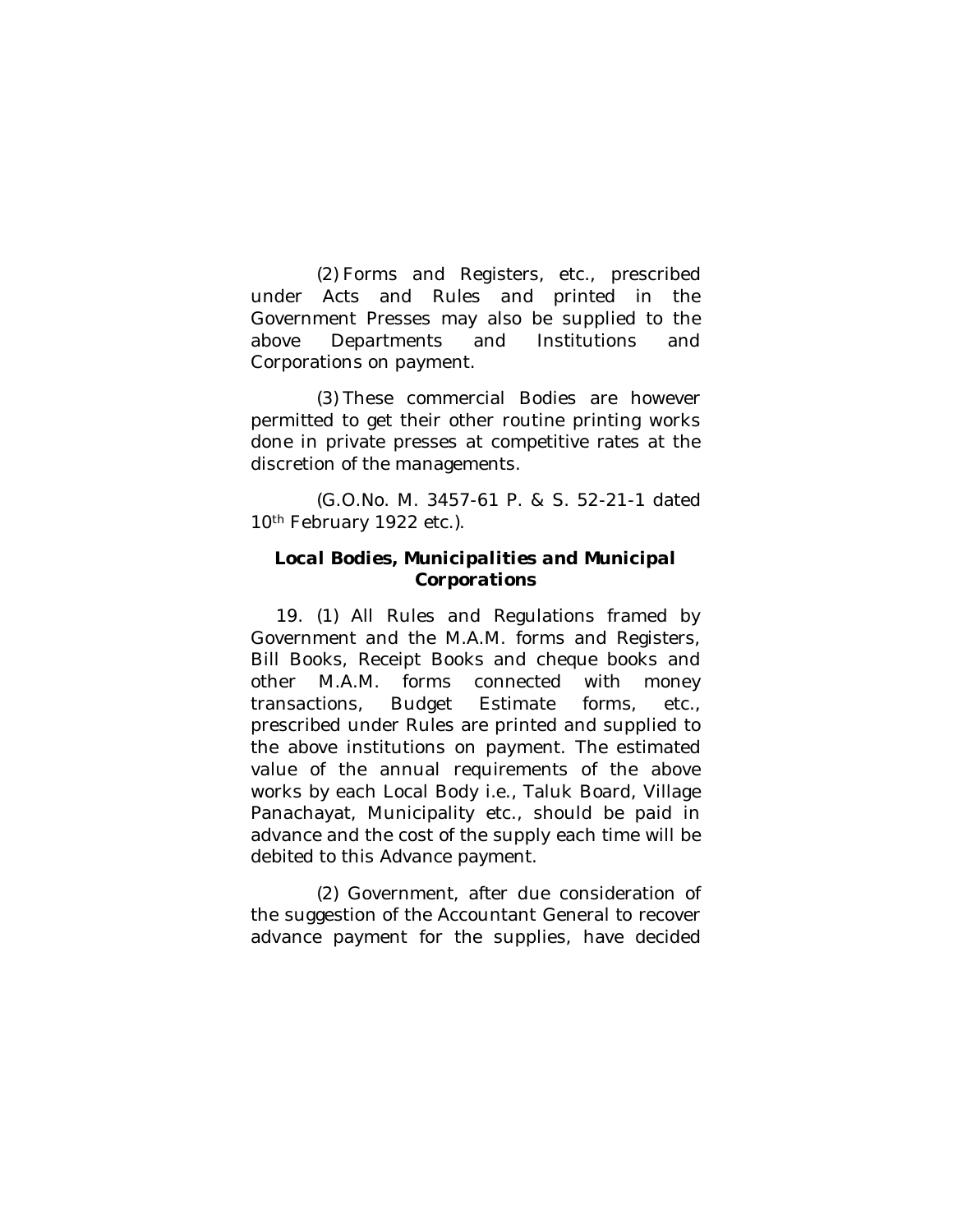that Local Bodies should deposit an amount equal to the last three years' average cost of supplies and services made to them by the Printing and Stationery Department before indents are placed.

The State Accounts Department will opan separate ledger accounts for this purpose. The Printing and Stationery Department also will open separate ledgers in respect of these Local Bodies and arrange to send plus and minus Memos as and when supplies are made with relevant invoices.

(No. ED 1059 UPS, dated 8th September 1958).

## **Autonomous Institutions**

20. The Agricultural Sciences University, the Bangalore University, the Karnataka University, Dharwar, the University of Mysore are permitted to get their confidential papers, semi-confidential papers, cheque books, receipt books, bill books and other statutory forms and registers and works printed in the Government Press on payment, on sufficient time being given in advance.

## **Central Government Offices**

21. (1) The several offices of the Union Government situated in Mysore State should obtain the authorization of the Chief Controller of Printing and Stationery, Government of India, New Delhi for getting any work printed in the Government Presses or Stationery Stores from the Government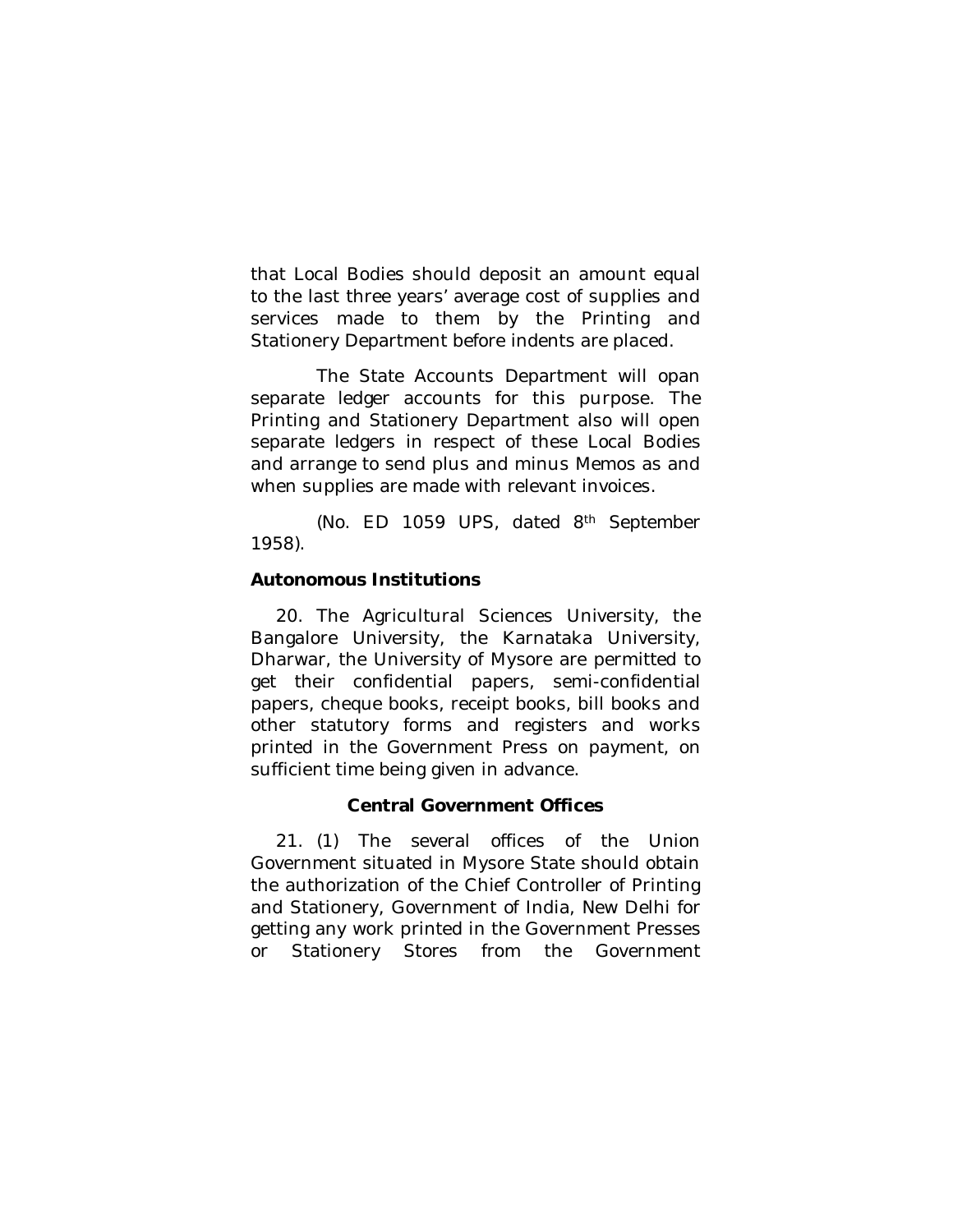Stationery Depot. The officers who get any urgent work printed in the Government Presses or in Private Presses, obtain Stationery stores without authorization, should make arrangements to pay the cost of such works/ articles from out of the contingent grant of the office.

(Education Secretary's Letter No.ED 240 UPS 57 dated 16th April 1957 and letter No. 529-P. & S./50 dated April 1957 from the Chief Controller of Printing and Stationery, Government of India).

2) Th Controller of Printing and Stationery, New Delhi in his Memorandum No.19/21/P dated 24th November 1966 requests the State Government Presses to bear in mind that all D.O. Stationery, Letterheads and all standard forms required by the Central Government offices in the State should be obtained from the Government of India Press, Calcutta, and all requisitions for printing new publications/Forms should be screened by the Joint Secretary or Head of Department and an essentiality certificate should be recorded on the requisition itself.

3) However urgent and confidential works of such local offices of Central Government as Reserve Bank of India, Commissioner of Income Tax and Collector of Central Excise, Post Master General etc., may be printed on payment basis, with the permission of Government.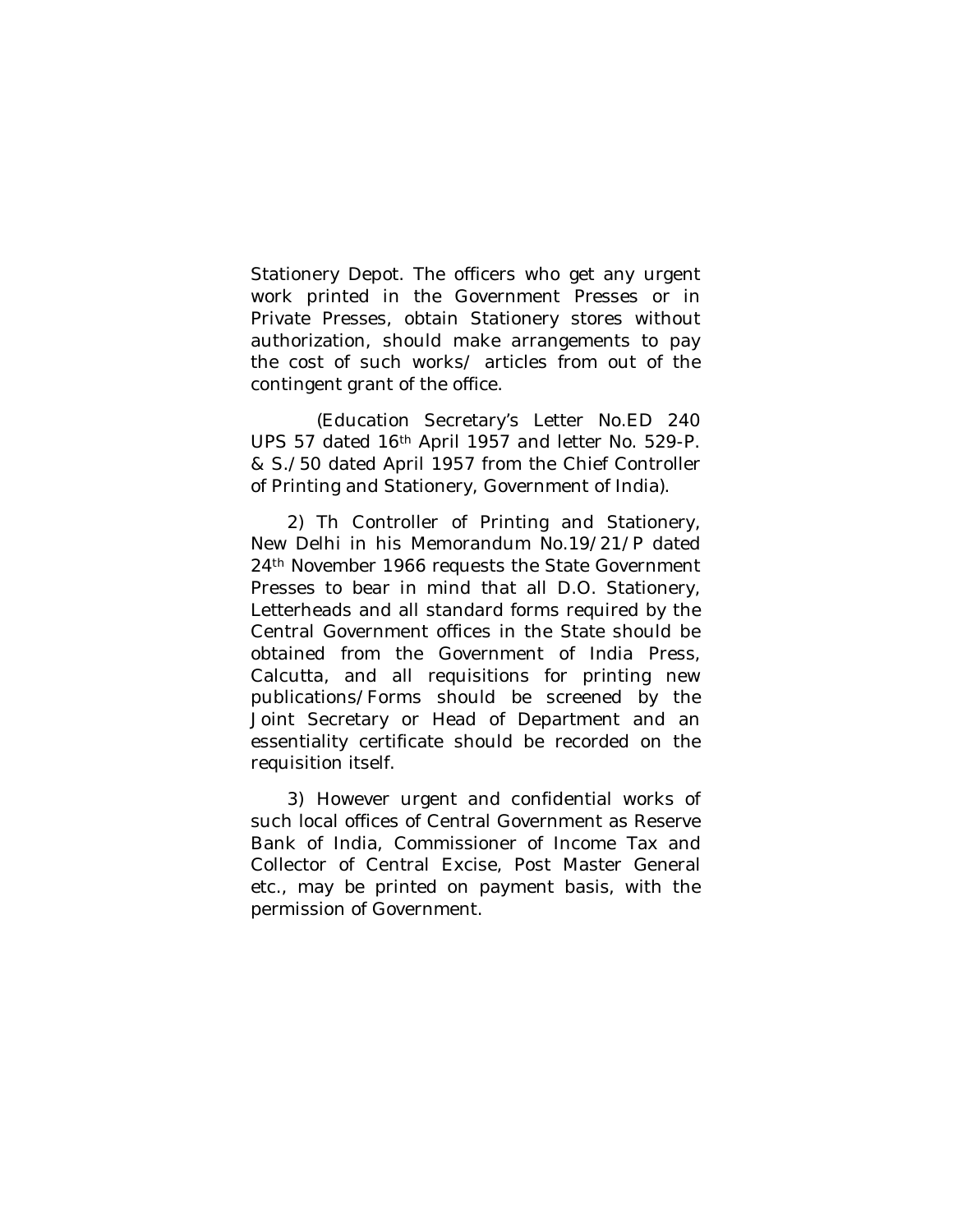[Note.-The powers of the Director in the Press Manual may also be referred to.]

## **General Principles**

22. (1) In respect of work other than Forms and Registers, no work which is not authorised by a general or specific Government Order can be undertaken in the Government Press and in the foregoing paragraphs sanctions based on only some Government Orders have been referred to. But the principle always applicable is that all work undertaken should have been authorised by Government, either by a general order or a specific order or a rule made by Government.

2) The Director will draw up and maintain printed lists of all regular works to be printed in the Government Presses for each Department in pursuance of the General Principles laid down above. Copies of printed lists should be sent to the Department and the Secretariat concerned for reference and record. Any work outside the list should be left to the discretion of Government in the Administrative Department for sanction.

### **Doubtful Cases**

23. In cases of doubt as to whether specific sanction of Government is necessary or not for taking up any work for printing, the Director should request the officer sending the work to the Press to obtain sanction of Government.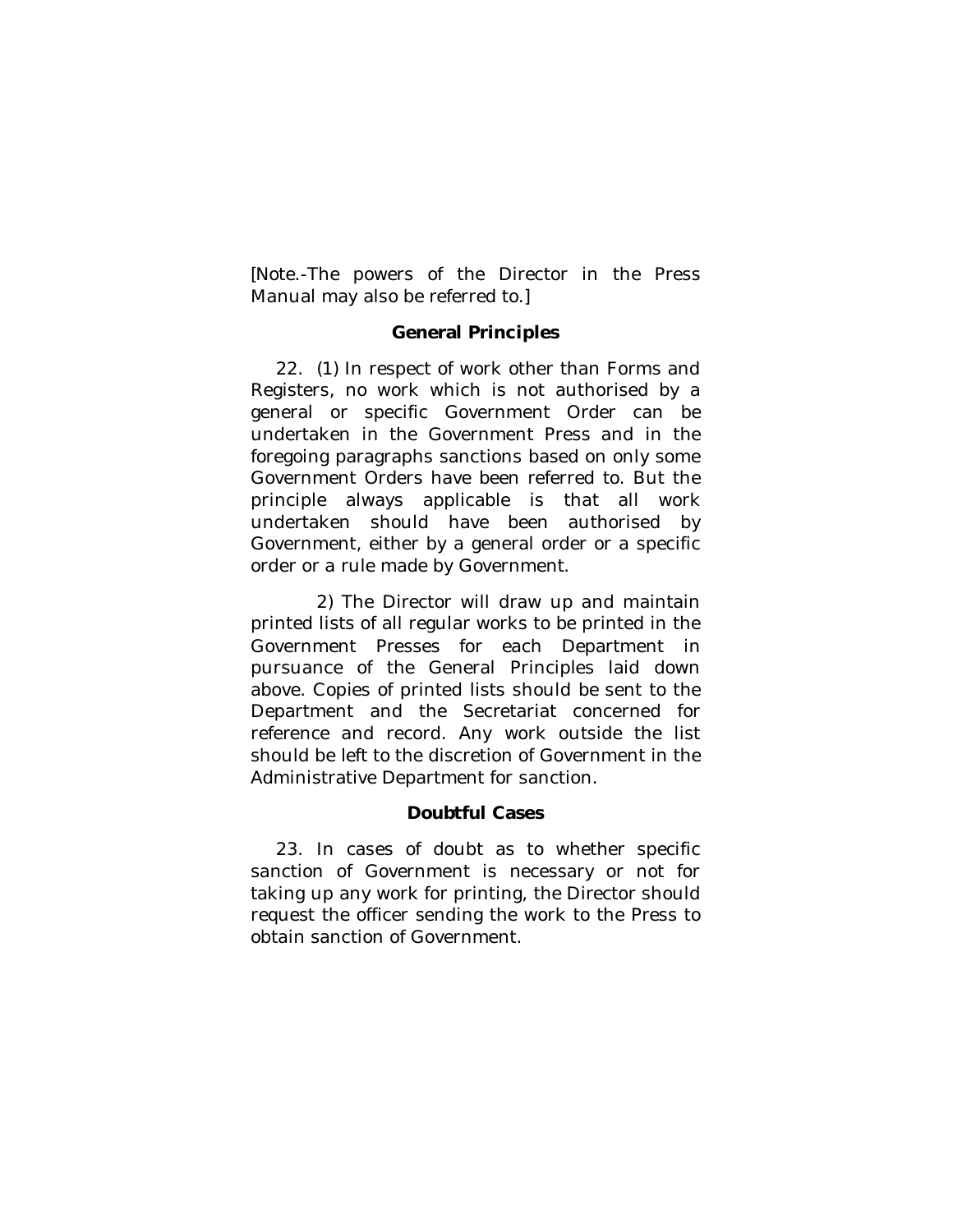#### **Private Work**

24. The following are the rules for accepting and execution of printing work at the Government Press from parties other than paying Departments, Local Bodies and Autonomous Bodies.

(1) No work of any type shall be accepted in any of the Government Presses from purely public bodies or members of the public, other than local bodies or autonomous bodies whose work has to be undertaken on payment of cost, except in extremely rare cases when Government approve the undertaking of such work.

(2) Government may authorize the Director of Printing Stationery and Publications, to undertake the execution of work from outsiders, i.e., parties other than local bodies, autonomous bodies, like the University, etc., as enumerated in Rule (1) above when the work is of such a nature as to benefit either the public at large or Government Institutions, only on receipt of application by the party concerned, subject to the following conditions:-

(i) Approval of Government for such work should be obtained.

(ii) The party shall agree to pay the full cost of the work in accordance with the rules in force from time to time for charging of work done in Government Presses, a rough estimate of which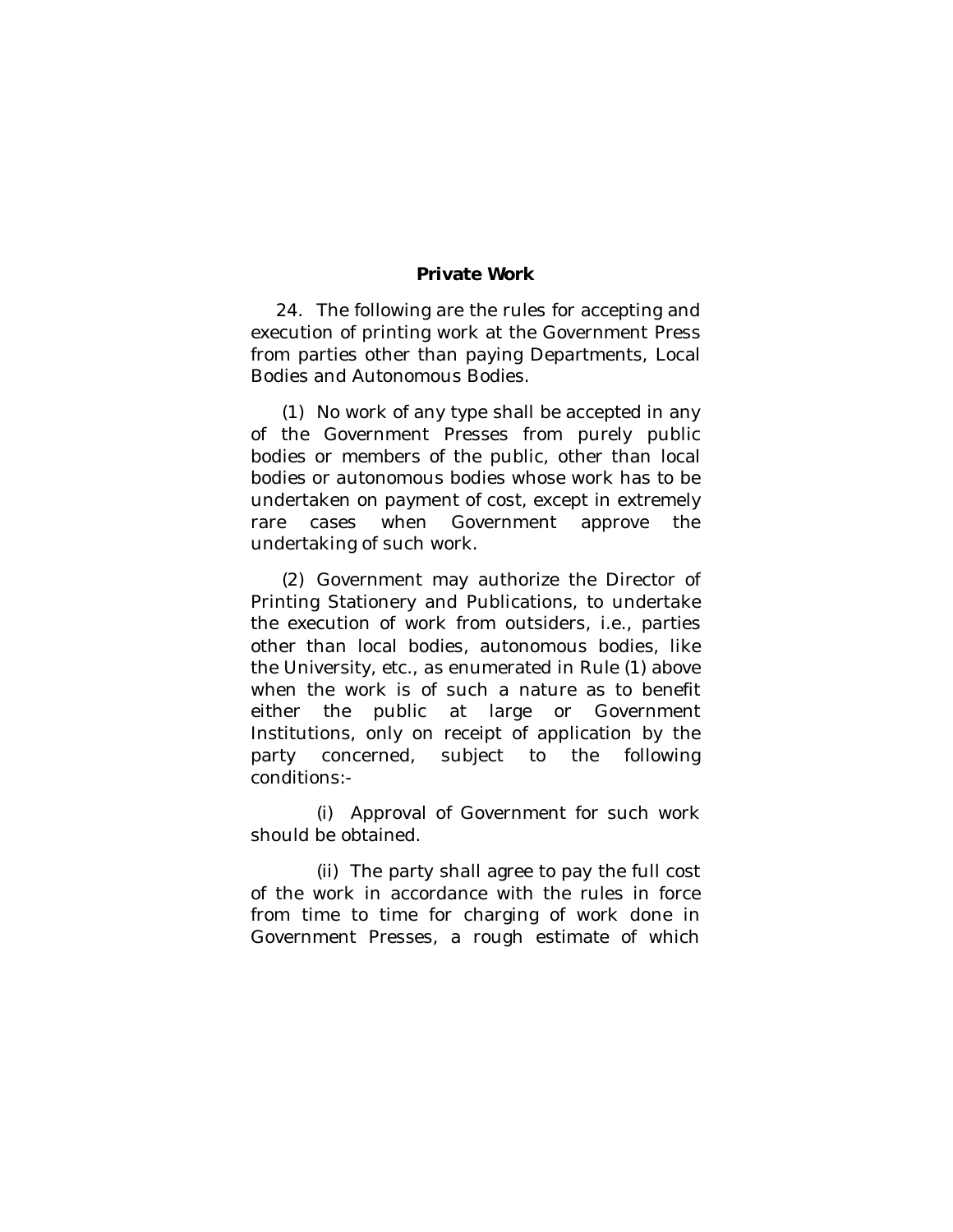shall be furnished to the party by the Director of Printing, Stationery and Publications, before the work is undertaken. The party shall also undertake to pay the final bill of the Press as may be worked out after completion of the work. If the amount claimed in the final bill differs from the amount furnished in the estimate, the former shall prevail over the latter, as the final bill will be prepared based on the actual hours spent on the work and charged at rates applicable from time to time. Before the work is undertaken the party shall deposit in advance the full cost of the work as estimated and shall also undertake to pay the amount of the final bill after the completion of the work before printed copies are delivered.

(iii) Before the work is undertaken and after the advance is paid by the party, the party shall execute a bond on appropriate value of stamp paper agreeing to the conditions.

(iv) If the work is prolonged over some period and the cost of the work is likely to vary as the work is in progress, the Director shall furnish a revised estimate as far as could be assessed to the party indicating how the charges are likely to be revised.

Non-furnishing of such an estimate shall not entitle the party to any kind of claim whatsoever regarding the rates at which the work is to be charged for.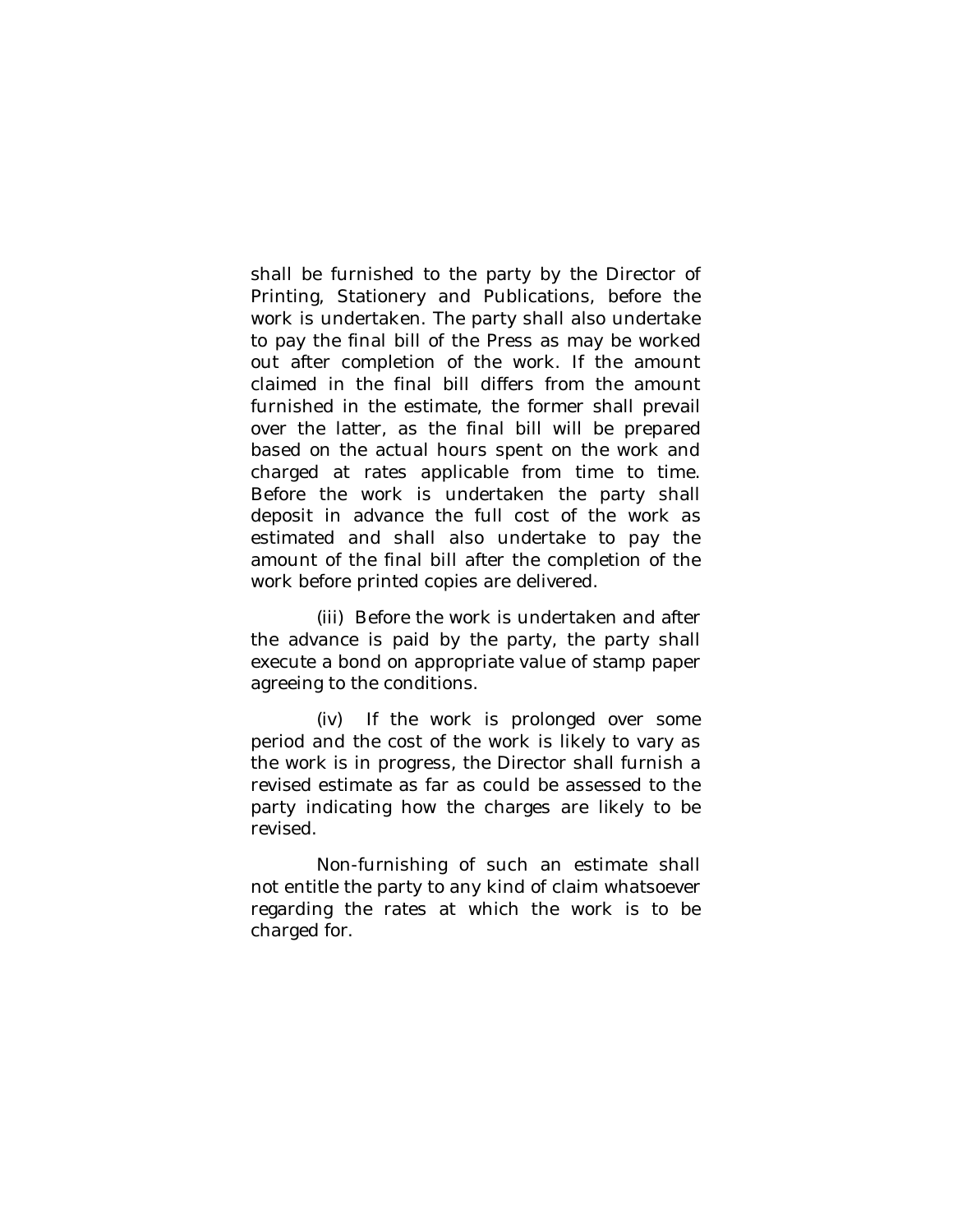(v) The materials, papers and other materials, proposed to be used in the work will also be intimated to the party before the work is undertaken and an estimate would be furnished, and the party shall agree to the use of these materials and shall not have the right to raise any complaints regarding these later on.

(vi) These rules shall not apply to paying Departments of Government, local bodies, autonomous bodies, Co-operative Institutions whose work might be done on payment basis in the Government Presses under separate orders in force from time to time.

(G.O. No. ED 80 TPS 69, dated 20th June 1970).

25. Government have accorded sanction to undertake the printing of essential works of the Government Aided Educational Institutions at the Government Presses, on payment basis without prejudice to Government works provided that the works cannot be got done at the private Presses.

(G.O. No. ED 358 TPS 64, Dated 21st January 1965).

26. Government water-marked paper should not be used for printing private works executed in the Government Presses.

(G.O. No. G. 9027-8-G.P. 3-16-8, dated 30th December 1961).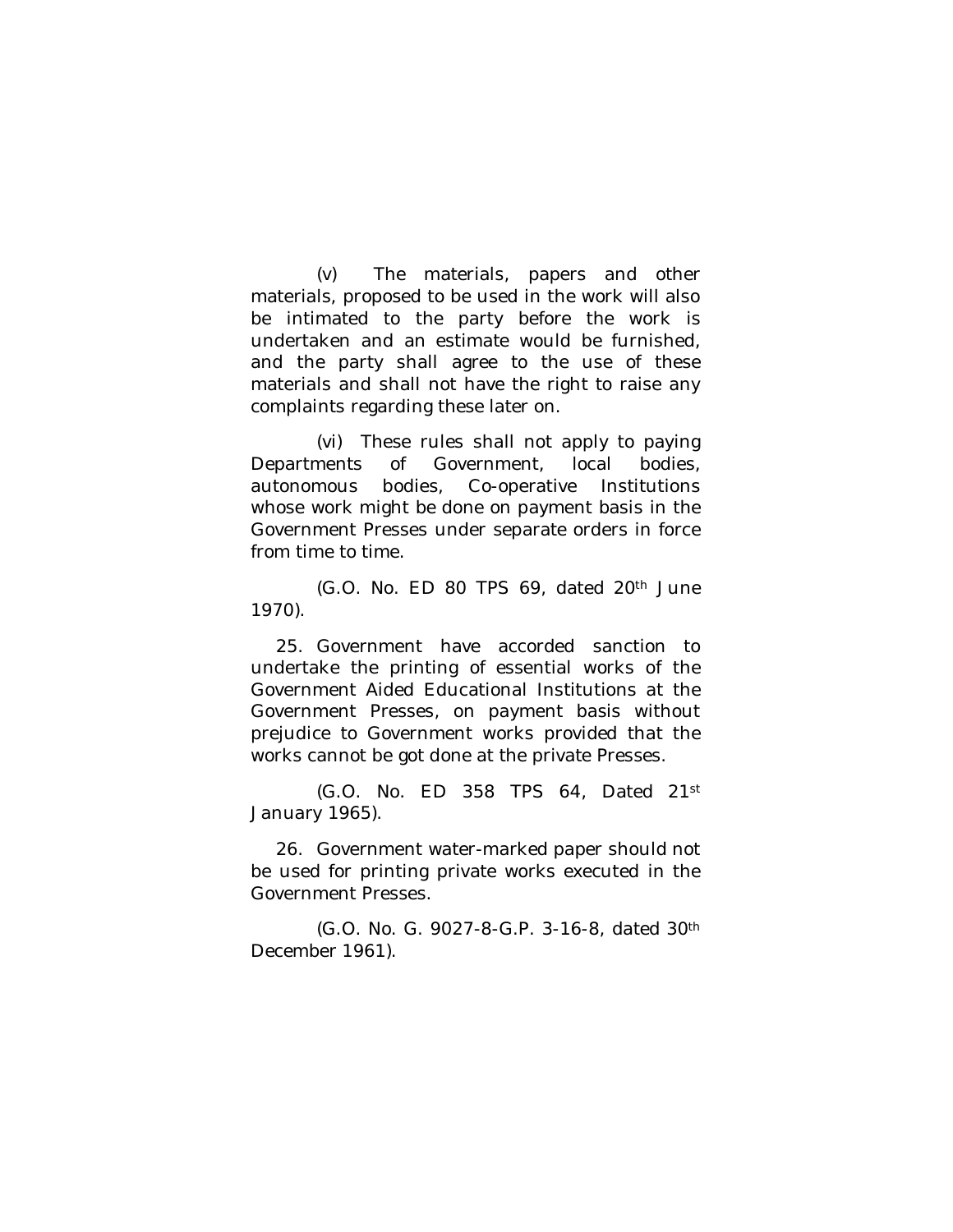#### **Government Printing at Private Presses**

27. Government have been observing from a very long time in their orders\* noted below that the Government Presses with the Branch Presses should be able to cope with all Government Printing works without resorting to the Private Presses and have accordingly sanctioned increased staff, equipment to the existing press and have established Government Branch Presses at Dharwad and Gulbarga. They have also ordered the working of the Government Central Press, Bangalore and Branch Press, Mercara in two shifts.

Where, however, owing to volume and urgency of certain works, it is not possible to undertake them in the Government Presses without inconvenience to other Government works, they may be got printed in approved private Presses, *with the previous sanction of Government*, after calling for competitive rates and entrusting the work to the press which offers the most favourable workable rates, not exceeding the approved schedule of rates for Government Printing and Book Binding at Private Presses.

 $*(G.O. No. 1141-514-Mis. 2440, dated 15<sup>th</sup>)$ March 1898; No. 9960-97-Mis 2189, dated 25th February 1899 No. 3614-15 Mis.-950, dated 14th September 1899 No. G. 3267-304-G.M. 1-53-03-04, dated 14th December 1904, No. M. 522-87-P. & S. 6-20-72, dated 2nd August 1921, No.G. 14823-80-P. & S. 66-29-2, dated 27th June 1930).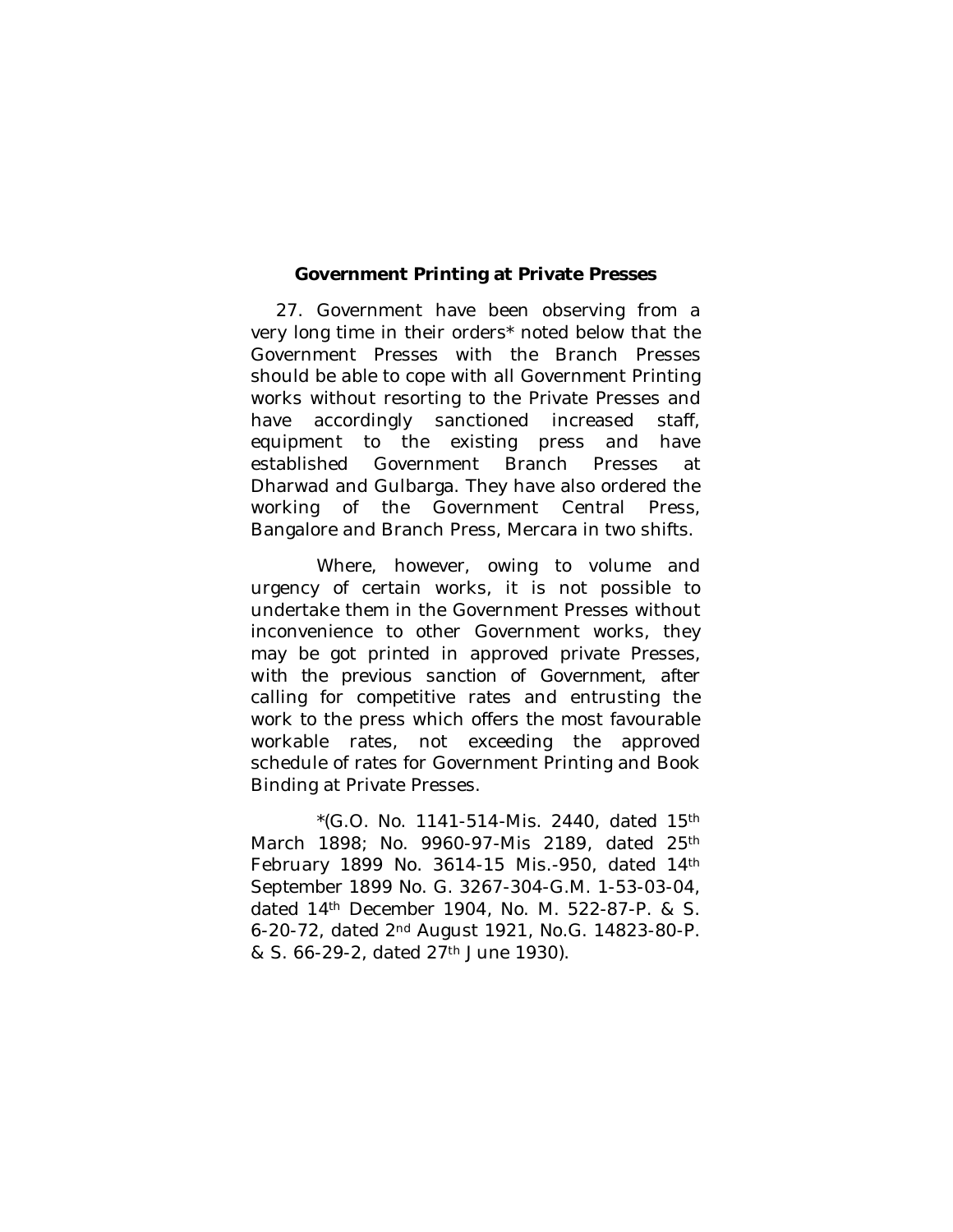28. The Rules in the Manual of Contingent Expenditure subsequently issued show the latest position on this subject and are applicable now.

#### **Preparation of copy for the Press**

29. (1) It is directed in G.O. No. G. 5755-94-G.P. 19-09-4, dated 4th may 1910 that the manuscript copy of all matter sent for print may be prepared with sufficient care regarding, punctuation marks, spelling of names, italics, bold types to be used, extracts or quotations for which smaller types are to be used, etc., so as to avoid marking heavy corrections in the proof and that proofs are promptly revised and returned to the Press without any avoidable delay.

(2) To facilitate and expedite the work of printing at the Government Press, Heads of Departments and other officers who send works for printing, are requested to have all matter intended for the press written or typed neatly and clearly on one side of the paper, after careful editing. The Director of Printing and other heads of the Government Branch Presses will be justified in returning the manuscripts which are illegibly written or contain too many corrections to be easily deciphered by the Press Compositors and Proof Examiners. The copy must be marked with punctuation marks, capitals, small capitals, italics or bold letters, wherever required.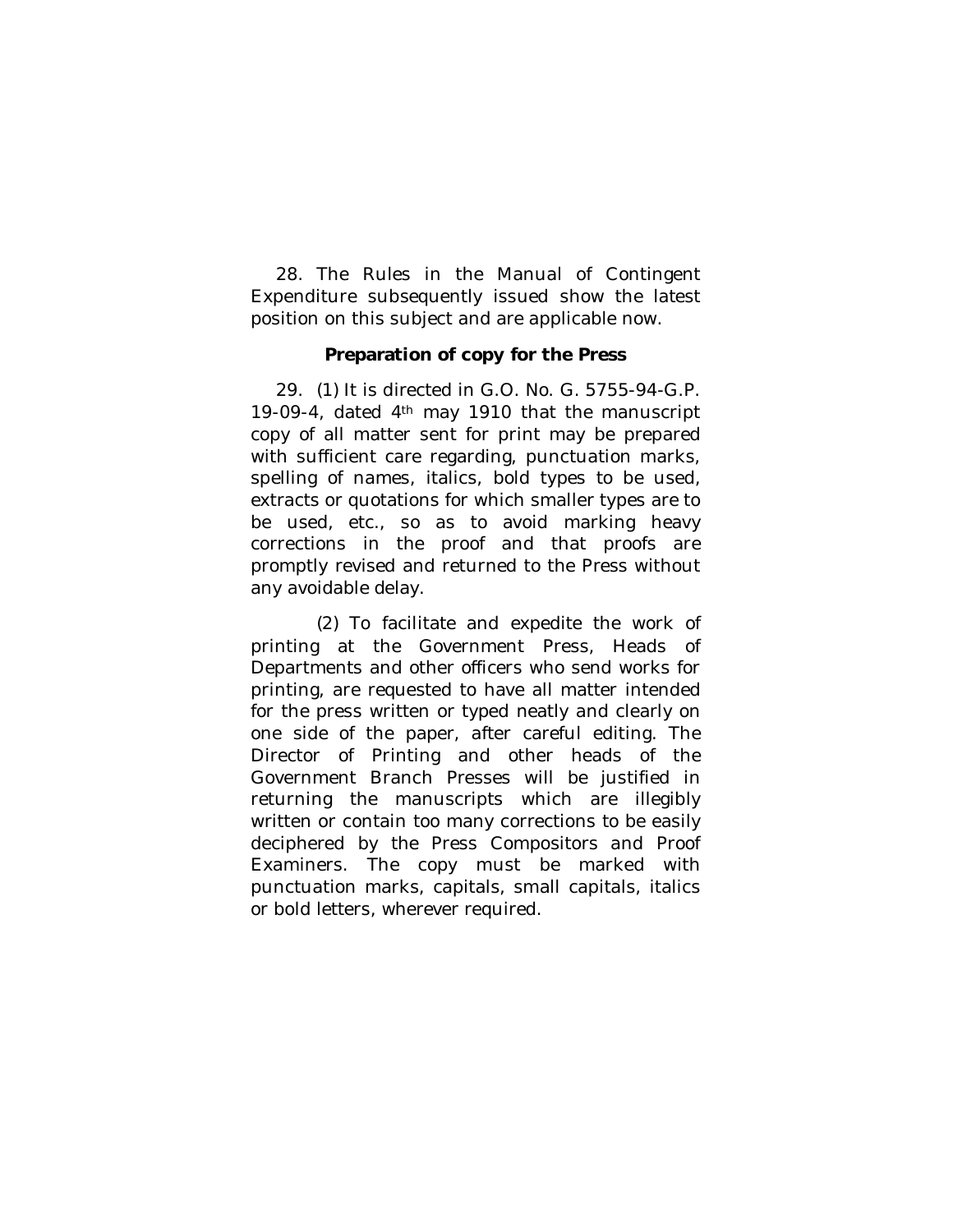(3) A set of Rules for the preparation of manuscripts and transmission of works and proofs to the Government Presses as approved in G.O. No. G. 14823-80-P. & S. 66-29-2 dated 27th June 1930 is printed as Annexure I.

30. All works sent to the Press for printing should be accompanied by a letter of requisition addressed to the Head of the Press, clearly indicating the size and kind of paper, the size of type to be used, whether proofs are required before size of type to be used, whether proofs are required before finale printing, the total number of copies to be printed and the time of delivery of proofs and final printed copies. The copy should be properly edited, legibly written or typed on one side of the regular size of writing/Typing paper. The letter should also state whether the printing of the work is covered by the general rules of Printing of Government works or is specially authorised by Government, whether the cost of printing and paper will be paid for, etc. The Director or the head of the Branch Presses will take up the work if the requisition conforms to technical rules, economy in printing and is covered by competent sanction. He will also intimate the time of delivery of proofs if any, and of printed copies. Rules for preparation of Manuscripts for the press are given in Annexure I.

### **Confidential Printing**

31. (1) Confidential Printing costs nearly twice as much as ordinary printing and should be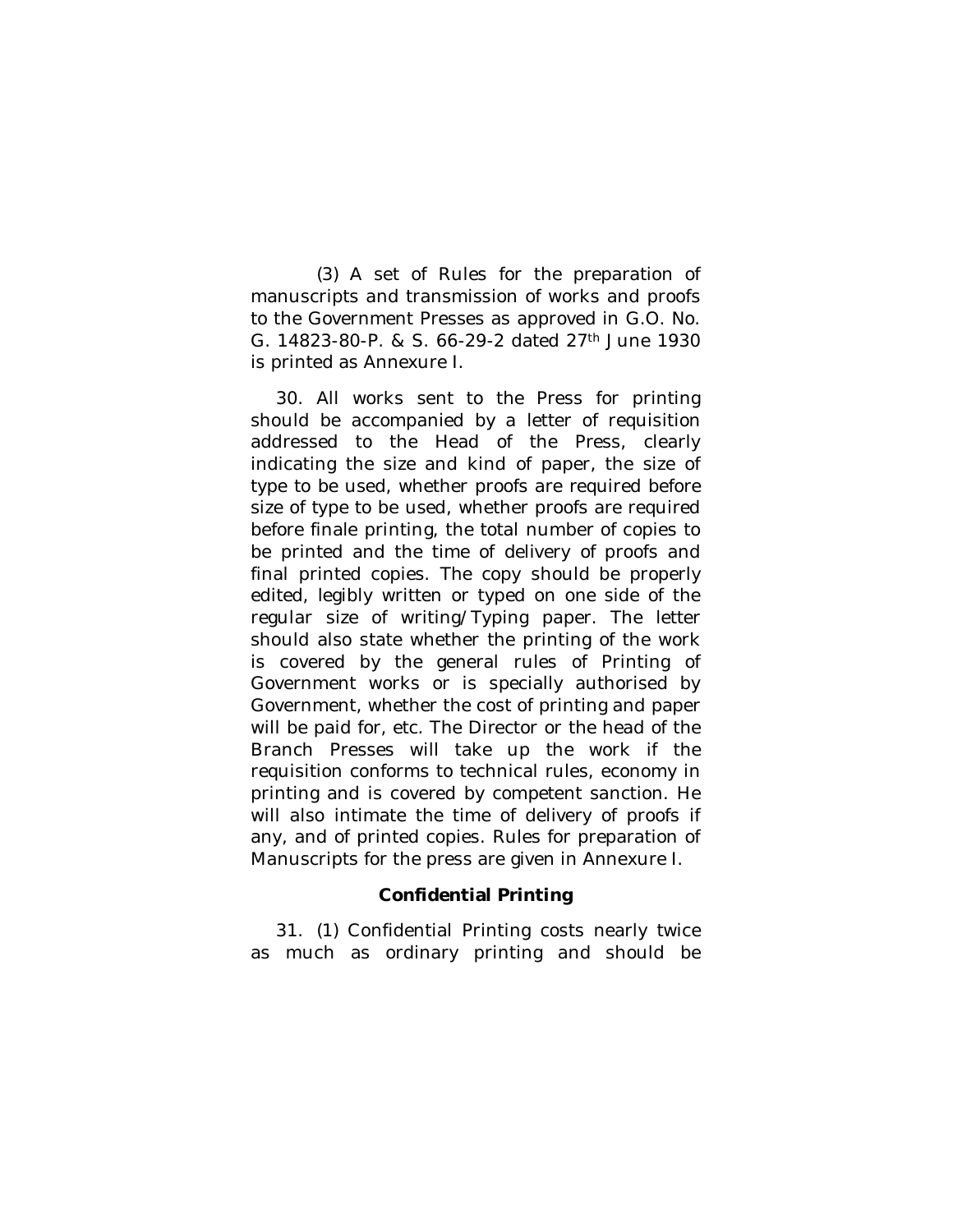avoided where it is possible. This is usually printed in the presence of both a Press Officer and a Departmental Officer. Both will safeguard the originals, proofs and type matters and printed copies in their personal custody and maintain a register showing the progress of the work, and particulars of the men and machines handling the work. They should see that proofs, Cylinder papers, spoilt copies, extra copies if any, are destroyed by burning and all type matters are distributed in their presence, the distribution having been completed certified by both. The printed copies should be delivered in sealed covers of packets and the fact that all these instructions have been attended to, must be recorded in the special Register under their signatures. Other details of the procedures adopted to ensure strict secrecy are confidential, but officers attending to these works must be conversant with them.

(2) Semi-confidential and care printing works are executed in special sections, where no other employee or official of the Press or outsider is allowed to enter. The Officer in charge, the Overseer, Foreman and the workmen are responsible for preventing any printed paper book or forms being removed from the section. On some emergent occasions, parts of the General Composing, Printing and Binding branches may be cordoned off for executing care printing works.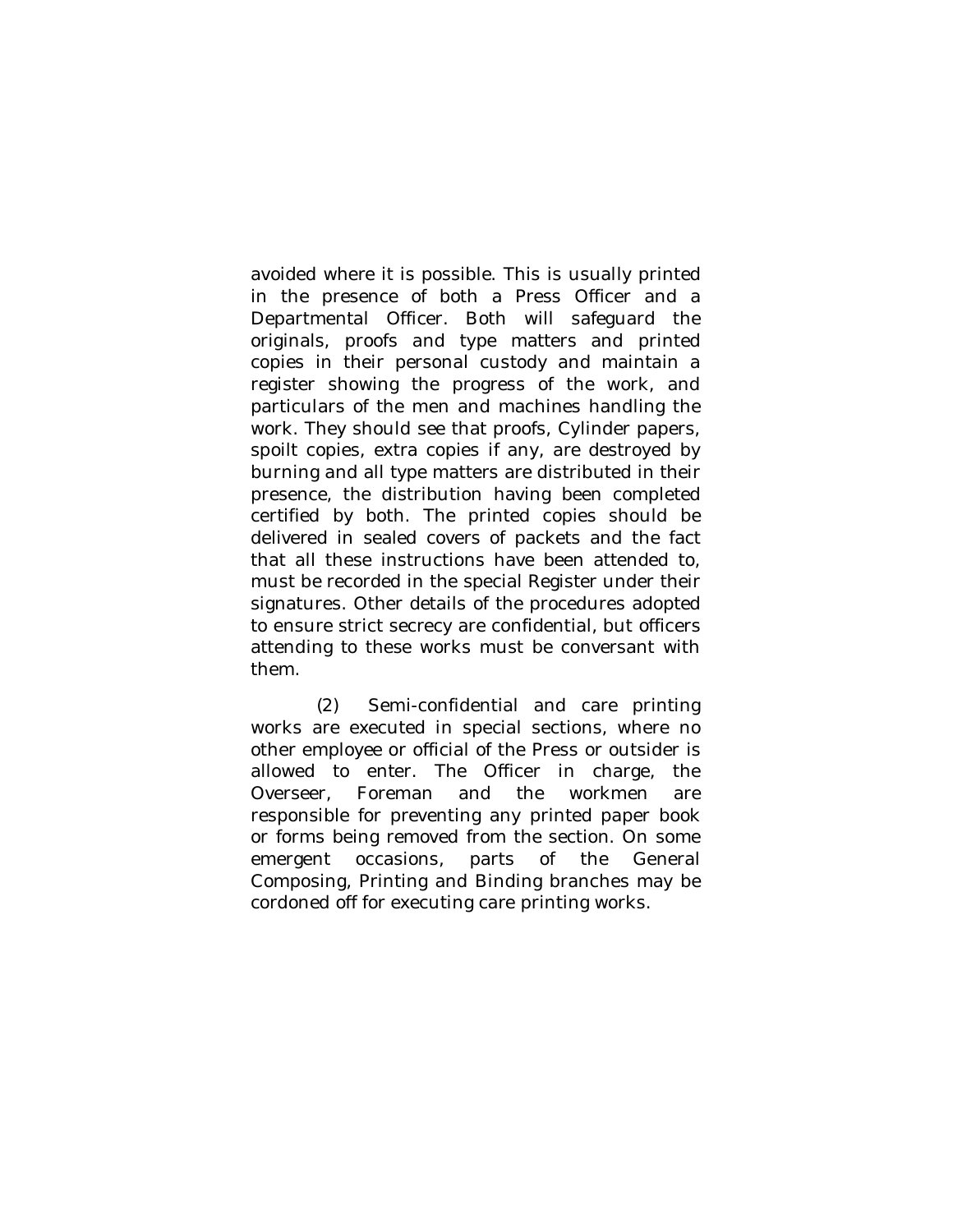## **Type and Papers**

32. The Kind of paper and the size of type to be used for the several works will be decided and standardized by the Director of Printing, Stationery and Publications, in necessary cases with the approval of Government, and the Departments concerned. Text matter set in 10 point or 11 point types leaded, with statements and footnotes in 8 point or 7 point types for octavo size or A5 size works will be quite legible. The matter for folio or A4 size may be set in 12 point type solid. Smaller type will be quite suitable for matter set in double column than when set in single column.

33. (1) All works may be printed in one of the standard sizes of printing papers, namely foolscap (17"X131/2"), Crown (20" X15"), Demy (221/2"X171/2"), Royal (25"X20"), or in any of their regular sub-divisions, for such time as the sizes could still be current. No standard size paper should be cut to waste, to suit an odd size of book.

(2) Since, 1961, the Government of India have adopted the Metric size of paper measuring 841 mm. X 1189 mm. when trimmed styled as A0, and 860 mmX1220 mm untrimmed styled RAO as the standard and have directed gradual change over to this metric size, from the above conventional and different standard sizes of papers. It may be noted that the area of this metric size (A0) is one square metre and the ratio of its length to its width is  $\sqrt{2}$ . All works entrusted to Government Presses are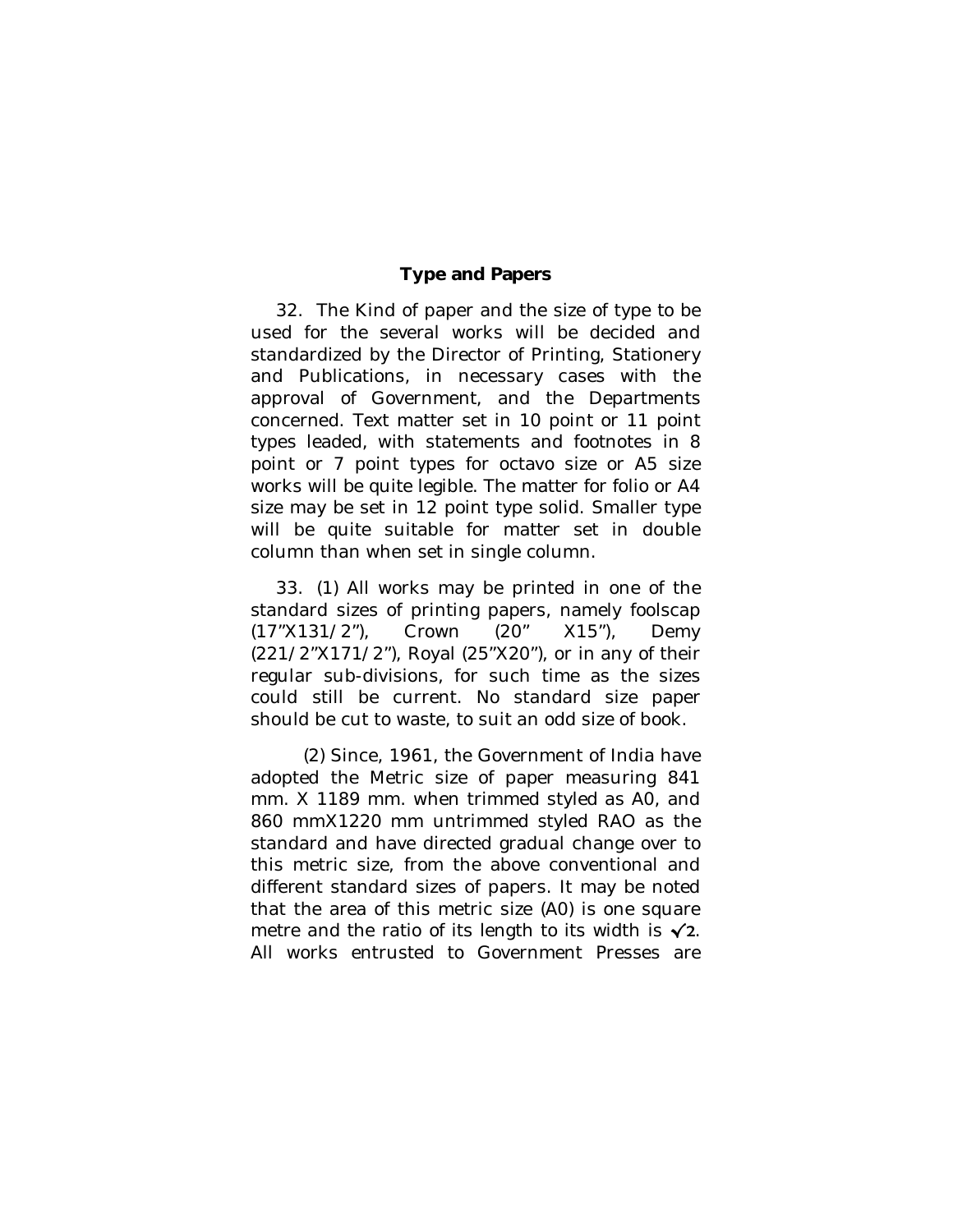being printed in one of the regular sub-divisions of the above metric size paper, i.e. RA1, 61 CmsX86cms.

34. When Departments supply paper for printing of any of their special works, additional quantity of paper over the actual quantity for the required number of copies, should be supplied, calculated at the scale allowable for extras for work in the Government Press.

#### **Urgent Work**

35. Urgent work is considerably more expensive than ordinary printing. The requisition for such works as would entail such additional expense in the Press, is to accompany the work under the signature of an officer not lower in rank than that of a Deputy Secretary to Government, Head, Additional Head or Joint Head of the Department concerned or other senior most officer, such as Secretary to the Public Service Commission, Registrar, High Court, Secretary, Legislature. Even during ordinary working hours, urgent works have to be attended to, keeping aside the other scheduled works. Hence works to be executed at short notice should be avoided as far as possible.

### **Avoidance of Overtime Work**

36. Work during overtime hours is more costly and is never so well done as that executed during ordinary working hours. It also entails exemption by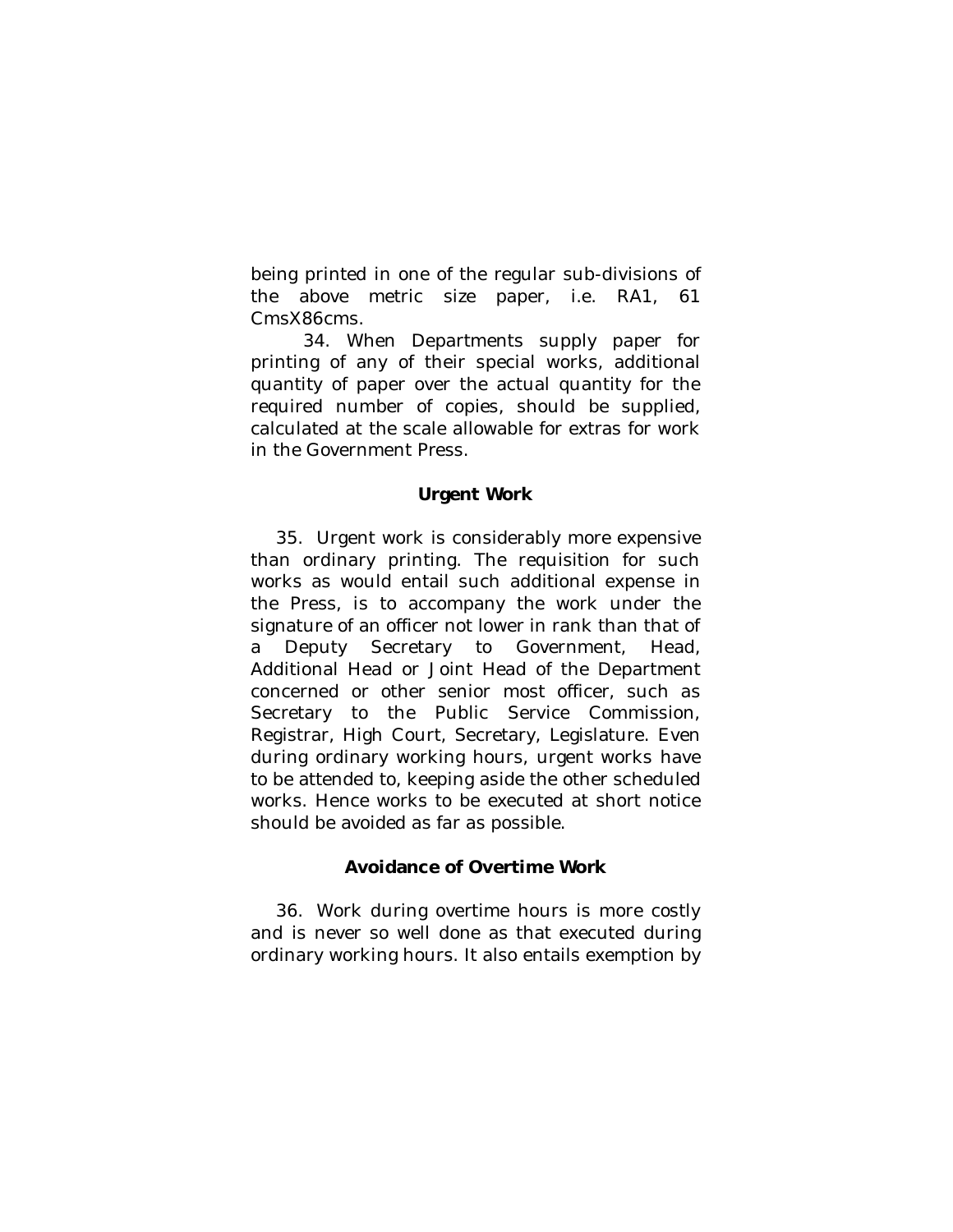Government from the provisions of the Factory Act when resorted to daily or beyond certain limits which has to be obtained in advance. Therefore, the overtime work should not be resorted to at all except when there is dire and unavoidable necessity for it. Such overtime work, with the strong and clear reasons for which it had to be resorted to should be reported to the Director for approval in each case. The Director may incorporate a statement of urgent works and overtime works, with the extra cost involved in the Annual Administration Report, besides making a separate report to Government.

(Note:- Certain powers have been delegated to the Director and Deputy Directors of Branch Presses, in arranging for overtime work).

### **Sundays and Holidays**

37. As the Factory Act requires that workmen employed for work on Sundays must be given a day's leave within three days either before or after such Sundays, no useful purpose is served by working on Sundays on a large scale. Therefore the Government Presses will not be open for work on Sundays and other Press Holidays, exceptions to this being only on extremely important and special works, for which work on a holiday could not at all be avoided. The employees of the Third Shift will have a weekly holiday on Friday instead of Sunday.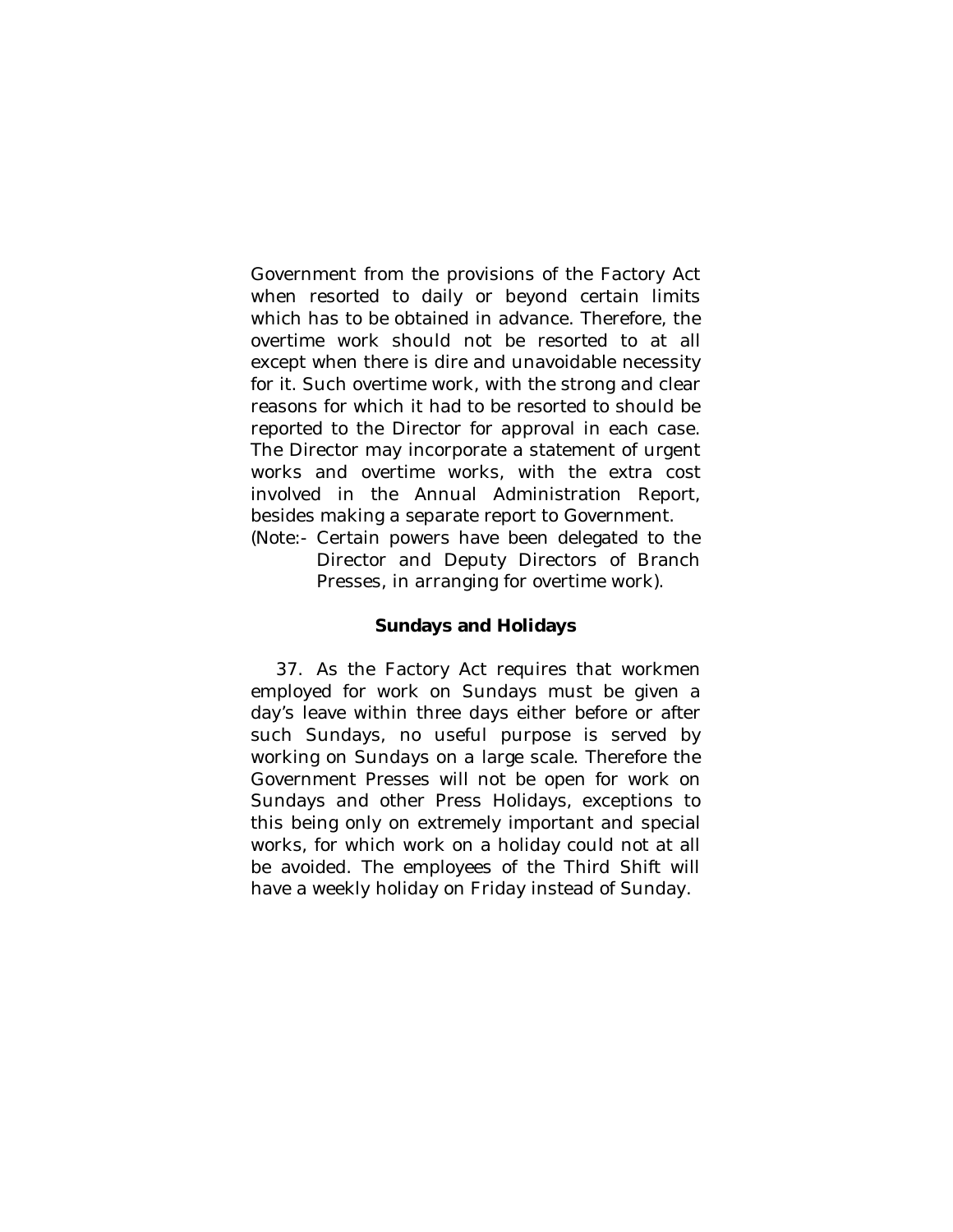### **Certain Special Points to be borne in mind**

38. (1) The type matters of tabular statements in Departmental Administration and periodical reports, State Administration Reports, Budget Estimates, Finance and Appropriate Accounts, State Civil List and of several standardized Departmental forms, are usually kept standing in the Press. It will save time and tend to ensure accuracy if blank paper is pasted over the columns that require alternation in the statements last printed and the altered figures are written thereon, instead of writing fresh statements in full. Alterations here and there in the last printed statements may be clearly written upon without the use of paper slips.

(2) Tabular statements involve complicated work in composing and are thus expensive. These should be avoided whenever it is possible to do so. Where it is necessary to print any matter in tabular form, 'nil' columns may be omitted. Where there are a few entries in a column, they may be inserted as footnotes. The names of Districts and Taluks, Towns and Hoblies, common to two or more pages may be arranged as head lines in suitable types instead of placing each in a blank column, etc. Much space may at times be saved by converting the column matter into the heading and vice-versa; Rupees and paise; year, month and date, tones, quintals and kgs, need not be separated by using rules between them, sufficient space, which should be uniform, between them will be quite enough.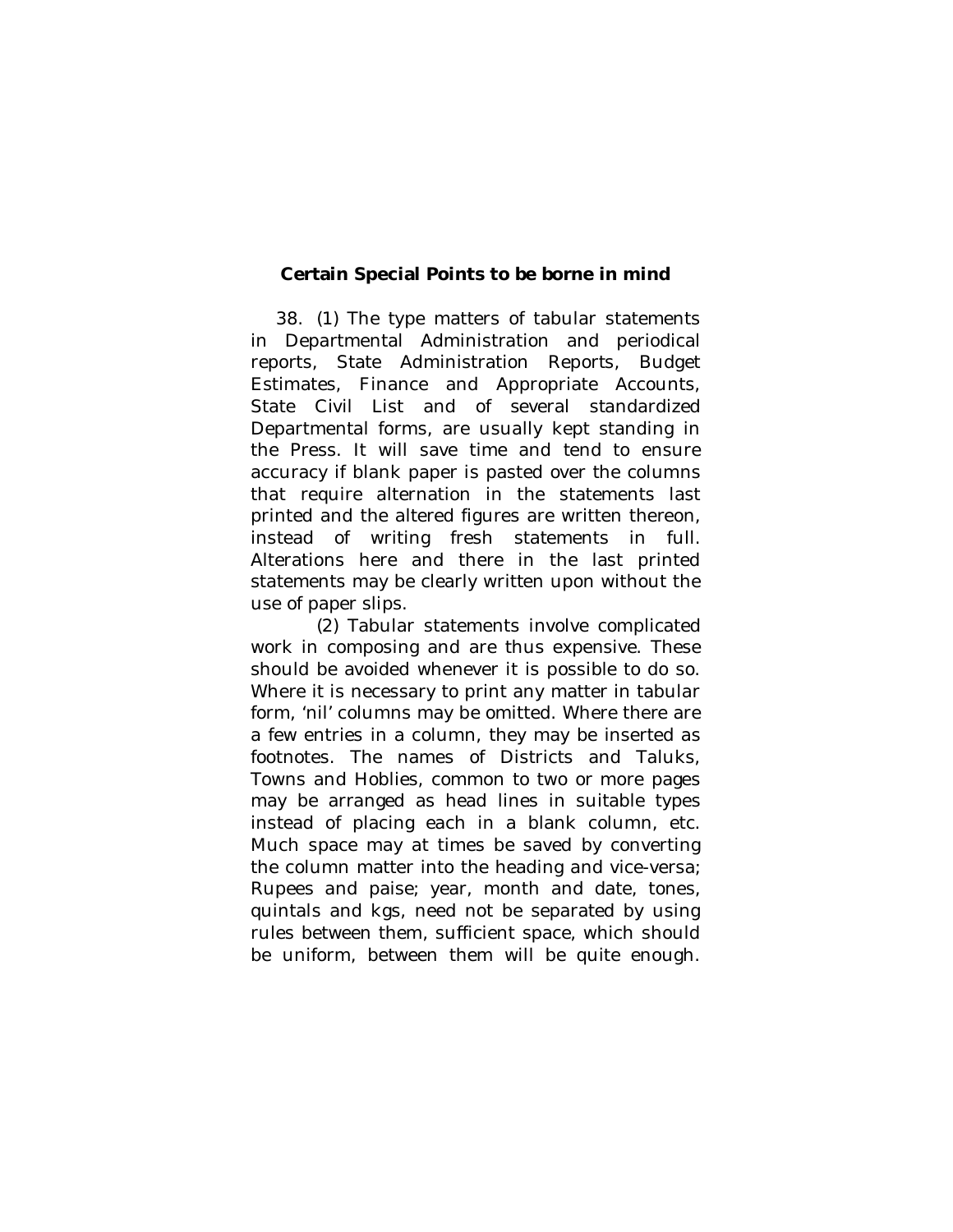Heavy column headings may be set up in smaller types in vertical lines, to keep its width just enough for column matter. Statements appearing along with the body of the text matter should be printed breadthwise and not lengthwise. If the matter to be printed is too much, it may be printed separately as an appendix.

(3) Specimen forms appended to the Rules, and Acts need not be printed in full size but should be compressed. When however preparing manuscript forms for the Press they should be drawn on actual size required; *the width of each column should be decided with reference to the entries to be made therein-and not its column headings.* The figure columns should be uniform as far as possible.

(4) Marginal notes, side notes, etc., may be set up as side headings, to the paras to which they relate in bold, italic or small capital types. Government orders or other authorities to be quoted may be inserted at the end of the last line of the paragraph within brackets or may be printed separately in smaller or italic types at the end of the paragraph.

## **Administration Reports and periodical publications**

39. (1) The sizes of types in which the matter is to be set and the maximum number of pages of each are fixed by Government. A foolscap folio page contains about 680 words, A4 size page contains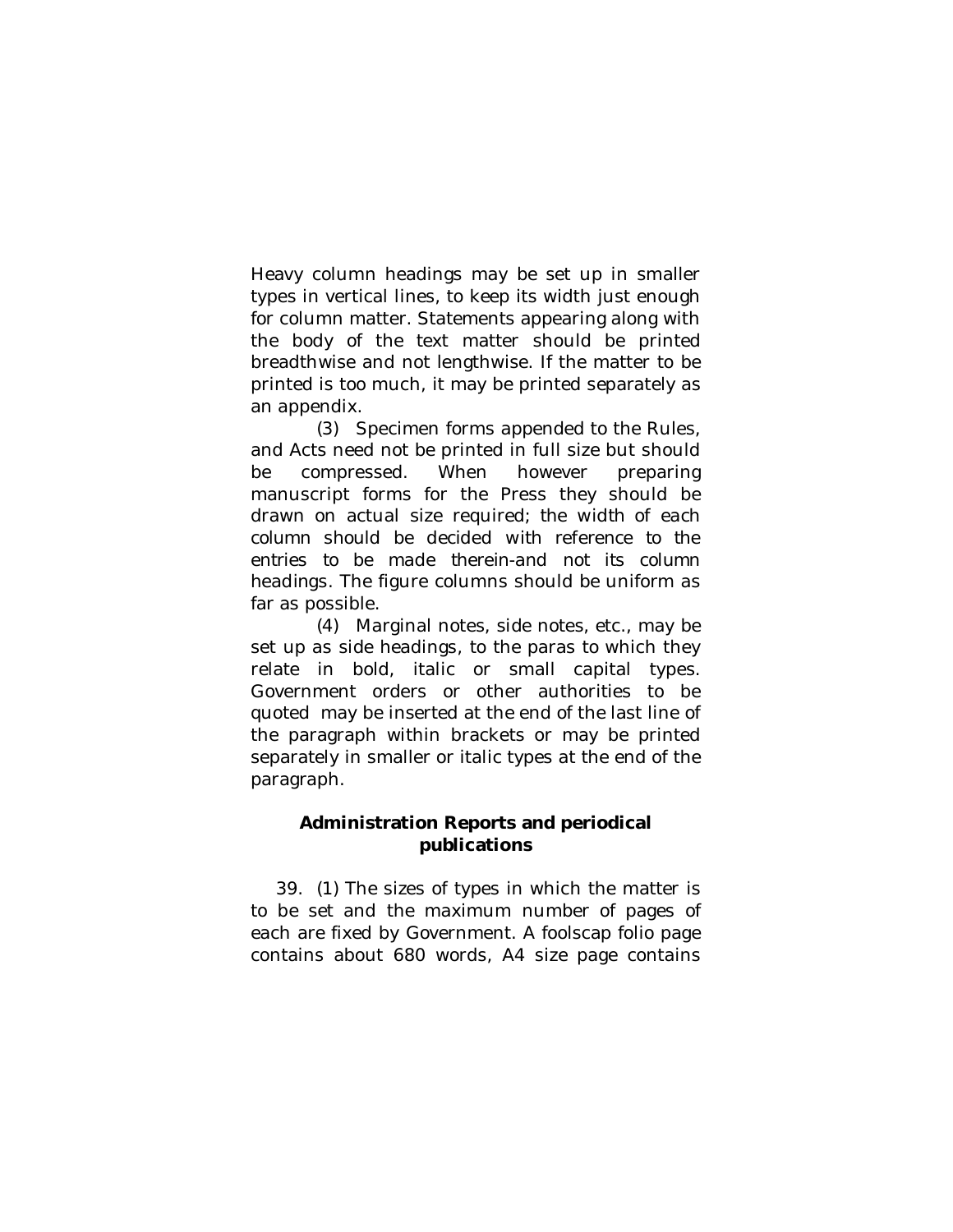about 600 words, Royal 8vo size contains about 310 words A5 size page contains about 280 words, when printed in 12 point type, and set to the usual measure of type page. Heavy enclosures to these Reports are not printed with the Reports. The total number of copies of all reports, periodicals, returns and publications including spare copies, copies to be bound together with other reports, etc., or required at a later date after Government review etc., must be got printed once for all and made use of. The statements appearing in these Reports may be printed without rulings between the columns.

(G.O. No. G. 8280-340-G. M. 65-41-4 dated 10th February 1942)

(2) The new State Emblem may be printed on the title page in monochrome of the Administration Reports and other Government Publications.

(G.O. No.M. 4324-423-G. M. 10-5-4-2 dated 1st June 1954).

(3) Lists of Contents, Illustrations, to the Manuals, Reports, etc., are to be prepared and checked by the department or office concerned. They will be printed in smaller types in non-tabular form.

Indexes are also to be supplied by the Department or Office concerned and will be set in still smaller types in two or three narrow columns in non-tabular form. They should be as brief as possible but indicative of all important matters persons, places, etc., appearing in the text.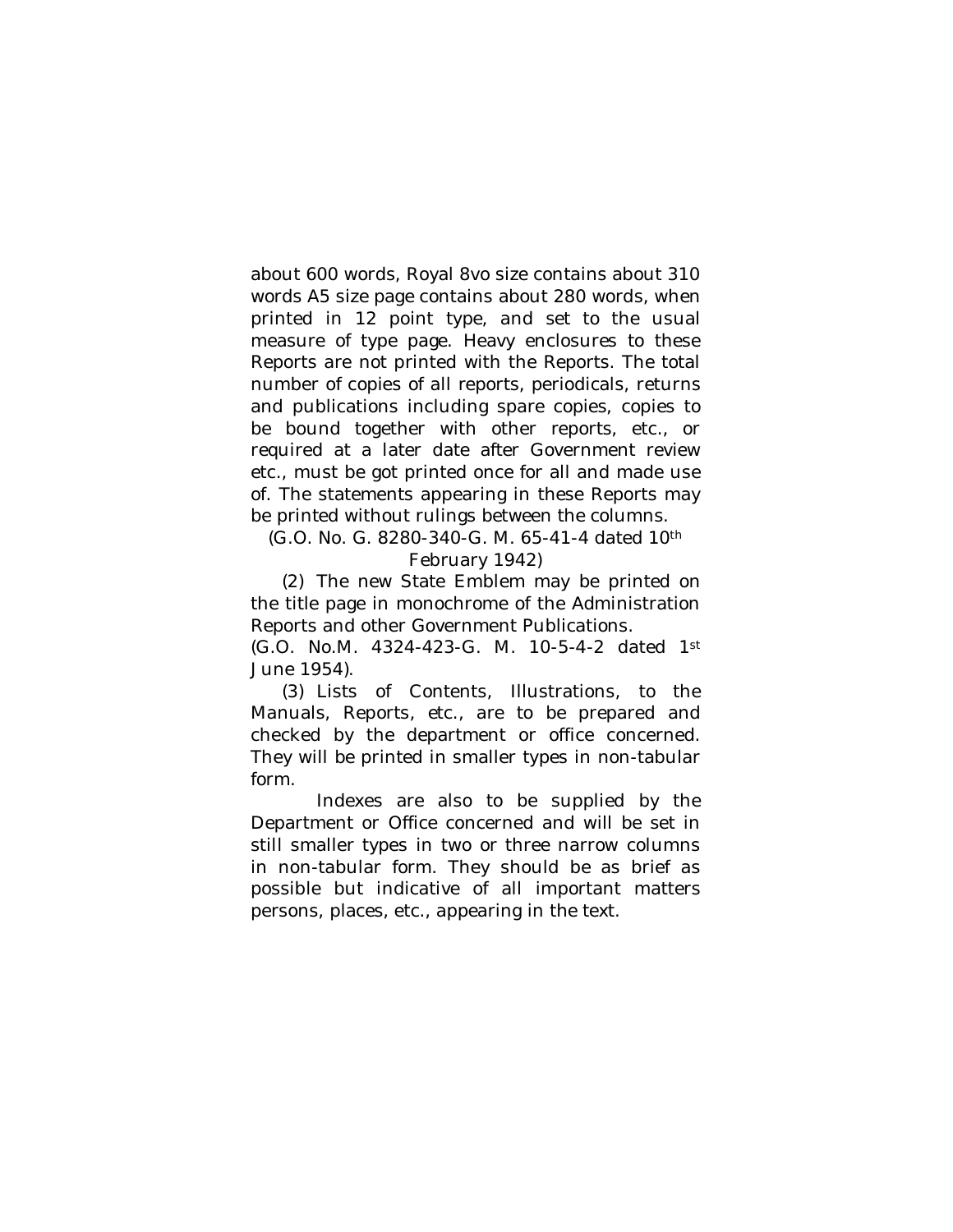Note:- The provisions of the Press Manual regarding discontinuance of the usual Administration Reports may also be referred to.

#### **Bills, Ordinances and Acts**

40. The type matters of all Bills, Ordinances, are kept standing till they are published in the Gazette, introduced in the Legislature, passed and printed as Acts. Similarly the type matters of all Acts passed during a year are kept standing till they are edited, and printed into Annual volumes.

### **Colour printing**

41. A letter, an emblem, a word or a few lines to be printed in a different colour, entails an additional printing operation. Therefore colour printing should not be resorted to except under special circumstances and on special occasions. When it is desired to give prominence to a word a few words, a sentences or a paragraph or to emphasize them the object can be equally well achieved by putting them in bold or italic or small capital types or by suitable additional spacing all round, or by underlining or sidelining in the case of Bills, etc. Such words as "Confidential", "For official use", "For Record", "Not for sale", etc., on Government Publications, Covers, or Dockets may be printed boldly or using suitable size italic type in the same ink as the other title matter.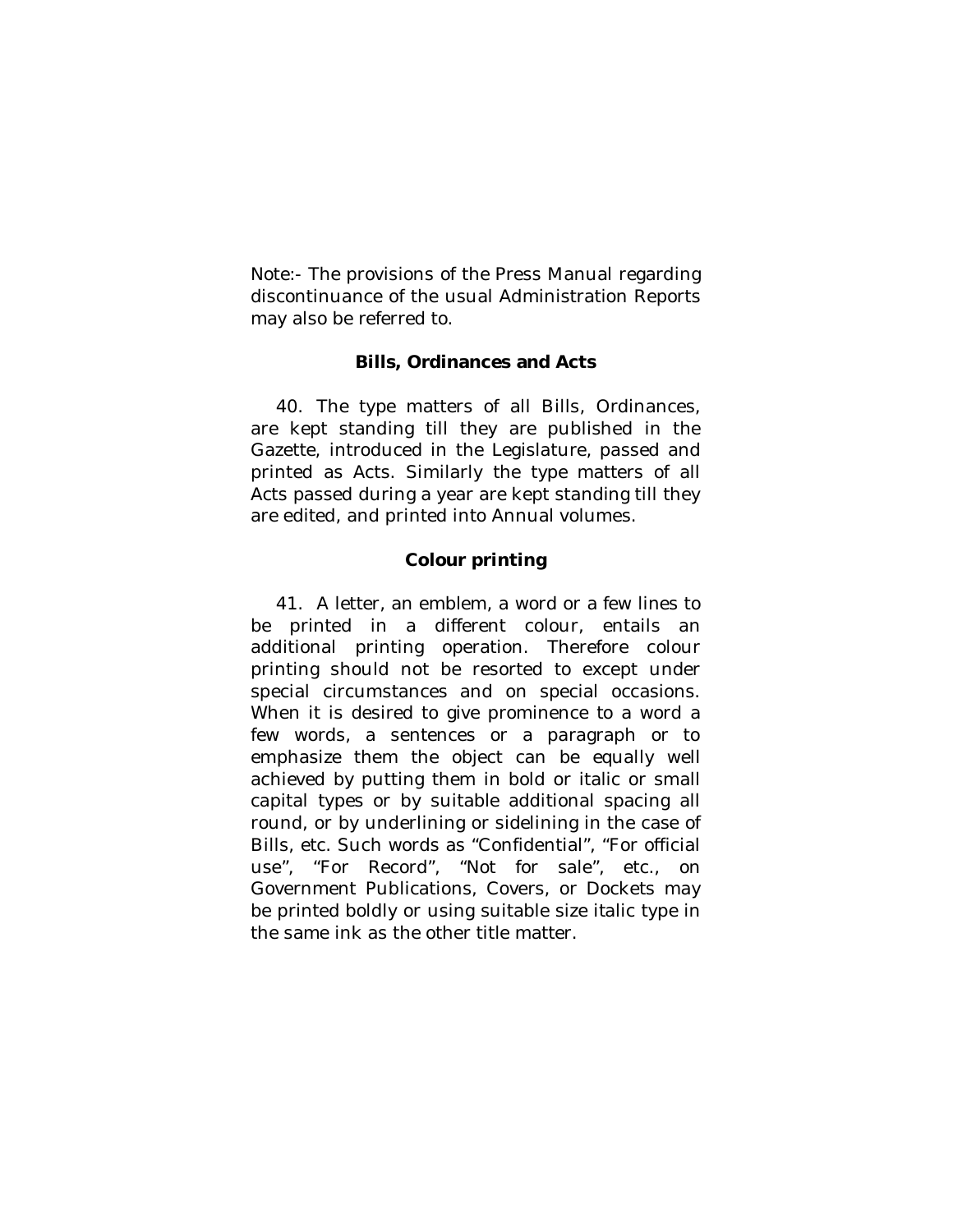#### **Printing of Letterheads and envelopes**

42. (1) Letterheads and envelopes for the use of the Governor may be embossed in blue. The National Emblem with the Motto should be in blue.

(2) Letterheads and envelopes for the use of the Chief Minister, other Ministers and Deputy Ministers and Parliamentary Secretaries may be embossed in blue colour with the State Emblem, with the lettering "Government of Mysore" around enclosed in a circle or oval in the centre and the name and designation being printed on the top left hand corner.

(G.O. No. 11958-12037-C.B. 229-50-2 dated 28th November 1950).

### (G.O. No. CH. S. 4696-766/Misc,-43-52-1 dated 1st July 1952)

(3) Letterheads and envelopes used by the Secretaries to Government and Heads of Departments specially authorised to use embossed stationery should be in red being embossed with the emblem and the words "Government of Mysore" around in a circle or oval in the centre.

Envelopes to match the letterheads are embossed on the flap, in the respective coloured ink.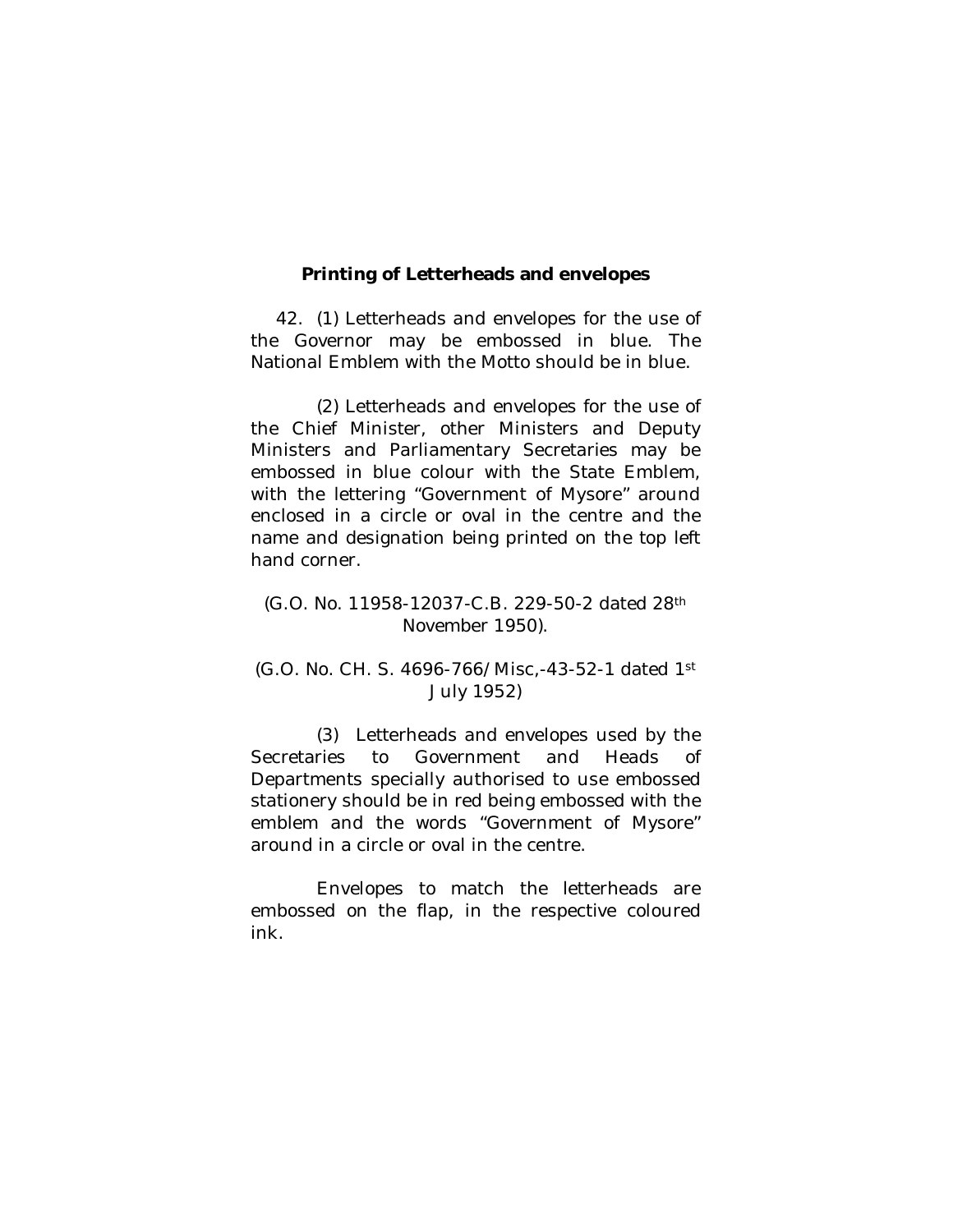## (G.O. No. Ch. S. 4696-766/Misc. 42-52-1, dated 1st July 1952).

(4) All reproductions of the State Emblem should strictly conform to the design adopted in the Notification No.9571-CB. 229-50-1 dated 5th October 1950.

#### (G.O. No. 11958-12037 CB. 229-50-2, dated 28th November 1950).

(5) The letterheads and envelopes of the State vigilance Commissioner are embossed with the State Emblem in red ink.

(6) The letterheads and envelopes of the Deputy Commissioners and Officers of similar status are embossed with State Emblem with a circle around in red ink.

(7) The D.O. letterheads of the Chief Justice may be embossed in blue and those of puisne Judges in red, the Emblems being the same as those approved in the letter No. N. 12262-Mis. 41-52-3, dated 13th September 1952 and letter No.M.1012-50-51, dated 4th February 1953.

G.O. No. M. 24999-P. & S., dated 10th March 1953).

(8) The letterheads and envelopes of the Chairman and members of the Public Service Commission including the Secretary are embossed with the State emblem in red ink.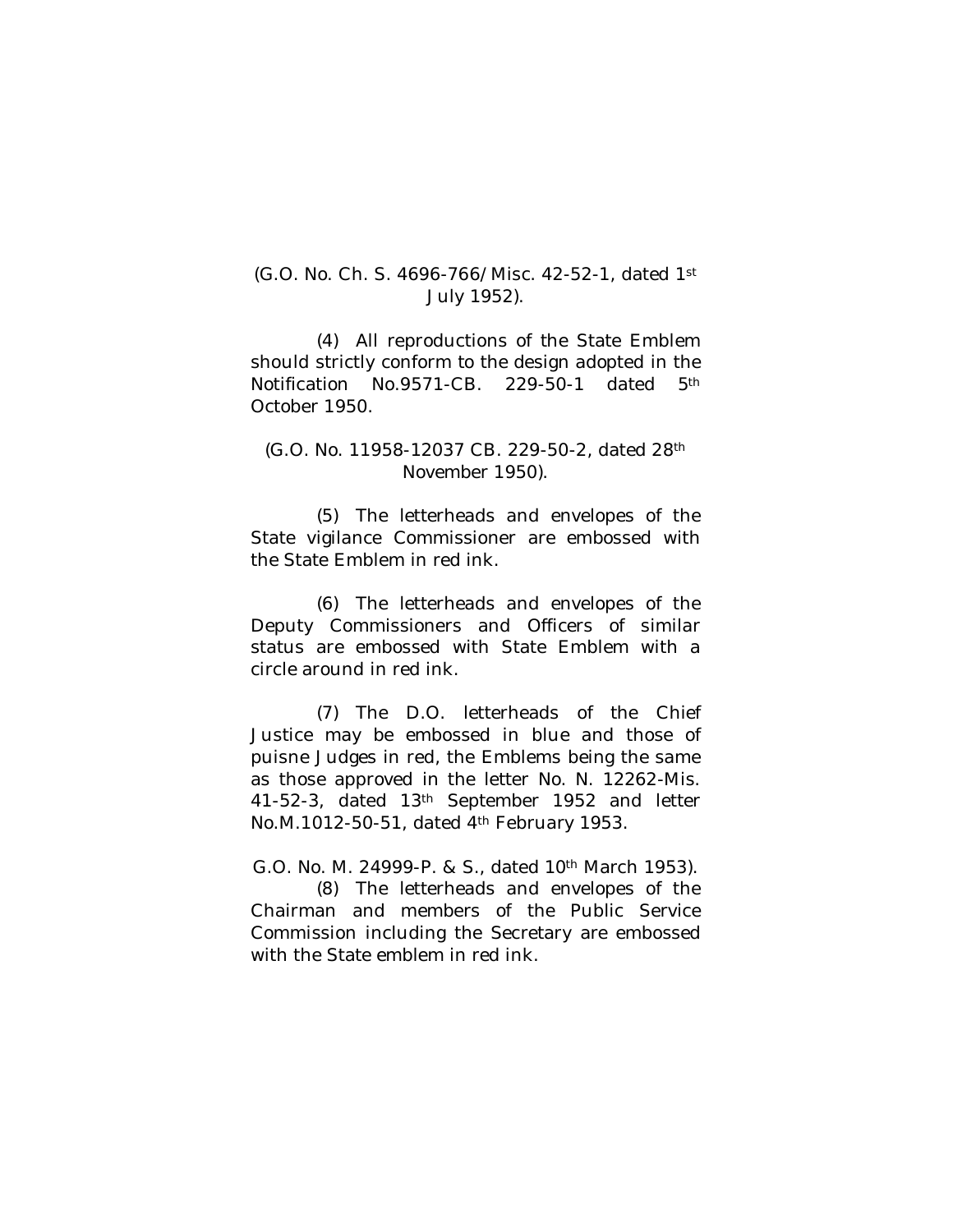(9) The letterheads and envelopes of the Speaker and Deputy Speaker of the State Legislative Assembly, Chairman, Deputy Chairman of the State Legislative Council, including the Secretary to the Legislative are embossed with the State emblem. The words "Speaker, Legislative Assembly, Mysore", "Chairman, Legislative Council, Mysore", "Deputy Speaker etc.," "Deputy Chairman etc.," may be inscribed around the State Emblem to be embossed on the letterheads and envelopes.

(10) The embossed letterheads of the Members of the State Legislature, containing only the words "Member, Legislative Council or Assembly, Mysore" around the State Emblem may be prepared and made available for sale to the Members at reasonable price to be fixed by the Director of Printing, Stationery and Publications.

## (G.O. No. LD 1903-1905/L. A. 85-54-2, dated 26th February 1955).

(11) The Advocate General is supplied with the embossed stationery and is included in the List of Officers entitled to the use of embossed stationery.

(Government letter No.M. 16791/P. & S. dated 20th November 1954).

(12) The new State Emblem adopted by the Government of Mysore should be used for all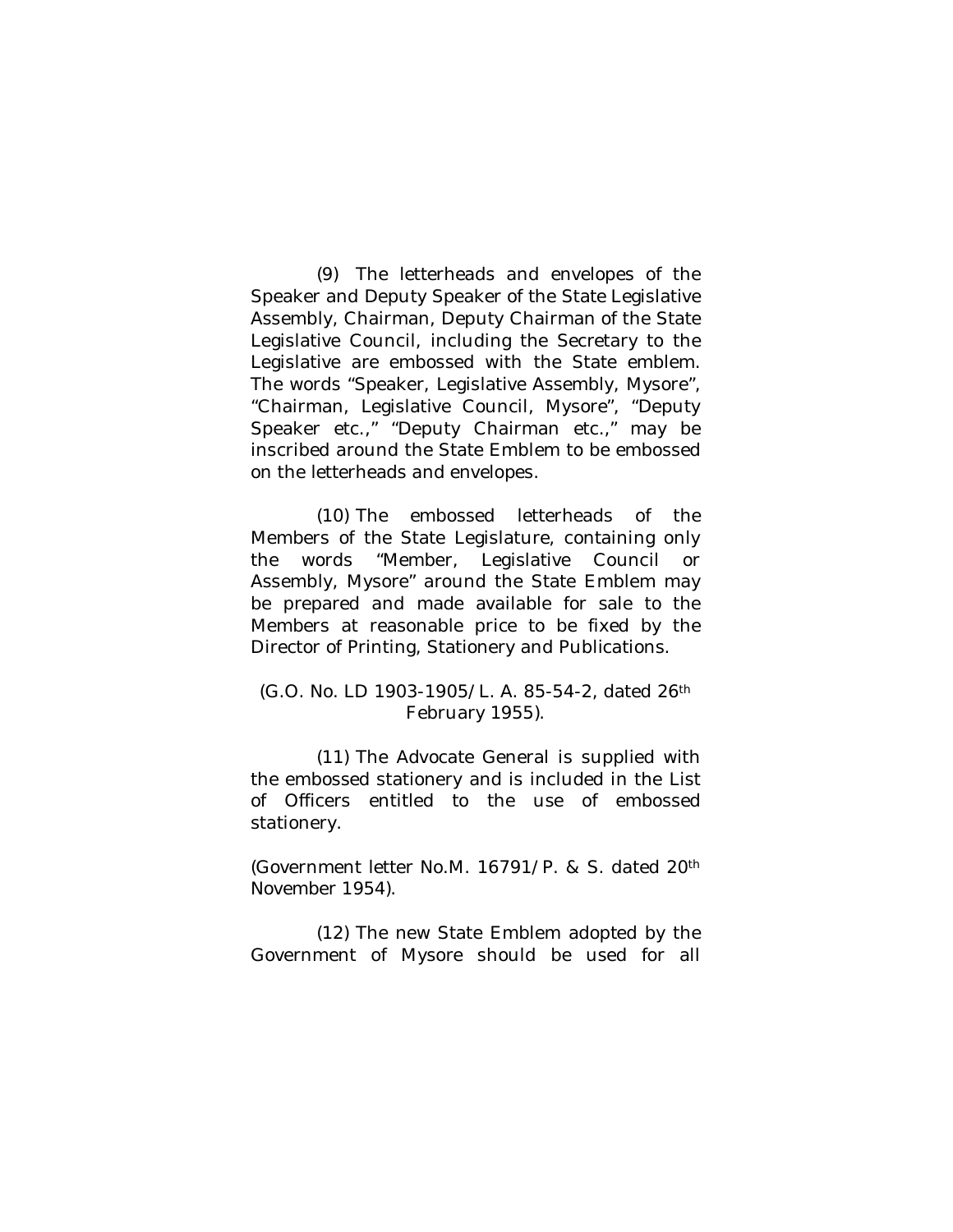invitation cards for the Birthday and Dasara Festivities and on all Official invitations.

## (Government Letter No. 6376. dated 14th August 1952).

(13) Letterheads of officers of and above the rank of Deputy Commissioners and other officers specially included will be printed (embossed also where permissible) at the Government Presses, without the names of the officers.

## (G.O.No.E.2670-720-P.&S. 76-21-4. dated 14th October 1922)

## **Inland Letter forms**

43. Inland letter forms are also available with skeleton address lines printed thereon, for supply to all Government offices on indent. Free use of these forms may be made for all short correspondence and interim replies without any enclosures for transmission by post.

 (G.O. No. GAD 120 OOM 62, dated November 1962 issuing economy and austerity measures).

#### **Use of cards**

44. Acknowledgment cards with additional items of interim enquiry reply are also printed and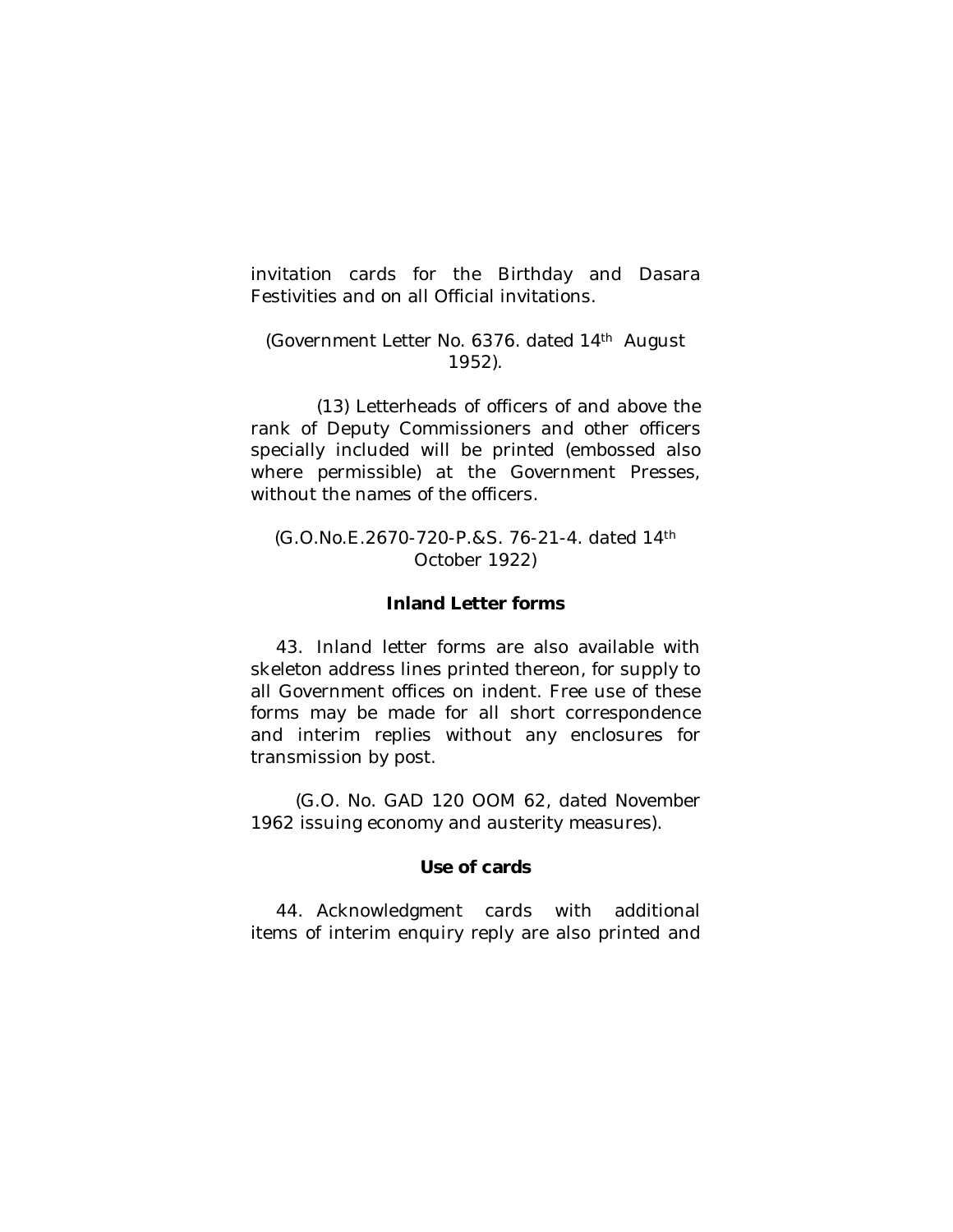are supplied to the Government Officers on indent. These must be invariably made use of.

#### **Question Papers**

45. The printing of the question papers for the several Public Examinations of Universities and other Examining bodies in the State is undertaken in the Government Presses on payment basis, under separate orders of Government, suitable remuneration being also payable, in addition, to the officers of the Press for personal supervision.

## **Civil List**

46. The State Civil List is printed once a year as a measure of economy as on 1<sup>st</sup> July of the year and distributed in accordance with the instructions issued by Government on each occasion. Members of the State Legislature and of Parliament representing the State are also entitled to the supply of a copy of the Civil list. In addition copies are also made available in the Government Central Book Depot, Bangalore for sale to the members of the Public.

#### **Calendars and Diaries**

47. Government Art Calendars, Desk Diaries, Engagement Diaries and Sheet Calendars or similar publications are printed and published under the authority of Government, every year for supply to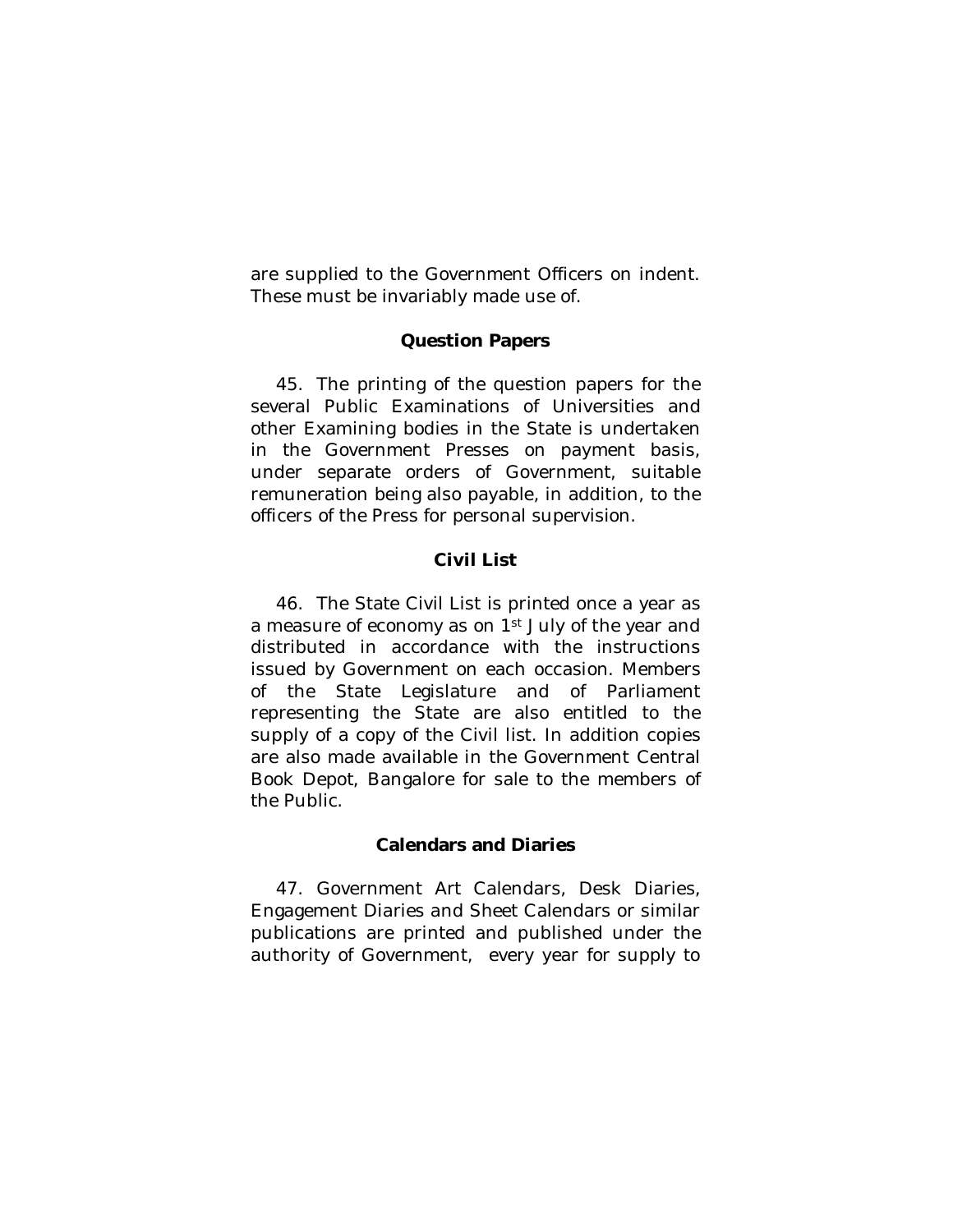officers of Government for official use at the scales noted below:-

(1) For the use of the Governor and his Secretariat.-As per requisition.

(2) For the use of Chief Minister, other Ministers, Deputy Ministers, Parliamentary Secretaries and their Establishments, Chief Secretary and other Secretaries to Government, Deputy Secretaries and Under Secretaries.-As per list received from the General Administration Department.

(3) For the use of Chief Justice and other Judges and officers of the High Court.-According to the requisition.

(4) For the use of the Chairman, Speaker, Deputy Chairman and Deputy Speaker, Secretary and other officers of the State Legislature.-As per requisition.

(5) For the use of the Chairman, Members of the Public Service Commission, and State Vigilance Commissioner and other officers and similar status.

(6) For the use of the Heads of Departments and Officers of and above the rank of Deputy Commissioners.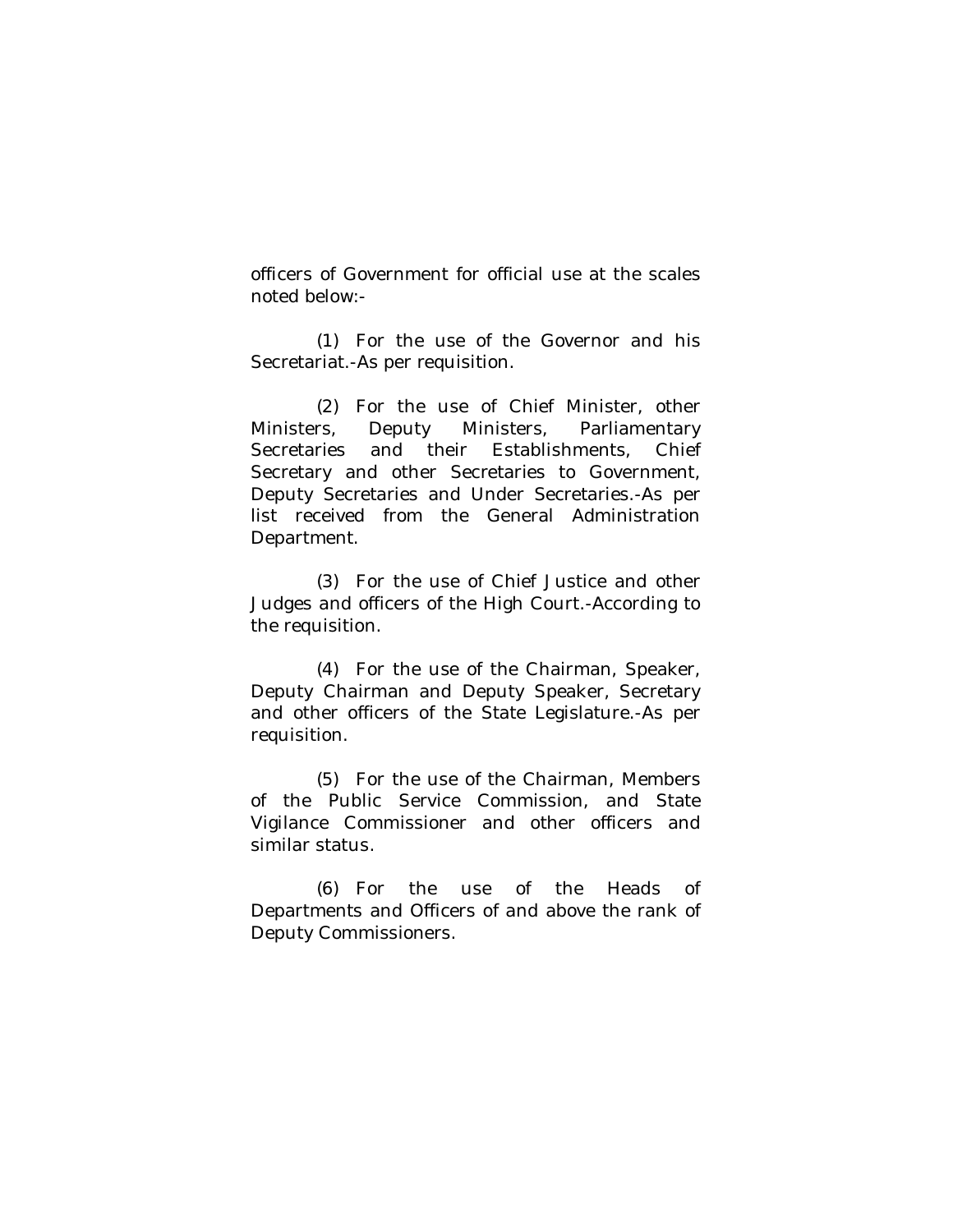| (a) Art Calendar | At the rate of one   |  |  |
|------------------|----------------------|--|--|
| (b) Special      | Desk Copy of each to |  |  |

- Diary. each officer.
- (c) Engagement Diary.

(7) For the use of Class I Officers. Special Desk Diary. At the rate of one copy to each officer.

(8) For the use of Class II Officers, Class III Managers and Superintendents and Executive Officers. Ordinary Desk Diary-At the rate of one copy to each officer.

(9) For the use of the Non-Gazetted Class III and Class IV Government Servants other than Managers and Superintendents and Executive Officers-At the rate of one copy each per head-Sheet calendars-English and Kannada.

(10) In addition, each Government Office may indent for copies of sheet calendars, English or Kannada, at the rate of one copy for every ten officials to be mounted on card board and hung at a prominent place.

(11) Members of the State Legislature and of Parliament representing the Mysore State are also entitled to a copy each of Government Art Calendar, Special Desk Diary and Engagement Diary every year during the term of their membership.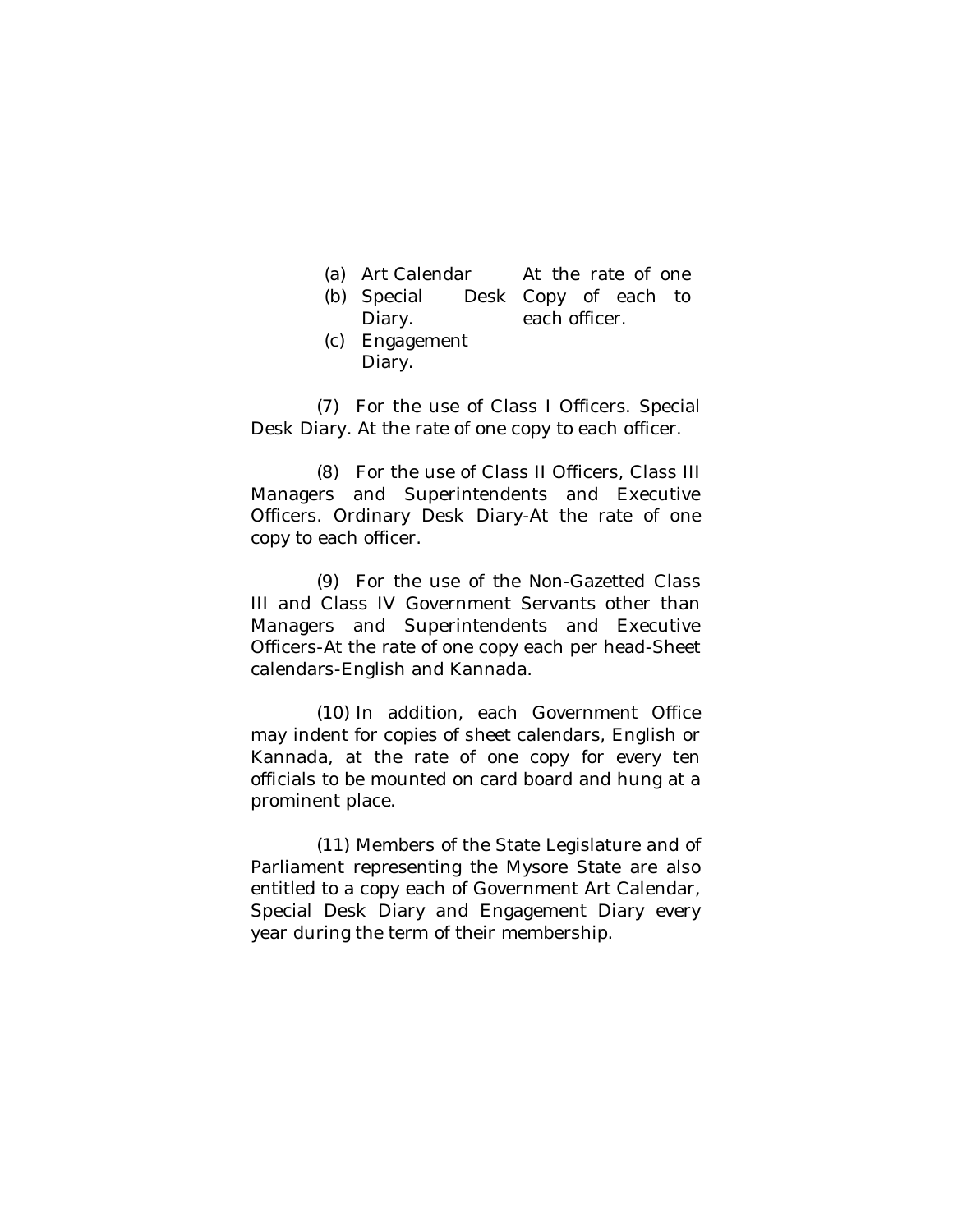(G.O. No. LAW 19 LGR 60, dated 17th September 1960 and subsequent order).

(12) Former State Minister and other Minister Retired Judges of the High Court and – Retired Officers of and above the rank of Heads of Departments are supplied with a copy of Government Art Calendar and Special Desk Diary as a matter of courtesy.

(13) Similarly, the Director may supply one set of the publications to all Heads of Printing Departments of other States and to the Chief Controller of Printing and Stationery and the Controller of Printing, India and similar officers.

(14) In addition, the Director may at his discretion utilize 100 copies of Art Calendars and Special Desk Diaries to be supplied to persons with whom the Government Press may have contact in official work.

# *Supply of Government Publications and Stationery to the Members of the Legislature.*

48. Members of the Legislature are supplied with the following publications free of cost by the Director of Printing and Stationery:-

(1) All parts of Mysore Gazette whether Ordinary or Extraordinary ; Members may ask for either English or Kannada versions;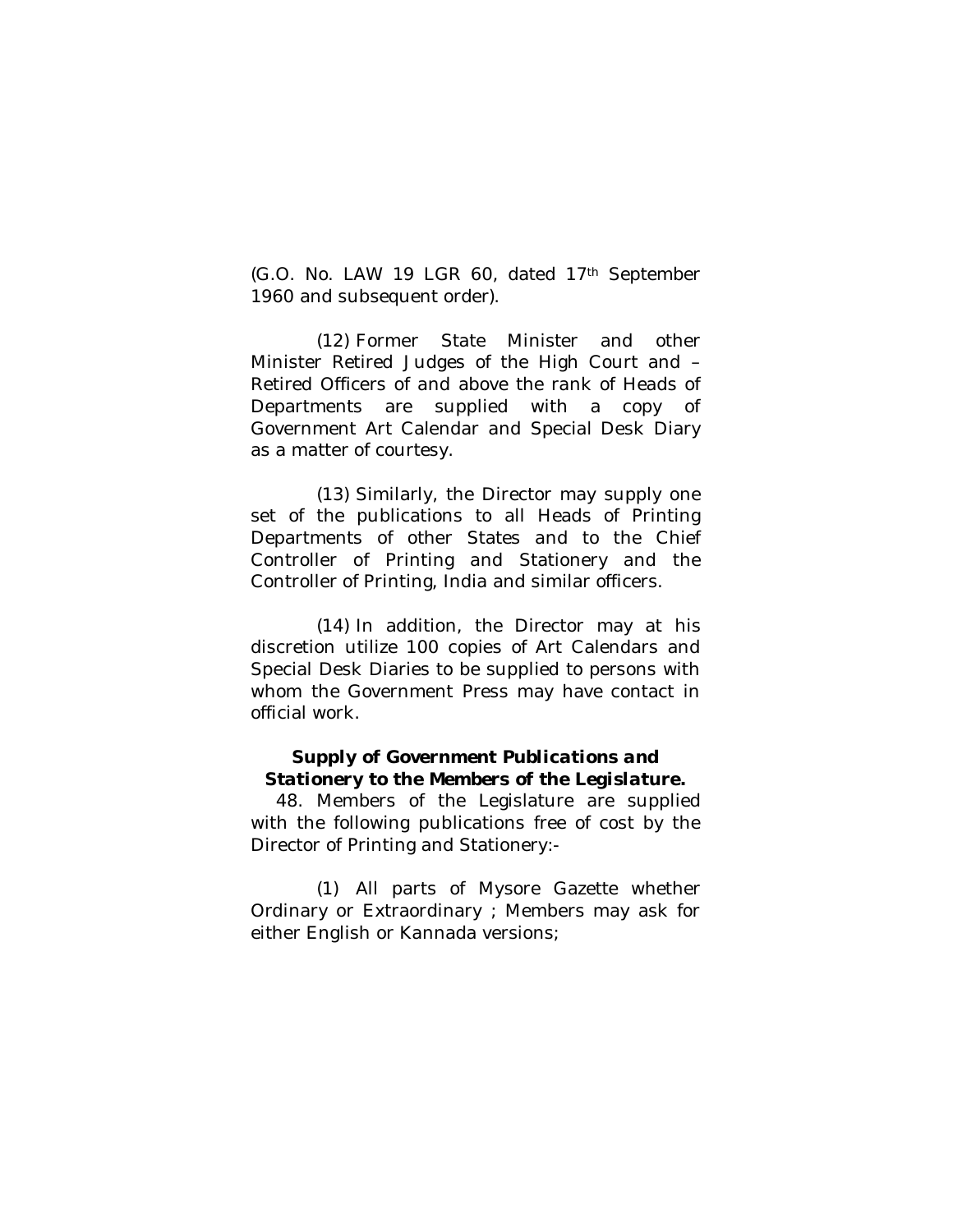(2) Copies of annual volumes of Mysore Acts;

(3) Civil List;

(4) Calendar and Diary and Engagement Diary.

The Heads of Departments, the Director of Information and Tourism and the Secretaries to Government will supply to the members the Administration and other reports and publications including Press Notes.

The Legislature Secretariat will supply the members with copies of proceedings of the Assembly and Council.

During meeting days the members are supplied with letter pads and envelopes embossed with the State emblem and the inscription 'Member, Mysore Legislative Assembly/Council'. This supply is limited to a letter pad of 25 sheets and a packet of 25 envelopes per member per month.

Members are also supplied on payment at prices fixed by the Director of Printing and Stationery with embossed letter papers and envelopes of superior quality. Members may obtain these from the Accounts Branch of the Legislature Secretariat on payment.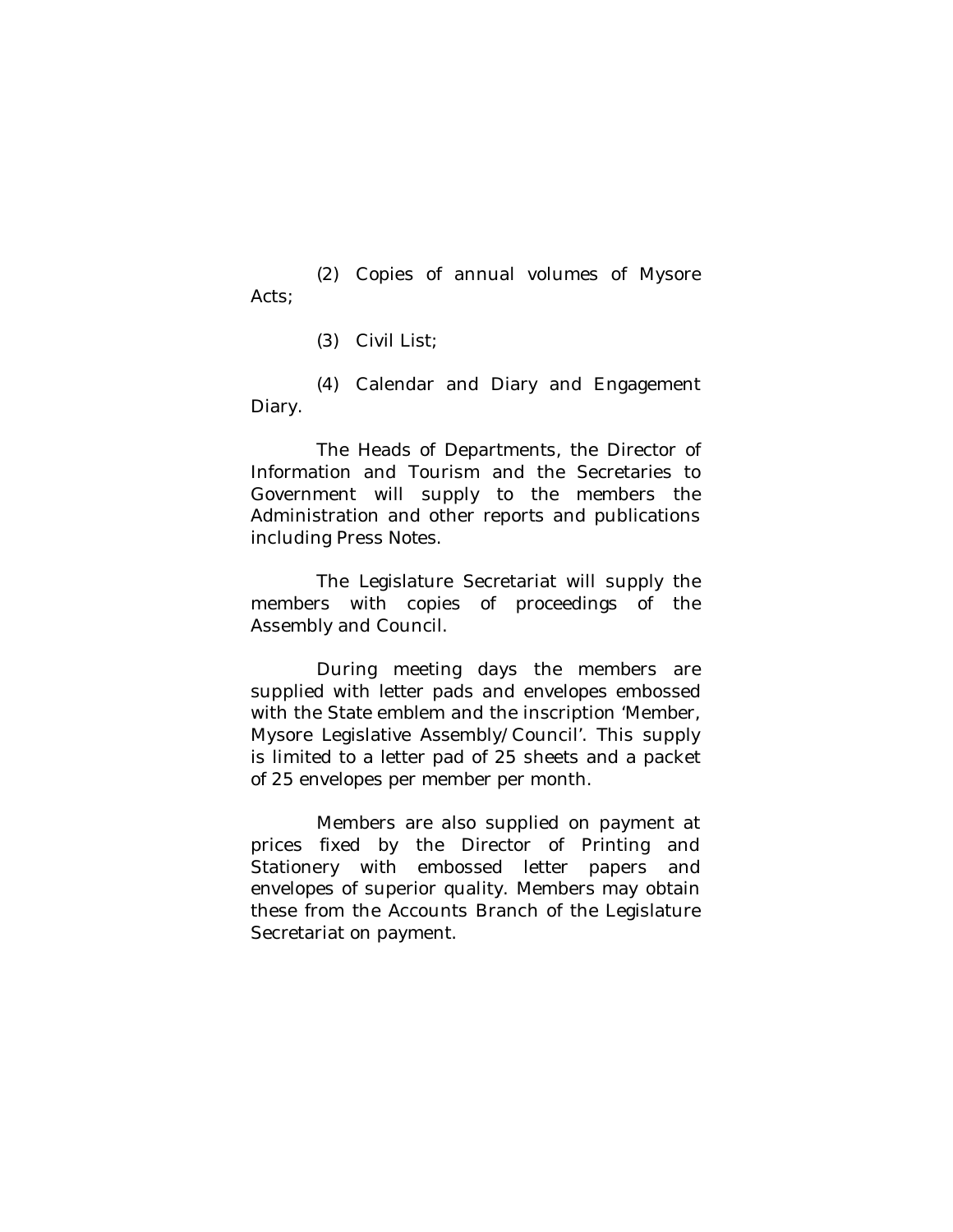(Extract from Handbook for Members issued by Mysore Legislature Secretariat, Bangalore).

## **Provision of Funds and adjustments of Bills by Paying Departments**

49. (1) Each of the Paying Departments, officers and institutions should make provision in its budget estimates for payments to the Press for the ensuing year and intimate the same to the Director of Printing, Stationery, and Publications.

The payments including those for Text Books, thus received will, however, figure only as receipts of the Press and will not be available for meeting the expenditure of the Press.

(Revenue Secretary's Letter No. E. 6256-P. & S-5- 22-20, dated 23rd May 1923).

(2) With a view to speedy recovery of revenue, however, Government are pleased to direct that all paying Departments will take steps to adjust, within a month of their receipt, bills on account of stationery supplied to, or printing work done for them, at the Government Presses. The Director of Printing, Stationery and Publications will report to Government all cases in which the adjustments of Bills is delayed for more than three months.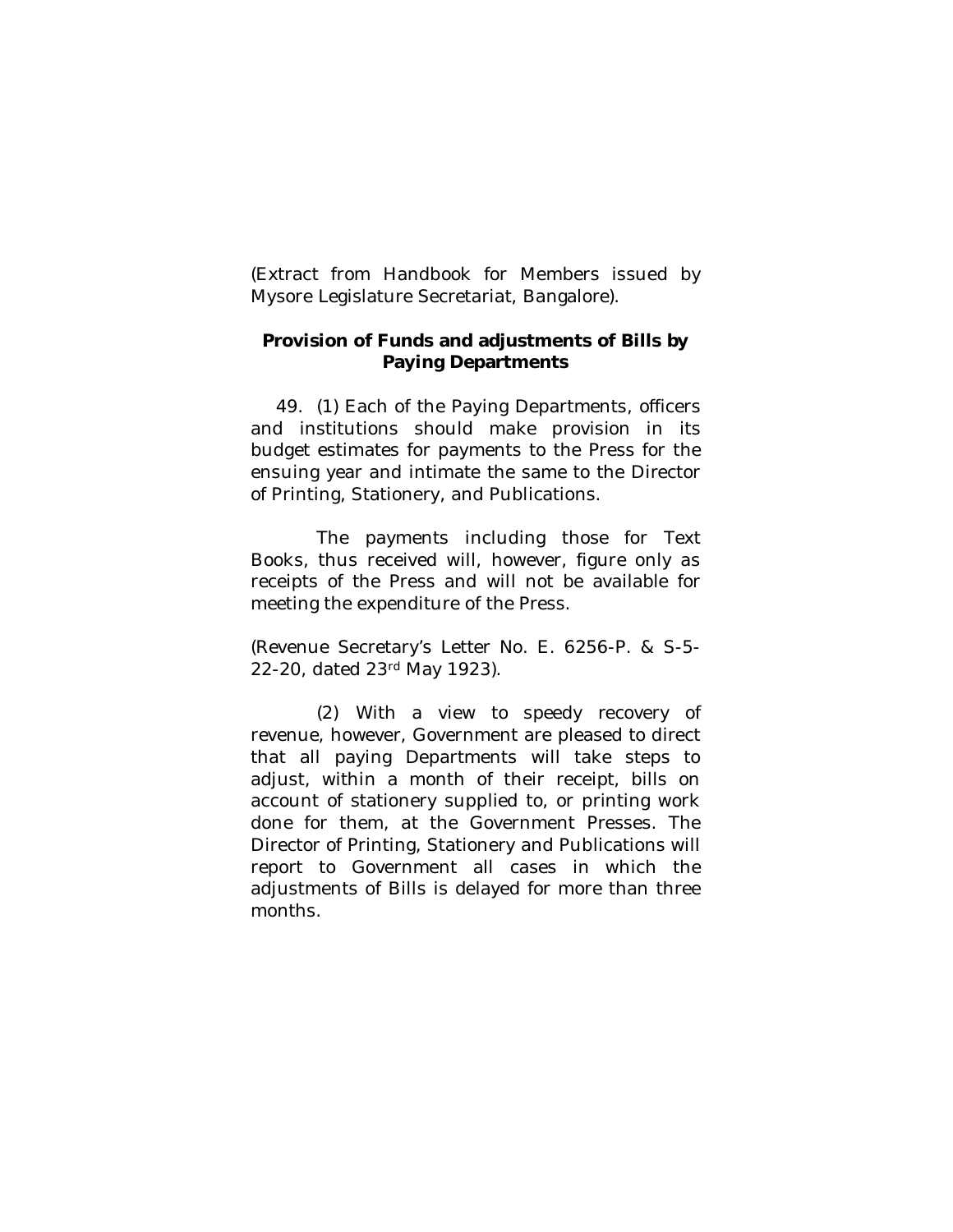(G.O. No. 2661-7 P.&S. 65-21-11, dated 14th October 1922).

## **Controlling Officer for Stationery and Forms in Departments**

50. (1) Government have, in their Order No. ED 234 UPS 62, dated 4<sup>th</sup> July 1963, directed that one of the Gazetted Assistants of each Head of the Department should be designated as Ex-Officio Controller of Stationery and Forms in their respective departments, and these officers, should be responsible for the proper indenting, accounting, and economical use of stationery articles and forms in their departments.

(2) It is the duty of these Departmental Controlling Officers to call for the indents for forms and stationery from te subordinate offices in advance of the scheduled time in the prescribed form and check the items supplied to the offices previously and utilized by them and the closing balances as well as the quantities indented for next year which should be normally based on the average consumption during the past three years. These indents must be consolidated in the Central Office and sent in duplicate to the Director of Printing, Stationery and Publications in time. Where the supplies of forms and registers are to be made to each subordinate office, under orders of Government, the indents of such offices may be scrutinized, countersigned and forwarded to the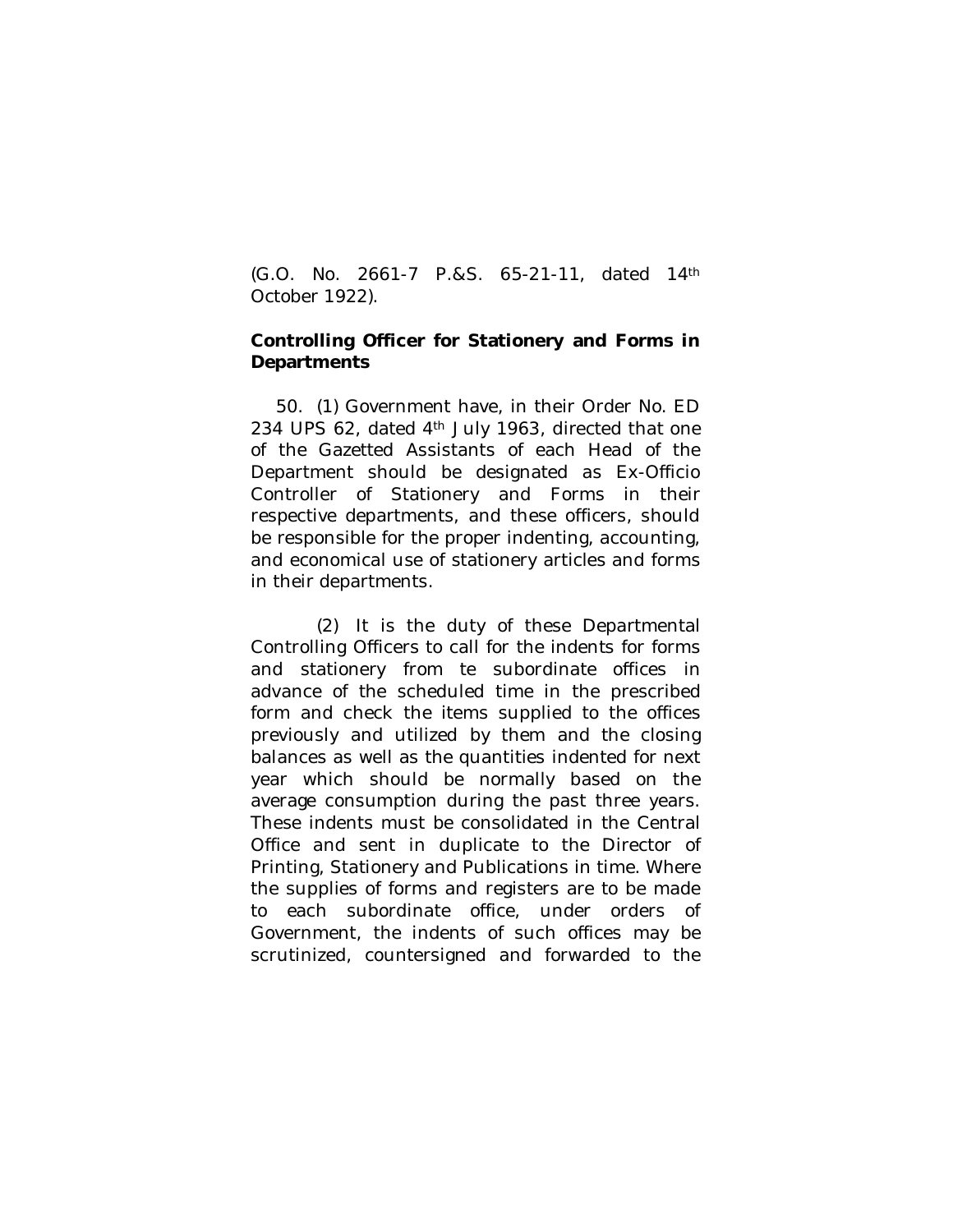Director, in duplicate. The Departmental Controllers should also observe and enforce the rules of economy and austerity in the use of forms and stationery in their subordinate offices as well as in the Head Office.

## **Reduction of printing works, in the Government Presses and Rules of economy and austerity measures in the use of forms**

51. (1) Government have been issuing instructions from a long time about the need for restricting the Government printing works to the barest minimum and the economy and austerity measures to be practiced in the use of forms, registers and stationery articles.

(2) As a rule all works requiring a large number of copies and works which do not require considerable proof correction are more economically carried out by cyclostyling than by the printing process. Works requiring immediate attention can also be speedily attended to by cyclostyling provided they do not exceed two or three pages each and the number of copies is less than 500.

## **Use of obsolete Registers and forms**

(3) The stock of obsolete registers and forms found during the inspection of the several Government Offices, by the Director of Printing and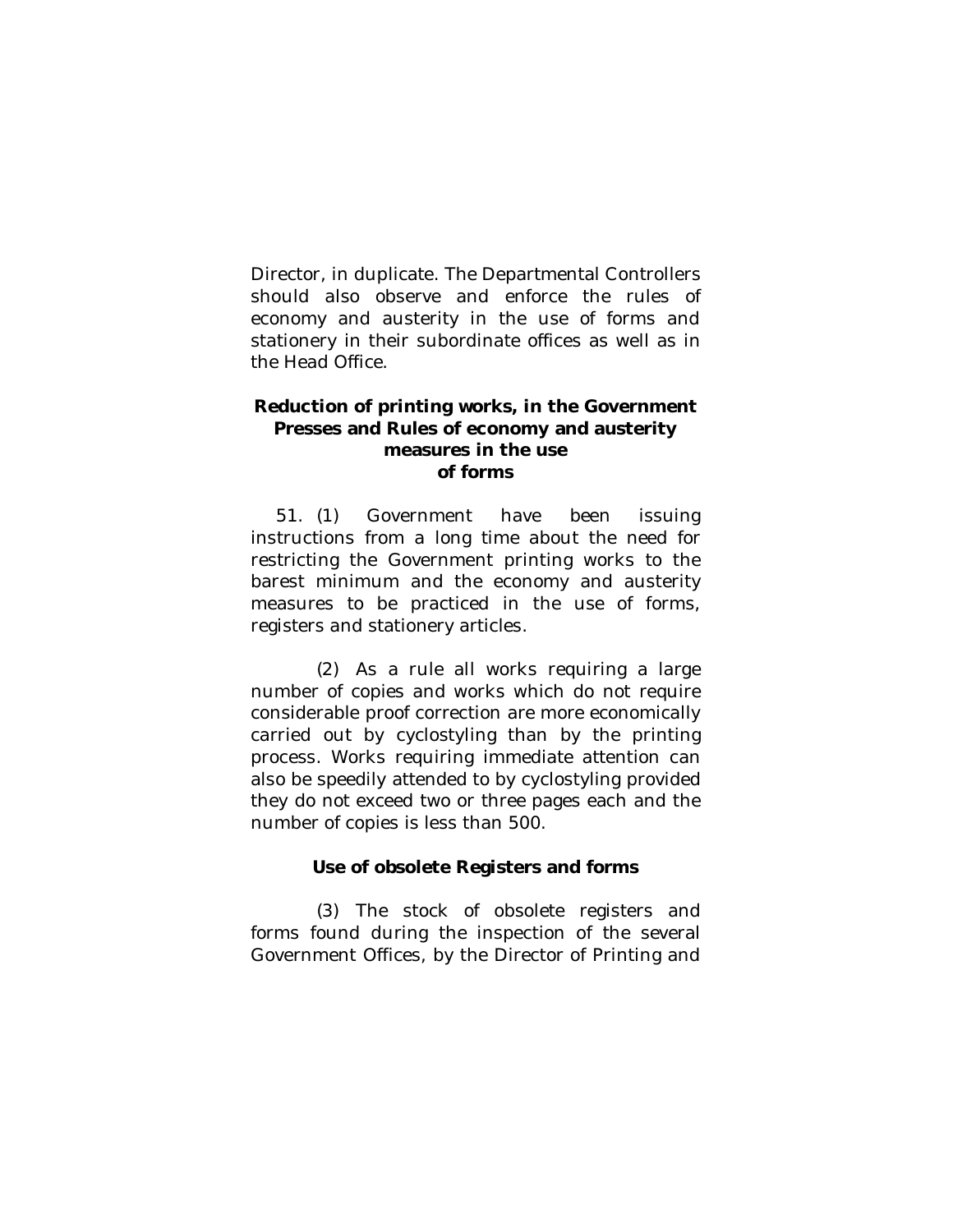Stationery or his subordinate officers or departmental inspecting officers, may be utilized for printing big and small docket forms, etc., and supplied in consultation with the Heads of Departments concerned, in addition to a small quantity being printed on clean paper and supplied.

(G.O. No. E 4701-50-P. & 25-22-3, dated 1st February 1923).

#### *Proofs. Transmission and Return of Proofs*

52. (1) Proofs should not be called for in ordinary cases. It will be left to the Presses to examine the proofs carefully according to copy and print off copies.

(G.O. No. 1574-1607 Edn. 38, dated 28th July 1897).

(2) In important cases where the department concerned desires the proof, two proofs may be sent, with a request to return one set of proofs to the Press, within a reasonable time, which may be fixed in each case.

(G.O. No. 3800-833-Mis. 726, dated 22nd November 1897).

(3) Heads of Departments and other officers are requested to see that (i) the original copy is prepared with sufficient care, to avoid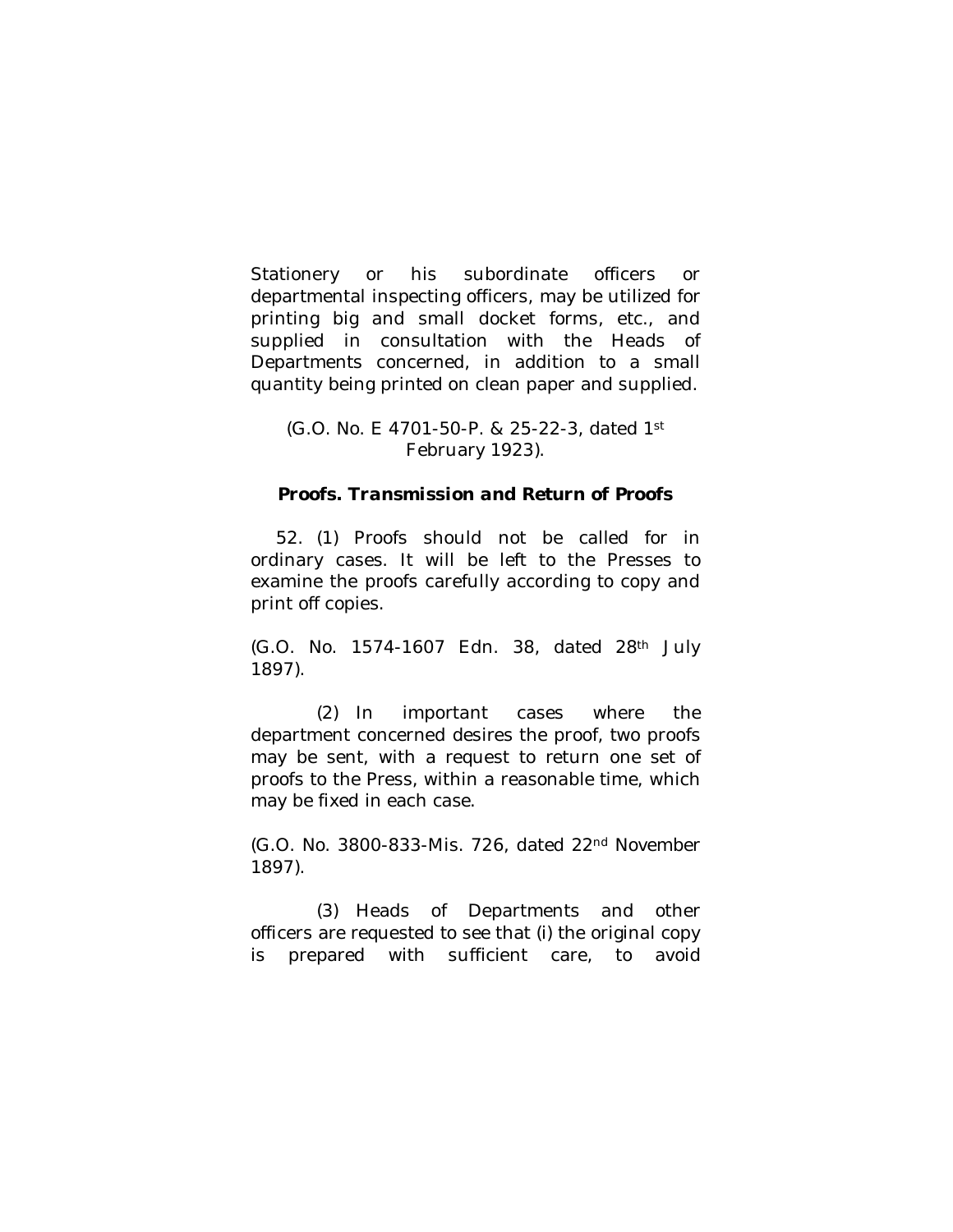considerable attention in the Proof; (ii) Proofs are not ordinarily called for, more than twice and (iii) no avoidable and undue delay occurs in review of proofs and dispatching the same to the Press.

(G.O. No. 148-86-Mis. 735, dated 4th July 1899; No. G. 5755-94-G. P. 24-12-11, dated 11th June 1915).

(4) Proofs should be revised, as a general rule, by capable examiners in the Press and in important cases y the Gazetted Officers of the Press before they are passed for printing. In special cases, the department concerned will call for final proof for scrutiny; except in unavoidable cases, corrections in the final proofs should be few. The Press will be responsible for seeing that no corrections are rendered necessary by reason of careless work on the part of its staff.

(5) It may cost more to make extensive corrections in a proof than to reset the type. Hence it is absolutely necessary to prepare the Manuscript of 'Copy' for the Press and thus avoid excessive 'author's corrections' in the proofs. This is very important and essential in the case of matter to be set on the Linotype Composing Machines, and the Government Press receiving the work should return originals not edited to be edited before starting the work. The corrections in the proofs must be marked, using correct Proof Reader's signs in accordance with the list of Proof Reader's marks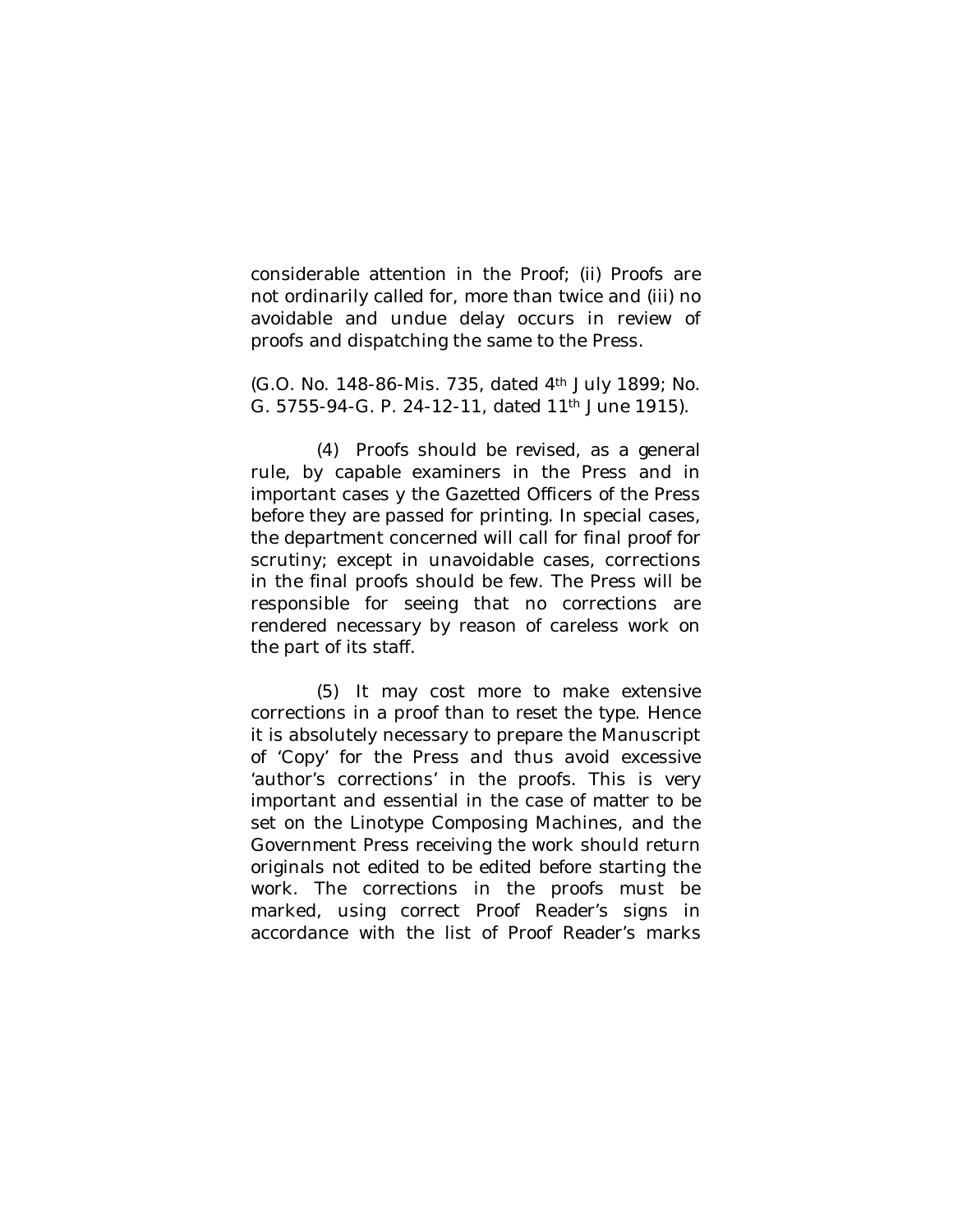and instructions and specimen proof corrections chart printed in the Press Manual.

(6) when matter has to be corrected by more than one person, the corrections made by all should be carefully and clearly transferred to one proofs once corrected and returned, are recalled from the Press, any additional corrections should be made in ink of different colour to avoid mistakes. Proofs should be corrected only in ink and not in pencil.

(7) Return of Proof to the Press; (a) No proof of ordinary jobs should be kept by the department or office concerned for more than a fortnight. (b) If the proofs are not returned with 'Print Order' within a fortnight, the Director of Printing and Stationery may break up the type matter and utilize it for other works without reference to the department concerned. (c) Should any department or office desire that owing to any special reason the type should be kept standing for a longer time, the special sanction of Government should be obtained.

(G.O. No. G. 14981-90-P. & S. 54-18-2 dated 18th January 1919).

## *Issue under the authority of Government*

53. No departmental publication should purport to issue under the authority of Government unless their approval has actually been obtained thereto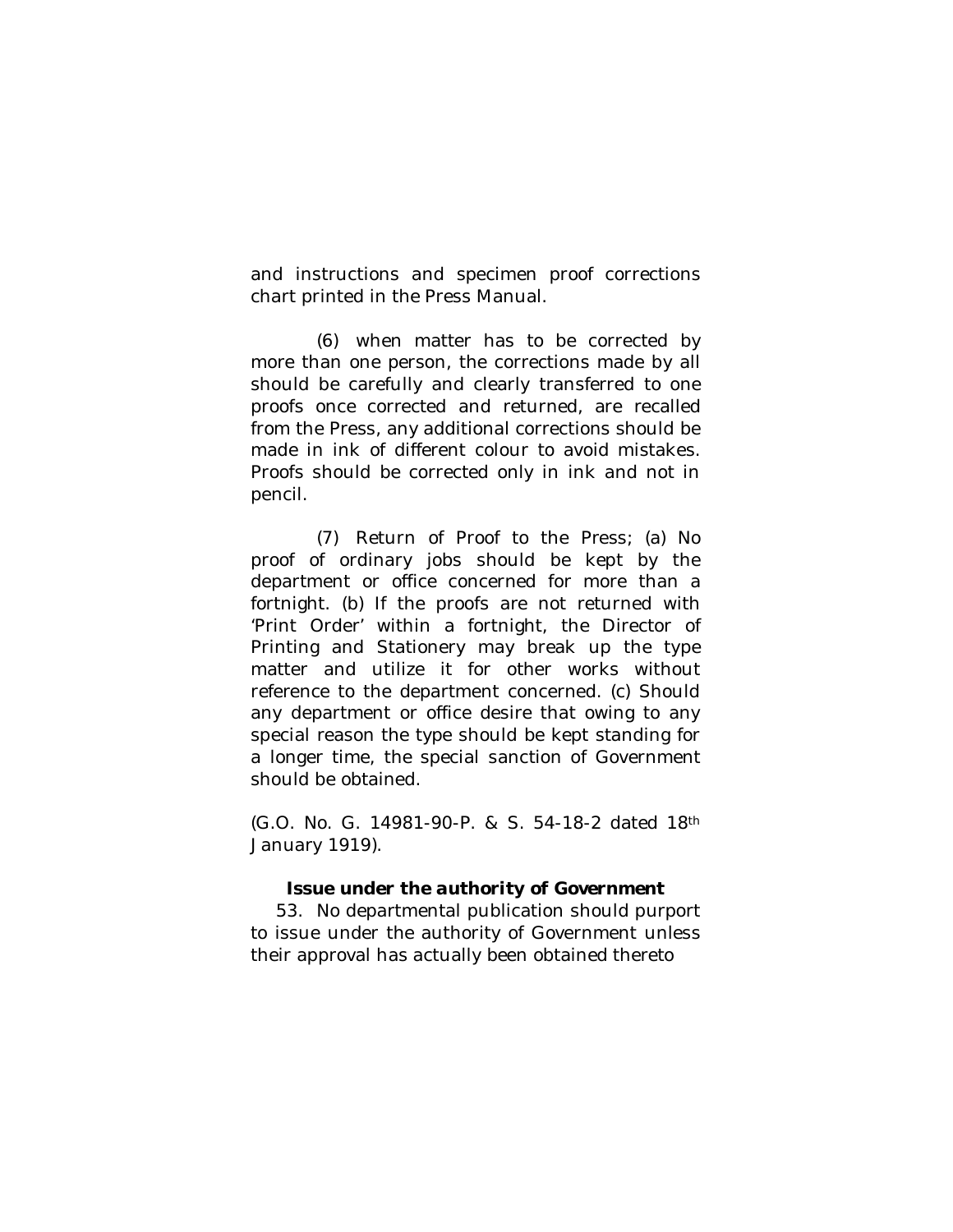The grant of permission to have a publication printed should not be regarded as approval to its issue "under the authority of Government".

(G.O. No. 603-52-G.M. -13-6, dated 24th July 1913).

54. **Binding work :-** The following instructions are issued to regulate binding works in Public Officers:-

(1) As a rule each office will arrange for its own binding, the work being attended to by the mutchi (a senior literate Class IV official) attached to it. If there is no such official on the Establishment, the work may be entrusted either to the Government Press in cases, falling under the next rule or to private agency, the cost in the latter case being met out of the contingent allotment of the office concerned, except those of Mysore Government. Secretariat which will be done free of cost at the Government Presses.

(2) Works of a special character, such as Law Reports, Scientific and Technical Journals, Office and Departmental Manuals, Administration Reports, Census Reports, Registers of Courts and Treasuries and Standard works of permanent reference, but not Gazettes, should normally be got done only at the Government Presses. The Heads of Departments should carefully scrutinize and select the works to be bound. Subordinate offices should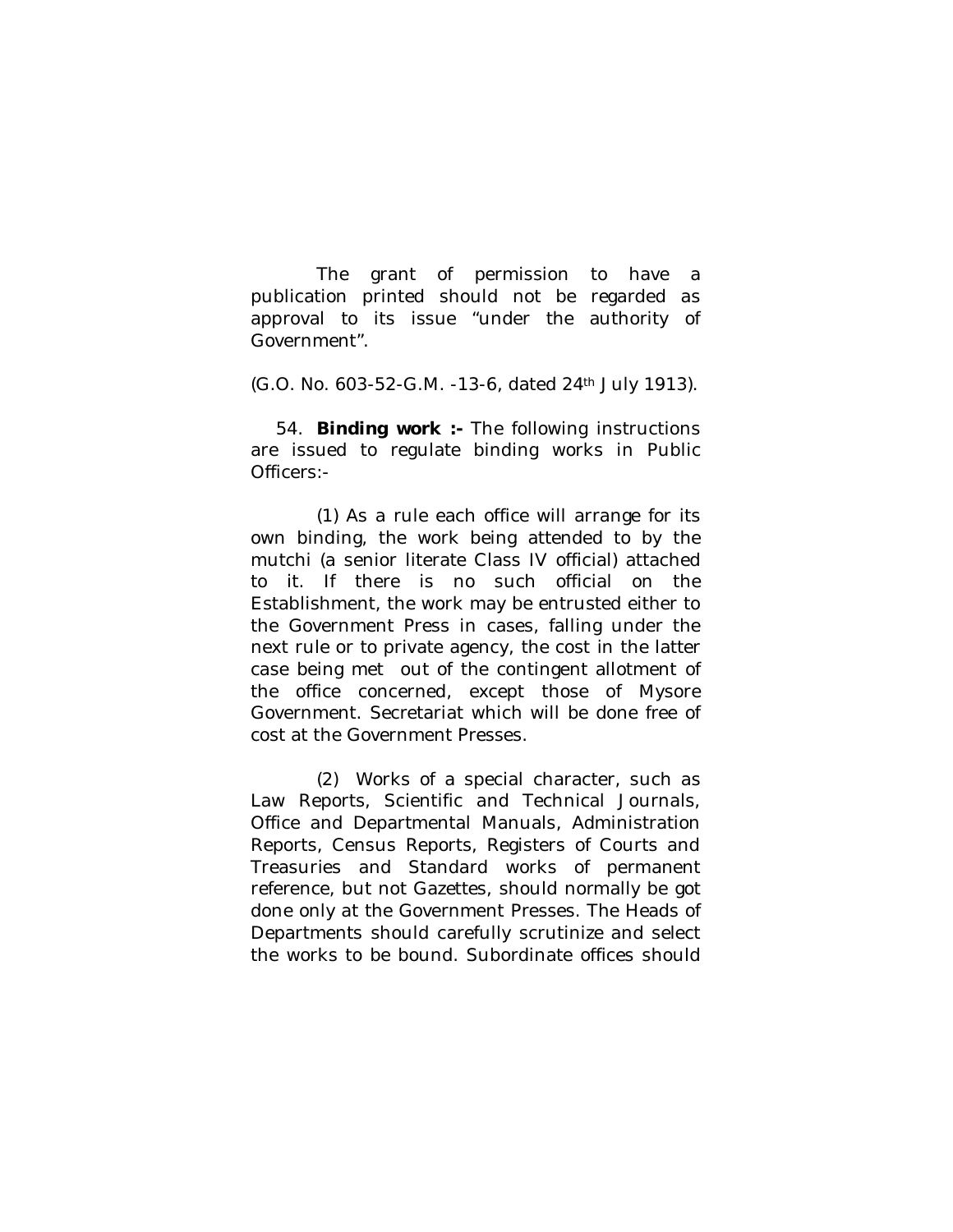obtain prior approval of the Head of their Department before sending any work for binding to the Government Presses. If the Government Presses are unable to undertake the work, the departments may entrust the work to approved private presses or binderies after obtaining competitive quotations and pay for the work out of their contingent grant.

(G.O. No. AD/15 TSP 60, dated 27th April 1960).

(3) The Director of Printing, Stationery and Publications will also have the discretion to undertake or not, and unusual demand for binding work, which was not anticipate nor provided for within the budget grant. In case of doubt the requisitioning officer may be asked to obtain the sanction of Government.

The work of binding of Law books, Law Journals and Law Reports etc., relating to the several Subordinate Court in the State will be attended to at the High Court Press Bangalore and the Government Branch Presses at Mercara Dharwar and Gulbarga and 15 additional posts of Foreman Binders and Assistant Binders have been sanctioned for these Presses for one year for this work.

(G.O. No. FD 2 PET 70, dated 28th March 1970).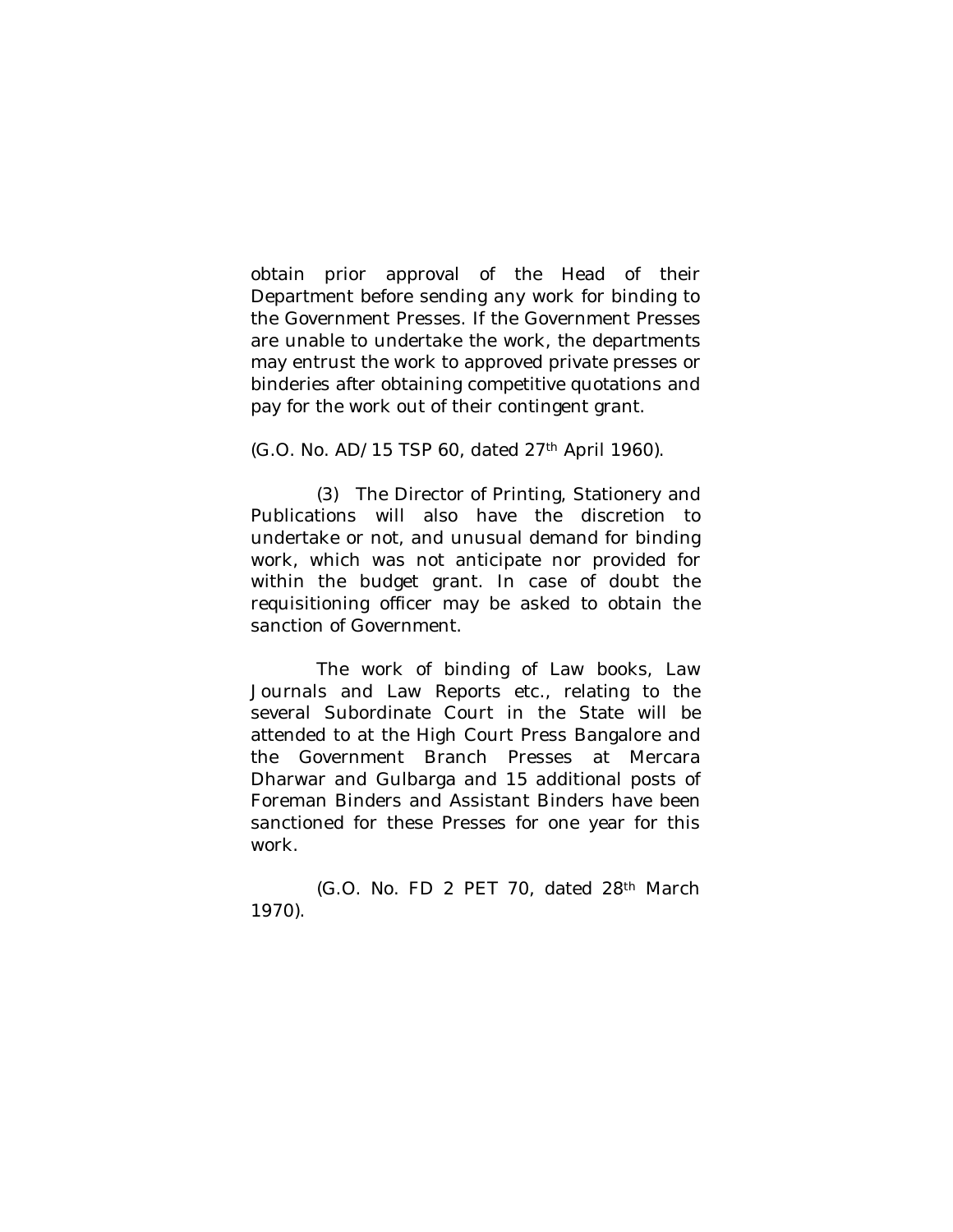(G.O. No. LAW 123 LCE 70, dated 12th April 1971).

(G.O. No. LAW 50 LCE 72, dated 26th April 1972).

(4) Private works should not be undertaken in the Government Presses, unless with the special sanction of Government, in accordance with the rules thereof.

#### *Styles of Binding*

55. With a view to reduce the expenditure incurred in 'binding' in Government offices and to regulate the style of binding for different classes of registers, books and publications, Government are pleased to issue the following instructions:-

(1) The practice of binding in full leather, for purposes of presentation, a few copies of some books printed and the Government Press should be discontinued.

(2) Gilt lettering, which is resorted to rather to freely, should also be discontinued.

(3) The highest class of binding that should be done on the requisition of any department will be full calico with leather back and corners. This should be asked for only in respect of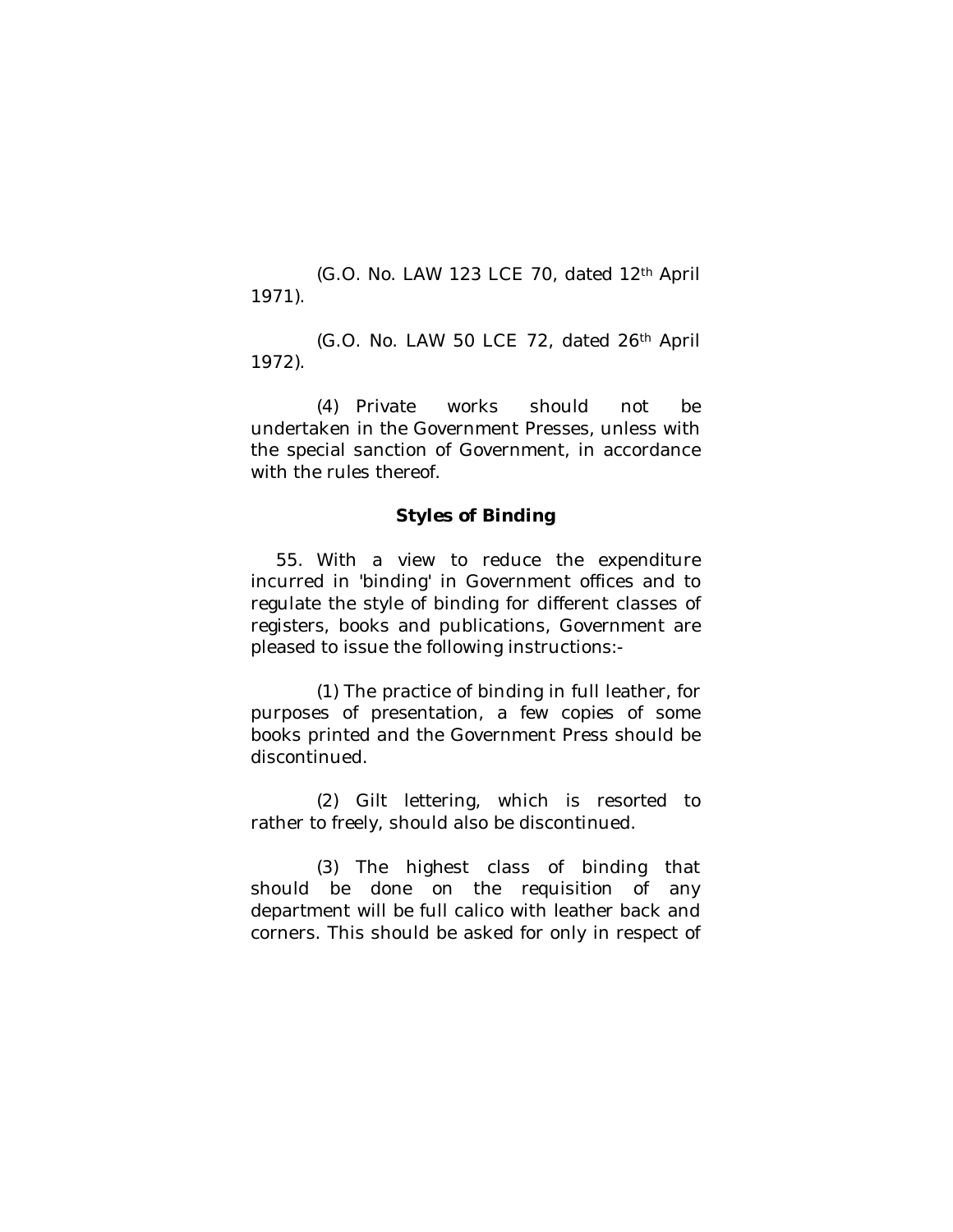valuable and important books or registers of permanent value.

(4) Full calico is all that should be used for valuable or important books.

(5) All other books, special copies of all periodical publications and registers required to be preserved for three years or more need be bound only in cardboard with calico back.

(6) Ordinary copies of periodical publications of more than 100 pages should be bound with paper covers and calico back.

(7) In all other cases only paper cover and back should be used.

(8) Binding charges will be disallowed in the contingent Bills of all offices. The mutchies in each office should prepare covers and do all ordinary binding and binding of registers of temporary use.

(G.O. No. G. 3267-3304-G.M. 153-03-04, dated 14th December 1904)

(9) Binding in full leather with gilt lettering should be undertaken only on the requisition of the Private Secretary to the Governor or the Personal or Private Secretary to the Chief Minister or any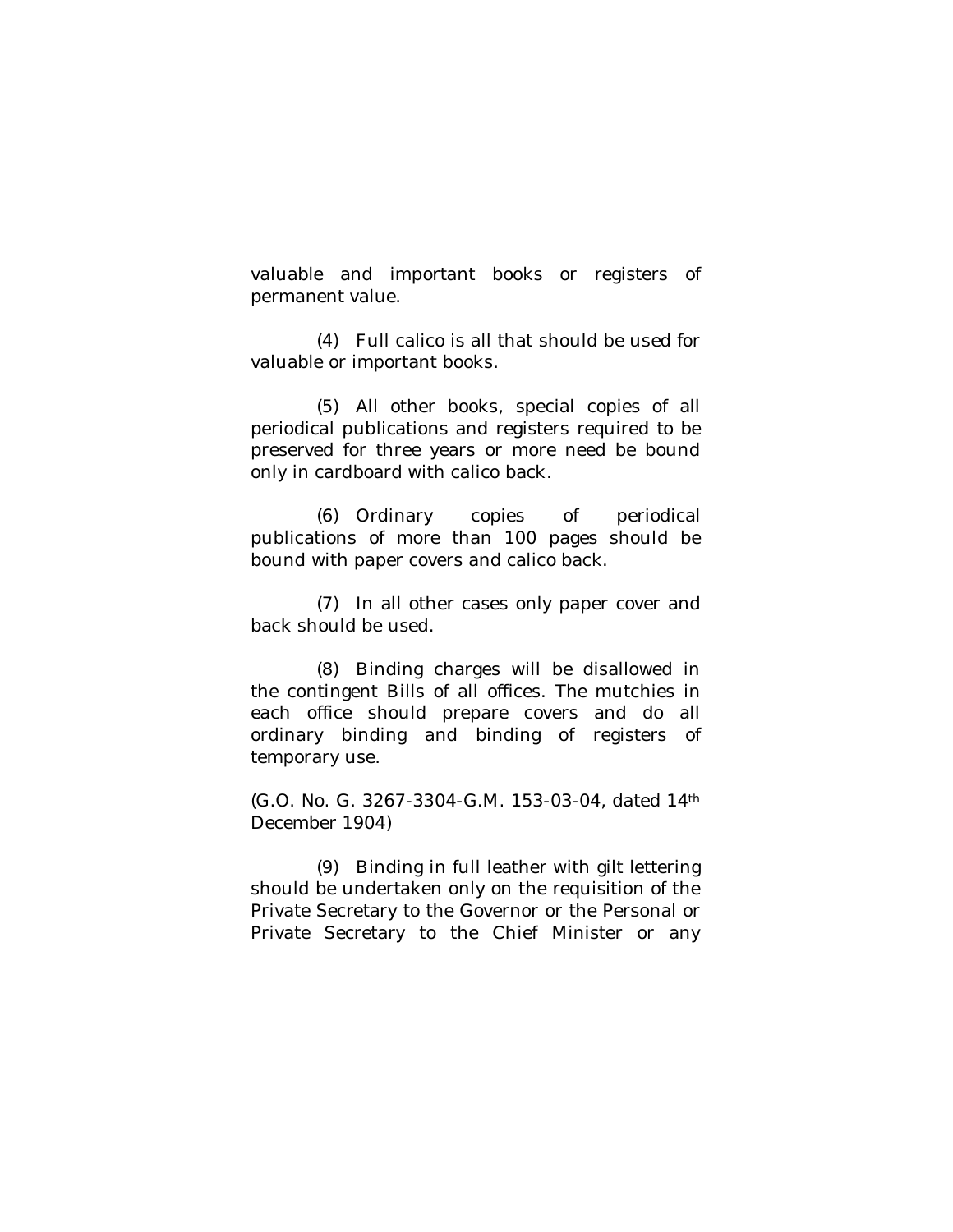Secretary to Government or from any Officer specially authorised by Government.

(G.O. No. G 22006-65 P. & S. 7-20-4, dated 20th May 1921 and No.M. 21782-83 P. & S. 88-54-2, dated 29<sup>th</sup> January 1955).

Supply of Civil List, Mysore Code, Mysore Acts, Central Acts, Mysore Civil Services Rules, Treasures Code, etc.

56. It is not necessary to consult the Education Department of the Secretariat in this regard as none of the publications mentioned above pertains to the Education Department. The Heads of Departments may approach their administrative Secretariat Departments concerned which in turn will issue necessary orders to the Director of Printing, Stationery and Publications, with the concurrence of the concerned Secretariat connected with the particular publication, e.g., General Administration Department in case of Civil List, Law Department in case of Mysore Code, the Finance Department in case of Mysore Civil Services Rules, Treasury Code, etc. It is not necessary for the administrative Secretariat Department concerned to consult the Education Secretariat also before the Director of Printing, Stationery and Publications is authorised to supply the necessary publications.

(G.O. No. ED 229 UPS, dated 29th October 1958)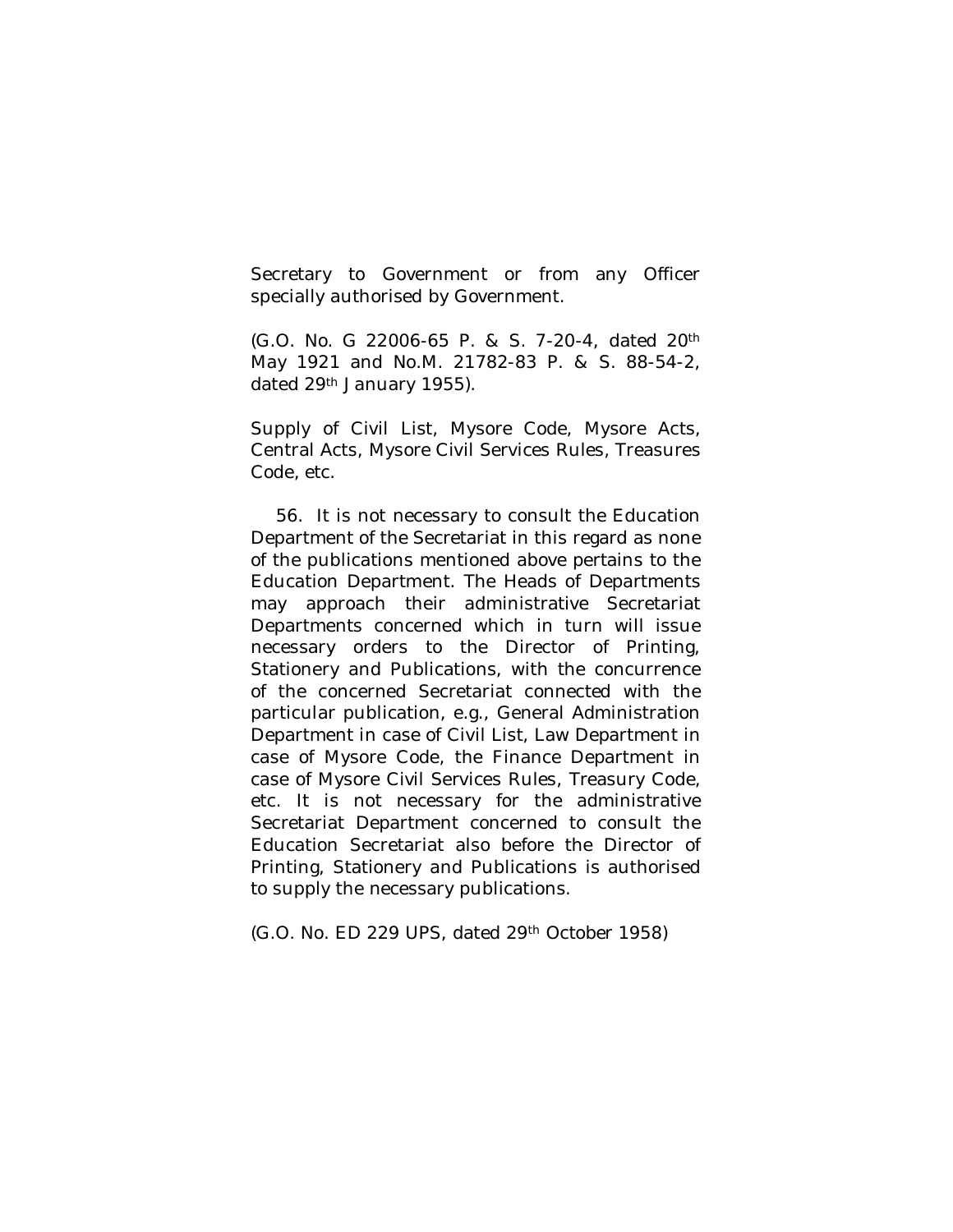Minimum number of copies to be printed and Distribution Lists to be sent.

57. Government in their Circular No. ED 70 TPS 67, dated 18th April 1967 (and the Director of Printing, Stationery and Publications in his Office Order No. 103, dated 6<sup>th</sup> June 1967) have directed that the number of copies of any Government or Departmental publications whether prices or unpriced that are required to be printed, should be restricted to the bare minimum requirements of Government other offices and the Public (Where necessary), and all indenting offices should calculate this minimum quantity and forward a Distribution List of the printed copies of the publication sent to the Government Press for printing. This applies all the more to the publications of passing interest and that may be in force for a short period. The officers of the Press and the Work Docket Issue Clerks should invariably insist on the Distribution List including copies required for sale to the public, if any, at the time of undertaking any work. This is to avoid huge accumulation of unused books in the offices and unsold books in the Government Book Depot and avoid wastage of labour and materials in the Press.

## **Some Rules of the Manual of Contingent Expenditure**

58. The Manual of Contingent Expenditure prescribed the following Rules.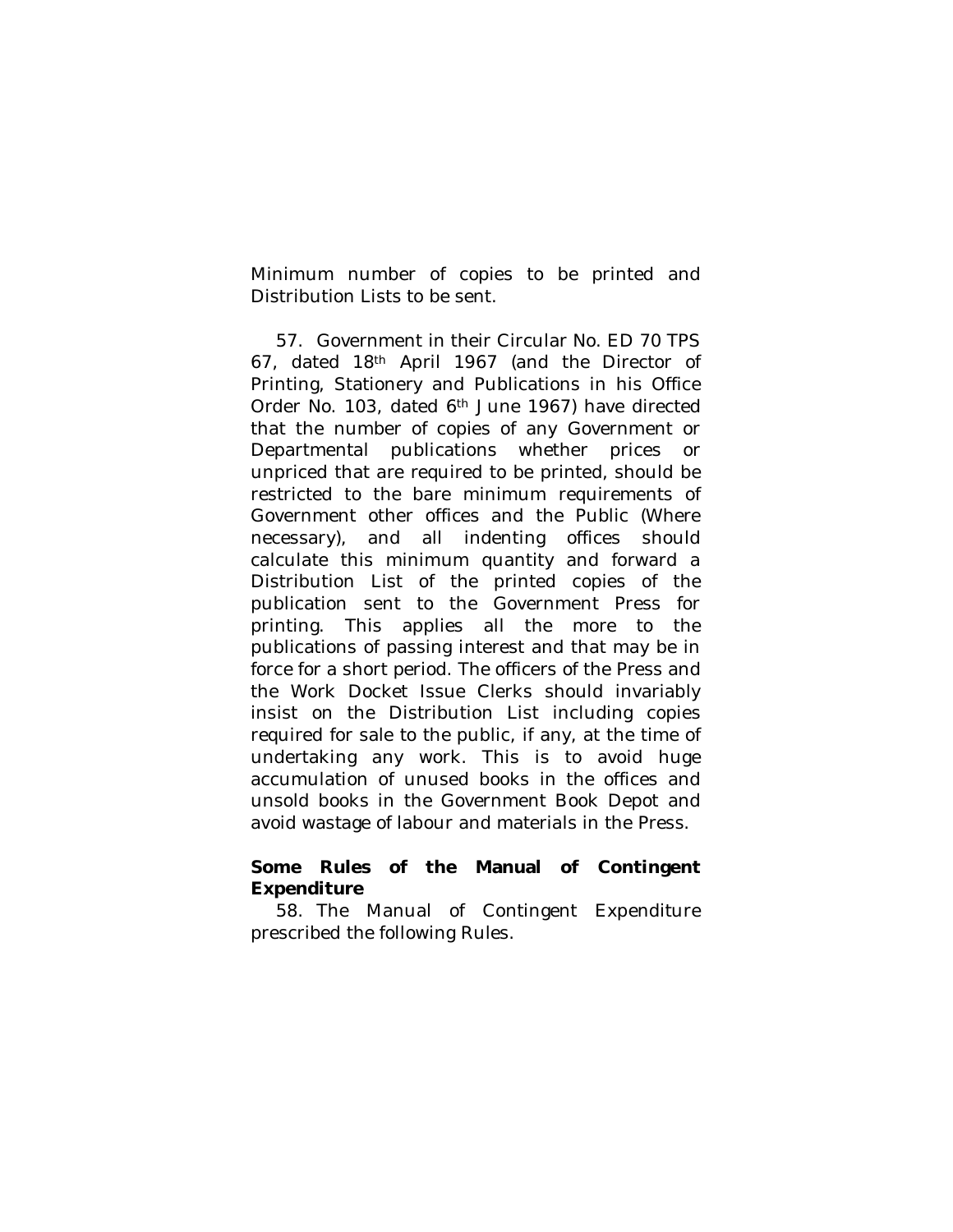Printing : (a) The printing work of all Government Offices or institutions should invariably be got done at the Government Presses.

Note:- Departmental Officers should make use of Rubber Stamps for inscribing short headings and addresses on covers and not get them printed. The rubber stamps required for these and other purposes by the Government Officers situated in the City of Bangalore, should be obtained from the Director of Government Printing on indents, and those required by the Offices outside the City of Bangalore may be got Offices outside the City of Bangalore may be got prepared locally after inviting quotations.

(b) The Director, Government Printing, is required to do all the printing work authorized by standing orders, on the requisition of the Heads of the Departments or other officers of Government authorized in this behalf. Such works will not be charged for except in the following circumstances:- (1) Printing work done in connection with a scheme Plan or non-plan, of which the whole or a portion of the cost is recoverable from other Government or non-Government sources;

Note :- An order placed under this rule should not cover more than one scheme.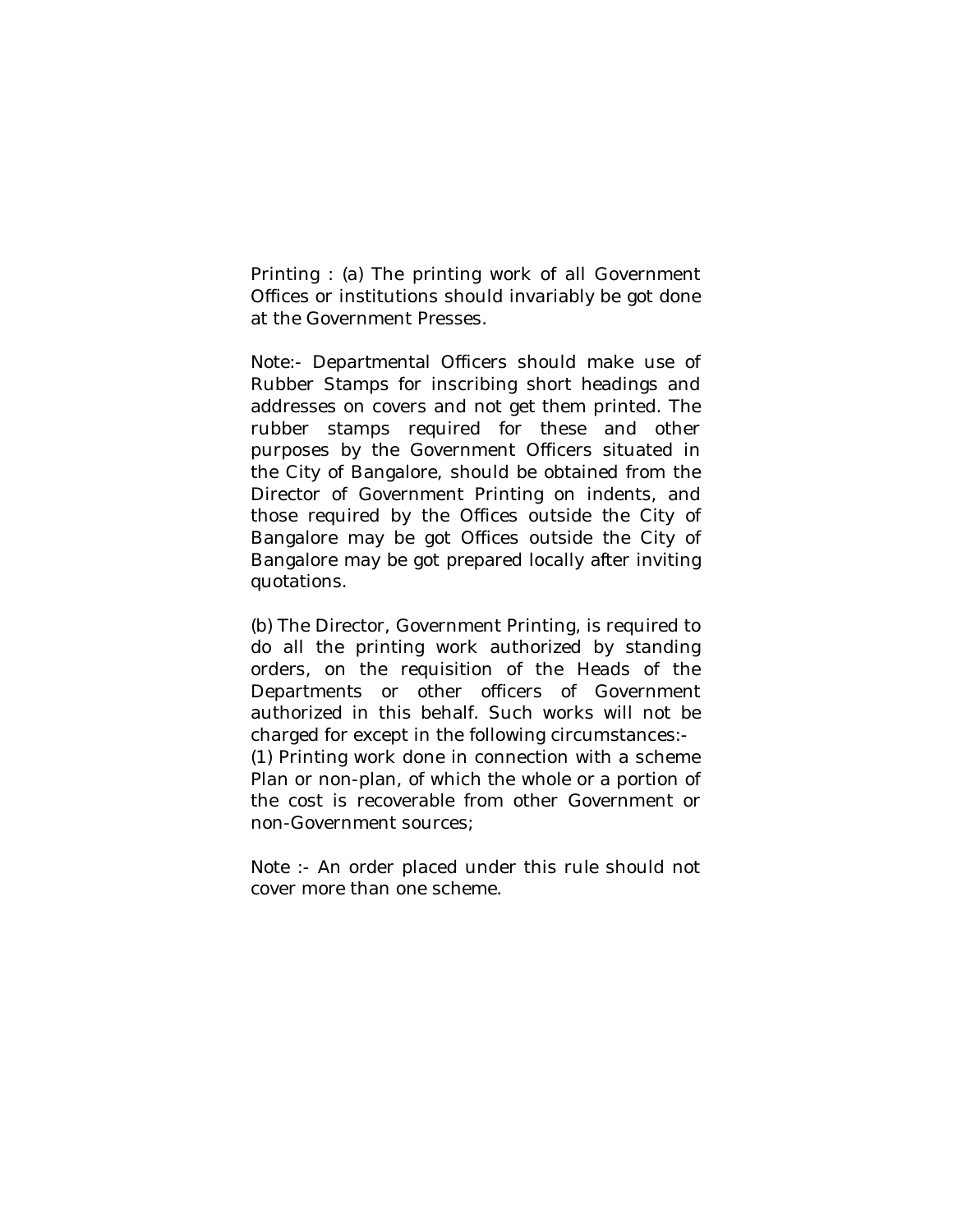(2) Printing work done in connection with the elections to the State and the Central Legislatures; Villages Panchayats and Taluka Boards;

(3) Printing department text books and material connected with public examinations of all kinds including those conducted by the Mysore Public Service Commission;

(4) Printing work pertaining to Public Works (including Hydro-Electric works) for which separate capital accounts are kept;

(5) Printing work of Government Commercial Undertakings including the Mysore Government Insurance Department.

Note:-Charges incurred in transmitting printed forms and books from the Government Presses to the several mofussil stations, as well as delivering them locally, will be met out of the contingent allotments of the receiving offices concerned. The Director of Printing, Stationery and Publications, Bangalore, as well as the officers in charge of the several Government Branch Presses are accordingly authorized to adopt 'To pay' system when consignments are booked by rail, the cost of carriage for supplies delivered locally being likewise paid by the offices receiving them.

(c) With the general or special sanction of Government, printing work of offices or institutions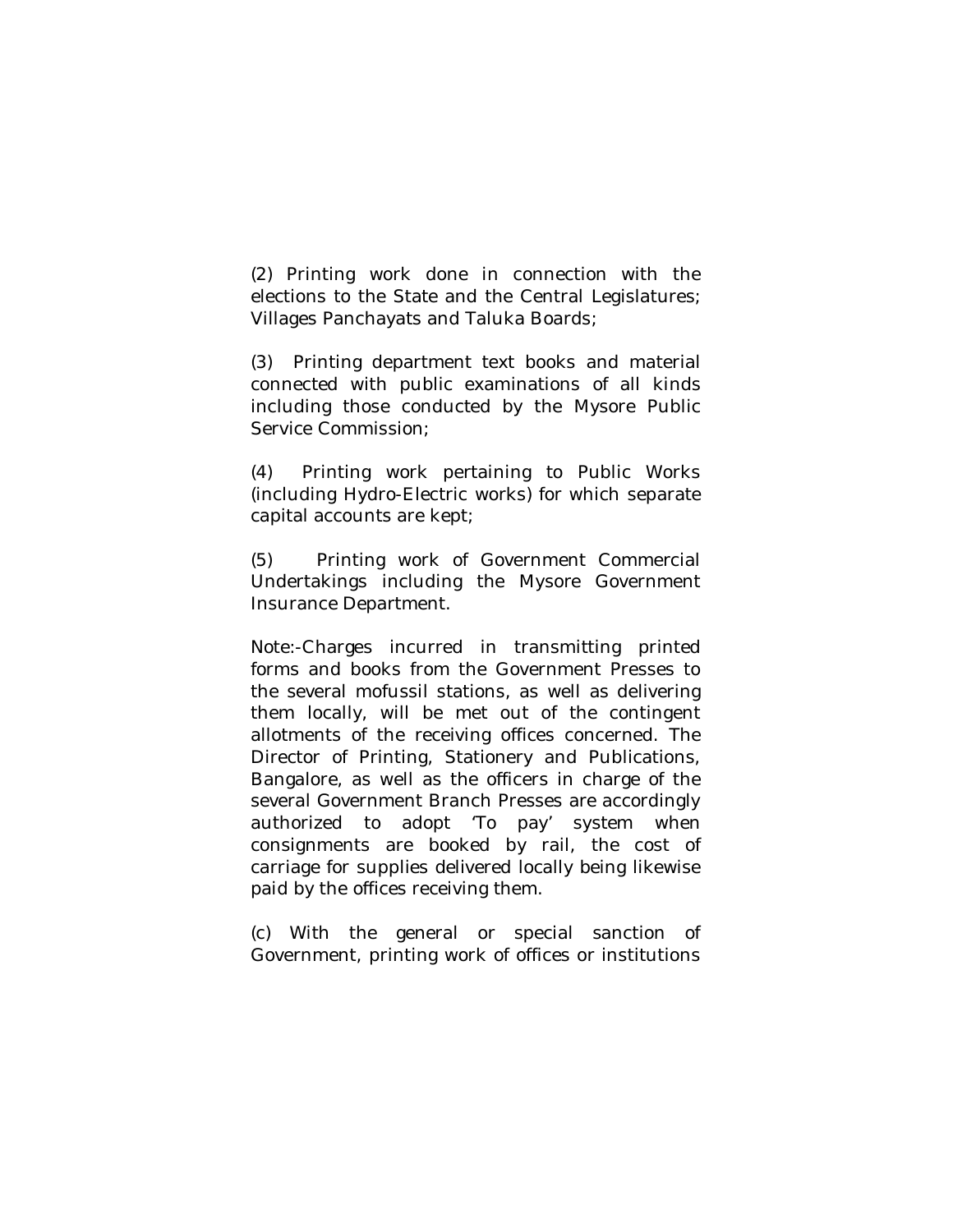of the Central or other State Governments, and of Corporations or other non-Government bodies can be undertaken by the Government Press. All such works shall be charged for.

Note :- A departmental charge at 10 per cent shall be levied on the actual charges for the printing work done in respect of offices, departments or institutions covered by Exceptions (1) to (5) of clause (b) and by clause (c).

(d) No printing work pertaining to Government offices or institutions should be got done in private presses without the general or special sanction of Government or such other authority to whom Government have delegated the power. Such sanctions are subject to the following conditions:-

(i) that it is not possible for the Government Press to undertake the particular printing work within the time required by the Government office or institutions, concerned.

(ii) that the cost of such printing can be met from the sanctioned budget allotment of the Department concerned.

(iii) that the work is entrusted to the Private Press after calling for tenders and where the work has to be entrusted to a private press without calling for tenders for valid reasons, the rates claimed by the private press should be certified to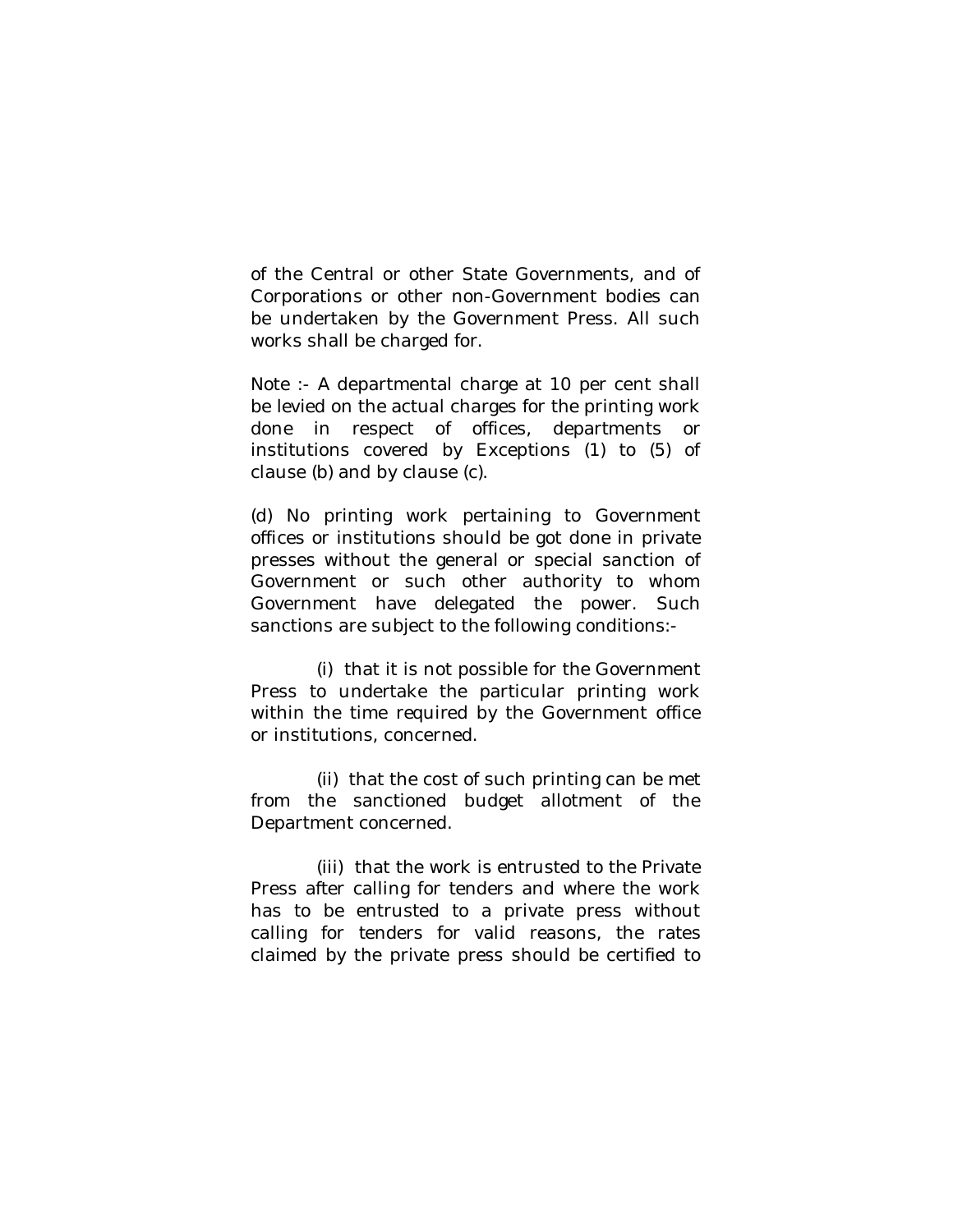be reasonable by the Director, Government Printing. Payment of rates higher than those passed by the Director requires the prior approval of Government.

Certified to the above effect should be duly recorded in the relevant bills under the signature of the drawing officer.

Note :- In the case of Government Commercial undertakings, it is not obligatory to entrust their printing work to the Government Press. The same may be got done at private presses at the discretion of the Head of the Department or officer concerned.

## **Books and Publications**

59. (a) Books which are required to be purchased may broadly, be classified under the following three heads:

(1) Ordinary books of reference required by all offices;

(2) Books of reference relating to the special work of particular departments;

(3) Books for departmental libraries and for granting prizes.

(b) The heads of offices will be authorized to buy books coming under class (1) subject to such restriction about the number, value, etc., as the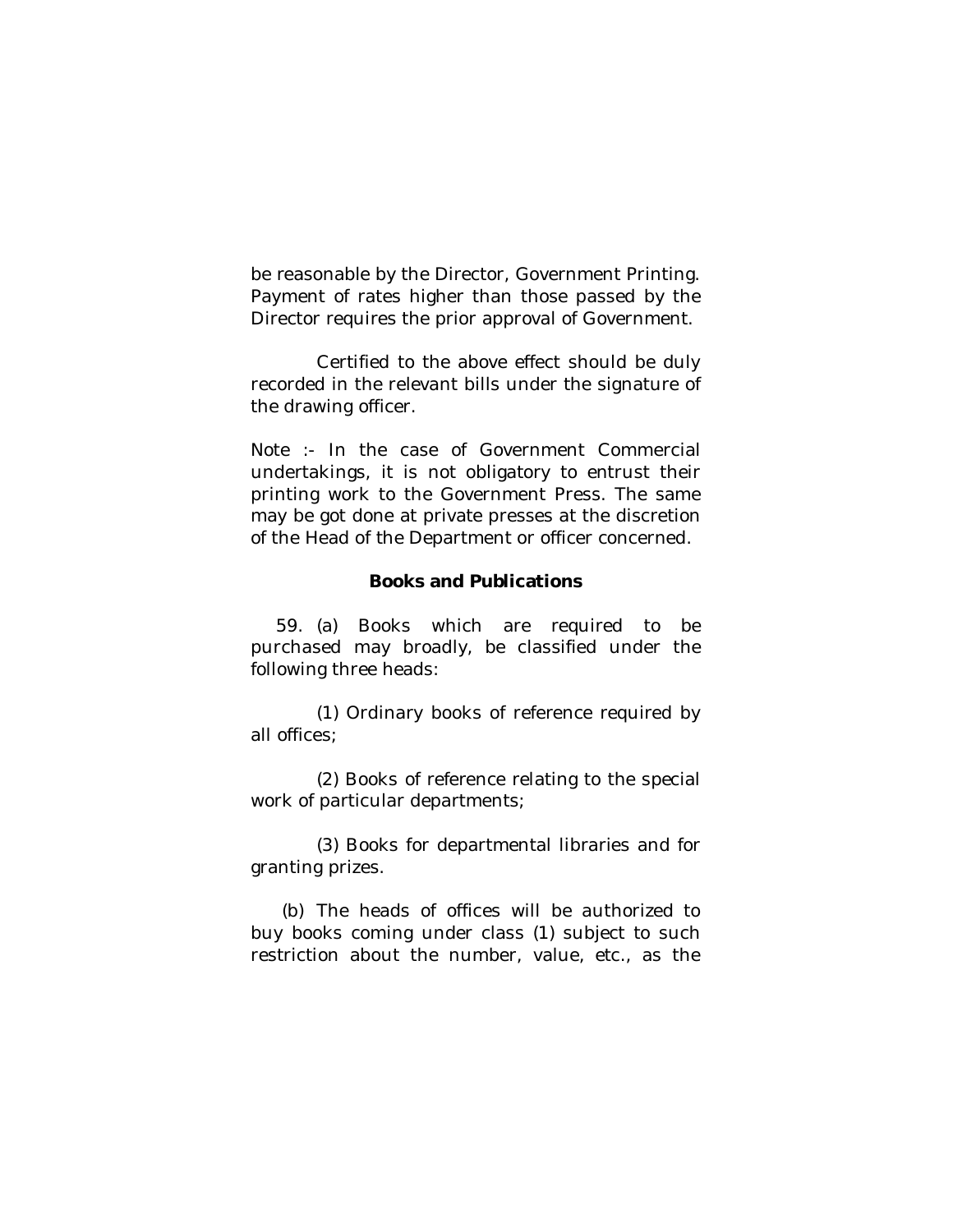heads of departments concerned may consider necessary to impose. Heads of Departments will define which of these books are necessary. The cost of such books will be treated as an ordinary item of contingencies and admitted in audit if passed by the counter signing authority.

Note :- One dictionary may be purchased for each office or each section under the separate charge of a Gazetted Officer at prevailing market rates. Dictionaries should not be purchased for supply to smaller offices or sections not under the separate charge of a Gazetted Officer.

(c) As regards books coming under classes (2) and (3) the power to purchase them whether for their own office or for the offices subordinate to them, is delegated to heads of departments subject to the condition that the purchases should be strictly limited to the specific allotments, if any, made for these purposes in the annual budgets as sanctioned by Government. In cases in which there are no specific provisions in the Budget, the charges will be treated, in the same manner, as ordinary items of contingencies. The head of the department or other authority competent to sanction the purchase of a book should before according sanction in any case satisfy itself that the book is clearly necessary for the discharge of official duties. This condition does not apply to purchase of books for the Library, etc., under (3). As for the particular books that can be bought as coming under classes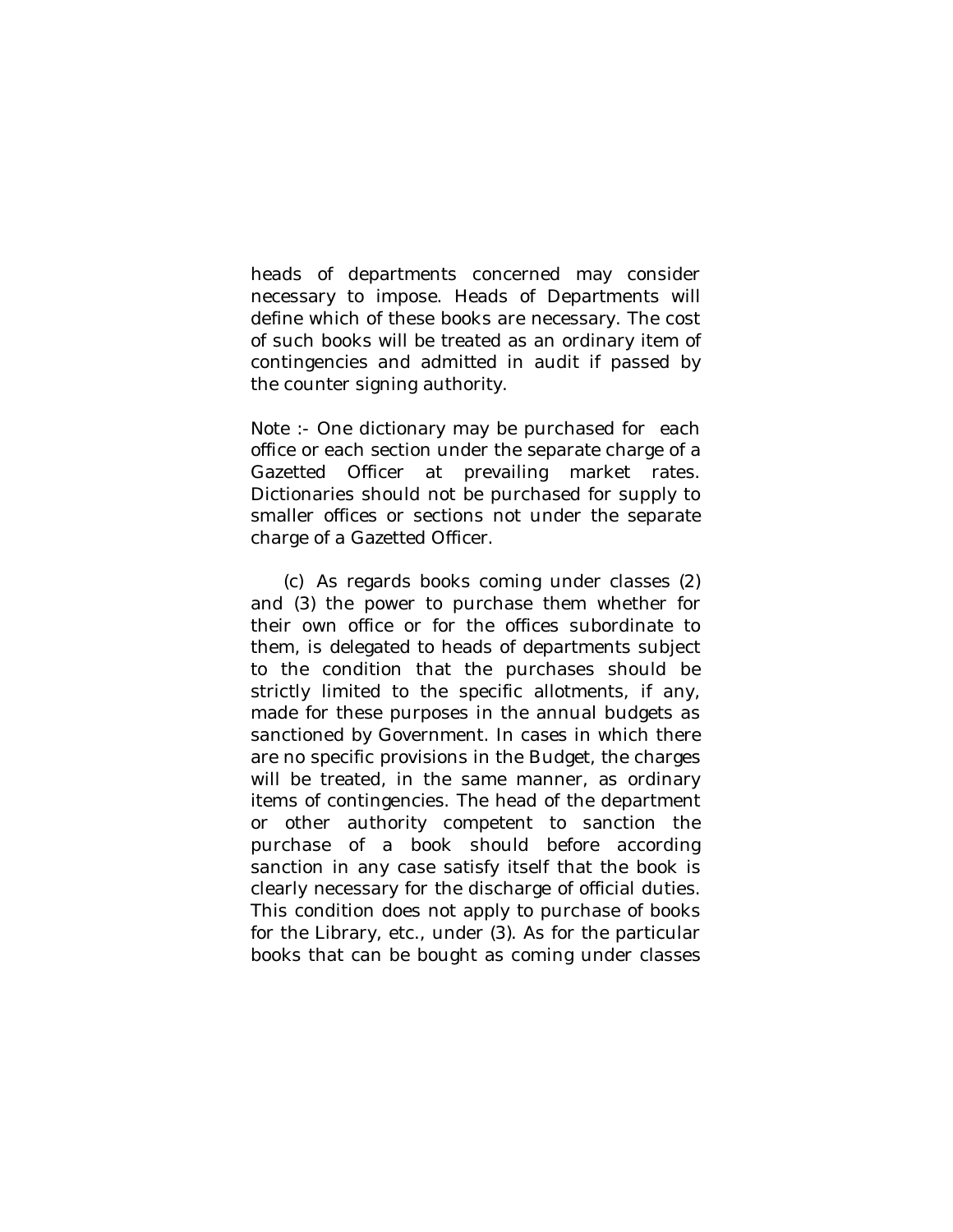(1) and (2), the selection will be left to the heads of departments.

## **Official Priced publications**

(d) Any head of a department may obtain, if really necessary, copies of the Administration Reports and the like, issued by the corresponding departments of other State Governments on an exchange basis, or if the department of the other Government does not agree to exchange, on payment.

Heads of departments are authorized to purchased direct from the Manager of Publications, Civil Lines New Delhi, the publications of the Government of India required by them, if they are not being supplied free and if they are required for reference for official purposes.

(e) Official Publications should be supplied to Government offices only under instructions from Government. For such supply, no payment should be required. For extra copies payment has to be made out of the contingent grant. Local Bodies can obtain, on payment, copies of such publications from the office where they are for sale.

(f) All heads of departments are authorized to order free supply from the Government Book Depot of Government publications priced or valued not more than Rs. 10 required for reference in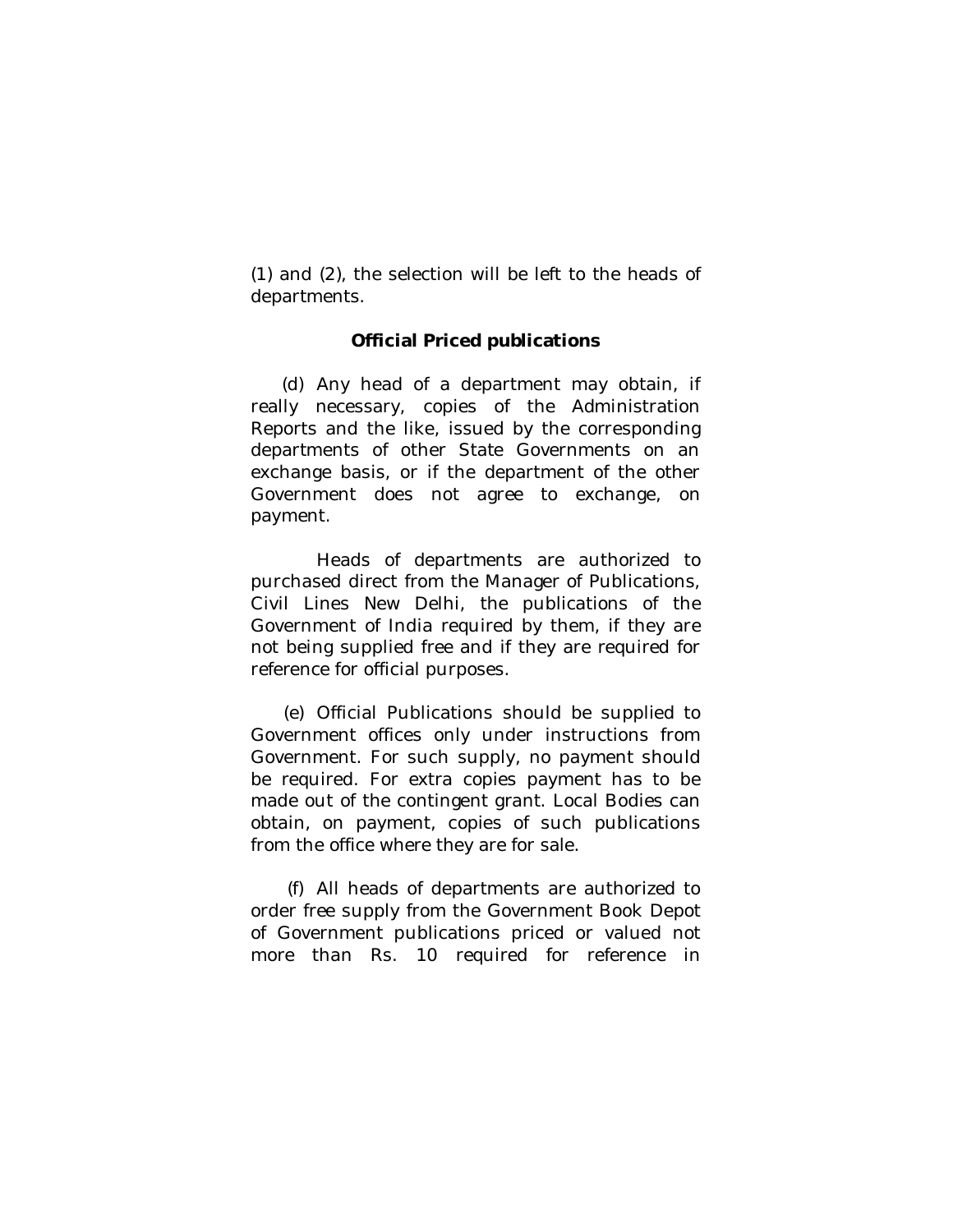subordinate offices under their control, subject to an annual limit of Rs. 50.

Note :- The Director of Printing, is empowered to write off the accounts of the Government Book Depot, books which are Government publications, supplied to Government offices under competent authority, reference being made to Government in doubtful cases.

 (Purchases of books and publications have also to be regulated on the basis of financial powers delegated to several officers.)

#### **Special Austerity and Economy Measures**

60. Government in their Order No. GAD 129 OOM 62, dated 21st November 1952 have issued the following special austerity and economy measures, under economy in paper and printing, among other things:-

(1) Costly paper to be used sparingly;

(2) One side printed obsolete forms and old papers to be used for drafting and office copies;

(3) Both sides of papers should be used;

(4) Projects for printing of new publications be carefully and rigorously scrutinized before ordering its printing;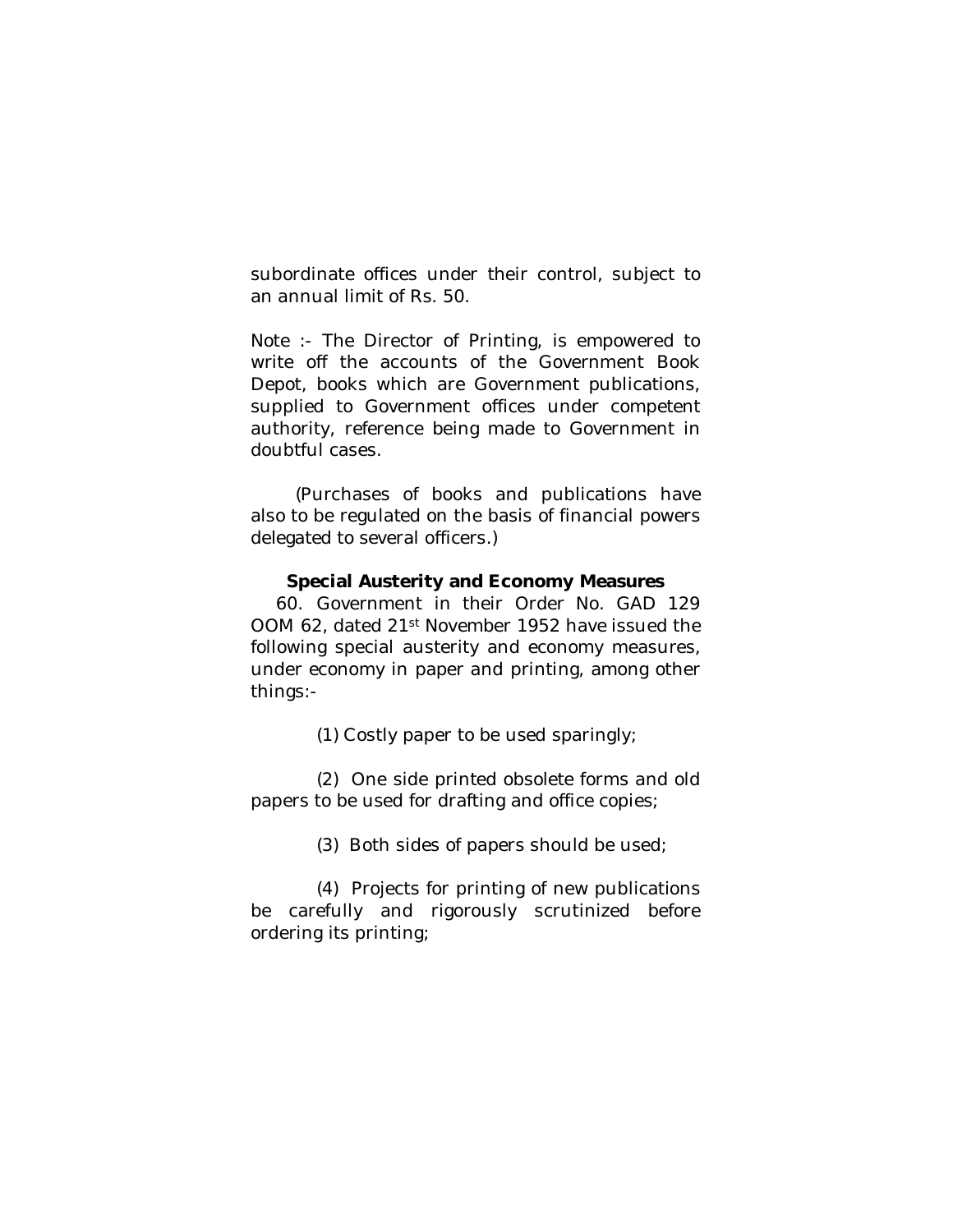(5) Existing periodicals and journals should be reviewed both as regards their continuance and frequency;

(6) Existing forms and registers should be subjected to careful review for elimination, amalgamation or reduction;

(7) Complimentary slips to be used instead of letters for forwarding stenciled, printed or other literature;

(8) Economy slips should be used for old envelopes and covers;

(9) All typewritten matter should be single spaced;

(10) Printing of calendars and diaries on costly paper should be discouraged;

(11) Smaller envelopes should be used as far as possible; all letters addressed to the same office on any day should be sent in one cover. Inland letter form should be used where there is only one letter addressed to an office on any day instead of a letter paper and envelope.

61. Government have again, in their Circular No. GAD 2 ONE 63, dated 6<sup>th</sup> February 1963, issued further instructions, in continuation of the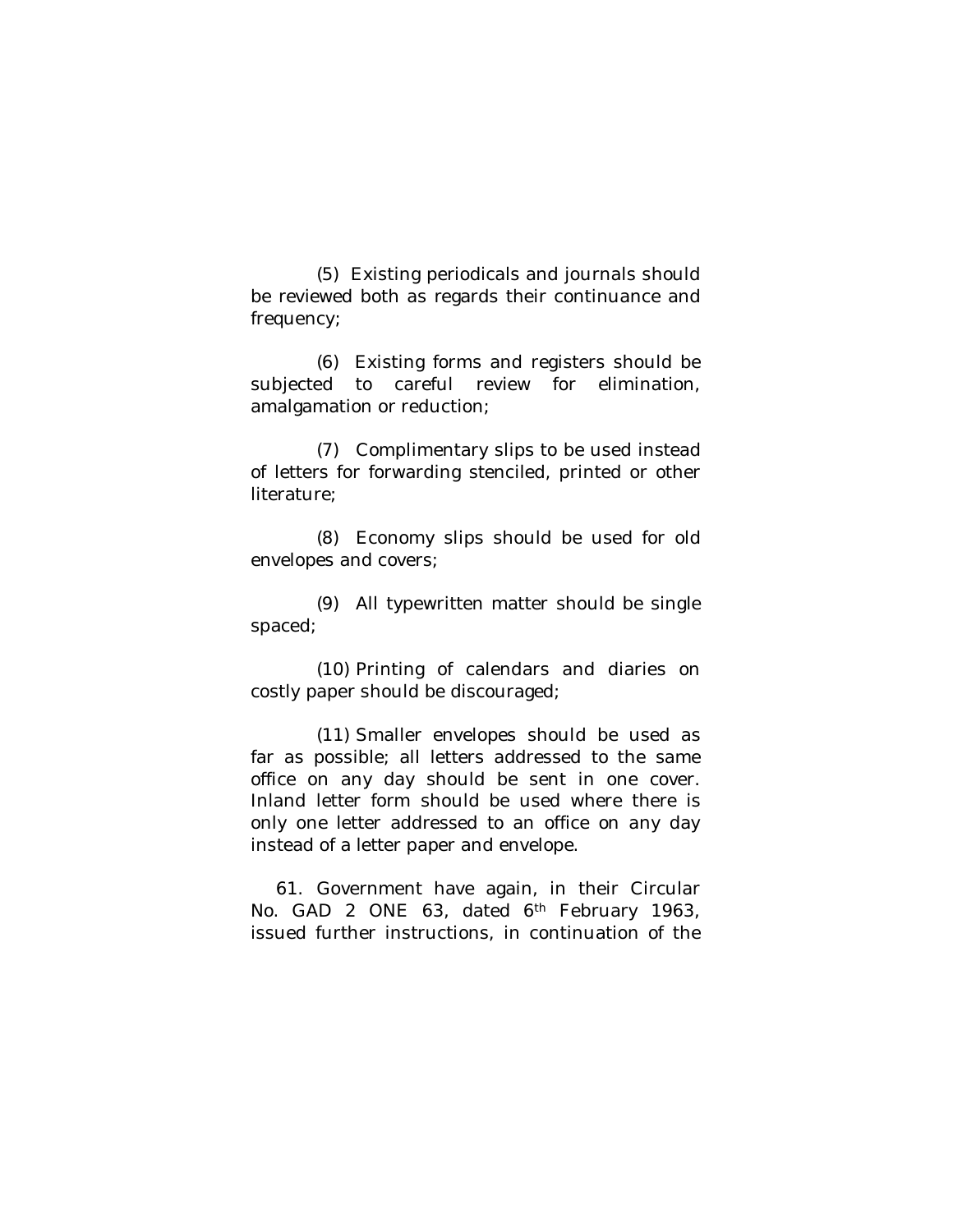above circular of 21st November 1961, regarding Austerity and Economy Measures.

#### **Supply of Paper**

(1) Obsolete forms etc., which are blank on one side should be used. It is necessary that old records are weeded out and all waste forms with blank sides returned to the Government Press or are accounted for and made use of in the concerned offices. When using obsolete forms and one side sheets it is better to turn the sheets upside down so that obsolete matter is inverted.

(2) Forms should be printed on both sides of paper instead of leaving one side blank and only cheap and suit able paper should be used. The use of costly Azurelaid paper for note sheets, draft forms, etc., should be discontinued forthwith and Azurelaid paper should be used only for writing judgments.

(3) Whenever there is an indent for supply of forms, the indenting officer should record a certificate to the effect that "the previous supply has almost been exhausted and only the minimum quantity required is now claimed".

(4) Introduction of new forms should as far as possible be suspended during the period of emergency. The Head of the Department concerned should obtain the approval of the Government with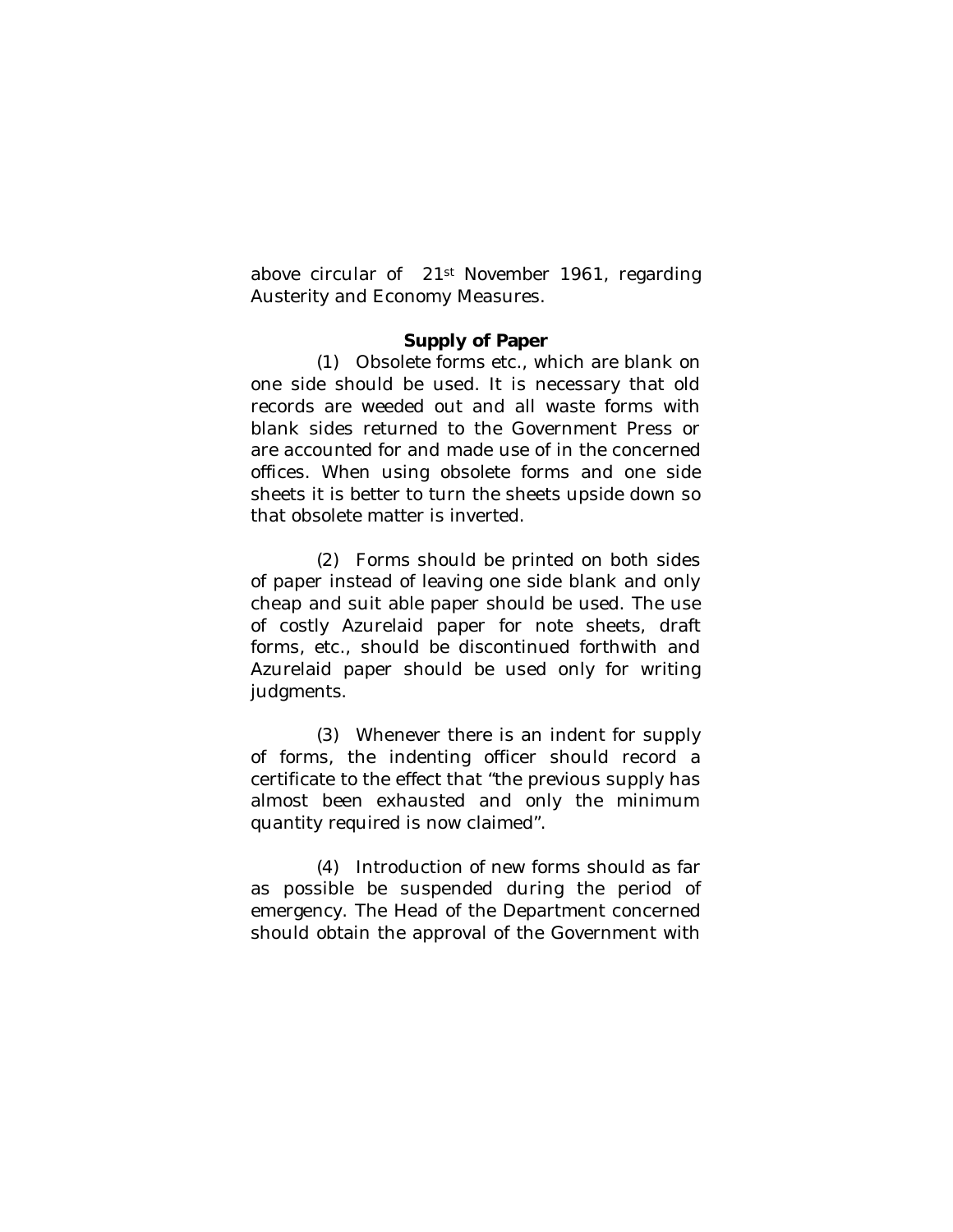the concurrence of Finance Department before passing it on to the Government Press for printing.

## **Publications in the Mysore Gazette**

(5) In respect of tender notifications only brief abstracts may be published in the Gazette and that only in one issue of the Gazette and the details of such notifications may be published on the Notice Boards of concerned offices and cyclostyled copies of notifications sent to persons interested in the tenders. Only such matter may be published in the Gazette for which there is a statutory obligation and all other matter given publicity by other suitable methods.

## **General**

(6) Supply of file Boards, file wrappers, paper and other stationery articles like typewriting materials should not be indented in a liberal manner as the Director of Printing and Stationery can meet such indents only in a restricted manner. Printing and Distribution of Government Orders, Official Memorandum etc., Mysore Acts, Ordinances and Rules and Annual Volumes of Mysore Central Acts, etc.

62. (1) Government in their Order No. GAD 209 OOM 65, dated 21st December 1965, have issued instructions that a bulk quantity of not less than 4,000 copies of each Government Order and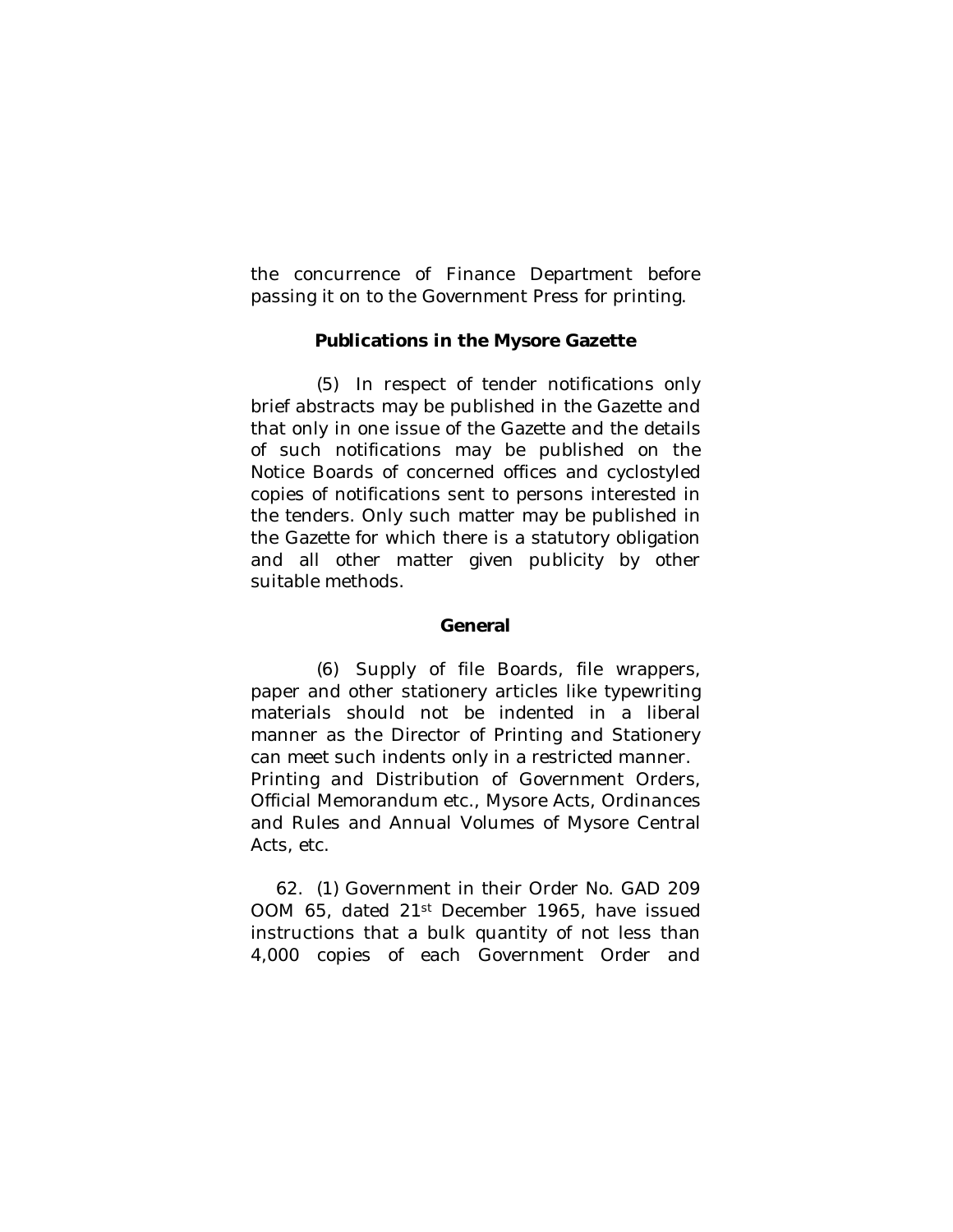Circular of general interest should be printed and the required number of copies, as per Distribution statement for the several departments of Government along with special dispatch covers should be sent to the concerned administrative Departments of the Secretariat for further transmission to the Departments under their control. The Secretriat Department should give a clear margin of three days notice to the Director of Printing in respect of small Government Orders of a page of printed material or less and not less than a week's time in respect of orders in excess of that length. The above Government Order of 21st December 1965 is printed in the Press Manual.

(2) Government Order No. LAW 37 LMA 65, dated 20<sup>th</sup> July 1966 issuing instructions for printing and distribution of copies of Mysore Acts to the several offices in and outside the State and also for sale at the Government Central Book Depot is printed in the Press Manual.

(3) Government Order No. LAW 38 LMA 65, dated 20<sup>th</sup> July 1966 issuing instructions in the matter of reprinting and distribution of copies of Mysore Acts and Rules published from time to time, to the several offices in and outside the State and also for sale to the public at the Government Central Book Depot, Bangalore is printed in the Press Manual.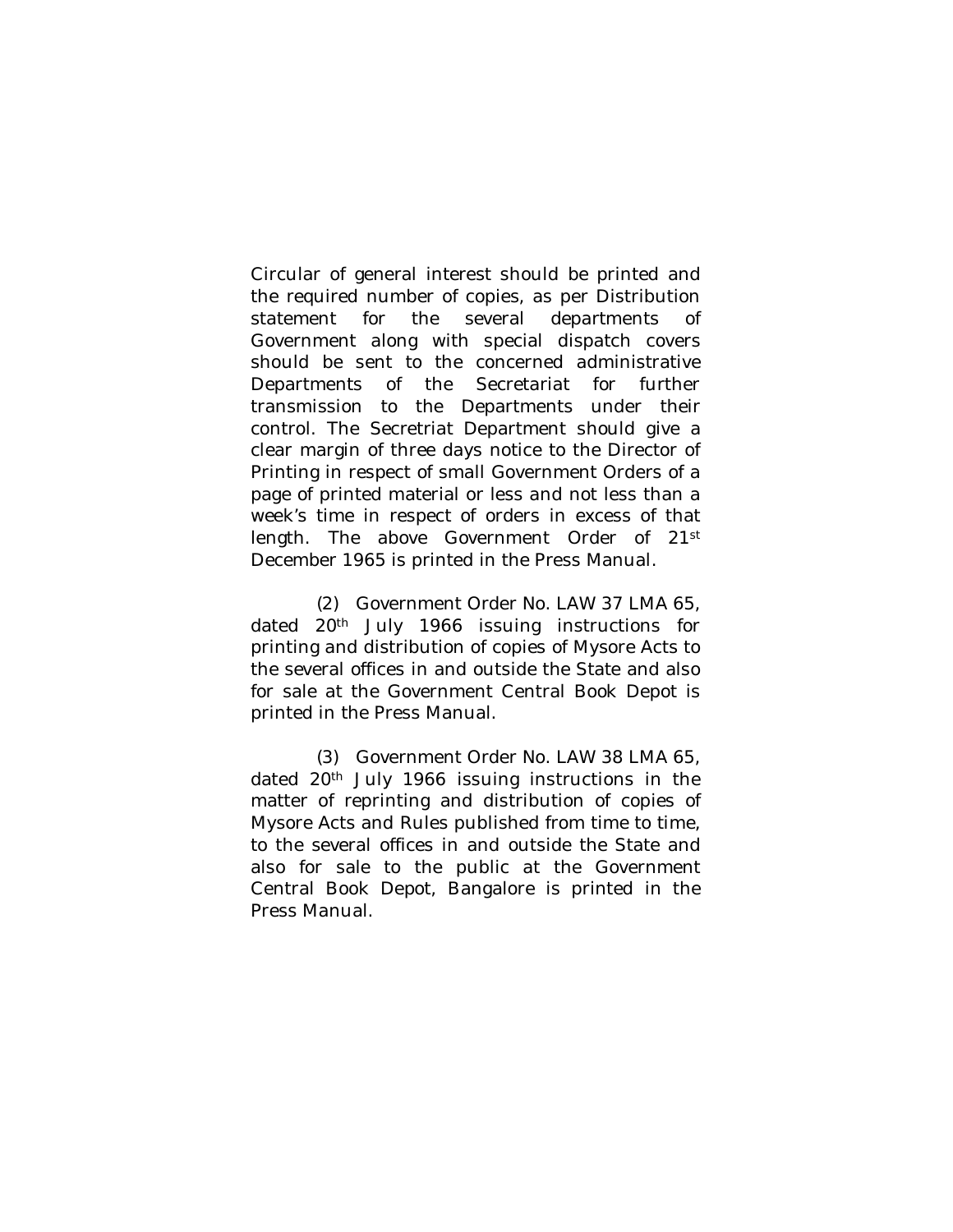(4) Government Order No. LAW 39 LMA 65, dated 20<sup>th</sup> December issuing instructions for printing and distribution of Annual Volumes of Mysore Acts to the several offices in and outside the State and also for sale to the public at the Government Central Book Depot, Bangalore is printed in the Press Manual.

(5) Government Order No. LAW 32 LMA 60, dated 18th December 1961 issuing instructions for printing and distribution of Central Acts to the several offices in and outside the State is printed in the Press Manual.

(6) Other Government Publications such as State Civil List, History of Services of Gazetted Offices, Departmental Manuals and Codes, etc., printed and published under the authority of Government will be distributed (and also kept for sale where necessary) according to special instructions in each case.

## **The Imprint**

63. Section 3 of the Press and Registration of Books Act No. XXV and the Mysore Rules framed there under direct that every Book, Map, etc., printed, lithographed or cyclostyled shall bear an Imprint on the title page or on the back of the cover or in some conspicuous place at the beginning of the book. This Imprint shall contain the name or designation of the Printer, name of the Press and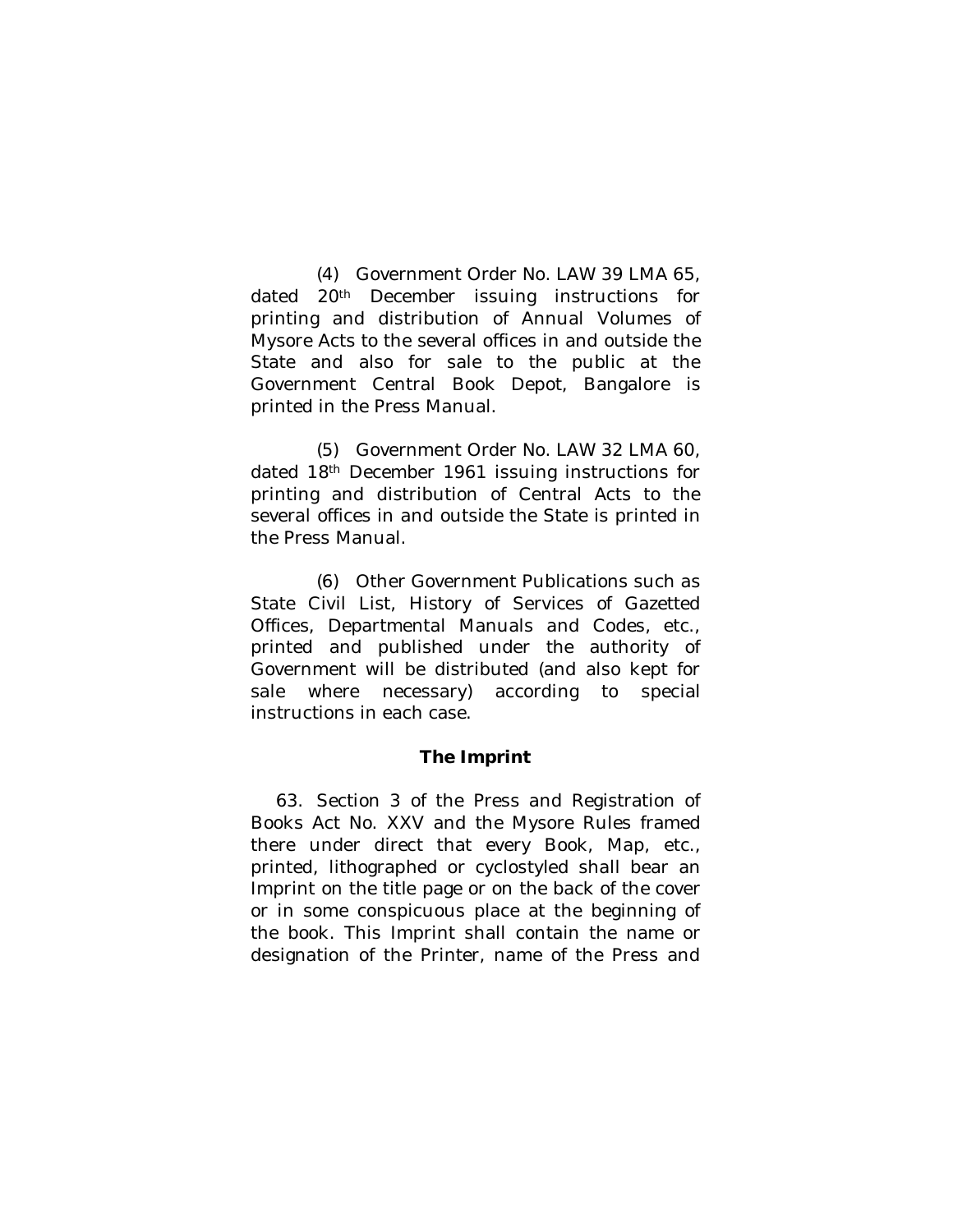the Place, where it is situated and also the year of printing. Besides this legal imprint a statistical imprint containing the abbreviated initials of the Press, the work order number, number of copies printed and the date of printing should be printed at the end of the book or forms, Registers, etc. The legal imprint may not be necessary in the case of blank forms, registers, invitations, question papers, etc.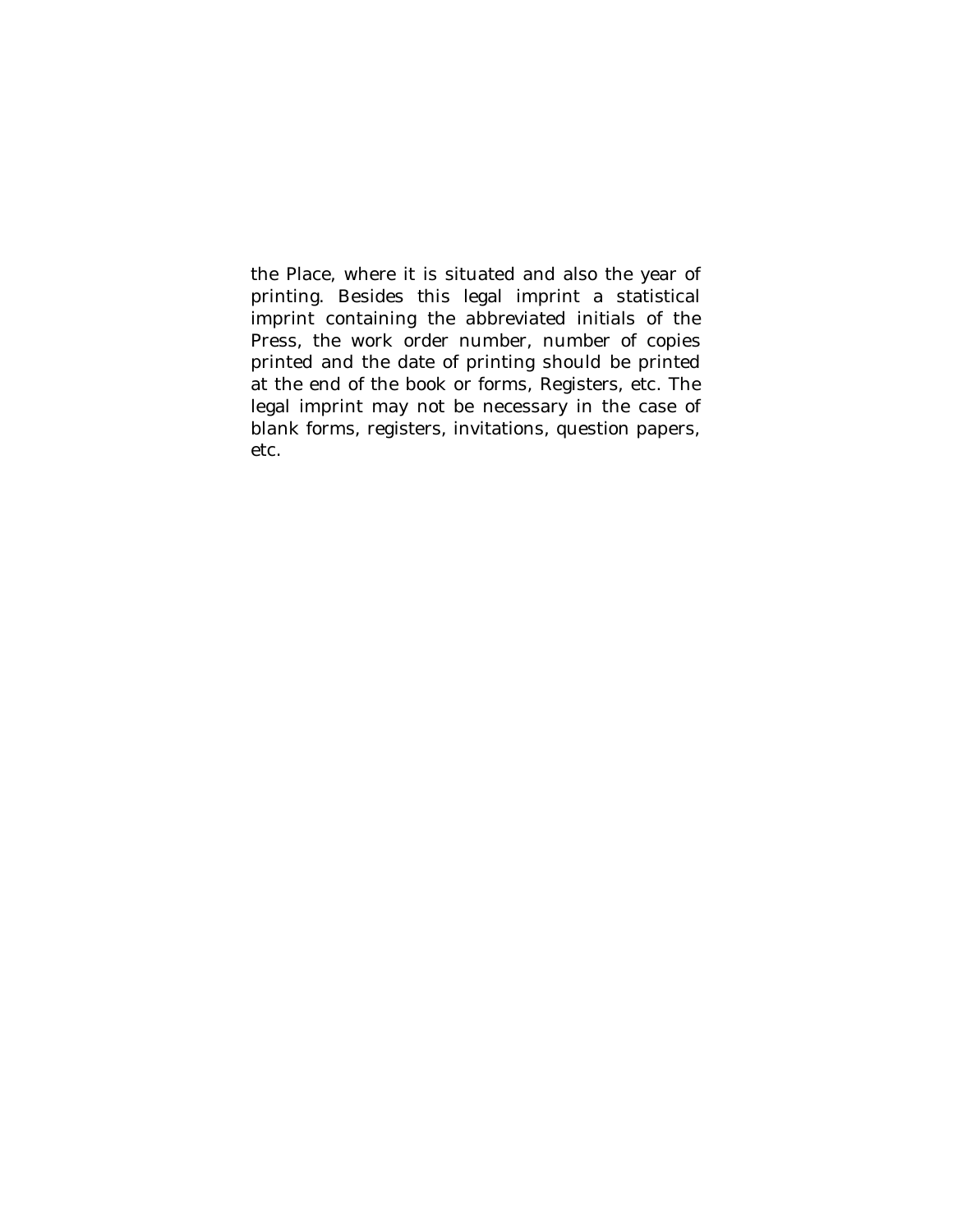# CHAPTER III Printing and Supply of Forms GENERAL NOTES Classification

64. Forms include any printed works in which additional matter has to be filled in; also bound registers, labels, envelopes, 'flags', letterheads, circulars, etc., which are used regularly by the indenting officers. These are to be printed only when it is more economical to resort to printing than to employ cyclostyling or clerical labour or when they are to be submitted to Government in print.

#### **Standardization of Forms**

65. Government of Mysore realized the necessity for preparing a comprehensive standard list of forms in use in each Department of the State Government and directed in their Order No. 2139- 2192/EAD. 444, dated 19th May 1930 that these standard lists of forms and registers used in each Department should be prepared under the direction of the Efficiency Audit Officer in consultation with the Superintendent (now Director) of Printing and Stationery and the concerned of each form, the authority under which it is prescribed and its frequency and instruction as regards its printing and supply in respect of all forms, etc., regularly used in every office of the Department. The forms,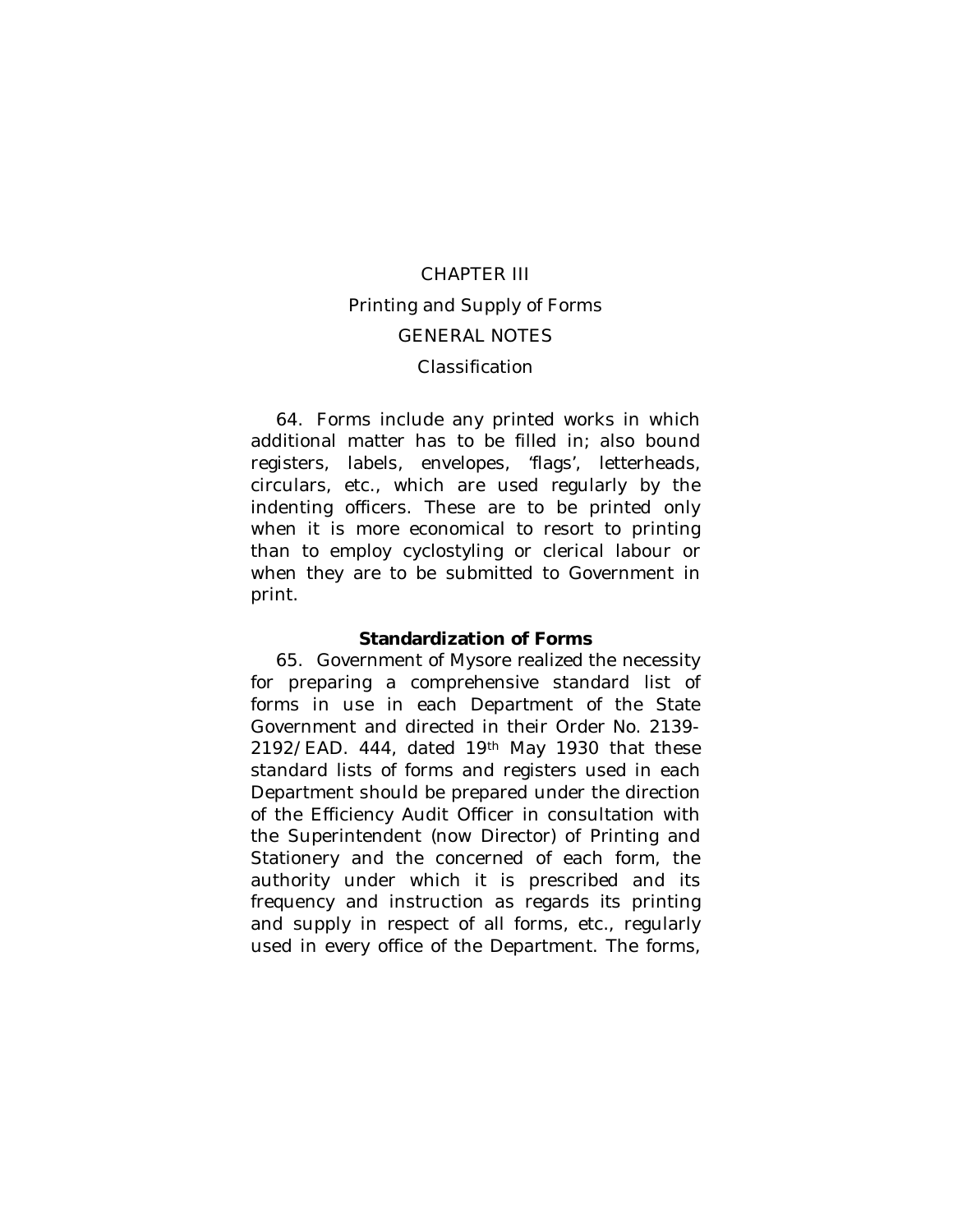etc., required casually and in a few offices of the Department were to be shown separately. Since then, the forms and registers, etc., in use in the several Departments are being gradually standardized and as many as possible made common to all or most of the Departments. The printing and supply of any new forms or registers not prescribed under any authority or statute, requires prior sanction of Government.

#### **Classification of Forms and procedures for printing**

66. (1) Forms and Registers, etc., may be grouped in the following classes.

(a) Common forms and registers such as Receipt ('Form') and Despatch ('To') Registers, Attendance Registers, Docket Forms.

(b) Financial forms and Registers which are prescribed for use, under the several financial codes and Manuals, such as Pay Bill forms, Acquittance Rolls, Cash Books, Bill Books, Cheque Books and Receipt Books, etc.

 (c) Departmental forms which are those peculiar to each Department or two or more allied Departments.

(2) Stock forms are those used by more than one Department and are printed and stocked in the Government Presses and supplied to several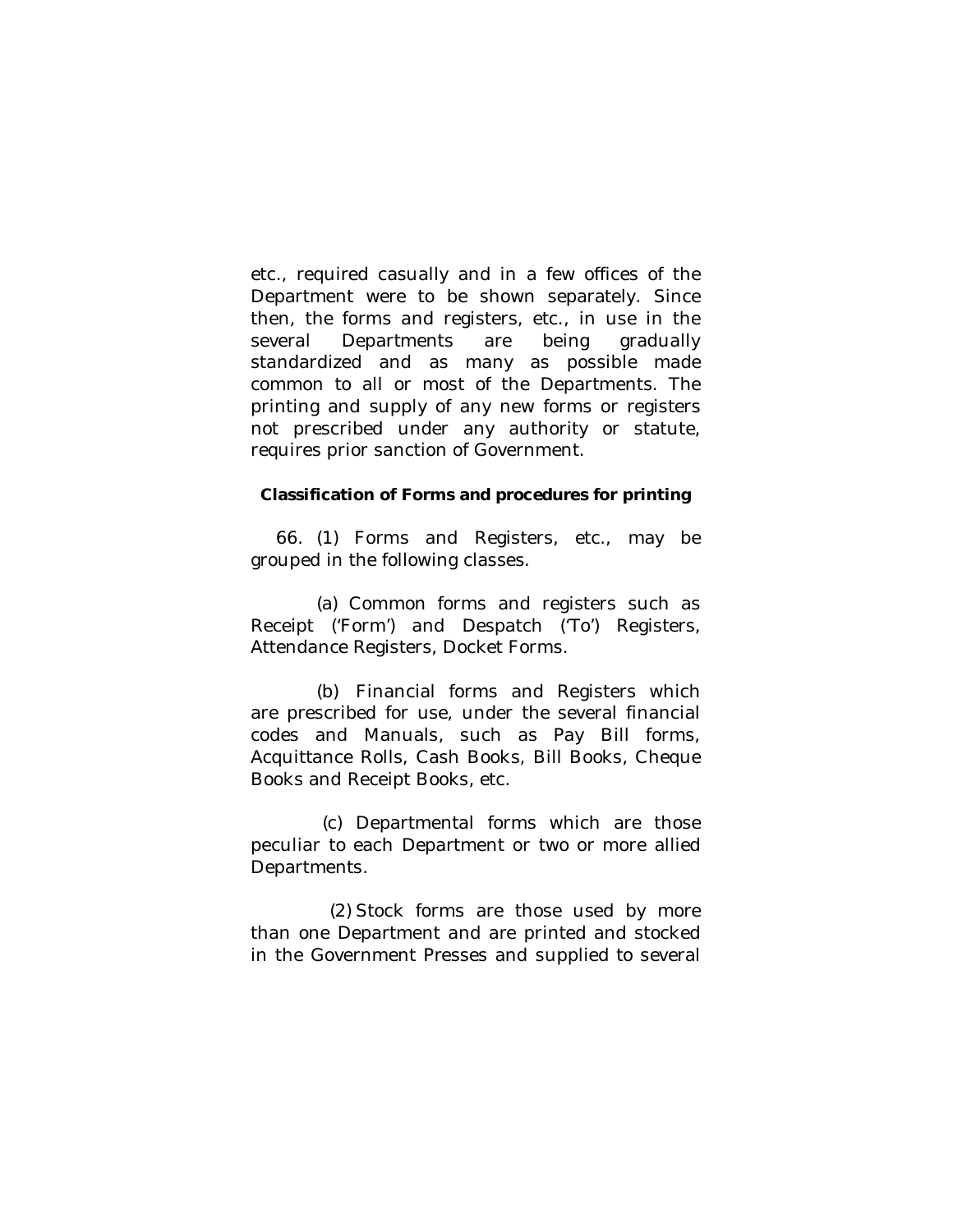offices on the sanctioned indents annually. These forms are printed and stocked and supplied on indents and a minimum stock of these maintained, and the stock got replenished well in time before it is exhausted. Common and Financial forms are examples of this class of Forms.

(3) Departmental forms like Revenue, Civil Criminal, P.W.D. and others are printed on the basis of indents of the offices concerned which are consolidated and stocked only till they are distributed and supplied to all offices. The Government Press will not ordinarily maintain stocks of these forms.

(4) Special forms and Registers, etc., prescribed under the statues are printed and supplied to several Local Bodies, Corporations, Municipalities and other Autonomous Institutions on advance payment. The indents for these forms and Registers should be countersigned by the controlling authorities. Several forms, registers, Bill Books, Receipt Books, Cheque Books, prescribed, in the Municipal Account Codes, Manual, Local Boards and village Panchayat Account Rules are to be printed under security conditions in the Government Presses and supplied on advance payment to the offices and institutions, on indents.

#### **Surplus forms**

67. If any office has, at the time of indenting, any large stock of any form likely to last longer than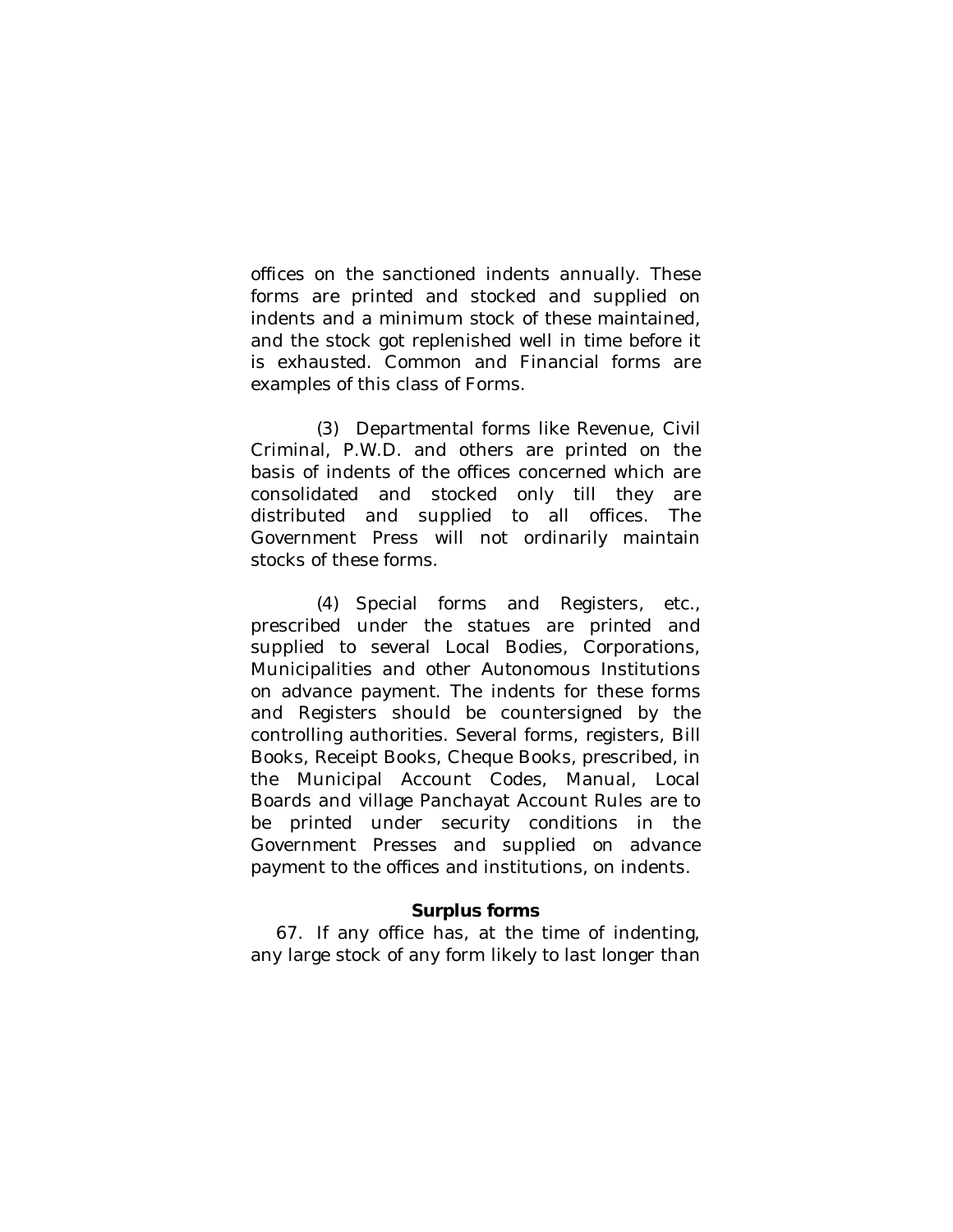the period covered by the indent, the surplus should be reported to the Director of Printing, Stationery and Publications, who will issue instructions as to its disposal. It should be more economical to distribute such surplus amongst those who require them direct from the office reporting the surplus stock.

#### **Some approved works**

68. The following are some of the approved works and instructions conveyed in the Government Orders noted under each.

(1) Supply of certain forms and registers and Rubber Stamps, etc, made to the Accountant General, Mysore, have to be charged.

(G.O. No. M. 3005-P. & S. 2-50-4, dated 17th May 1950).

(2) Printing and supply of question papers and answer books to the Stockmen's Training School, Hebbal free of cost as in previous years is authorized.

(G.O. No. M. 3872-P. & S. 2-50, dated 31st May 1954).

(3) The revised procedure suggested by the Director of Printing and Stationery, Bangalore, is sanctioned in respect of supply of R. R. Forms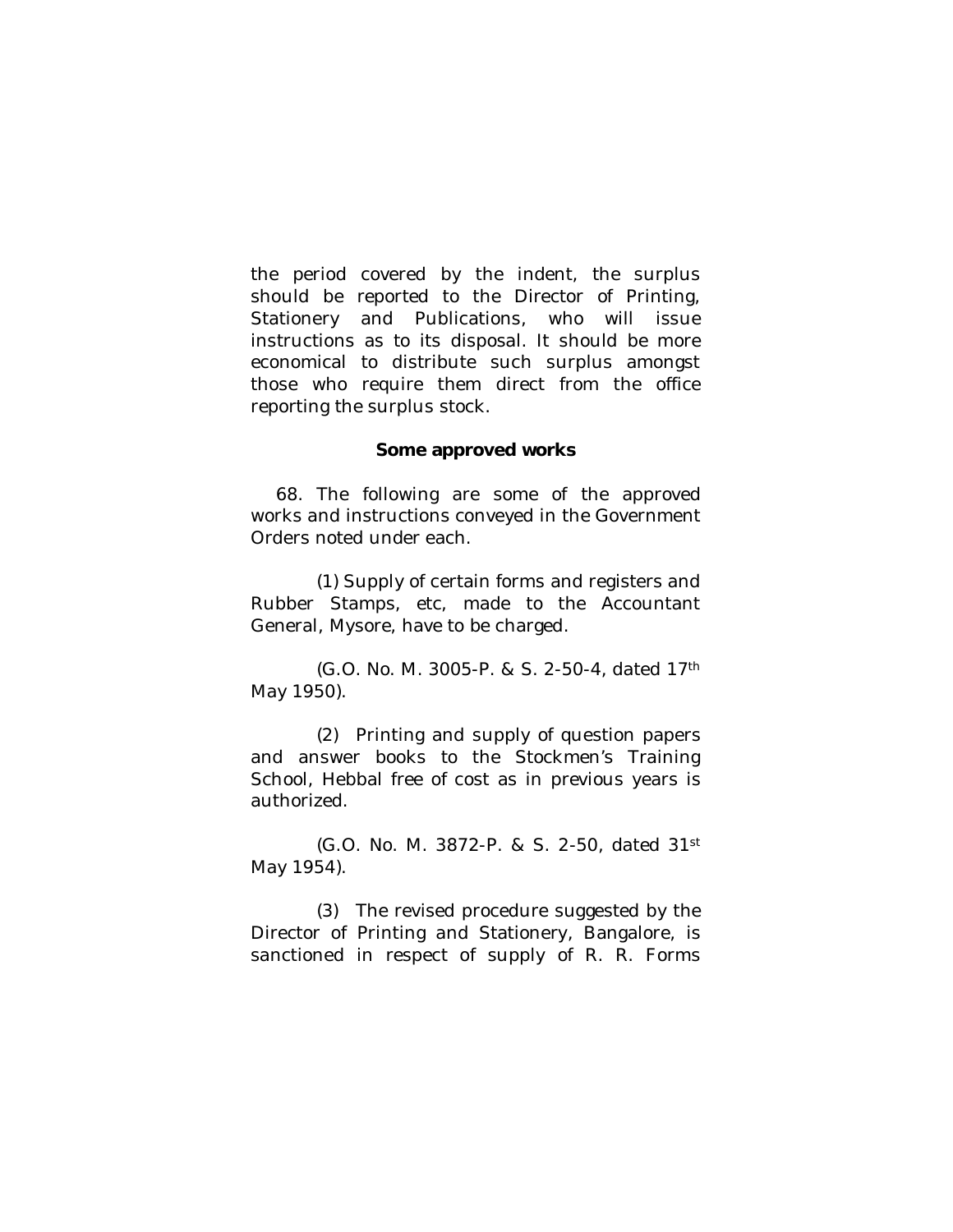direct to the Deputy Commissioners of Districts on receipt of consolidated indents from them, including the requirements of all the Taluks in their respective districts and the Deputy Commissioners distributing the supplies to individual taluks which procedure will save some transport charges and facilitate quick payments.

(G.O. No. M. 10779-82-P. & S. 39-50-2, dated 21st September 1950).

(4) Government sanctions the printing and supply of several varieties of tickets for the Sri Chamarajendra Zoological Gardens, Mysore at the Government Press free of cost and the sale proceeds of the tickets may be got credited to the Treasury.

(G.O. No. A.F. 5268-70. G.G. 10-50-5. dated 16th September 1950).

5) The Director of Printing and Stationery has been authorized to supply free of cost Stationery articles and financial forms and registers to the 52 Rural Industries Centres subject to Stationery Rules and economy orders of Government, this supply being made direct to the Ten Divisional Centres for distribution among the several Industries Centres under their control.

6) Certain special forms and registers which are peculiar to Rural Industries Centres may be got printed in private presses by the Director of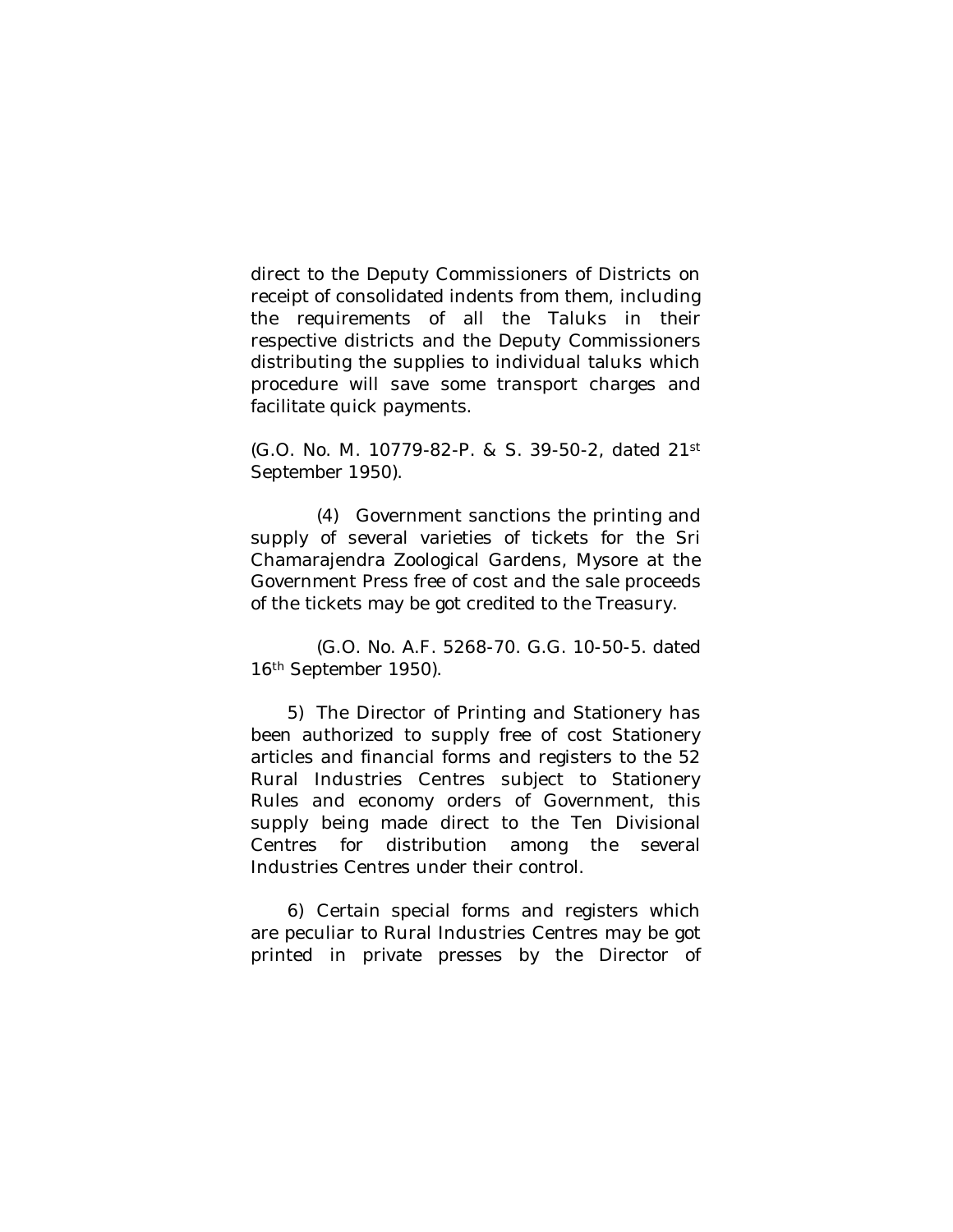Industries and Commerce and supplied to the Centres, the required paper being obtained from the Stationery Depot after furnishing the samples of Forms, etc., to the Director of Stationery and Printing, Bangalore.

(G.O. No. M. 22587-P. & S. dated 25th June 1949).

7) It is directed that the principle that all Government Departments of a Commercial or Industrial nature like the Directorate of Sandal Oil Factory, Bangalore, should pay for the supplies received by them or services rendered to them is correct and payment may be enforced in such cases.

(Government Letter No. 6529, dated 11th November 1959).

#### **Care in the use of Forms**

69. (1) It is reported that there is considerable misuse of printed forms and registers and that it is not unusual that the printed forms and registers are being used for purposes entirely different from that for which they are intended.

(2) The Heads of Departments and other Officers are therefore requested to see that the forms and registers are used sparingly and with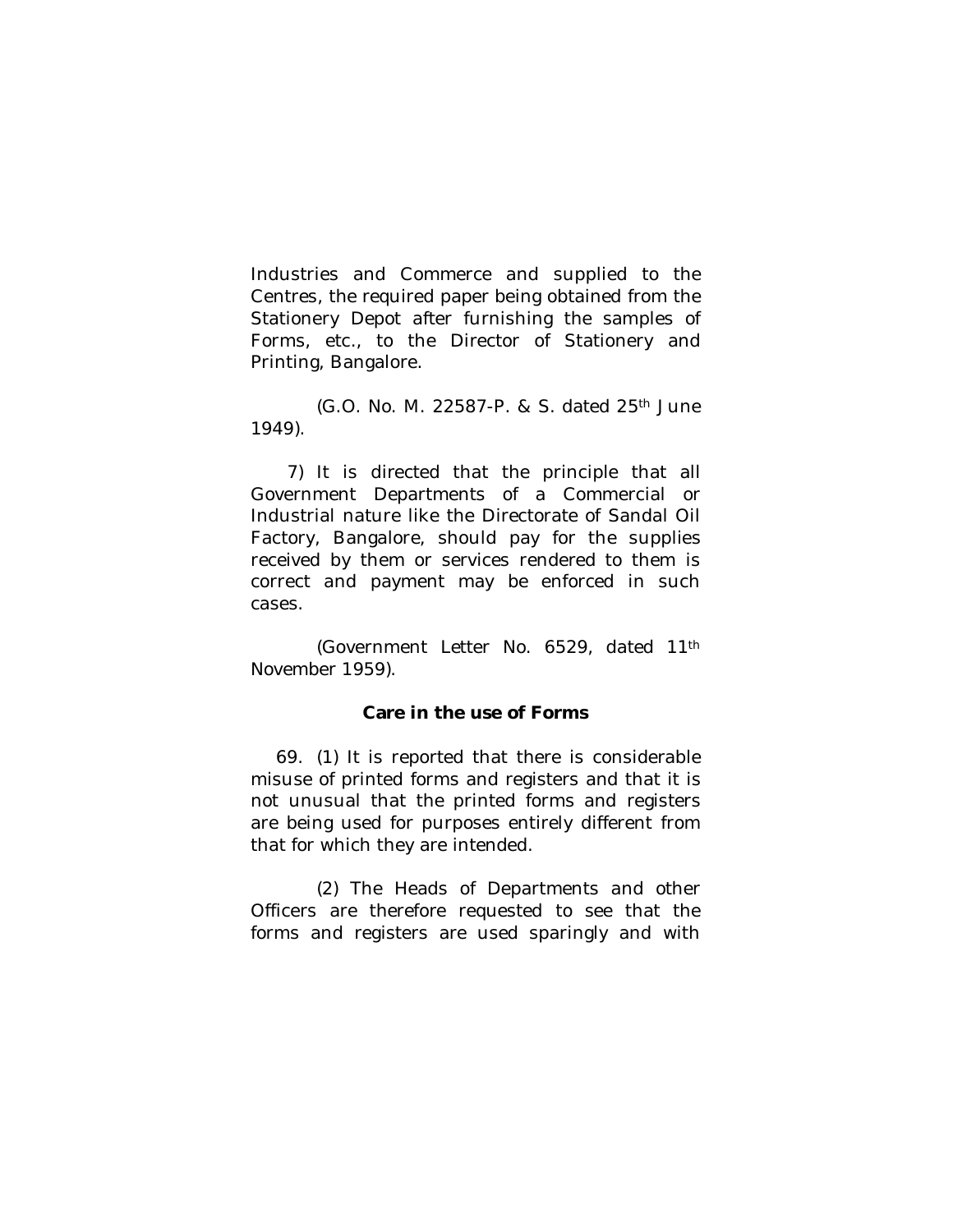care and that misuse and waste are avoided in their offices and the offices under their control.

(G.O. No. M. 17308-498-P. & S. 56-50-1, dated 14<sup>th</sup> December 1950).

#### **Note on Designing of forms**

70. It may not be out of place to narrate here the modern trends adopted in designing the several forms to conform to the requirements of modern office organization.

A form is a pattern on paper with or without headings printed or cyclostyled with or without ruling, arranged to record date, statistics, information, etc., for purposes of accumulation, calculation, recapitulation, comparison, instruction or simple reference. A well designed form has a functional beauty of its own. Pleasing balance in pattern elements, legible types, add to the efficient use of the form. Therefore, sufficient care and thinking must be bestowed on designing a form pattern.

The general requirements of an efficient from design are as follows:-

1) The purpose of the form must be clear from the title headings, etc., and the physical appearance should create interest and invite its use.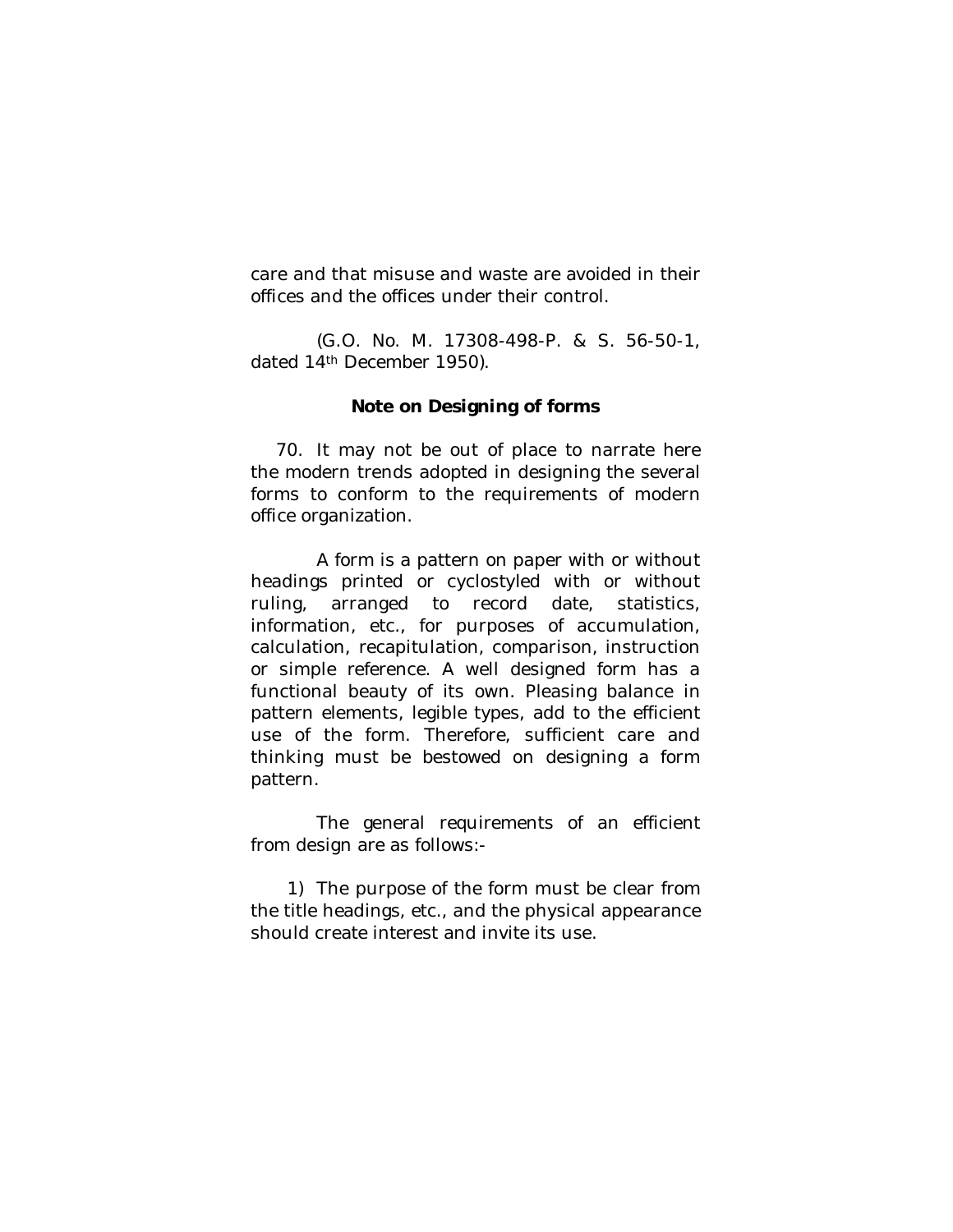2) Important or Key information must be placed at the top or other position easy to locate, for quick posting and reference.

3) Fill in spaces and accompanying headings must be so arranged as to facilitate entries in logical manner.

4) Horizontal and vertical spaces for entering should provide enough room for legible writing or typing of all details.

5) Size and other paper specifications should conform to suitable sub-divisions of Metric size paper.

6) Spaces for columns should be determined not by the space occupied for the headings, but by the space necessary to fill in the columns and economy should always be kept in view.

Thus the form should pass through three stages:

i)The purpose and particulars of the form;

ii) Designing the form pattern;

iii) Production of the form.

The Department which employs these forms should furnish the purpose and particulars of the form or register whenever a new form/register is to be introduced.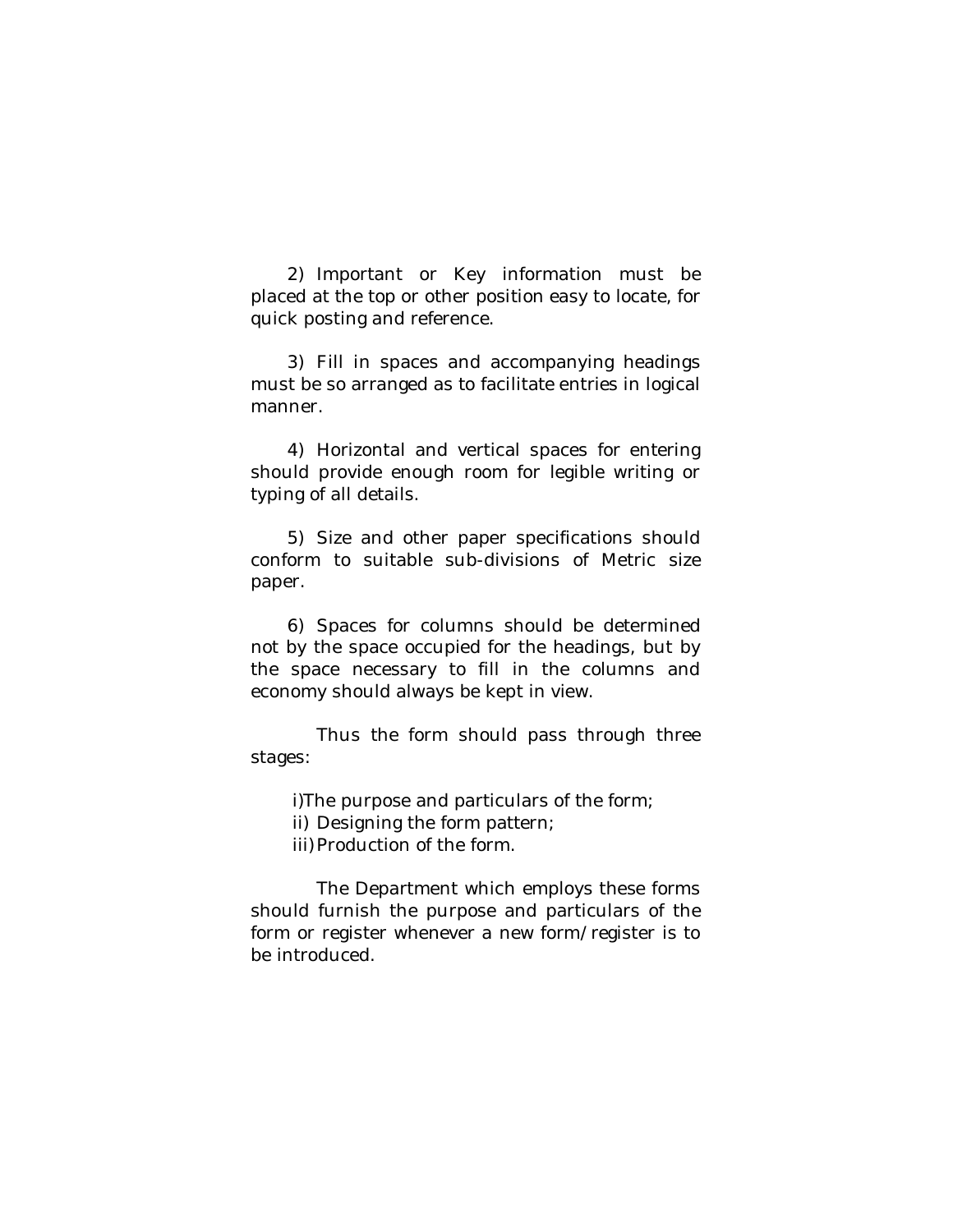The must be a Special Staff in a Central Office of each Department to deal with the designing of the Form pattern with a view to secure uniformity, economy and to avoid redundancy.

Great deal of pains is to be taken by the Departmental Experts in prescribing the form and the particulars it should contain. But the designing work is usually treated as of minor importance and is entrusted to rather inexperienced or raw hands or to the typist to type as convenient. It is here that the purpose of the form fails. An experienced hand will place the sequence of the matter on all associated forms in the same order while an inexperienced hand will do it haphazard. Having decided the size and particulars of the form, the designer should prepare a layout placing therein all particulars in the proper sequence and indicating the types to be used and the space to be allotted for each item and submit it for the approval of higher authorities.

At this stage any change may be easily carried out. It is erroneous to think that bigger types are more easily readable than smaller types. Readability depends much on the style and face of types used and white space allowed round about. The quality and substance of the paper to be used for the work should be settled in consultation with the Printing Department, depending on the duration of handling and preservation of the form and also on its importance.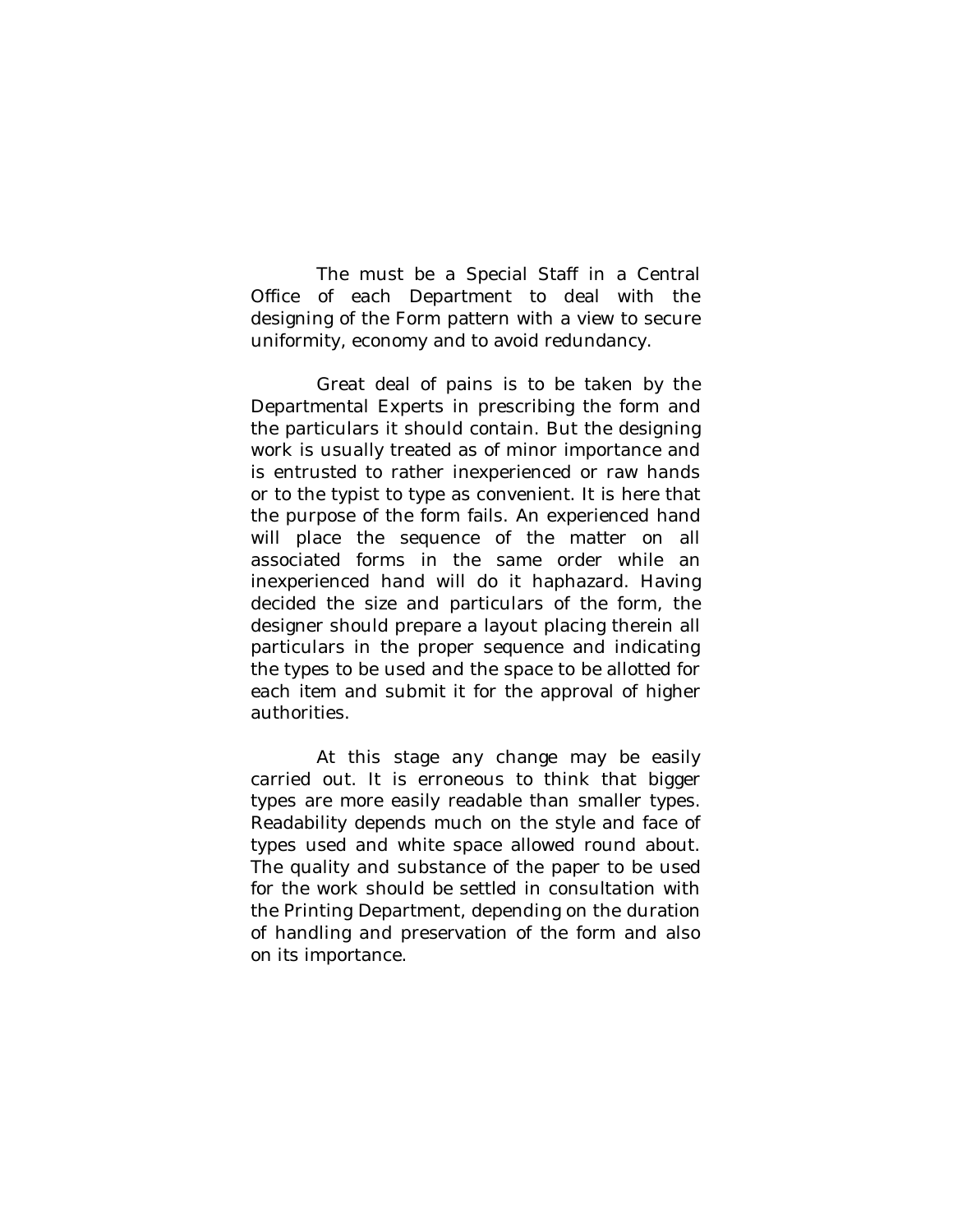A considerable portion of the expenditure of the Printing Department is on Forms and Registers and *all possible measures of economy, consistent with utility have to be adopted in the designing and the printing of the forms.* This work should therefore receive particular attention of all concerned with it.

The Director of Printing and Stationery is the Officer competent to deal with the production of the form/register.

# **RULES RELATION TO SUPPLY, STOCK AND ACCOUNTING OF FORMS.**

71. The following are the Rules relating to supply stock and accounting of forms approved in G.O. No. AF. 6321-4 P&S 44-40-4, dated 15th May 1942 and G.O. No. M. 25456-555-PQS-52-2, dated 25<sup>th</sup> March 1953 and modified subsequently, together with the cycle of Indents (Appendix C) showing the Sl. No., Name of Department or Office, Latest Date of receipts of Indent in the Press, latest date of supply and the period to which the supply relates.

## **Definition**

(1) (a) Forms include any printed work in which additional matter has to be filled in, in ink or pencil; also labels, envelopes, 'flags', and bound registers, if printed, colour-embossed to ruled and blank circulars, etc., which are used regularly by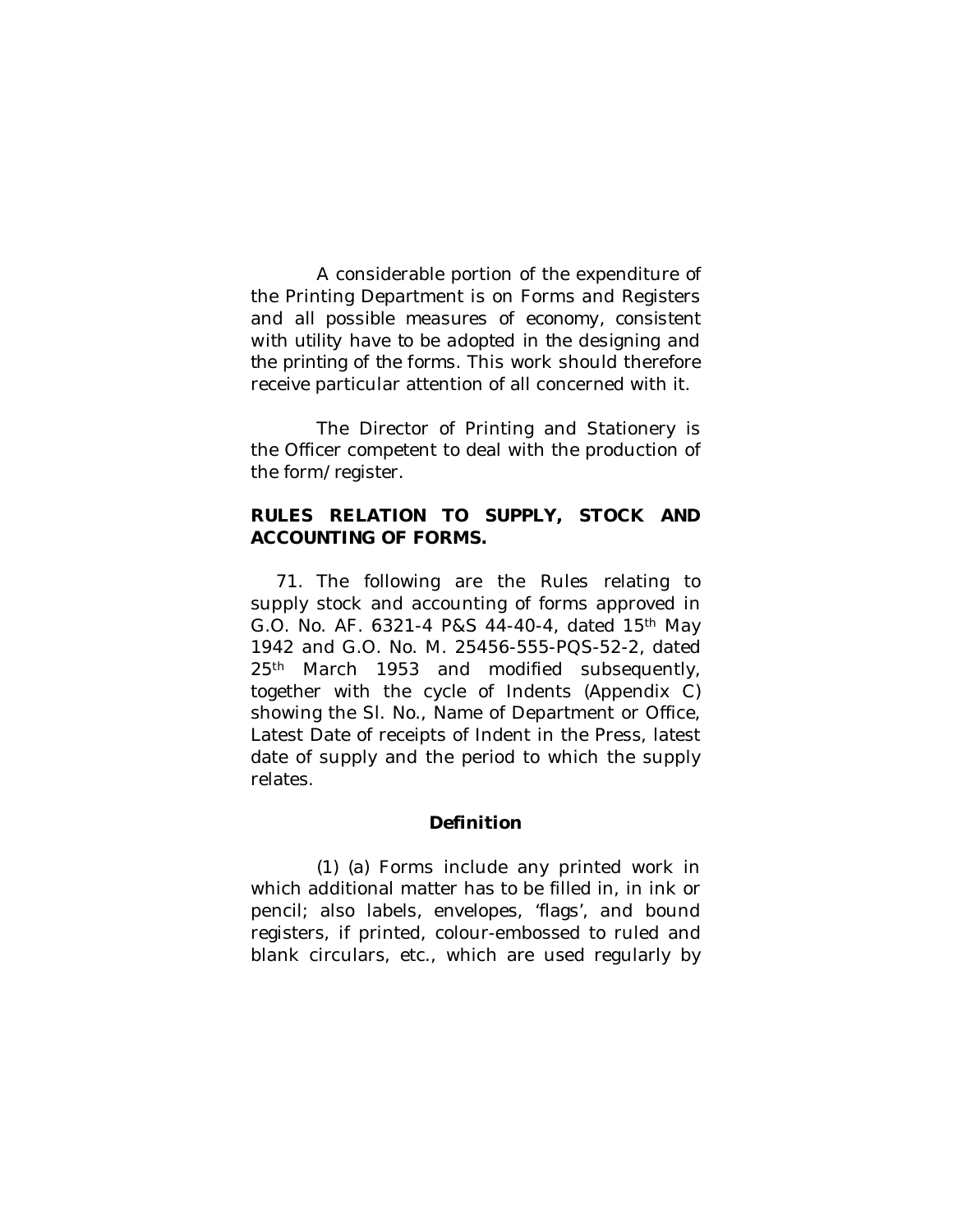the indenting offices. Forms may, subject to these rules, be printed when it is more economical to resort to printing than to employ clerical labour, or when returns or forms have to be submitted to Government by departments in print.

(b) Standard Lists – These contain the details of forms used in each department including financial and common forms with full particulars of size, number of pages in each register, nature of bindings, period of supply and maximum quantity to be supplied.

## **General and Standardized Forms**

2) Classification:- Forms are grouped into the following classes :-

a) Standard Forms :-

i) Standardised Stock Forms:- General or 'Common'. i.e., common to departments or office and contained in Appendix A, Financial forms included in MFC Volume I, for supply on indents to certain offices as units of consumption or for further distribution where necessary.

ii) Standardised Departmental :- Special to one or more departments or offices, arranged in groups according to their nature, and supplied on indents as Class (i) above.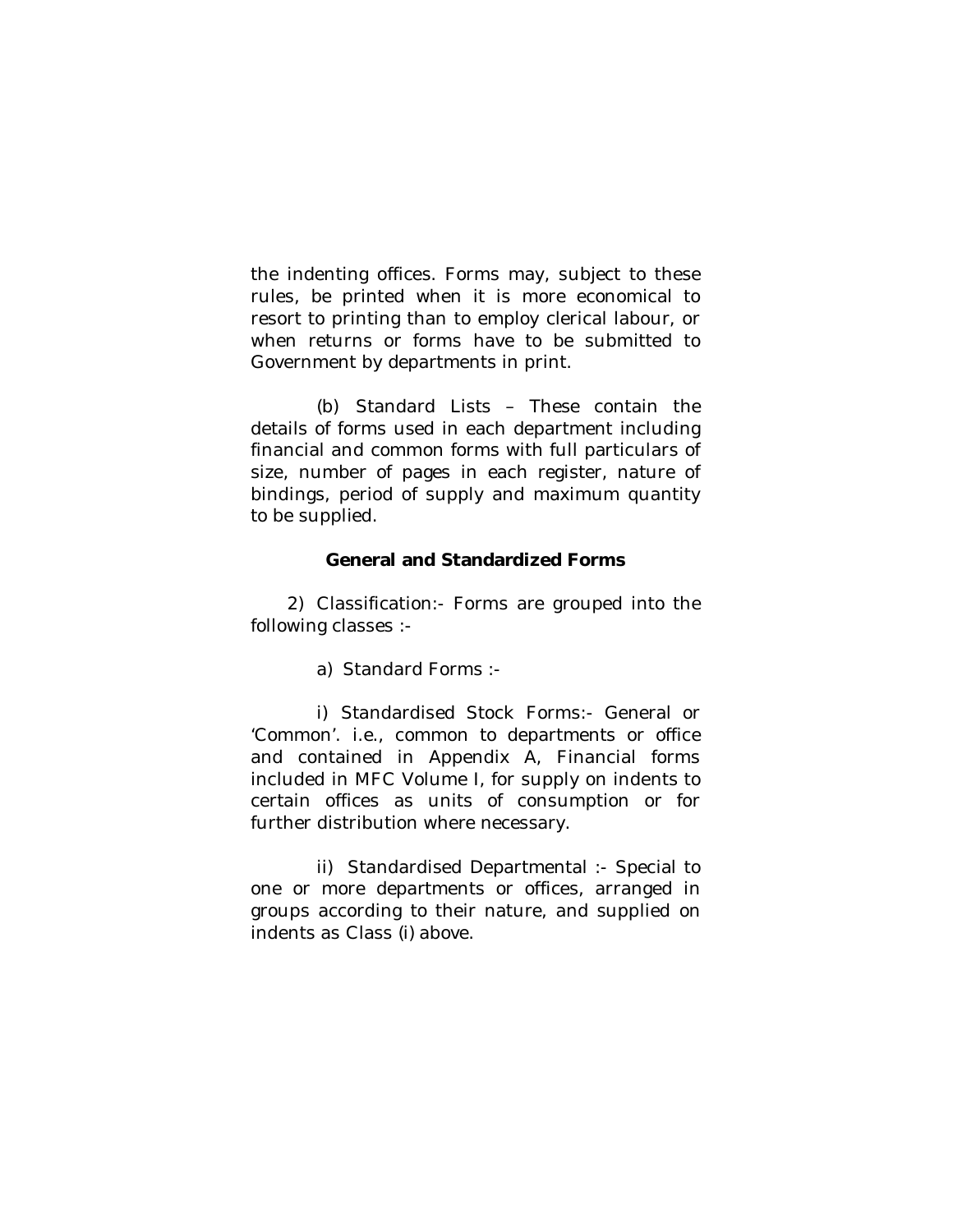b) Standard Temporary:- Such as Record of Rights, Cattle Census, Weaving Demonstration work, etc., the necessary for which cannot be foreseen at the time when the annual indents are prepared and in regard to which the period during which they will be required is not known. These are supplied on special indents as required.

c) Special :- Forms which for departmental reasons have been excluded from the above lists, or printing of which on occasional indents has been sanctioned by Government. These involve considerably greater expenditure than the printing of standard forms and they should be restricted as much as possible.

d) Forms supplied on payment:- In the case of forms, such as those of quasi-Government and commercial concerns under the Industries or other departments, etc. the cost of which is recovered direct from the departments, etc., the indents are sent direct to the Press as per Cycle of Indents.

e) Forms prescribed by Government under the various Acts in force, and supplied on payment to the public through the Department or sold directly at the Book Depot. These forms will be printed on special indents and supplied six weeks after the receipt of indents.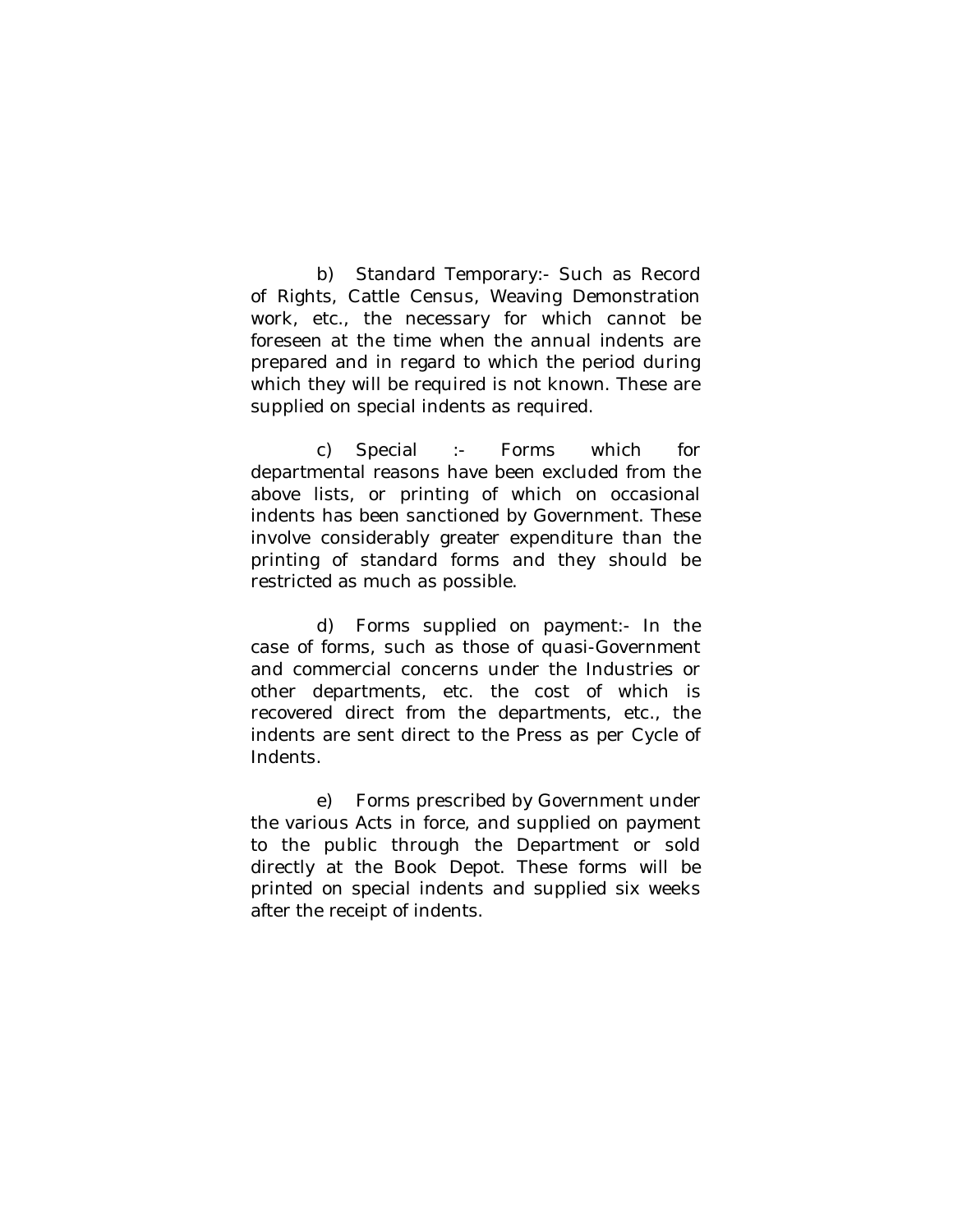3) Every standard printed form shall bear a heading in small type at the top, indicating its class, and departmental number. Thus: "Revenue 15," shows that it is a Revenue form and its Departmental number is 15. It shall also bear an abbreviated imprint showing the Work Docket. Number, the Press where it is printed, the number of copies struck and the year it is printed in. Thus: WD 02025-GPB-2, 000-1960 shows that the form bears 02025 as its Work Docket Number, that it was printed at the Government Press, Bangalore, that 2,000 copies were printed and that they were printed in the year 1960. Where the W.D. Number is prefixed by the letter 'P' it indicates that the work is a chargeable one.

4) Standard forms are supplied only from the Government Presses, and they should on no account be printed in a private press whatever be the number required, nor any additions be overprinted on such forms without the sanction of Government.

5) Files of Standard Forms are maintained at the Government Press for purposes of reference and not for issue or loan. Every officer should keep files of all classes of forms sanctioned for use in his office. Files are not made up in the Presses for this purpose.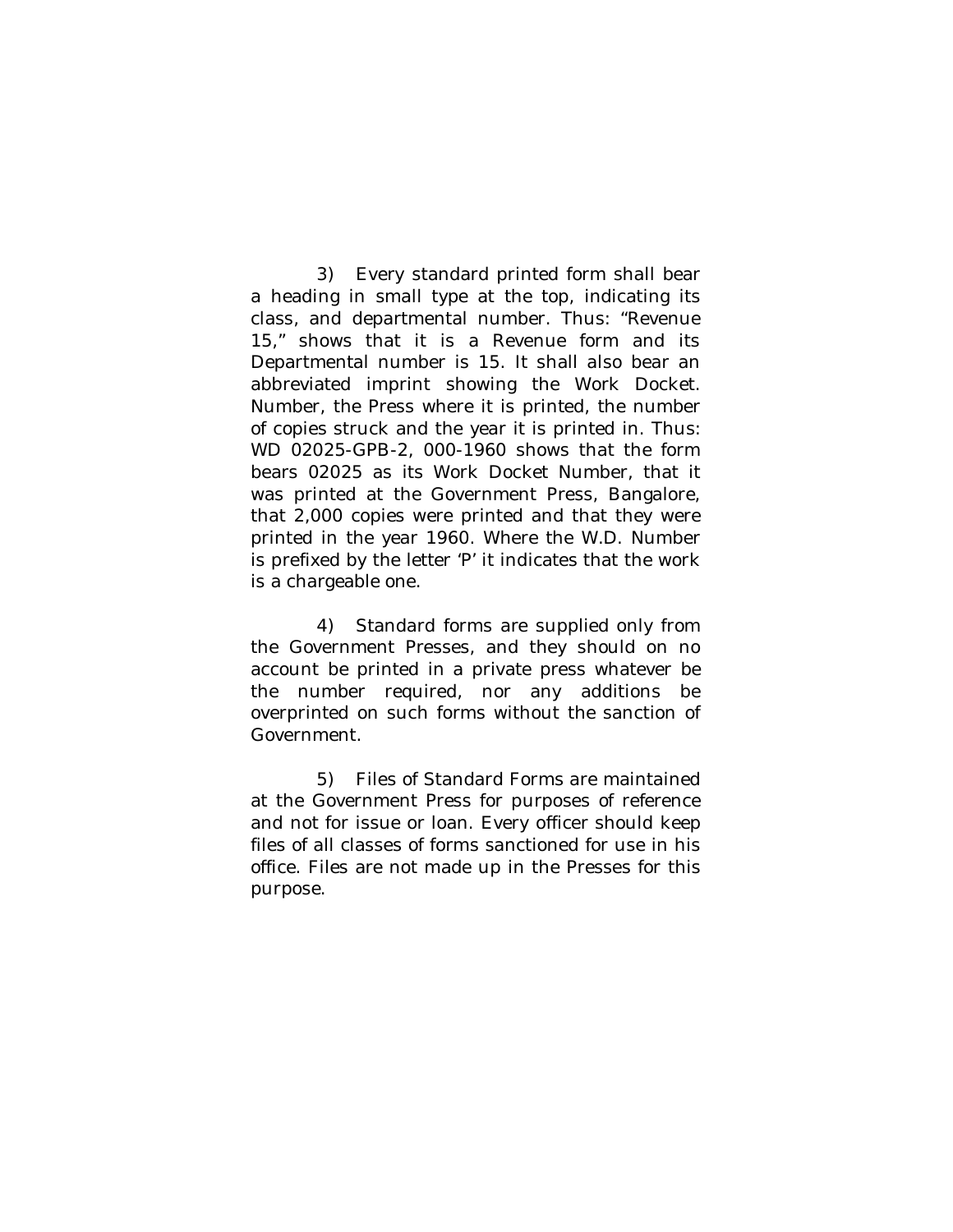#### **Introduction of New or Modified Forms**

6) No form which is not included in the lists of Standardised forms may be printed at any press, nor may any additions to, or alternations in the lists be made without the sanction of Government.

Procedure for introduction of new forms

a) The Heads of Departments will first approach the Director of Printing, Stationery and Publications and ascertain from him (i) the likely expenditure, involve in printing these forms, (ii) whether these forms can be printed at the Press free of cost under the rules or whether they are to be charged for and (iii) whether it will be possible for the Director to print these forms at Government Presses; and then approach the Administrative Department of the Secretariat concerned which will issue necessary orders authorizing the printing of the forms in consultation with the Finance Department. Consultation with the Education Department in this matter is not merely not necessary but also involves avoidable delay.

b) There may still be various forms in use in various integrated areas. In Government letter No. ED 941 UPS 57, dated the 14th February 1958, the Heads of Departments have already been requested to effect uniform standardization of forms and registers as early as possible. The Heads of Departments are therefore requested to take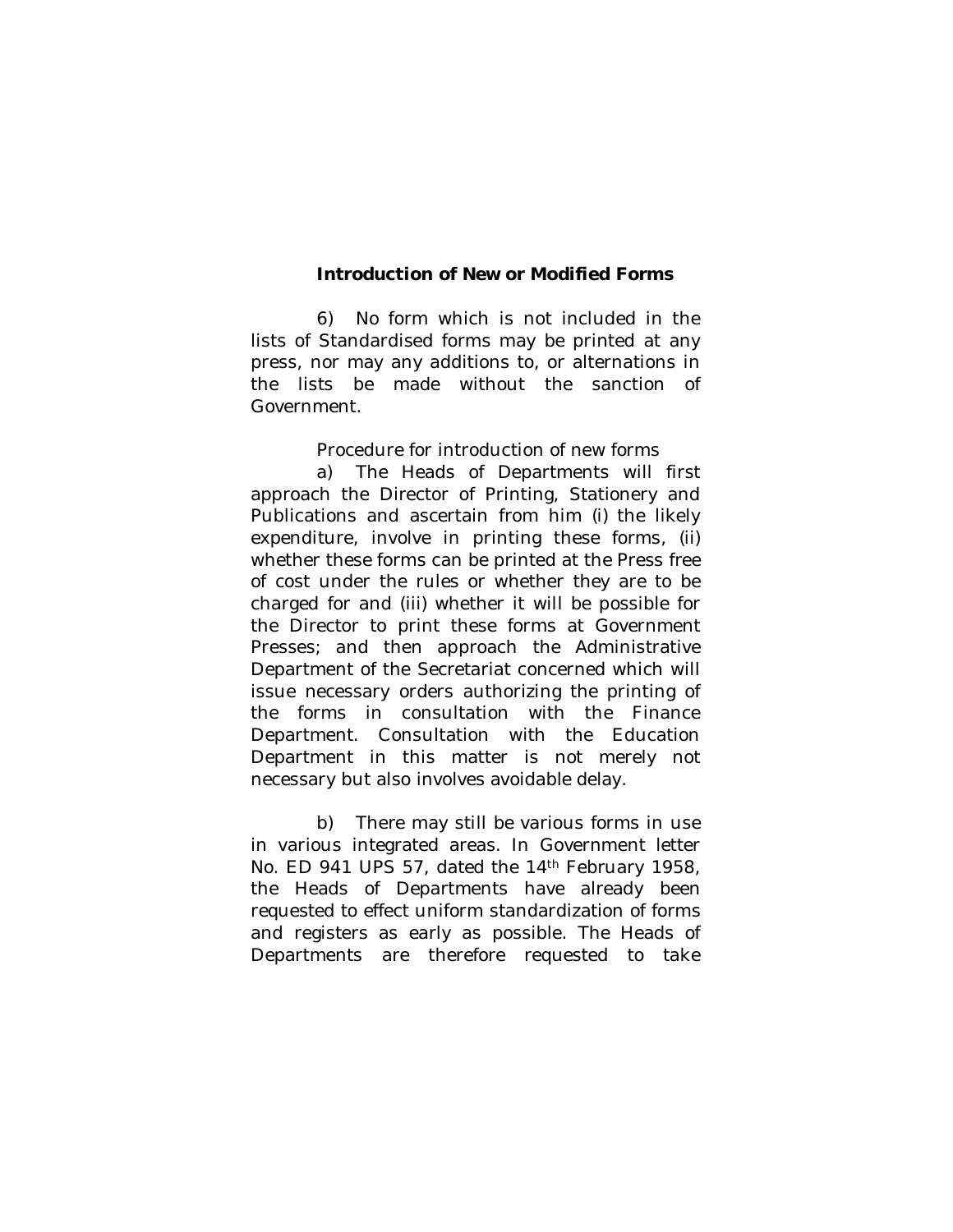necessary action accordingly on a top-priority basis, and, after the forms are uniformly standardized, to get the approval of Government in the Administrative Department of the Secretariat concerned to the printing of such forms in Government Press and stocking them there for their future supplies on indent.

c) As regards printing of special forms and Registers in use in Government Offices in integrated areas, the attention of the Heads of Departments in invited to the instructions already issued in this behalf in Government Order No. ED 146 UPS 58, dated the 10th September, 1958

(G.O. No. ED 229 UPS 5, dated 29th October 1958).

7) Proposals to introduce new forms submitted to Government, may be sent through the Director of Printing, who is required to scrutinize them and see whether any of the forms proposed cannot be combined with any one of the existing forms. No sanction for new forms will ordinarily be accorded without the concurrence of the Director of Printing.

8) While introducing new forms, it is necessary to take into consideration the following principles:-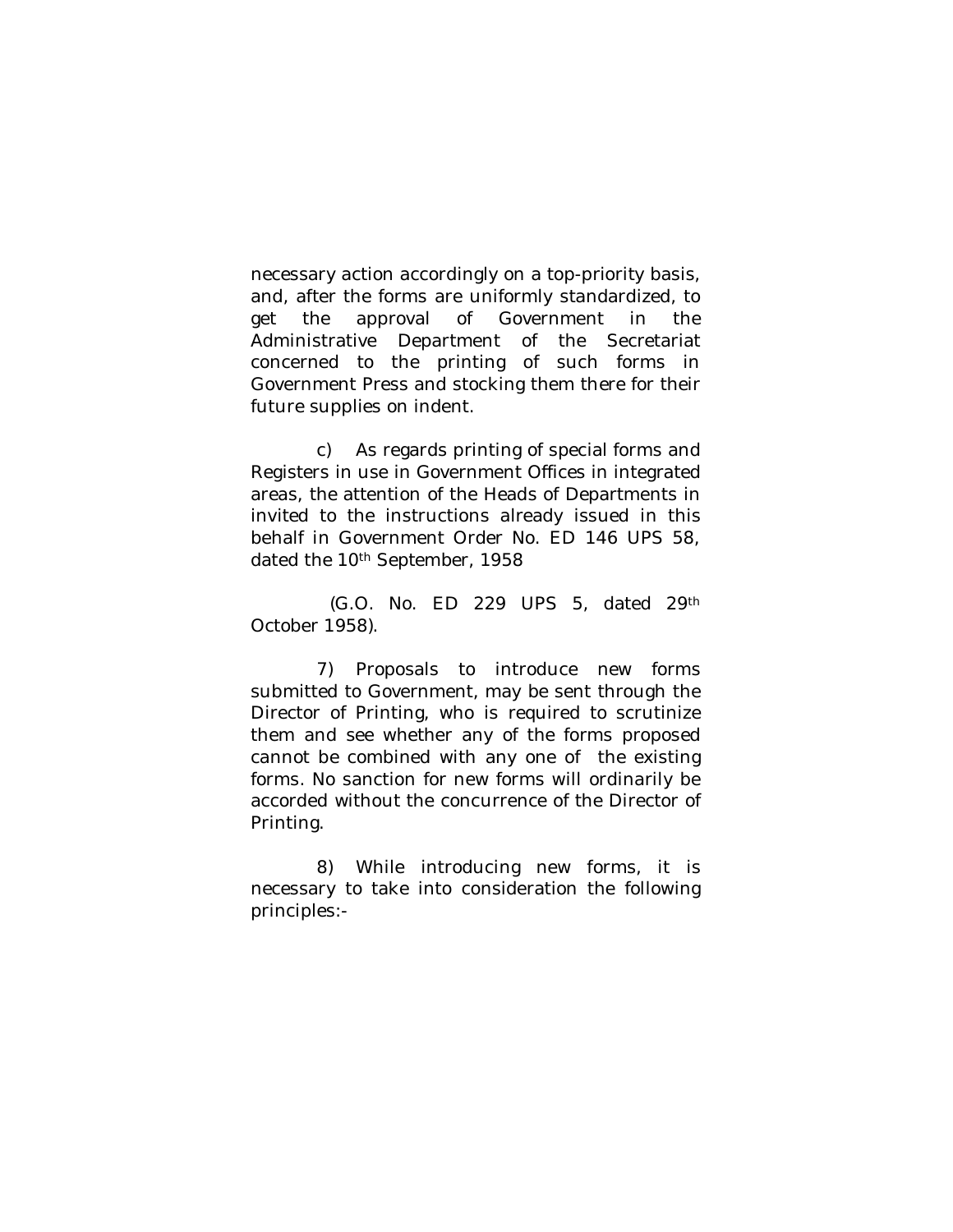i) that more than 500 copies are required;

- ii) that the amount of clerical labour saved is sufficient to warrant the expenditure incurred in printed;
- iii) that cyclostyle or other duplicating process available will not meet the case equally well.

The above proposals do not apply to cases where returns of forms have to be submitted to Government in print.

Matters which can be conveniently or more cheaply be copied, typewritten or prepared by duplicating machine should not be printed.

9) In urgent cases, Government while directing the printing of a new or modified form may also order immediate supply of that form. Before fixing a date for the introduction of a new system requiring a large number of forms, etc., inquiries may be made whether the Press can get the copies ready in time.

## **Modifies Forms**

10) When one standardized form is ordered by Government to be modified or substituted for another, the change shall, except in special circumstances, be affected only at the time of the next annual indent. As long a notice as possible should be given before the revision of any form is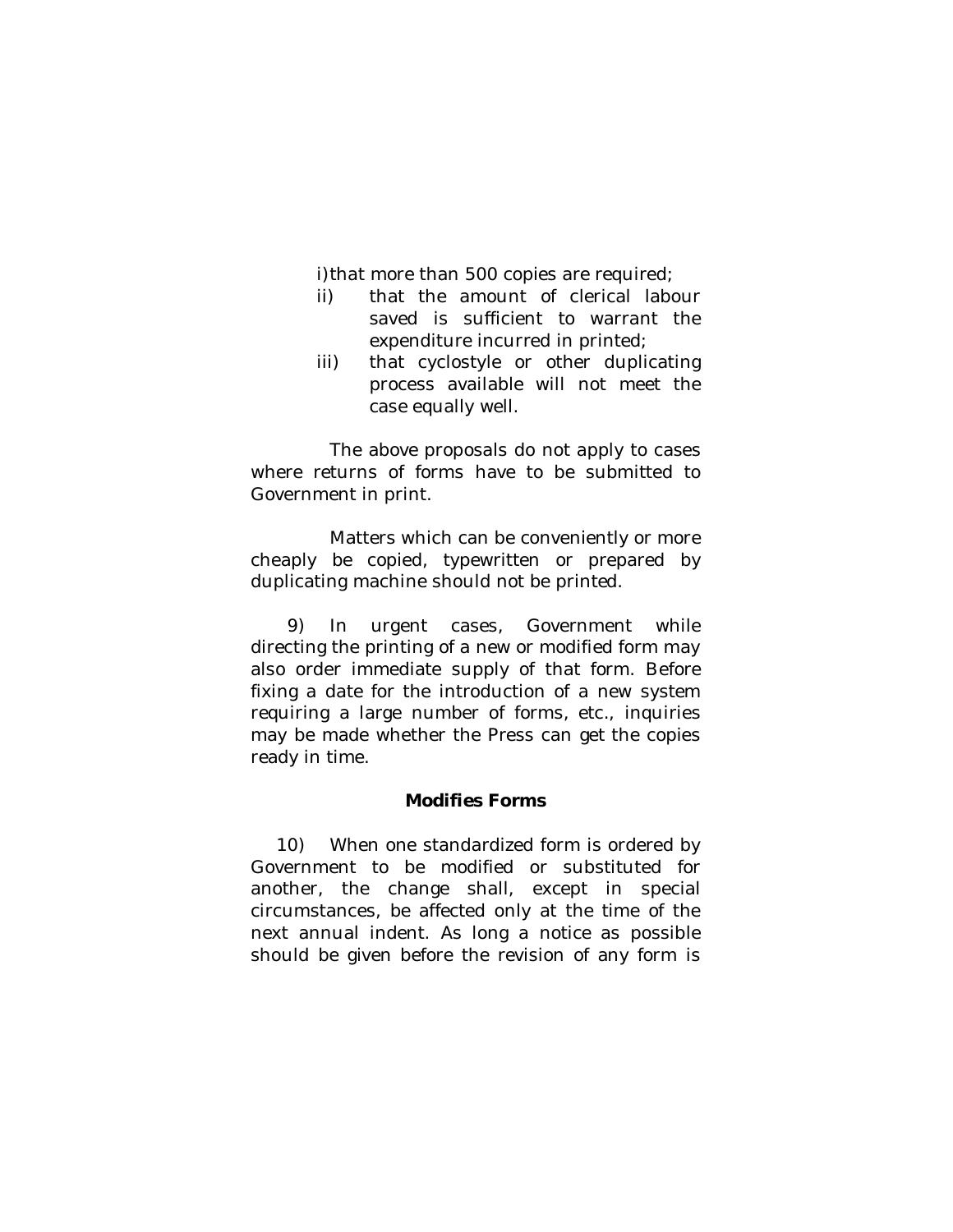ordered so that old stock in offices may be used up. Heads of Departments may also, subject to the same conditions referred to above, sanction any slight alteration without making material changes in the existing forms.

11) In the case of forms newly introduced under the provision of rule (6), sample forms of the proper size must accompany the requisition. If in any case, forms on special paper are required, reasons therefore must be fully specified in the requisition.

12) If one department wishes to modify a form which is used by it in common with another department, it should be done in consultation with the other Department and also with the concurrence of the Director of Printing and Stationery.

13) Proofs of new or modified forms can be furnished only after the indent for the supply of copies is received.

## **Style and size of new forms**

14) Manuscripts of new and modified forms should be of the same size as the paper on which the forms are to be printed, with sample entries filled in, in the columns, so as to enable the Press to judge the width of each column. The forms prescribed should be drawn up to suit one of the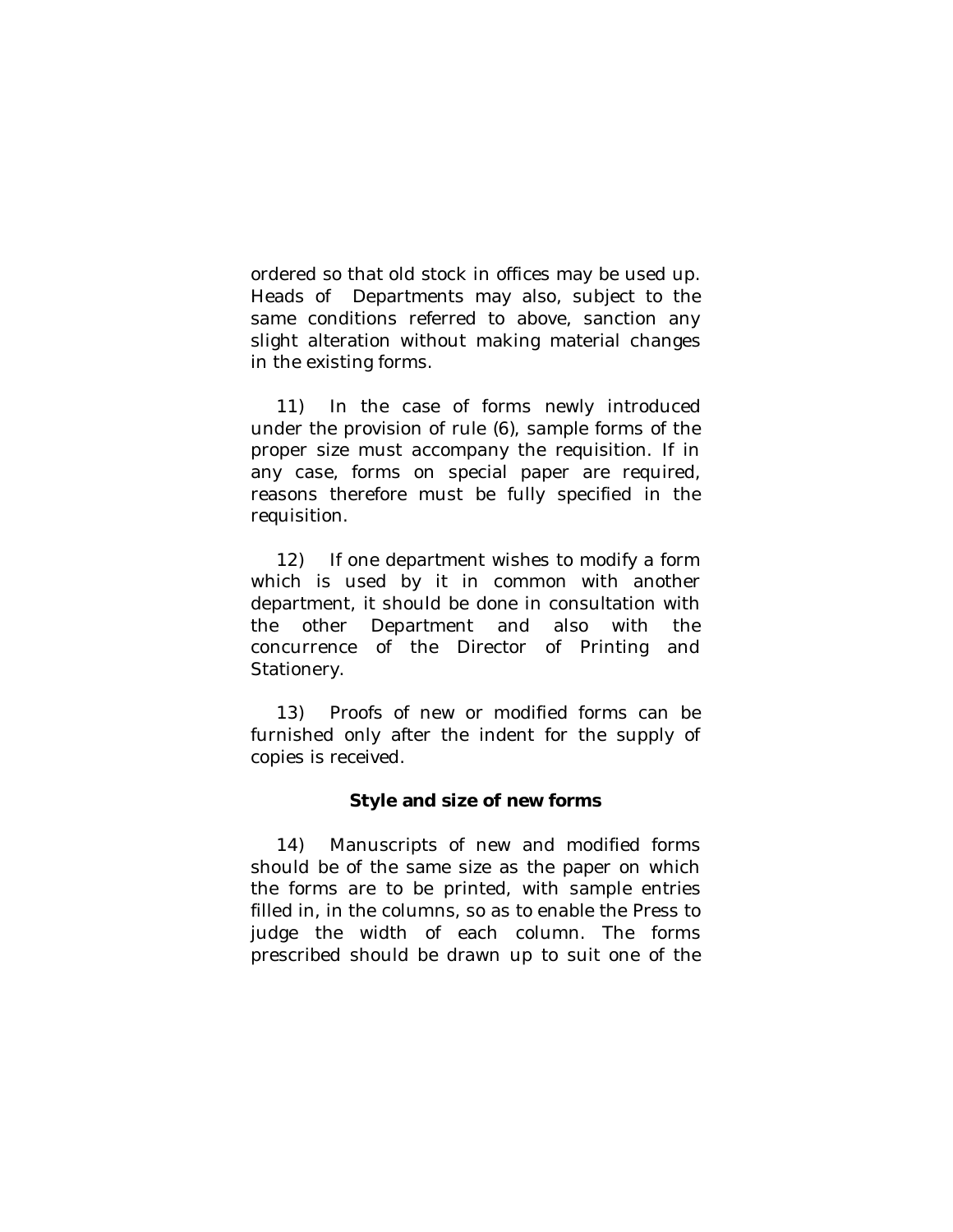Standard Metric sizes of paper or their suitable subdivisions and the headings should be compressed as much as possible. If headings containing long particulars are necessary, the items can often be inserted in a list of instructions prefixed to the register, with the column number or a brief abstract only in the headings, thus giving space for more items in each page. When a form is intended for a single entry, or for fewer entries than the number of columns, it is usually better to arrange the usual headings in lines at the left hand side in columns with column matter as heading. Numbers to columns are rarely wanted and they encroach on the space for entries.

#### **Inner Sheets**

15) In the case of forms containing a number of sheets with a common heading, the inner sheets should not be cut in order to have the headings for all the sheets, but the heading should be printed in each sheet. Inner sheets are to be avoided as far as possible.

## **Quarto Forms**

16) For all correspondence paper of the minimum size possible should be employed and convenience of filing kept in view. A-5 size forms should always be use in preference to A-4 size and all forms in A-5 size should, as far as possible, be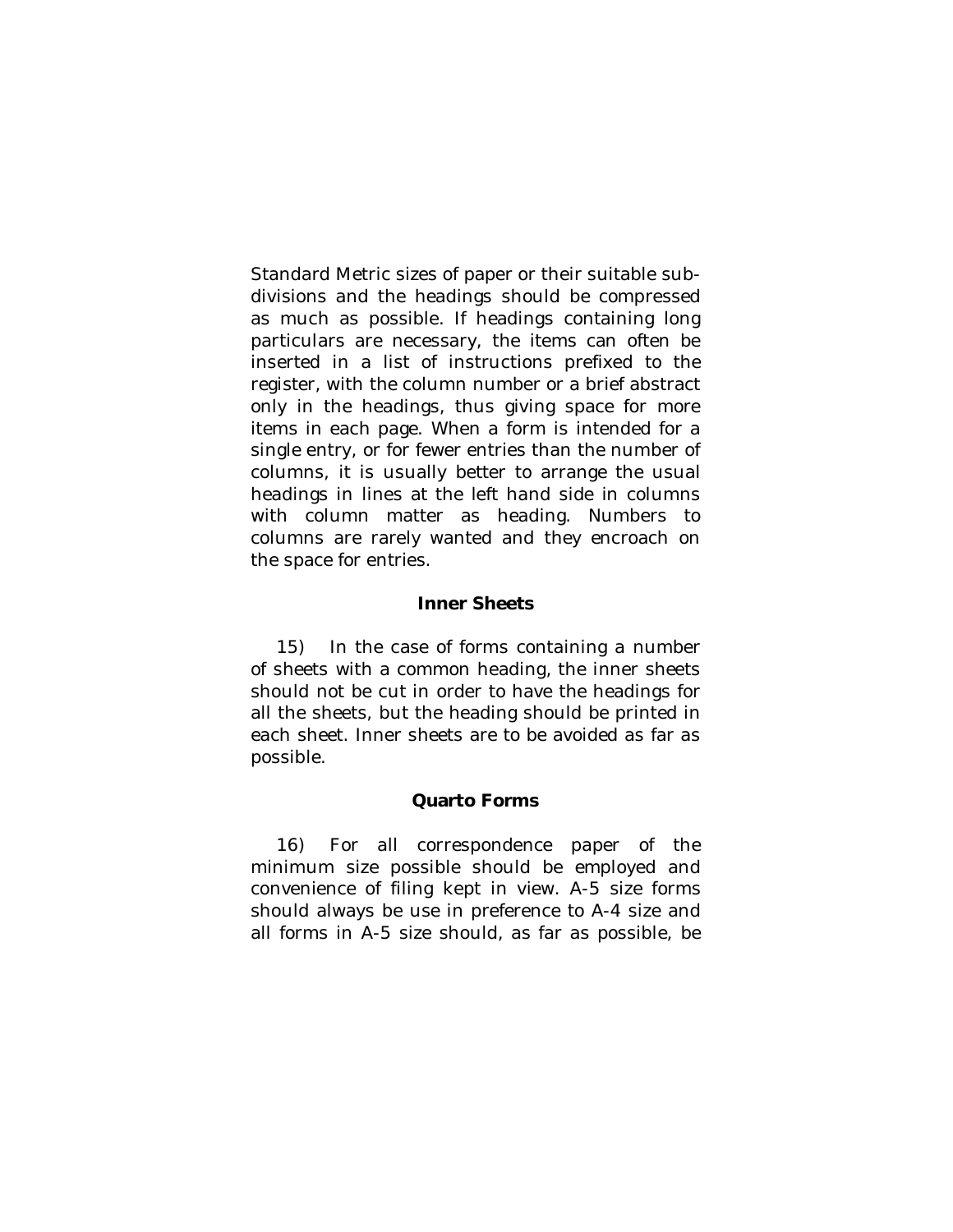printed lengthwise of the page for convenience in filing with A-4 sheets of the same width.

# **Special Modification of Forms**

17) Special Modification of forms such as printing in a different size and style for office copies, the insertion of a name, designation or place or an office in a standard of stock form; overprinting on printed forms; printing of names in attendance registers, acquittance rolls, village lists, registers, subscription books and similar lists; inserting the dates or years in standard forms; printing or alteration of figures representing years in any form; indents for the same forms more than once in a year; or printing of addresses on envelopes are prohibited for every department except with the special orders of Government.

# **Supplies to new Offices**

18) Whenever a new office is created under the sanction of Government or when an existing office is abolished, intimation shall be given to the Director of Printing, who shall make the necessary corrections in the standard list, the quantities being fixed by him in consultation with the Head of the Department or the Deputy Commissioner concerned.

19) Proposals to start a new office or branches of offices submitted to Government by Heads of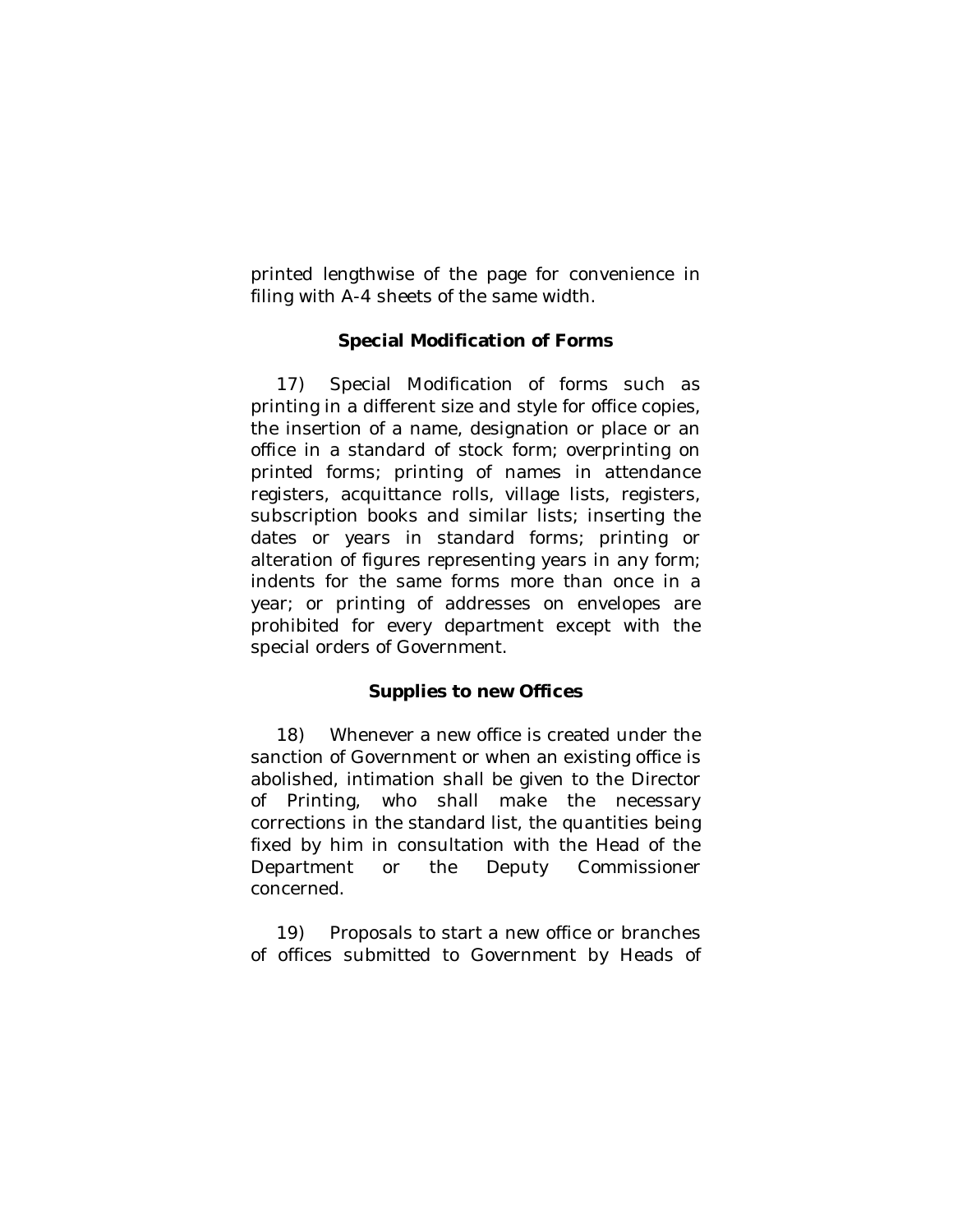Departments should contain provision to meet the cost of printing forms required for initial and recurring supply. This provision has to be transferred to the Press Budget so long as the supply is needed. There ought to be an interval of at least eight weeks for the initial supply of such of the forms as cannot be met from the stock of allied offices.

### **Indents for Forms**

20) Officers who are authorized to send consolidated indents for standard forms are indicated in Annexure C. These forms are supplied only on annual indents in the prescribed form in Appendix D which must be sent through the countersigning officers to the Director of Printing, or prescribed dated in accordance with the Cycle of Indents given in Appendix C. The indents are checked and (in the case of forms used in more than one Department), consolidated, and retrenchments, objections or alternations notified to the Office concerned. Copies of forms are then supplied direct by the Press to offices according to the Distribution Lists kept in the Government Press, but any change in the unit of supply requires the sanction of the Head of Department. No copies are supplied from a departmental central office to its subordinate offices which are units of direct supply from the Press. No special supply will be made by the Press on requisitions sent in the intervening period other than the period of supply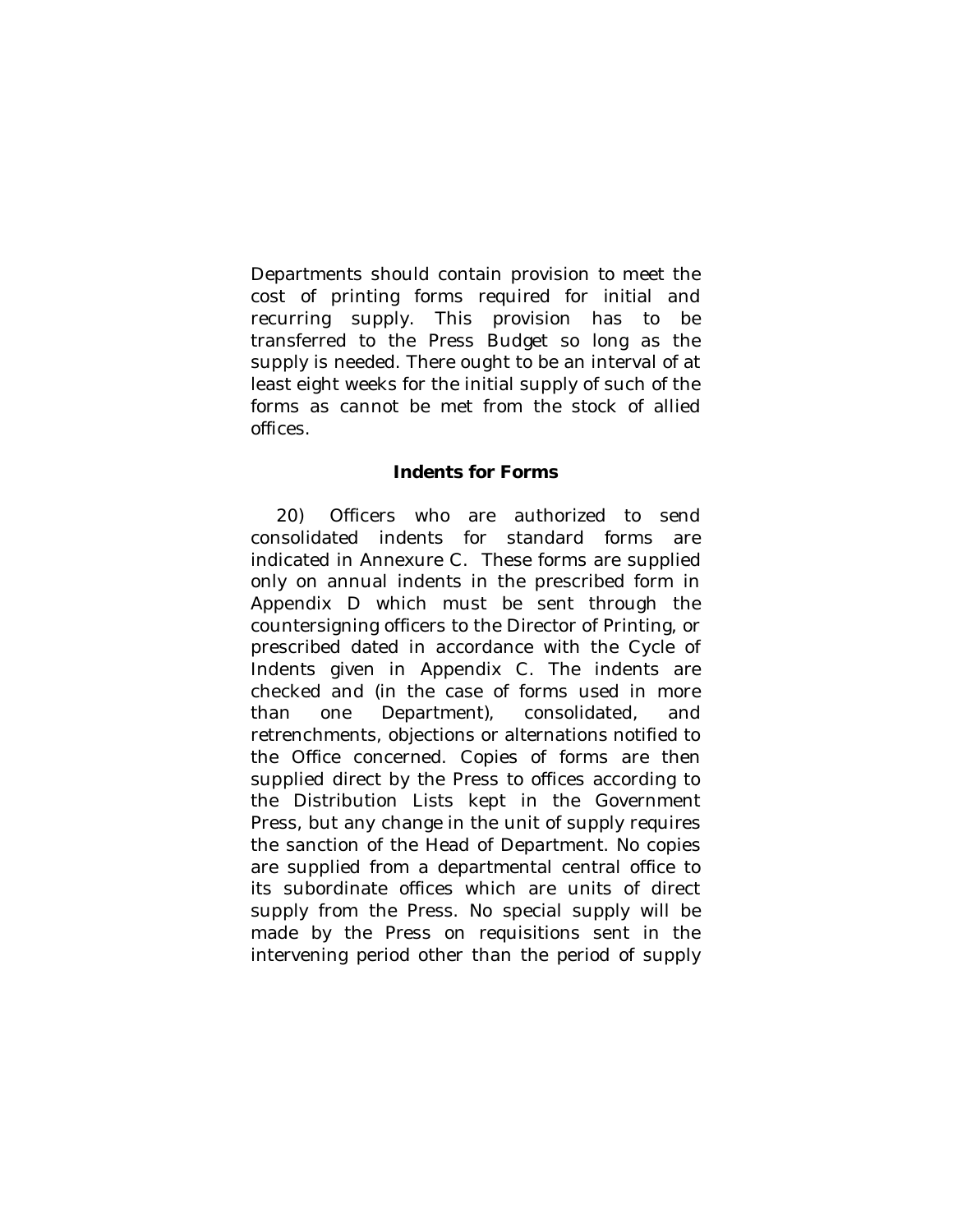referred to in the Cycle of indents except as stated in Rule (25).

21) Indents are prepared by the indenting officers for the groups shown in column 1 of the Appendix C, after calling for necessary information from the group of units of supply whose indents are to be consolidated by them. The consolidated indents should be sent on the dates prescribed in the Cycle of Indents. Printed forms of indent will be supplied in al cases. The indents shall ordinarily be based, on the average consumption of the three supply years preceding that in which the indents shall ordinarily be based, on the average consumption of the three supply years preceding that in which the indent is made and shall be for the quantities which, together with the balance expected to remain on hand on the first day of the supply year following, will suffice for the consumption of twelve months in the case of ordinary forms and two, three and five years in the case of Biennial, Triennial and Quinquennial forms, respectively. Special reasons should be given for indenting more that the average consumption.

Note:- (i) If the indents are not received at the Government Press in time, the Director of Printing will take up the next indent in turn for printing.

> (ii) Corresponding regarding the supply of forms should be addressed to the Director of Printing, Bangalore, by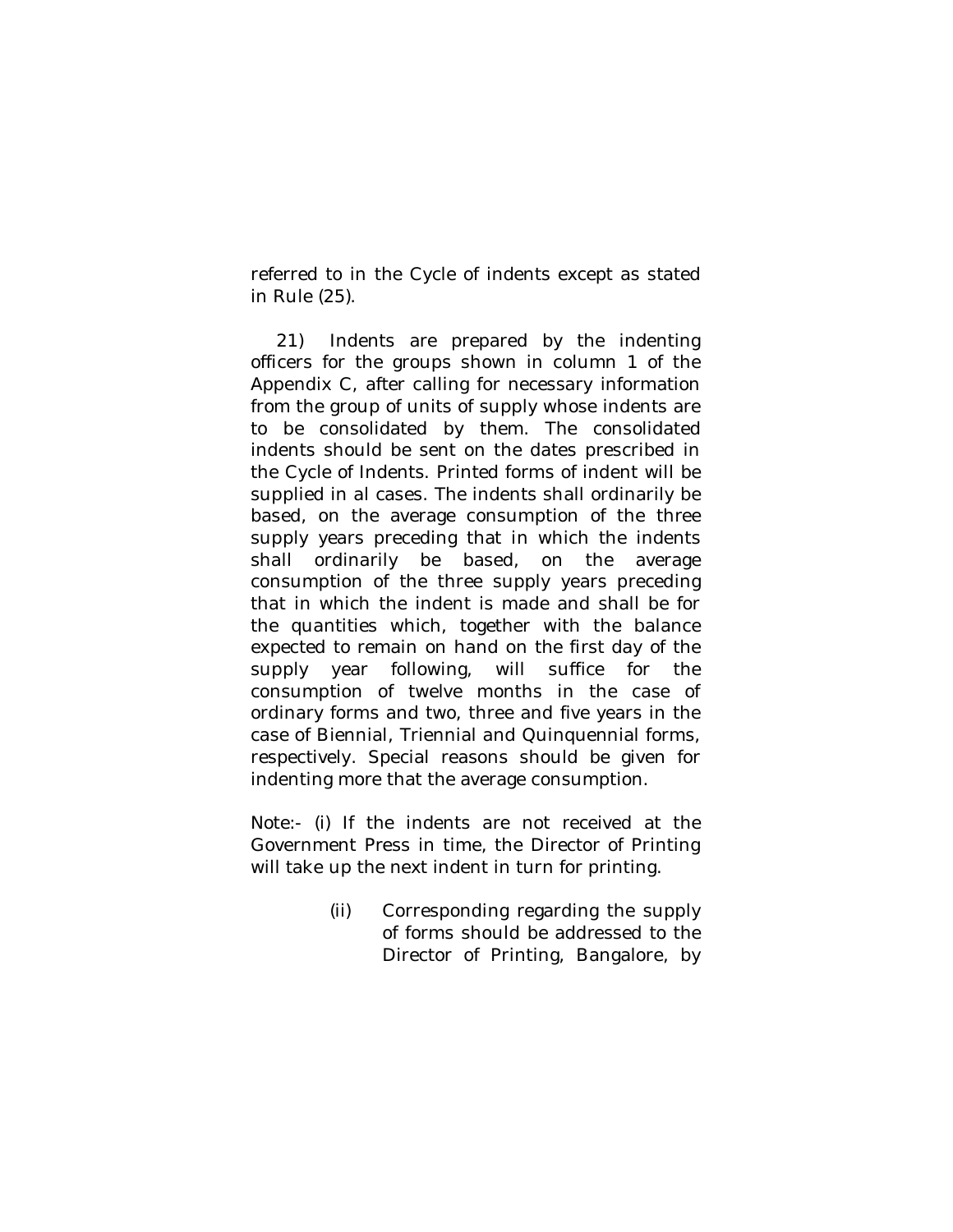the offices recognized as units for sending indents.

22) The Director of Printing and Stationery is to ensure, by a close and detailed scrutiny of the indents before compliance, that these instructions are properly observed by all indenting officers. The Director of Printing is authorized to arrange for the inspection of stock books and stock of forms in as many offices as possible. He may also send for the stock books of forms in any of the offices in a district to see whether they have been properly maintained; they would be returned after necessary examination in the Office of the Director of Printing. The defects noticed should be brought to the notice of the Head of the Department and if the Director of Printing, considers that the action taken by the Head of the Department is inadequate, the matter should be reported for the orders of Government.

23) The procedure in the Printing and Stationery Department for making supplies and services to the Local Bodies was as follows:-

i) The Local Bodies would send their indents for forms and registers and Stationery articles and requisitions for publications, and supplies and services were rendered with a bill of cost, after proper scrutiny in the Printing and Stationery Department. The Local Bodies would remit the amount to the respective treasuries and send the duplicate challans to the Department for effecting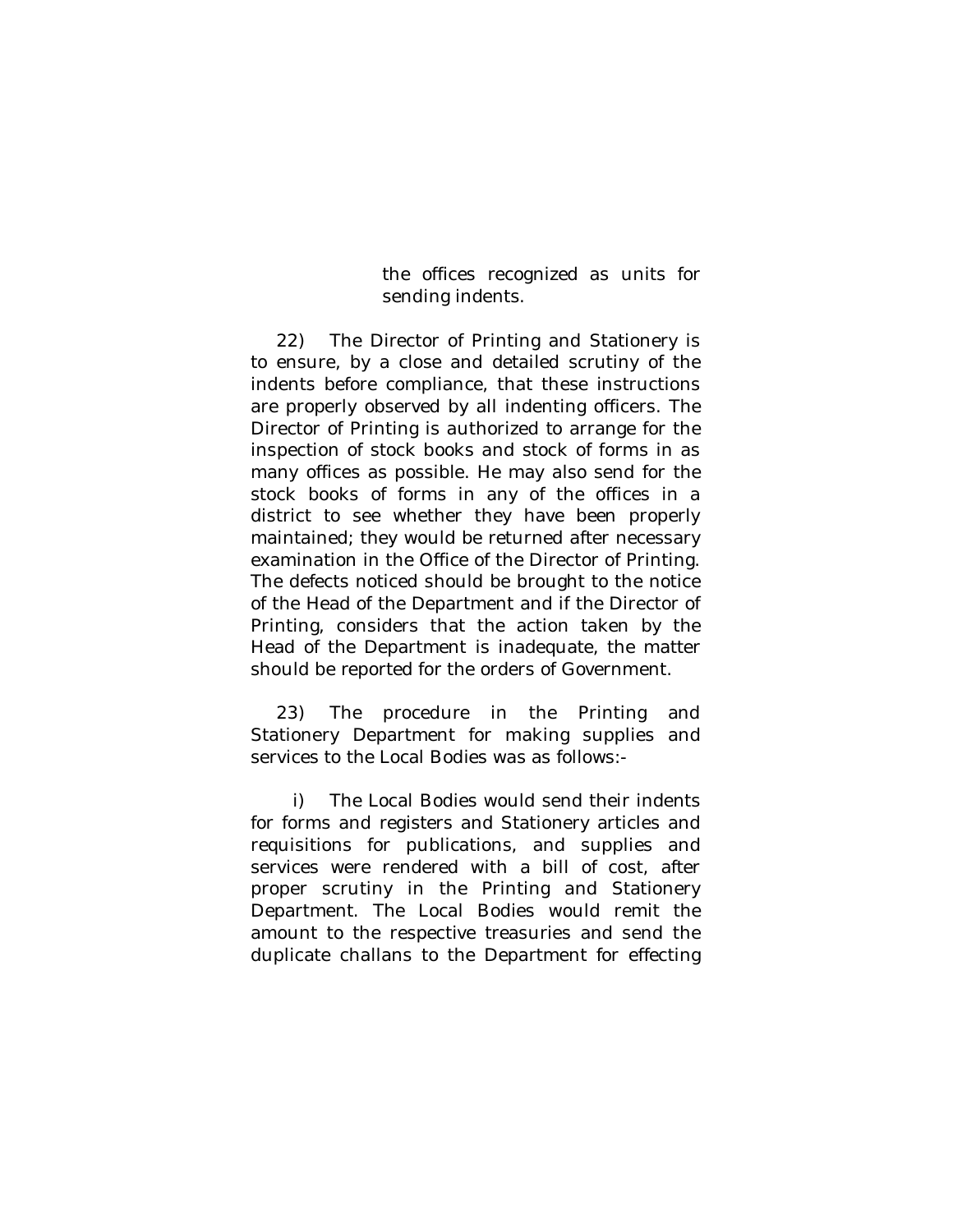necessary entires in the D.C.B. registers in case the funds at their disposal permit.

ii) The Accountant General, Mysore, Bangalore, during his inspection of the accounts of the Government Presses has suggested that advance payments should be recovered in respect of local bodies for services rendered by the Printing and Stationery Department to avoid the accumulation of heavy arrears as the Local Bodies plead their inability to meet the demands due to non-availability of funds at their credits.

iii) Government after due consideration have therefore decided that local bodies should deposit an amount equal to the last three years average cost of supplies and services made to them by the Printing and Stationery Department before indents are placed.

iv) The State Accounts Department will open separate ledger accounts for this purpose. The Printing and Stationery Department also will open separate ledgers in respect of these Local Bodies and arrange to send plus and minus memos as and when supplies are made with relevant invoices.

(G.O. No. ED 1/59/UPS57, dated 8th September 1958 (Annexure 'I')).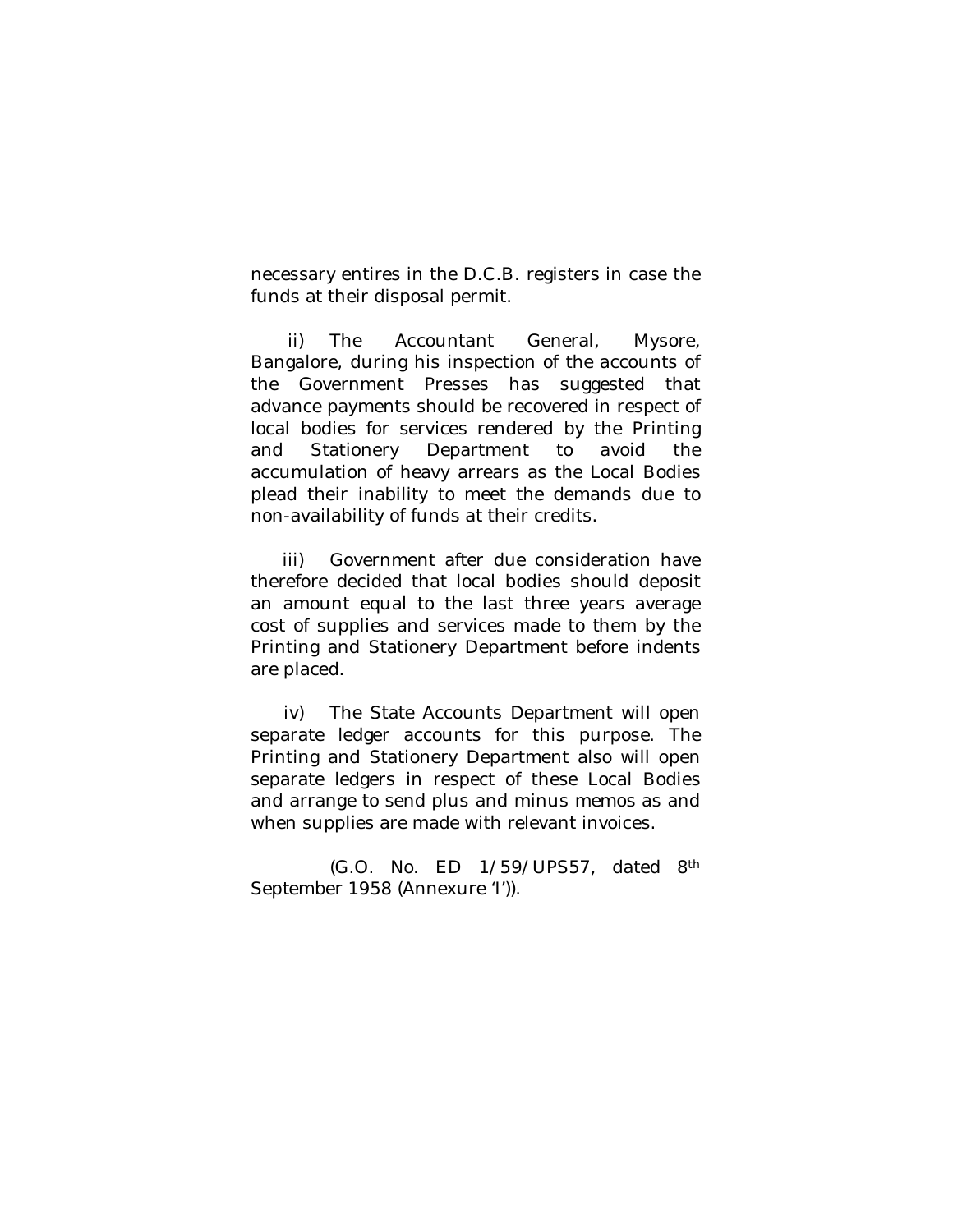# **Delayed or Excessive Indent**

24) It is essential that indents should be correctly and completely prepared and submitted by the due dates, otherwise the supply for forms relating to a group to the whole of the supply will be delayed. Any case in which the working of the rules is retraded by an indenting officer, is to be brought to the notice of Government. When the Director of Printing considers that the demand for any treasury or account or other forms is unnecessary or excessive, he should report the case to the administrative authority immediately superior to the indenting officer concerned.

### **Supplementary Indents**

25) Supplementary Indents are as a rule inadmissible and will be passed for supply only after full explanation. If the explanation is considered unsatisfactory, the indent shall be complied with only after the sanction of Government has been obtained by the Officer concerned. Supplemental indents due to an exceptional demand can usually be avoided by obtaining a loan of the copies required from the Heads of Departments, intimating the fact to the Director of Printing, though the practice should be avoided as far as possible. As no stock of any standard form – Departmental (Rule s (a) (ii) ) – is kept in the press, such indents necessitate special printing which may cause delay in supply and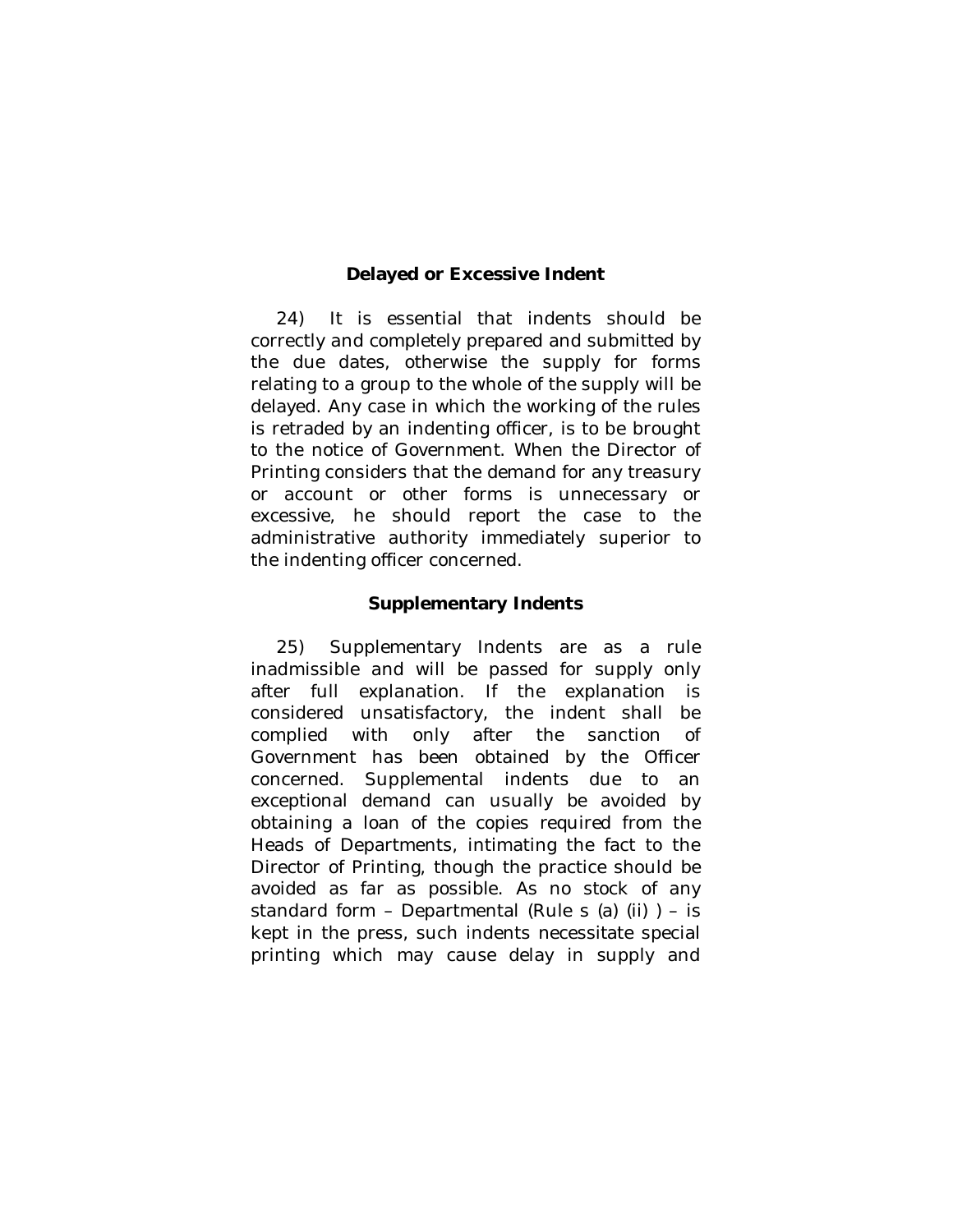unnecessary expenditure. (Inter-Departmental transfer of forms is strictly prohibited except as stated above).

Exception – Supplementary indents for Forest, Motor, Tool and other kinds of permits may, in special cases, be sent through the Heads of Departments in case of urgent necessity with full explanation for not including them in the annual indent.

# **Delivery, Freight, etc.**

26) The Director of Printing, will arrange to dispatch forms with duplicate invoices (Appendix E) to the destination noted in the indent and post the Railway Receipt to the Officer responsible to clear the consignment.

27) Freight on forms, etc., sent by rail to Government Offices as well as delivery charges at the place of destination are met out of the contingent grant of the offices concerned. The Director of Printing, is authorized in all such cases to book packets by railway 'To Pay'. On forms returned to the Press on requisition, freight is paid by the Departments concerned.

28) Local Delivery of forms and other works are not made by the Press, except to Secretariat offices, and notice is sent to other offices as soon as parcel is ready. Upon receipt of intimation that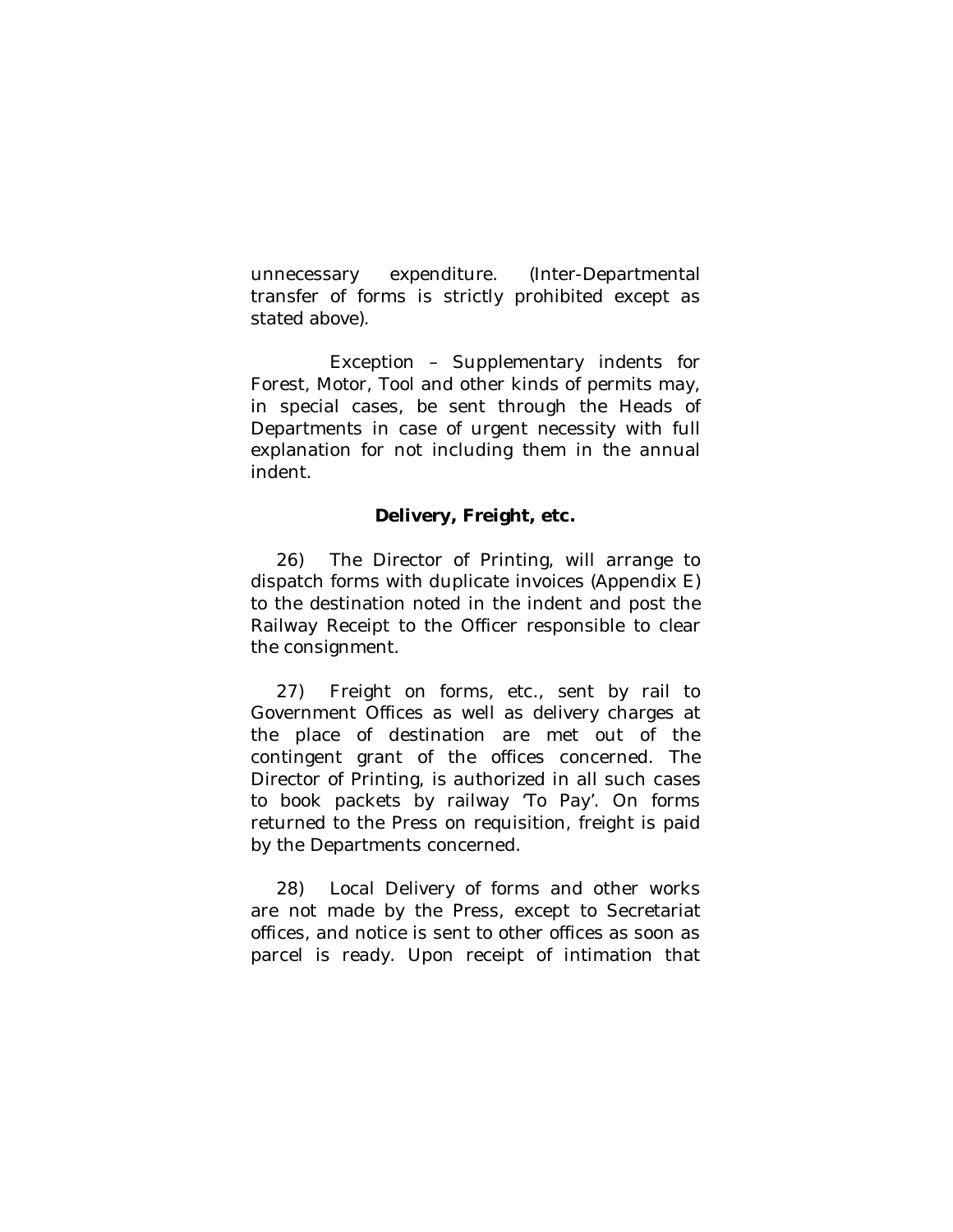forms are ready, officers should arrange to take delivery, the forms being checked and any complaints as to short supplies should be made immediately after they are received. If prompt delivery is not taken, the Press may send the forms, the transport charges, etc., being paid by the Office concerned. The Director will enter the amount to be paid on the memorandum which accompanies the work.

### **Receipts from the Press**

29) Receipts of forms-Packages should be opened and the contents carefully checked and the weight verified as soon as received from the Press. All vouchers for the receipt of printed work or publications should be returned, postage prepaid, to the Press immediately on receipt of the consignment, with a separate letter in case of any discrepancies. In the case of printed forms, however, differences in excess of 5 per cent need only be intimated. In cases of systematic nonreturn of invoices, a report will be submitted to Government by the Director of Printing. *If Packets or Parcels do not reach destination on the due date, enquiries should be at once instituted at the post Office or at the Railway station and the fact communicated to the Director.* In all correspondence abouy forms, the group name and form number and letter, if any, should specified to avoid mistakes.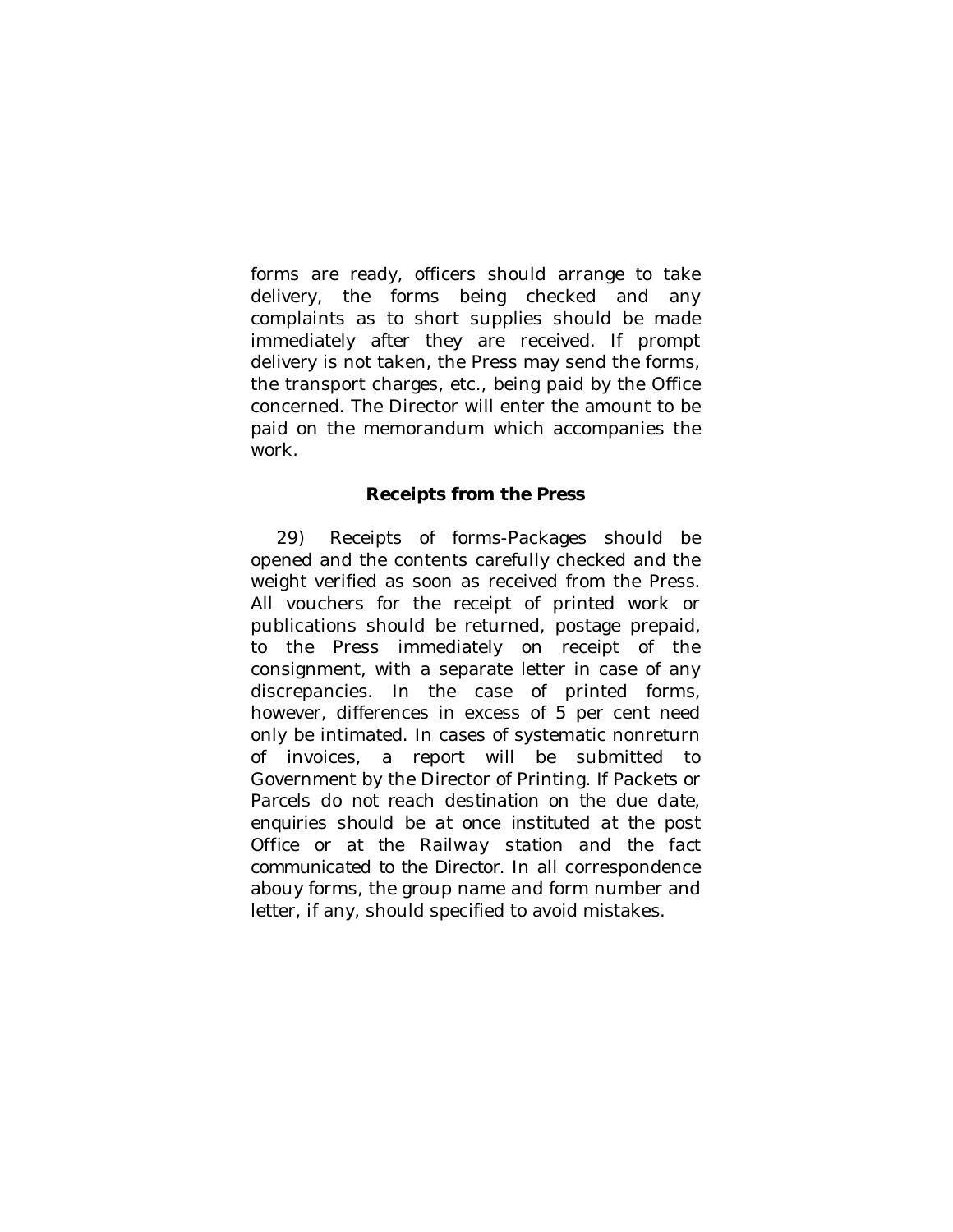30) All packages should be opened in the presence of the Head of the Office or in his absence, of the Gazetted Assistant. In unavoidable circumstances, the ministerial head of the Office or Manager or Head Clerk may have the packets or bundles opened and certify on the invoices regarding the correctness of the receipt of the contents. In this case, the invoices should be countersigned by the Head of the Office before sending it to the Director of Printing, as acknowledgement.

The discrepancies, if any, noticed in the contents of the packets or bundles and those mentioned in the Invoices should be reported so as to reach the Director or other Heads of Branch Presses as the case may be within a week of opening them, together with the actual weight of the consignment received. The condition of the packing or receipt should also be stated in the report.

## **Return of Forms**

31) In cases where the number of copies and description of forms appear to differ from the quantities indented for, they should not be returned to the Press but be retained pending instructions as to their disposal. The Director cannot be responsible for demurrage, freight and other charges incurred on parcels returned without a requisition from the Press. In any case of surplus stock of forms which are not likely to be required,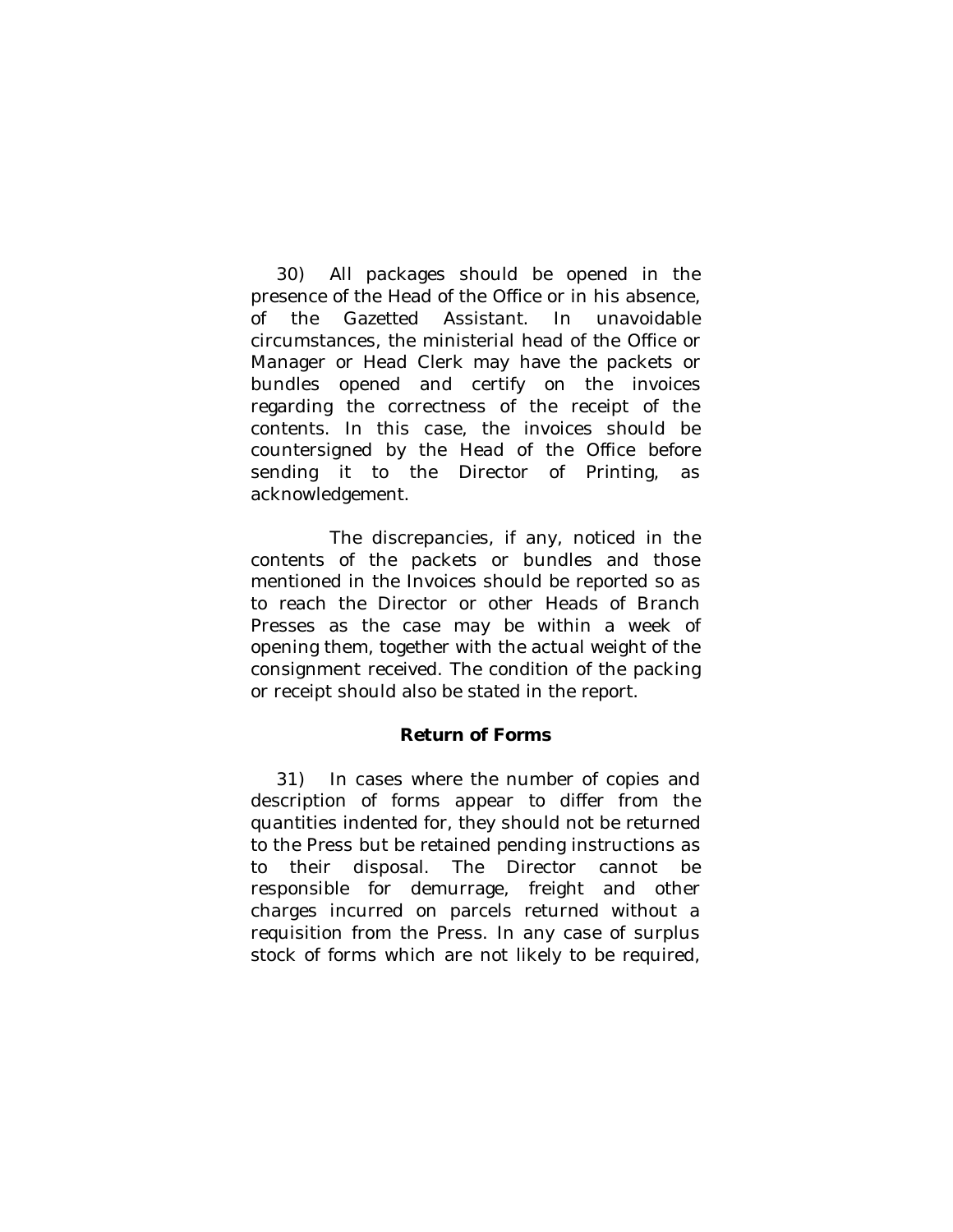the Director of Printing, should be addressed in order that he may give instructions as to the offices in the neighbourhood to which the excess copies may be delivered.

### Stocking, Issue and Accounting

32) Printed forms, like stationery articles, will be placed in the custody of a responsible officer. He shall maintain a stock book in the form Appendix F for all forms received, and shall see that they are carefully secured and properly arranged, each description of forms being kept separately labeled with the Name and Number of Forms to facilitate identification.

33) Forms should be issued only on requisitions signed by heads of sections or the Manager of the Office. An Issue Book shall be maintained in form Appendix G and all issues posted therein chronologically with the acknowledgment of parties. This book may be closed once in a month and totals carried to Appendix F (the Receipt register), and the closing balance struck therein. Two or more days in each month may be fixed by Heads of offices, according to convenience, for sending requisitions to the formclerk, to avoid frequent requisitions to the formclerk, which will increase unnecessary work. While passing requisitions, the Heads of Sections or the Managers should see that the Clerk or Clerks do not have unnecessary or unused stock of Forms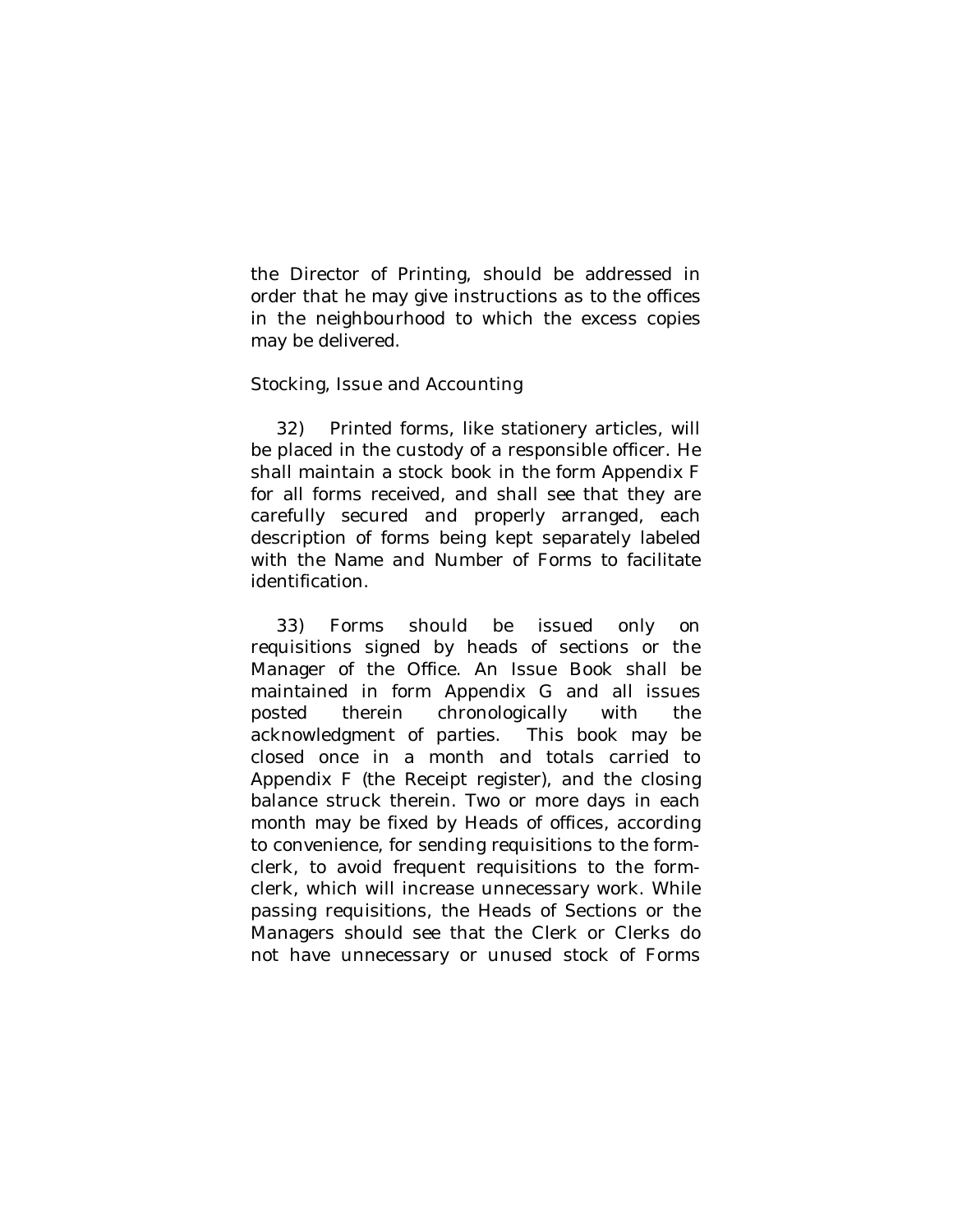with them. Should in any case the requisition have to be sent to the forms clerk for urgent supply of forms on other dates then those fixed, the requisition should be passed by the Head of the Office only on sufficient explanation by the party concerned.

### Stock Verification

34. The verification of stock should actually be done half-yearly by the Head of the Office or by his Gazetted Assistant and a certificate to that effect in form Appendix H may be sent to the Director of Printing, on or before the close of the month following the half-year. The Director of Printing, will furnish to Government, within two months following the half-year a statement of officers who have not sent the half-yearly stock certificates.

35) Excess forms found in stock-taking may be brought on to account, and if they are heavy, i.e., more than what is required for the next supply year, the Director of Printing, shall be intimated and his instructions sought for their disposal economically. Deficiencies and damaged or missing forms noticed shall be dealt with as indicated in Rule (37).

36) Advantage shall be taken of the half-yearly examination of stock to inspect the condition of forms, registers, etc., kept with officials unnecessarily and the opinion of the Head of the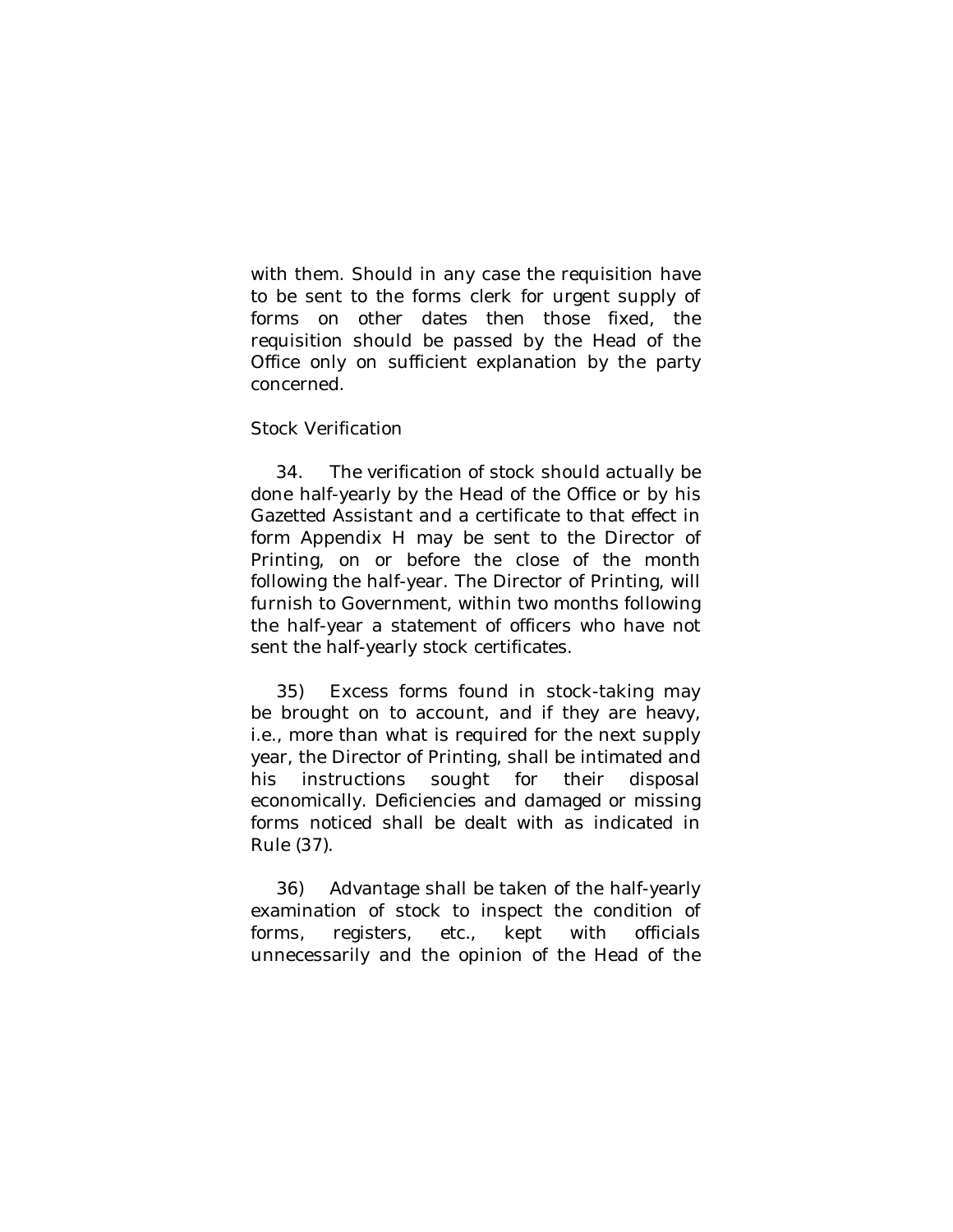Office in regard to these shall be recorded in the certificates.

## **Damage to Forms**

37) When forms are damaged or found missing, the Officer to whom they were supplied on indent shall endeavour to trace the cause damage or loss and report the fact through the proper channel to the Head of the Department, who will investigate the matter, recover the value of the forms if the loss or damage was due to carelessness or neglect of rules, or write off the value from the accounts, if irrecoverable. A copy of the order passed may be sent to the Director of Printing, for information.

38) If it is apprehended that any form will deteriorate before coming into use, the instructions of the Director of Printing, as to its disposal shall be obtained without delay.

39) Obsolete forms may be disposed of, in consultation with the Director of Printing.

## **Supply on Payment**

40) The Rules of the Manual of Contingent Expenditure and any subsequent orders are applicable to determine whether any supply is to be made on payment or free.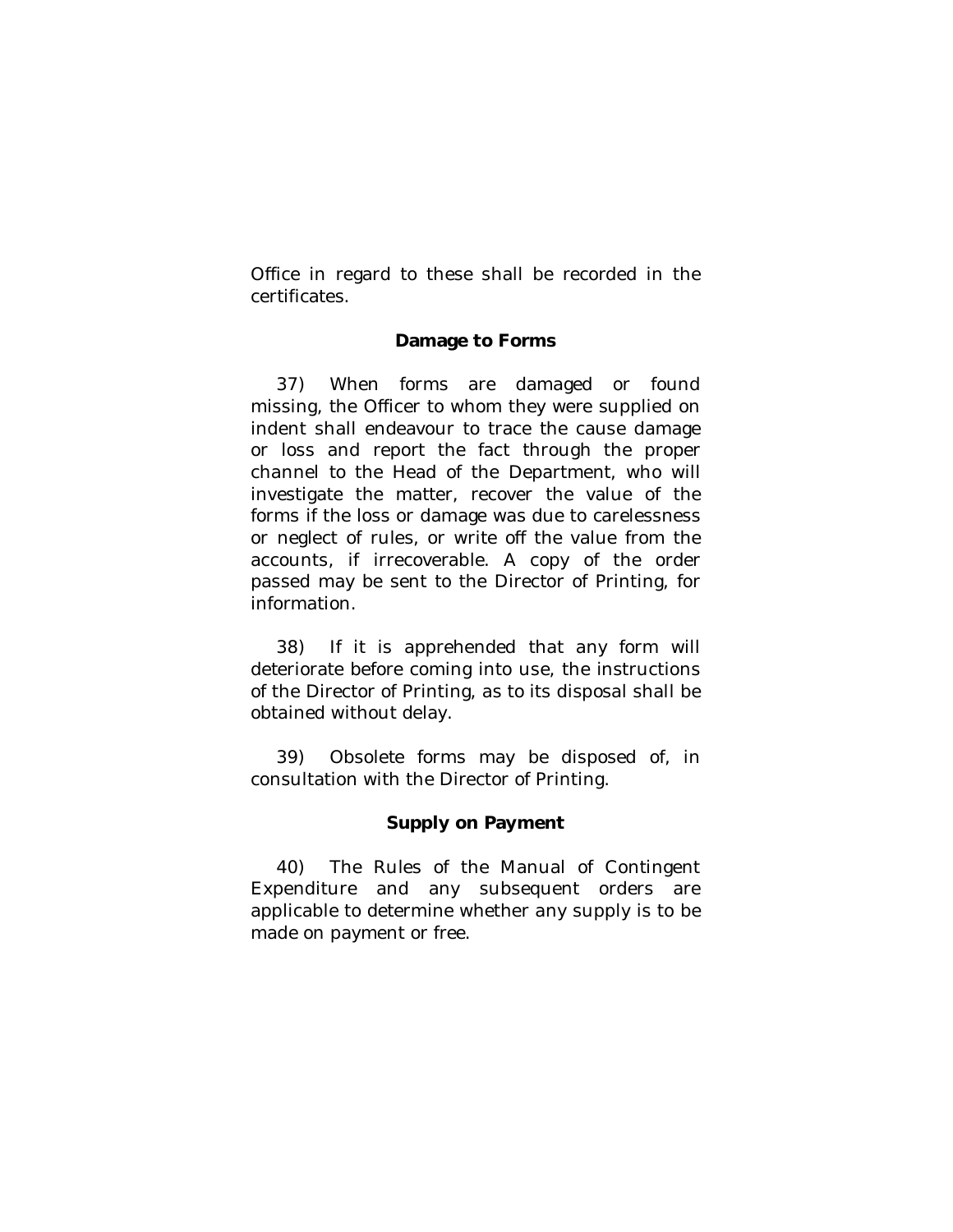#### **General**

41) The Director of Printing, Stationery and Publications, shall bring to the notice of Government, any serious neglect or breach of these rules.

## SUPPLY OF COMMON FORMS AND REGISTERS

72. (a) The instructions issued relating to the supply of table equipments, stationery articles, etc., will apply mutatis mutandis to the supply of common forms and registers also. The Director of Printing, Stationery and Publications will supply Common Forms and Registers to newly created offices on the basis of the indents to be submitted to him direct by the Heads of Departments concerned, subject, however, to usual rules governing the supply of such forms and registers. The Heads of Departments while submitting indents for the supply of forms and registers will, however, ensure that copies of Government Orders sanctioning the creation of new offices and the details of the staff therefore are enclosed with their indents.

b) It will expedite matters if the Secretariat Departments while sanctioning creation of new offices and the staff therefore also authorize the Director of Printing, Stationery and Publications to supply table equipments, stationery articles, rubber stamps, common and financial forms, regiseters,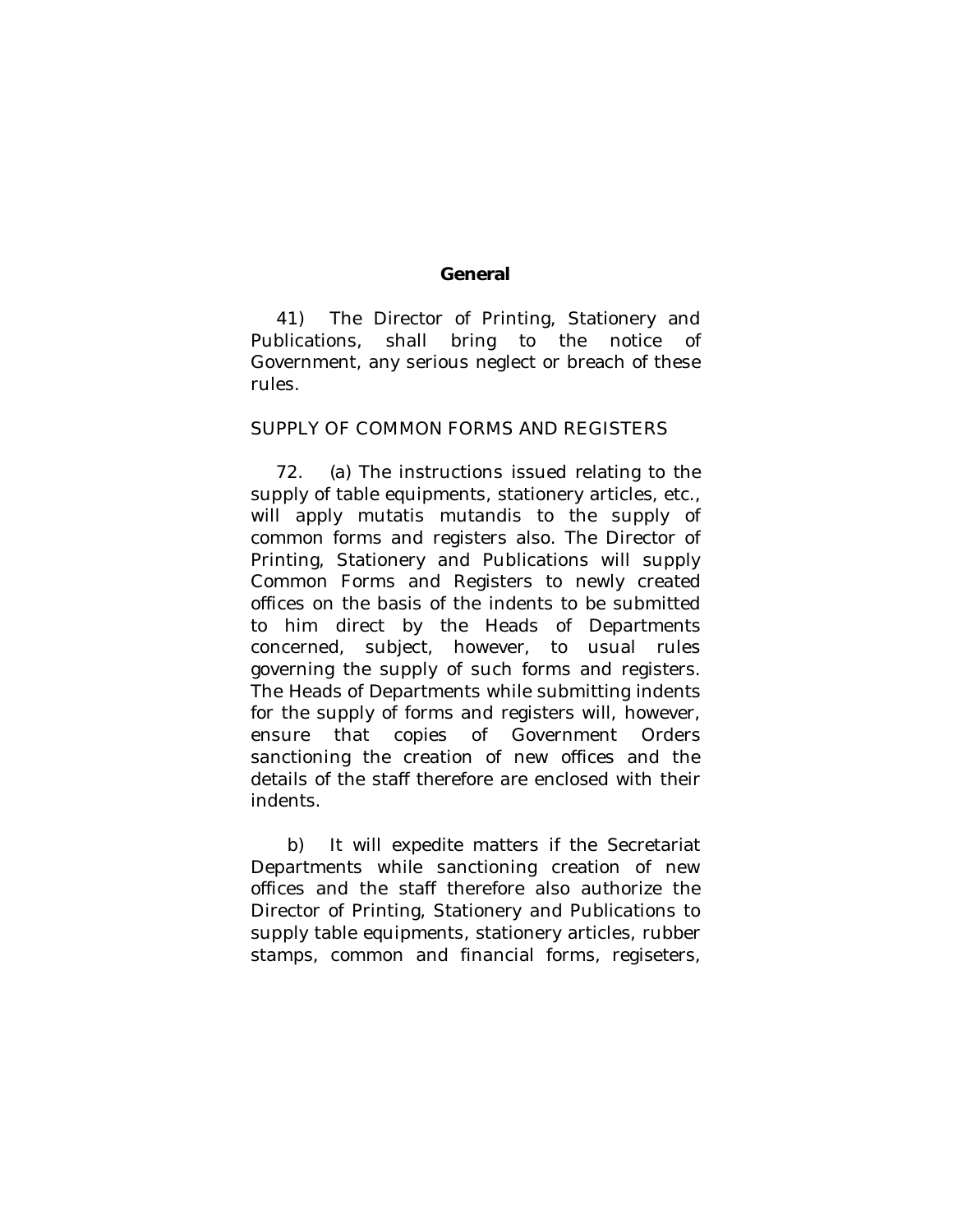etc., in accordance with Stationery and forms supply rules and economy orders of Government. The Secretariat Departments are therefore, requested to include this item in the orders sanctioning the creation of new offices.

(G.O. No. 229 UPS 58, dated 29th October 1958).

## RULES FOR THE SUPPLY OF RUBBER STAMPS

73. The following are the rules for the supply of Rubber Stamps to Government Offices and all intending Departments.

List of Common Rubber Stamps:

- 1. On India Government Service;
- 2. Confidential;
- 3. Urgent;
- 4. Immediate;
- 5. Paid by Transfer;
- 6. Signed before me;
- 7. Countersigned

Office……………….. Dated……………20

- 8. Typed;
- 9. Paid;
- 10. Cancelled
- 11. Duplicate;
- 12. Sanctioned;
- 13. Cheque issued;
- 14. Presented by;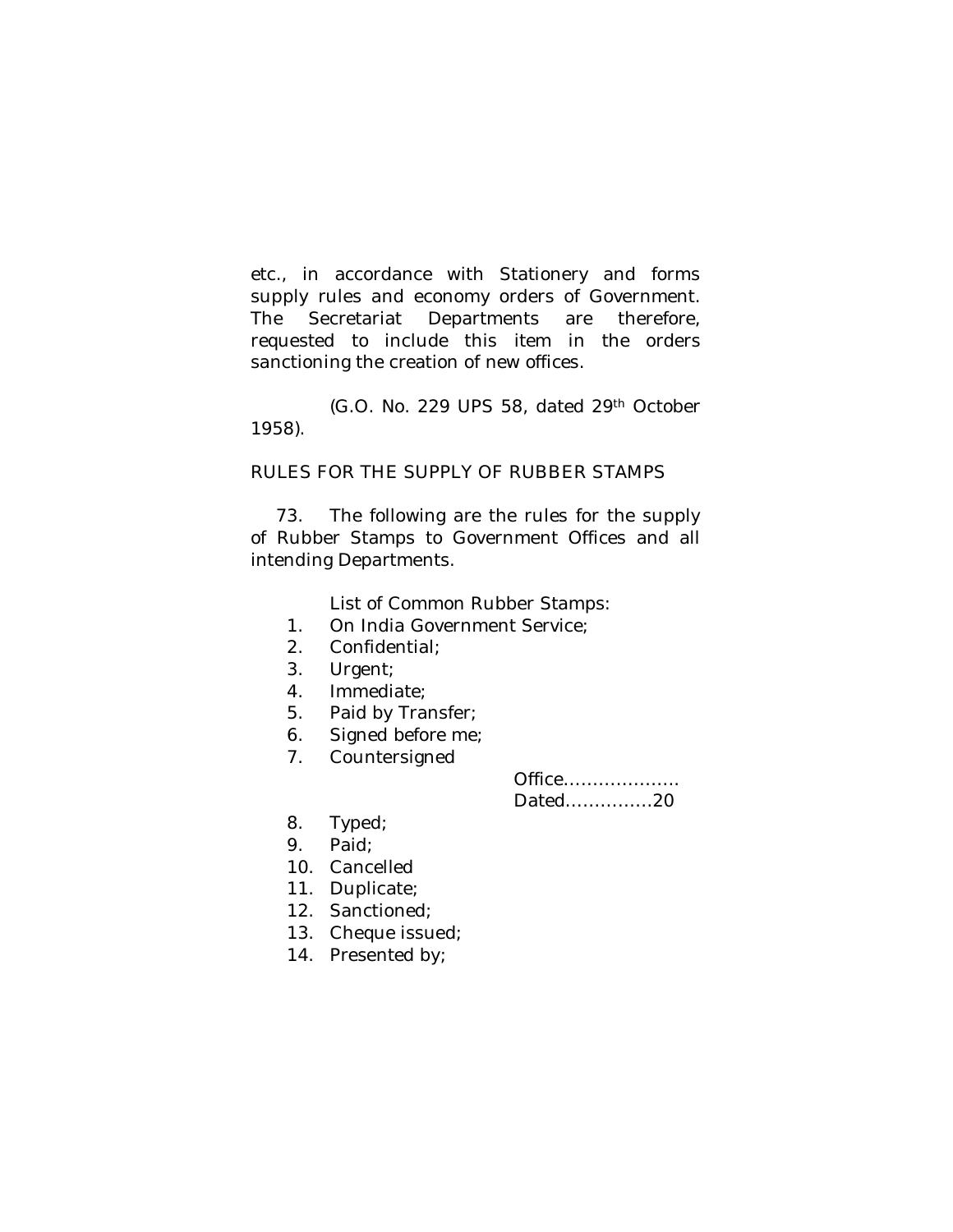- 15. Sworn to before me;
- 16. By Registered Post;
- 17. Verified up to;
- 18. Despatcher;
- 19. Secret;
- 20. Entered;
- 21. Adjusted;
- 22. Contents received;
- 23. Reminders;
- 24. Identified by;
- 25. Original
- 26. Filed;
- 27. Draft;
- 28. Emergent;
- 29. To-day;
- 30. Fine paid;
- 31. Copied.

1) The supply is admissible to only those to whom Stationery articles are supplied free of cost.

2) Rubber stamps enumerated in the above list commonly required by all the Departments will be stocked at the Government Press and will be supplied to Offices entitled to the supply.

3) The supply of Rubber Stamps must serve the purpose of drawing striking attention or of conveying by impression some special value to the paper impressed. The Director of Printing will exercise discretion and supply only such stamps as serve the aforesaid purpose. Rubber stamps to save occasional clerical scriptory labour will not ordinarily be supplied.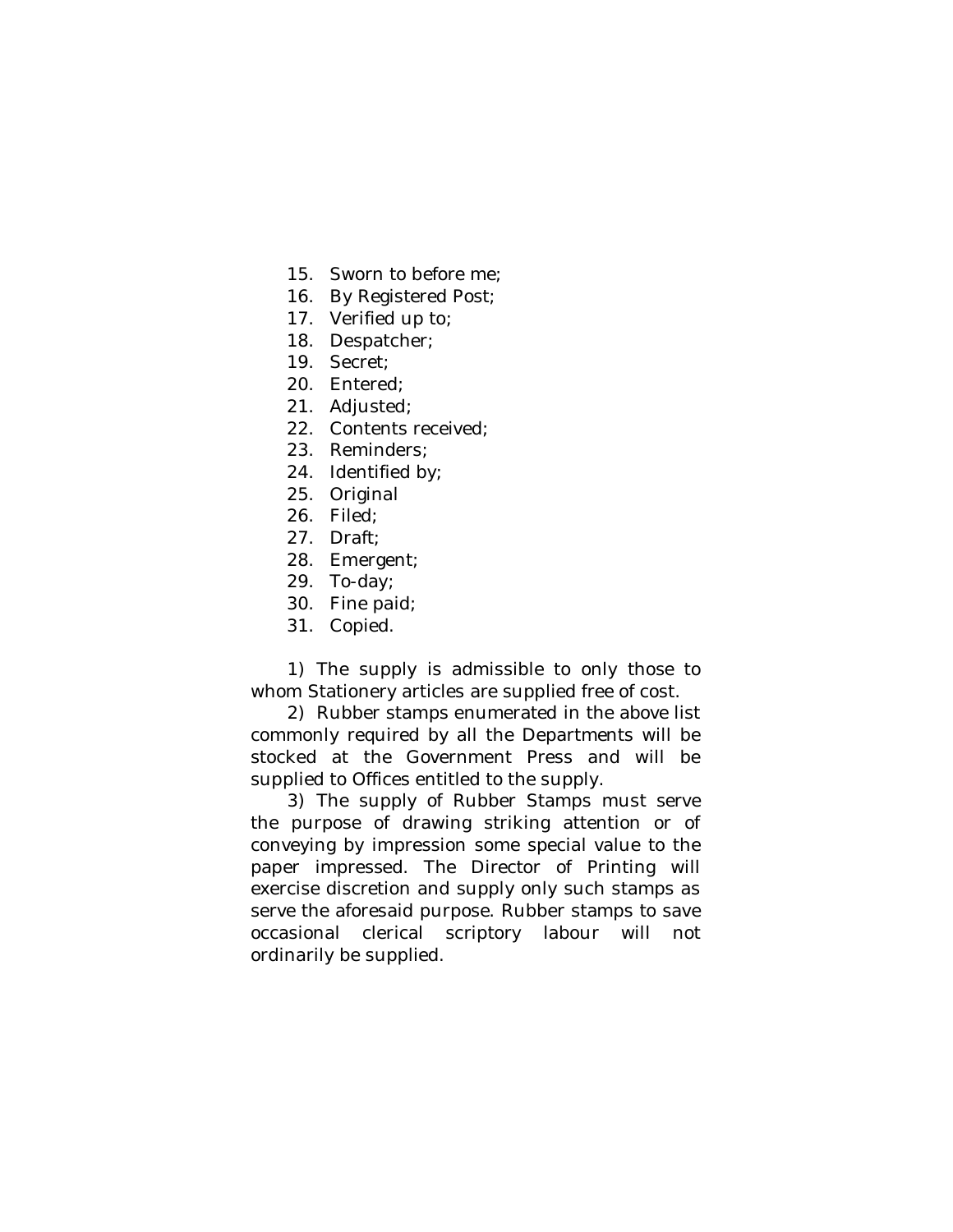4) Rubber stampts freshly introduced will be supplied on indents and scrutiny regarding their essential need.

5) When a rubber stamp needs replacement on account of its long usage and being worn out, the old stamp inclusive of the handle together with an impression from it should accompany the indent. The Director of Printing will generally supply a new one after he finds that the old one returned cannot give service.

6) Indents for rubber stamps should ordinarily be made only once a year and the officers who countersign the indents for rubber stamps are the same as those for Forms.

7) Rubber stamps received from the Press will be taken to stock and accounted for in the stationery accounts books of the receiving offices, the rules regarding these being the same as rules for receipt and stock of stationery.

(G.O. No. M. 5424-5-P. S. 14-49-8, dated 14th October 1949).

Rubber Stamps required by Offices situated outside Bangalore are not prepared and supplied from the Government Press, Bangalore, and are to be got prepared from Local firms. Rubber Stamps required by offices situated in Bangalore are supplied on payment of cost, except Rubber Stamps required by the Secretariat, which are supplied free.

(G.O. No. ED 350 MPS 71, Bangalore, dated 19th October, 1971).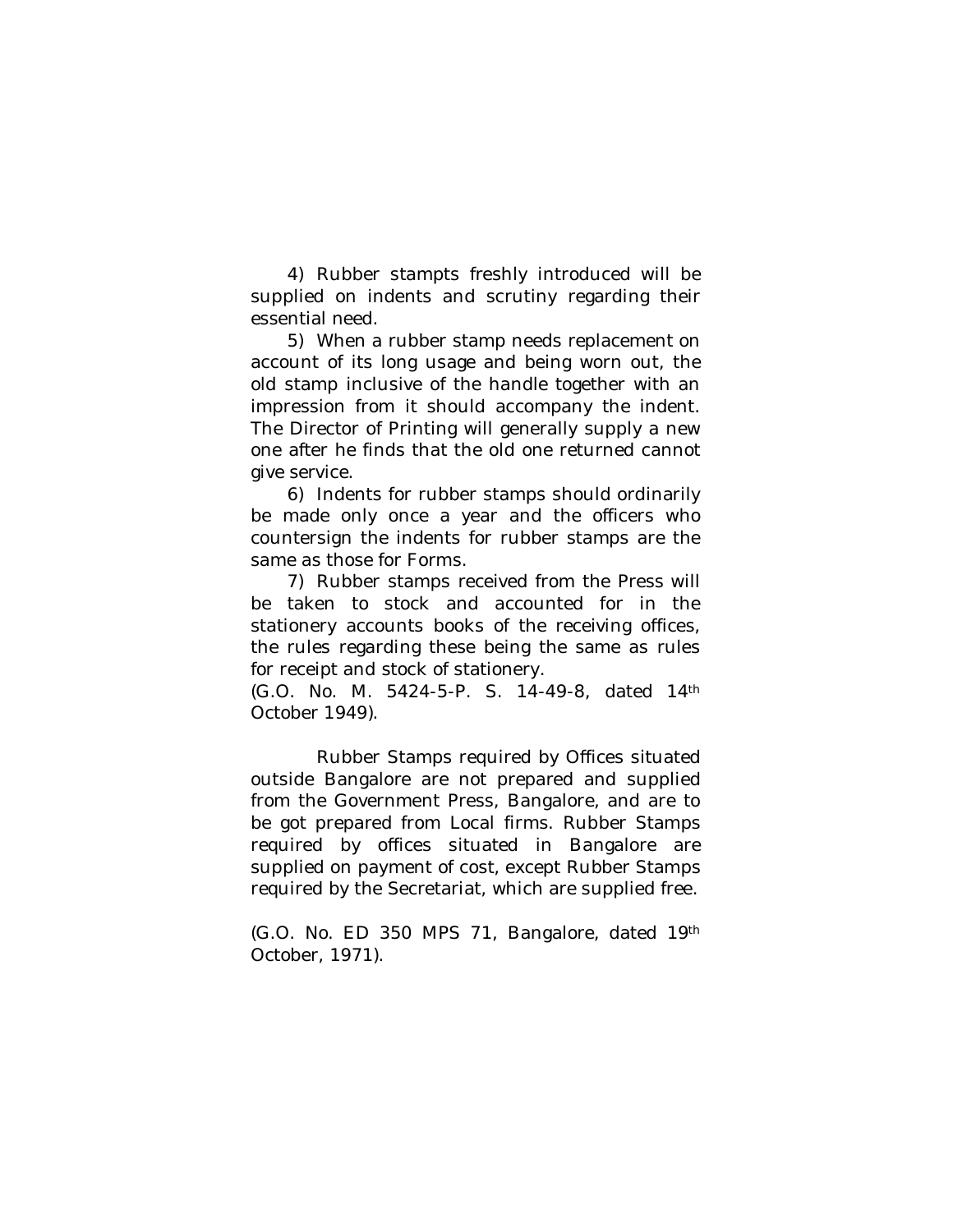# **'From' AND 'To' REGISTERS, ETC.**

74. Inclusion of 'From' and 'To' Registers, Form Receipt Book, Form Issue Book, Issue Book of Stationery, Receipt book of Stationery and registers and not in the indent for the stationery articles as these are printed ones which cannot be classed as Stationery articles, is sanctioned.

(G.O. No. A.F. 1054-7 P. & S. 2-41-23, dated 19th October, 1971).

## **'From' And 'To' Registers, Etc.**

74. Inclusion of 'From' and 'To' Registers, Form Receipt Book, Form Issue Book, Issue Book of Stationery, Receipt book of Stationery and File Boards in the Indents for the supply of forms and registers and not in the indent for the stationery articles as these are printed ones which cannot be classed as Stationery articles, is sanctioned.

(G.O. No. A.F. 1054-7 P. & S. 2-41-23, dated 20th August 1941).

Supply of File Boards

75. After considering all the aspects of the questions regarding the use of File Boards, Top-Priority Slips and Immediate, Urgent cards in the several offices, it is directed that hereafter the supply and use of Top-Priority slips, Immediate,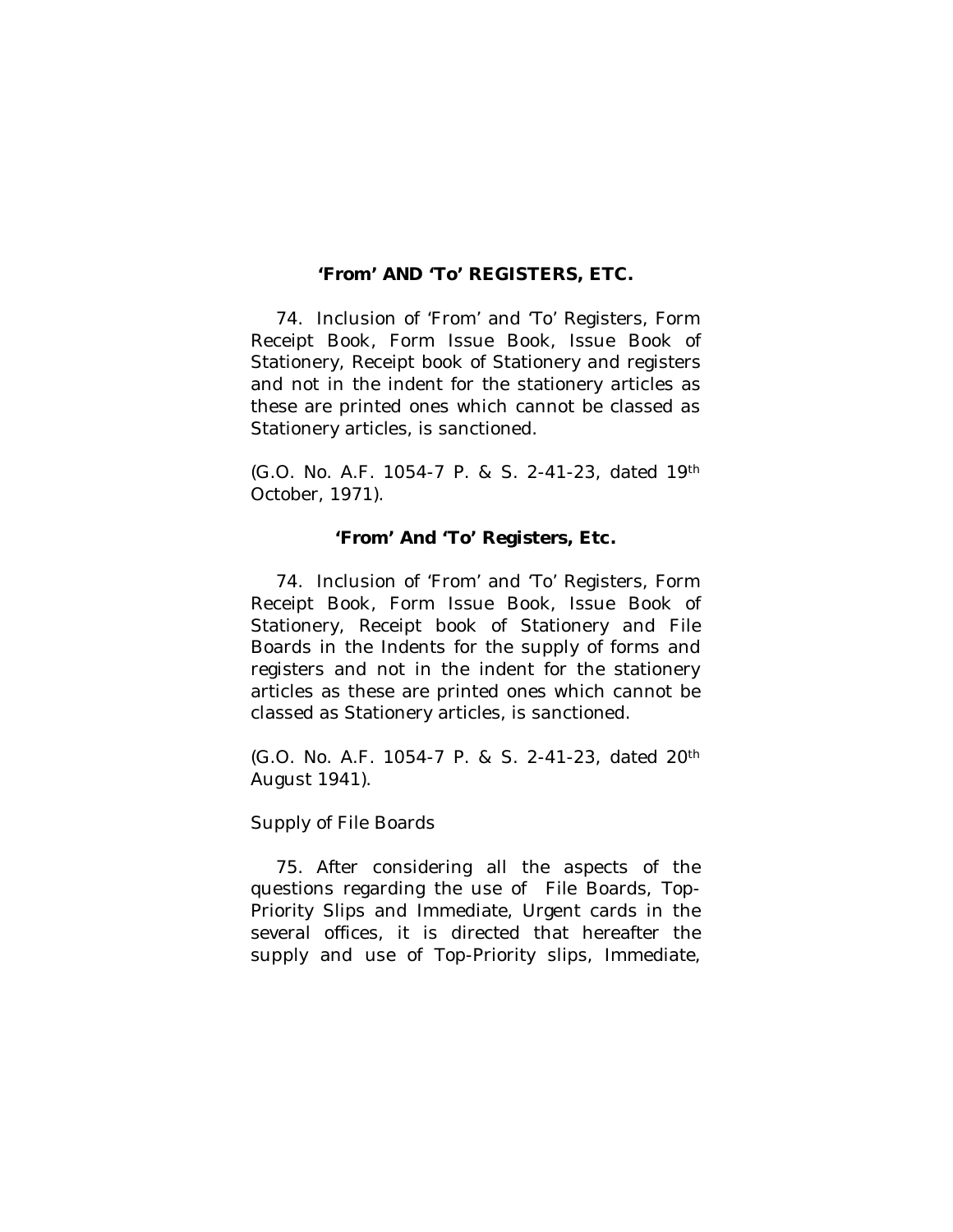Early and Urgent cards be discontinued and instead Urgency be indicated by the use of coloured Flap File boards.

(1) Accordingly, it is directed that with immediate effect the supplies of file boards for use in the Secretariat and other Units receiving supplies from the Government Press will be of two colours.

(a) Brown Flap file boards, for use of ordinary file.

(b) Yellow Flap file boards with 'Top-Priority' printed on the flap, for use of all Urgent, Immediate and Top-priority files.

(2) This scheme will come into effect immediately and will apply to the Secretariat and other units receiving supplies from the Press.

(3) Major Heads of Departments are supplied 500 file boards and other Heads of Departments are supplied 100 file boards, per year.

Government Order No. ED 185 UPS 59 dated 24th December 1959 directs the supply of 10 ordinary file boards per year and 3 flap boards once in three years to each of the subordinate offices in the State in addition to the supply of the requisite quantities of these file boards to the Secretariat and offices of the Major Heads of Departments.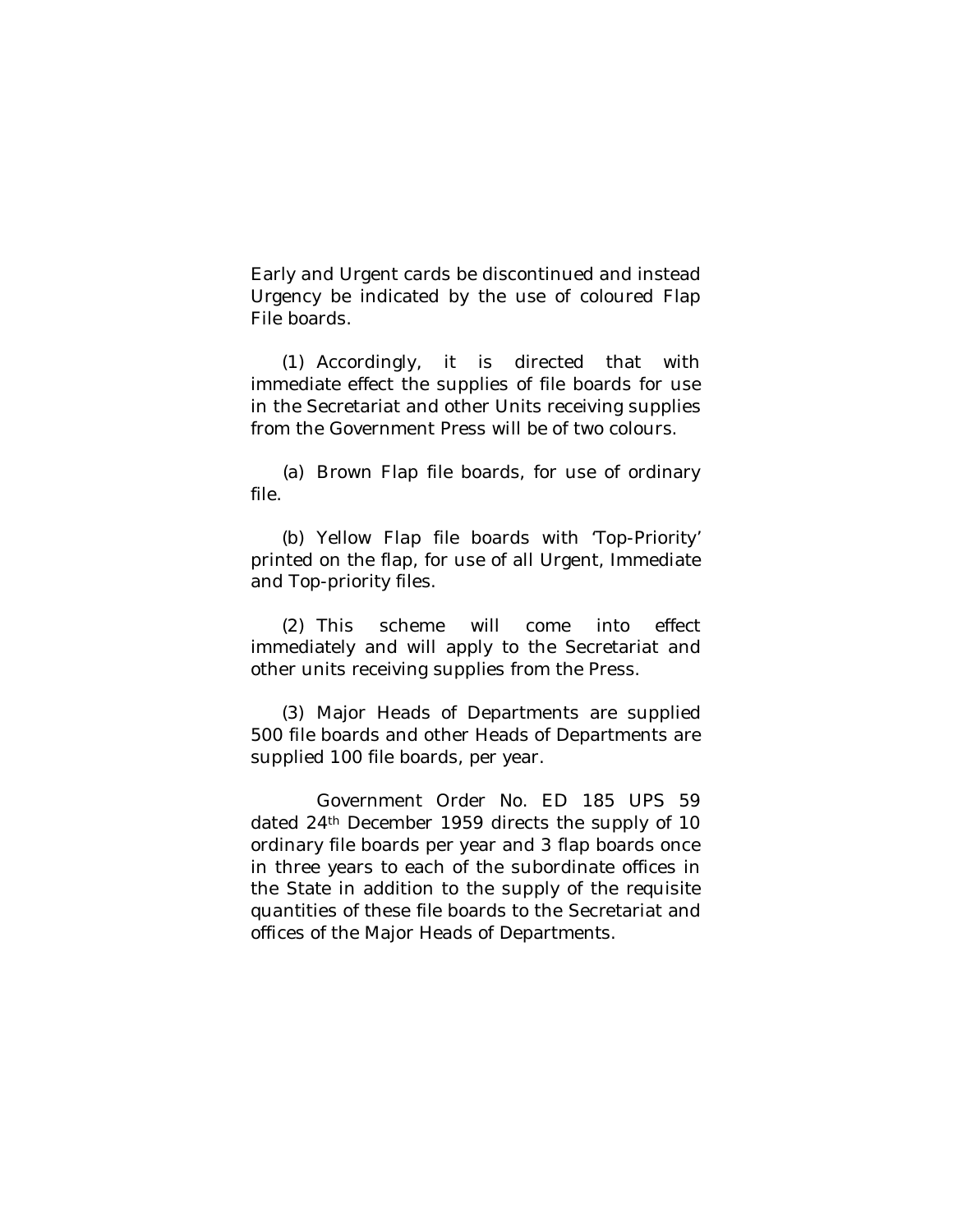# IMPORTANT CIRCULAR INSTRUCTIONS REGARDING ACCOUNTING, STOCK AND USE OF FORMS.

76. (1) The rules for printing and supply of forms registers to Government Offices prescribe:-

- (i) that every office should maintain accounts of receipt, issue and balance of forms and registers;
- (ii) that the verification of stock of forms and registers should actually be done half-yearly by the Head of the Office or by his Gazetted Assistant and a certificate to that effect be sent to the Director of Printing, Stationery and Publications, Bangalore, on or before the close of the half year.

But it has been reported that in a large majority of cases, the accounts in respect of forms and registers are imperfect.

(2) The highest expenditure incurred by the Department of Printing, Stationery and Publications, is reported to be on the printing and supply of forms and registers does not reduce its value. On the contrary the monetary value is increased due to labour charges and other expenditure incurred on their conversion. As such much more care has to be taken in the usage of forms, registers, and maintenance of their accounts, than in respect of stationery articles to avoid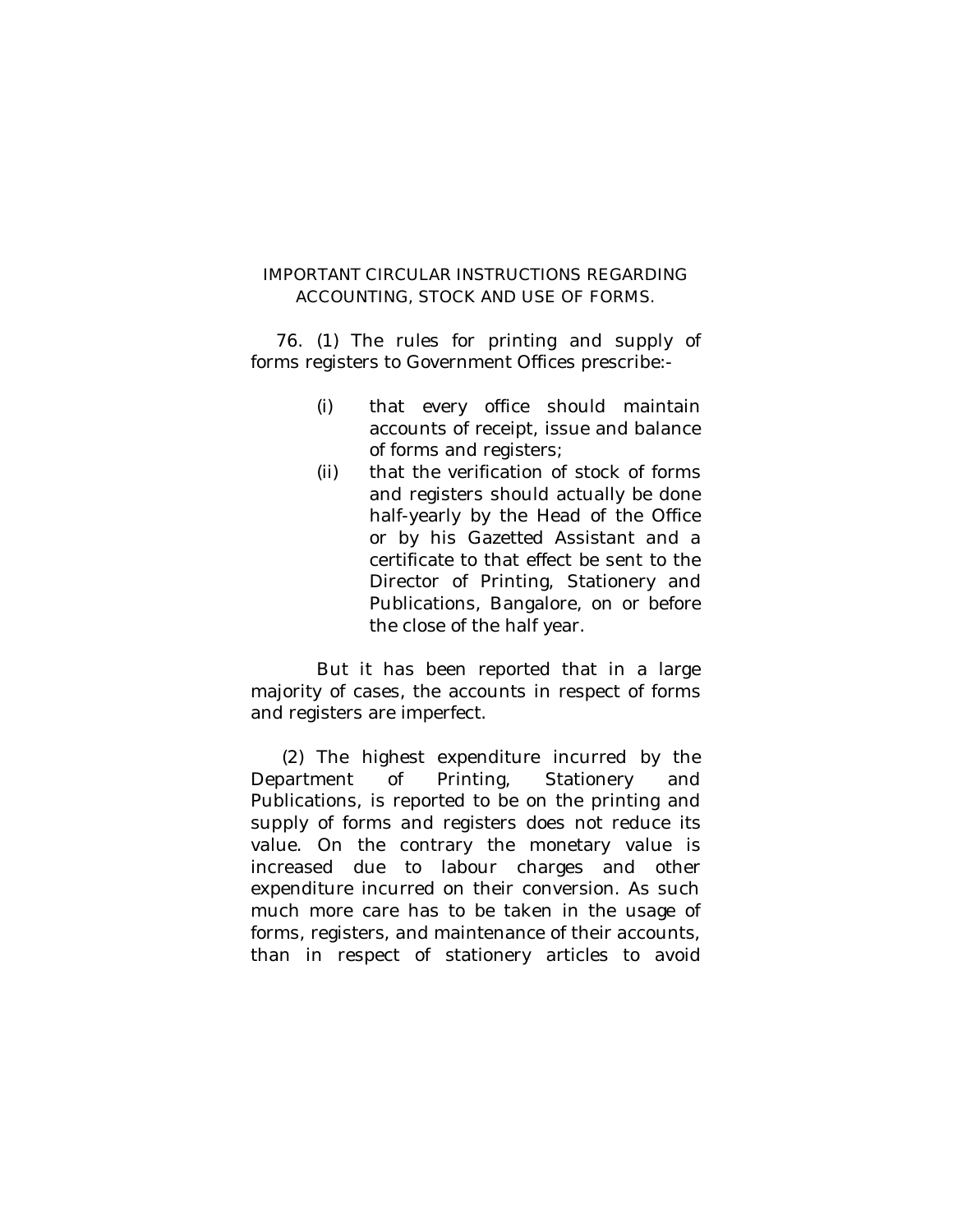unnecessary wastage causing additional expenditure to Government.

(3) In the circumstances it is hereby directed that :-

(i) accounts in respect of receipt, issue and stock of forms and registers should be maintained and verification of their stock should be conducted properly and promptly as prescribed under the rules for printing and supply of forms and registers to Government offices;

(ii) the forms and registers should not be used for the purposes other than those for which they have been prescribed under the rules;

(iii) the accounts maintained in respect of receipt, issues and stock of forms and registers should be made available to the Audit Party of the Office of the Accountant General, Mysore, Bangalore, at the time of local audit of the respective offices, for verification and scrutiny as is being done in case of Stationery articles, and

(iv) a certificate regarding verification of Stock registers of forms and registers, should be attached to the salary bills of all Heads of Offices for the month of April payable in the month of May every year as is being done in the case of furniture and other office stores as per Article 169 of the Mysore Financial Code.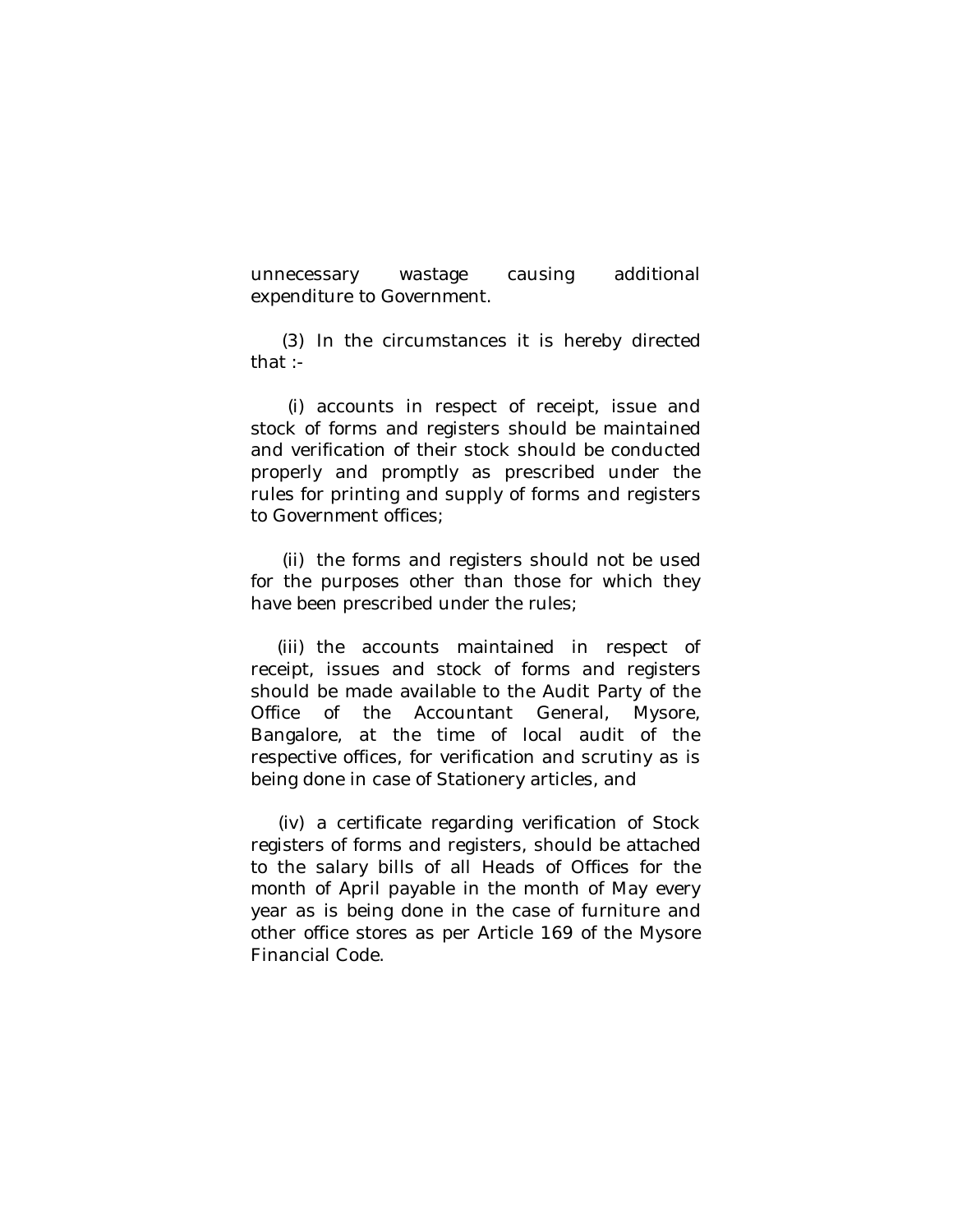(4) The instructions issued in this Circular should be followed strictly and scrupulously, in the interest of achieving economy in the usage of forms and registers.

(Government Circular No. ED 16 TPS 67 dated 29th July 1967).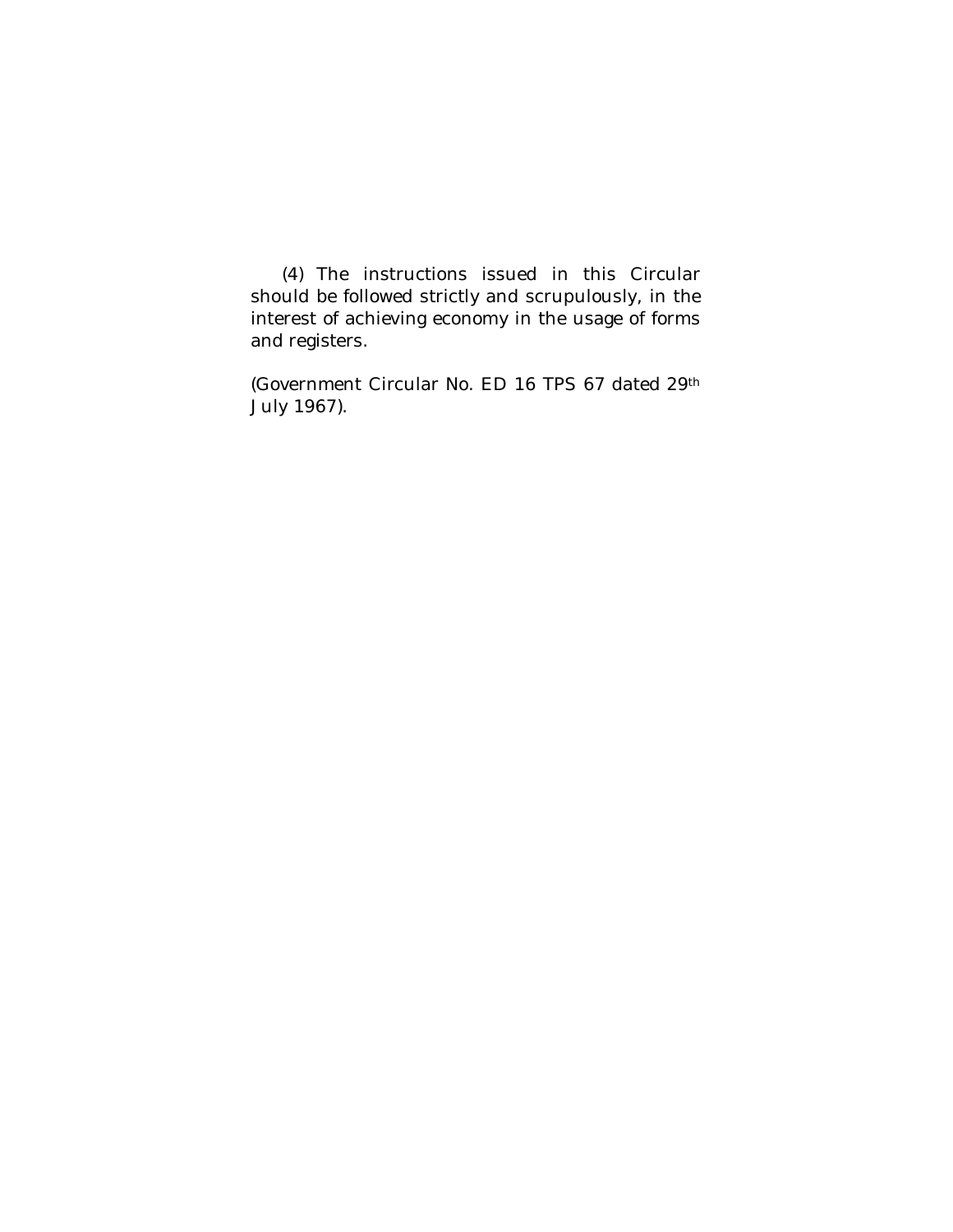## **CHAPTER IV The Mysore Government Gazette CONTENTS AND GENERAL POINTS**

77. The Mysore Gazetted is an official organ of the State Government, published weekly, every Thursday. It is confined to the publication of Government orders, Official Memoranda, Circulars, and other announcements of public interest, appointments, transfers, and postings of Gazetted Officers, Government Notifications, and Notifications by Heads of Departments and subordinate offices and Local Authorities and Autonomous Institutions, Seasonal Reports of Rainfall, Food and other crops, Fodder, Market Rates, Legislative Measures of the State and Union Governments, advertisements by Government Departments, other Public Institutions, Public Service Commission and Union Public Service Commission, Recruitment Committees constituted by Government, and other advertisements the publication in the Gazette of which is prescribed by any rule or law.

78. The first issue of the Gazette was published on 7th April 1866. It is now published simultaneously in two editions one in English and the other in Kannada. The Head of the Department of Printing, Stationery and Publications, (the Superintendent till 1948 and now the Director), is the ex-offico Compiler of the Mysore Gazette. All matter intended for publication in the Gazette and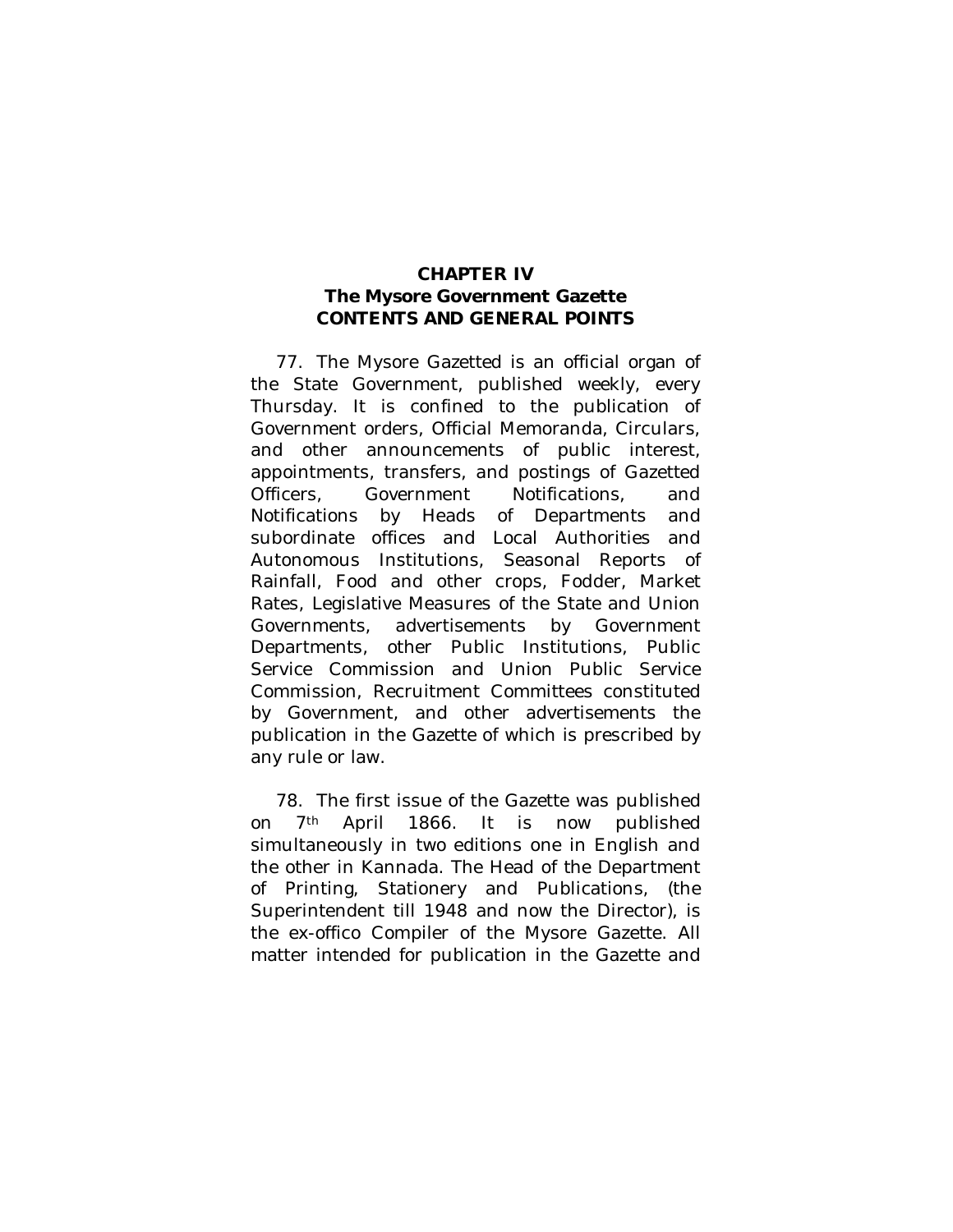all correspondence connected with it and with its supply and subscription, etc., should be addressed to the Compiler, Mysore Gazette, Bangalore-1.

# **PROCEDURE AND INSTRUCTIONS Procedure for receipt and acceptance of Notifications**

79. The procedure prescribed for receipt and acceptance of notifications for publication in the Mysore Gazette both in English and Kannada and for sending notifications in duplicate has been under 'Gazette Office' of the Chapter on Administrative Branch of the Press Manual.

Arrangement of the Gazette

80. The Mysore Gazette is divided into eight main parts and some of those parts are further subdivided, with a view to facilitate the publications of the business of Government and its several Departments, quasi-government Institutions, Public Institutions, Companies, and Private Parties in certain cases. Each part and its sub-section will commence with its own pagination from the first issue of the Gazette every calendar year and it is continued in subsequent issues till the end of the year.

(1) Part I-All important Government Orders, Official Memoranda, Circulars, etc., including reports of Committees, Administration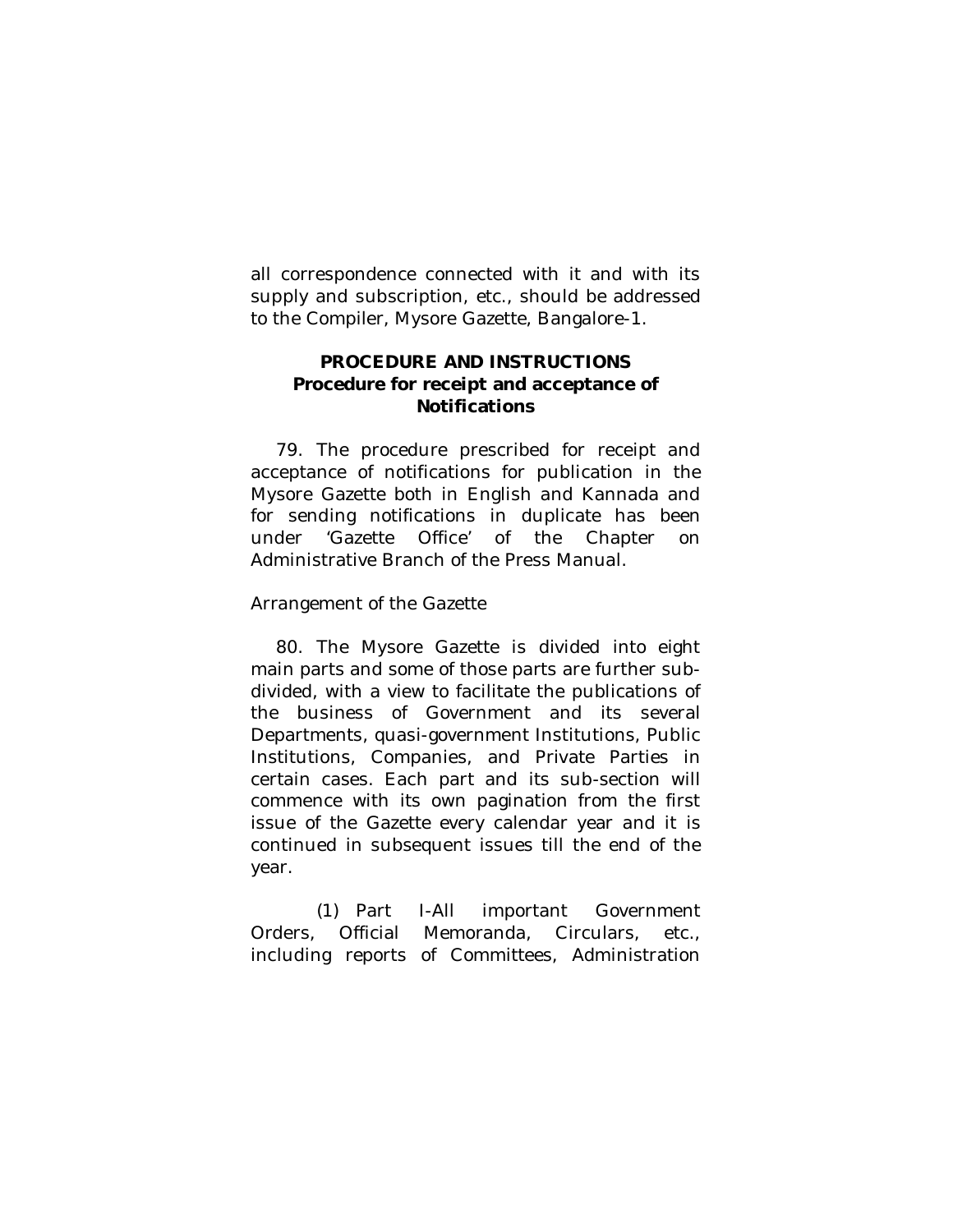Reports of Departments of Government, and other documents of public interest, which the Government desire to publish for general information.

(G.O. No. 51-39-95-P & S.-52-30-1, dated 12th November 1930).

(2) Part II is divided into two sections.

Part II-Section-1. Notifications regarding appointments, postings, leave and other personal Notices, issued by Government will appear in this Part under the headings of the several Administrative Secretariats arranged in a prescribed order. This order should not be normally altered. The notifications under each Department should appear in chronological order and where there are more than one bearing the same date, they must appear in order of the serial number of the Notifications.

(G.O. No. G. 10715-65-GM.14-15-3, dated 31st January 1916).

(3) Part II- Section 2:- The Notification of similar description but issued by the High Court of Mysore, are published in this Section.

(4) Part III is divided into three Sections.

Part III-Section-1 contains all Notifications by Government exclusive of Statutory Notifications and notifications of appointments, etc., (which are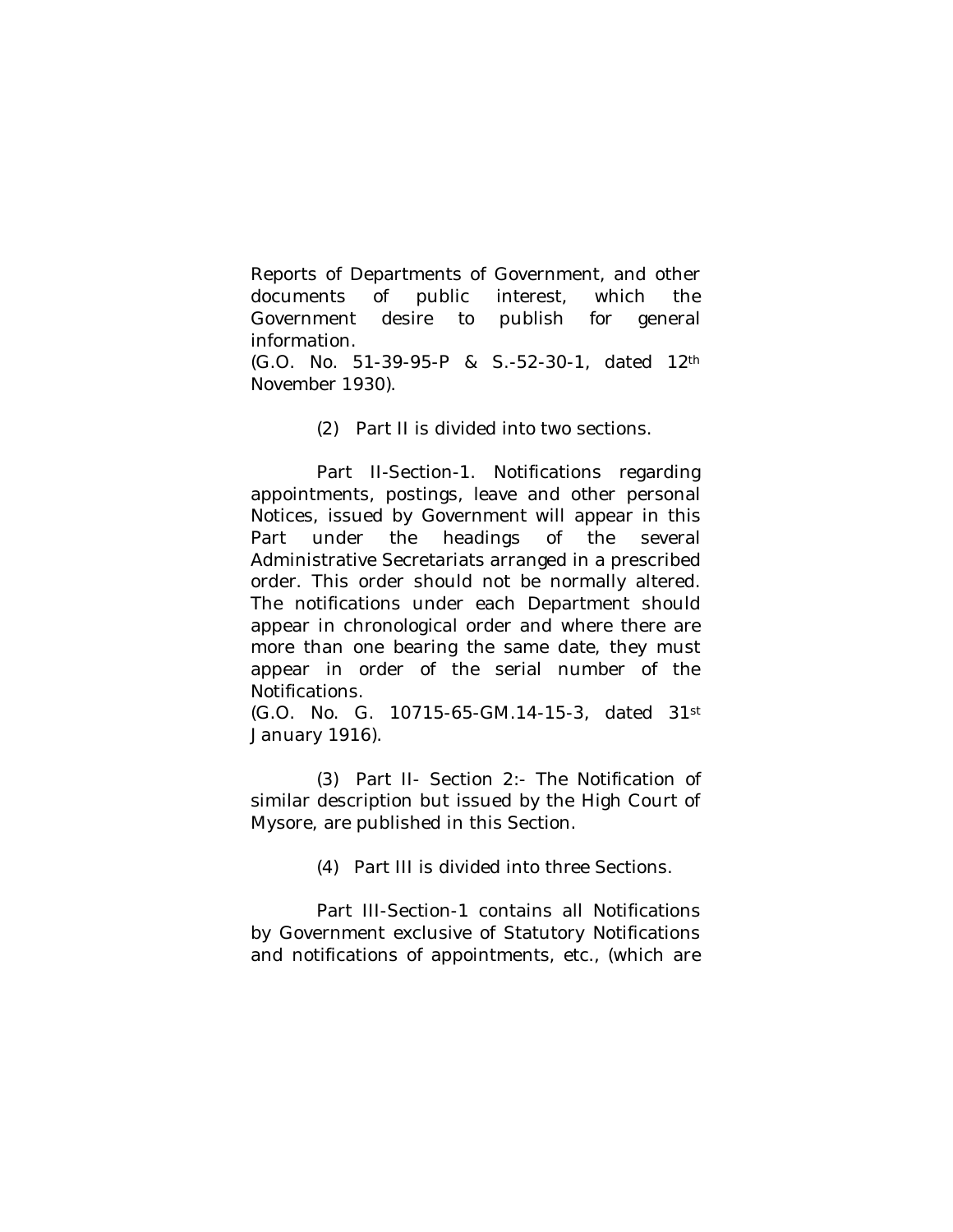published in Part II-1), arranged according to the prescribed order of Departments, the Chief categories being those pertaining to Land Acquisition, and arising out of States' Reorganisation.

(5) Part III-Section-2 contains all Notifications issued by the Heads of Departments and Divisional Commissioners and their subordinate offices, Universities, certain Central Government Offices such as Accountant General in Mysore, Commissioner of Income-tax, Collector of Central Excise, etc. It also contains Notifications of Appointments, Transfers, Postings, etc., issued by the Heads of Departments, Divisional Commissioners and other subordinate Officers.

(6) Part III-Section-3 contains notifications by Municipal Corporations, Municipalities, and other Local Self Government Bodies.

(7) Part IV contains Legislative Measures and Rules thereunder of the Central and State Governments.

It was previously divided into two sections Part IV-1 and Part IV-2 with three Sub-Sections under each i.e., 1A, 1B, 1C; 2A, 2B. 2C, (under G.O. No. LD 266-310 Legis. 27-51-1, dated 14th May 1951.)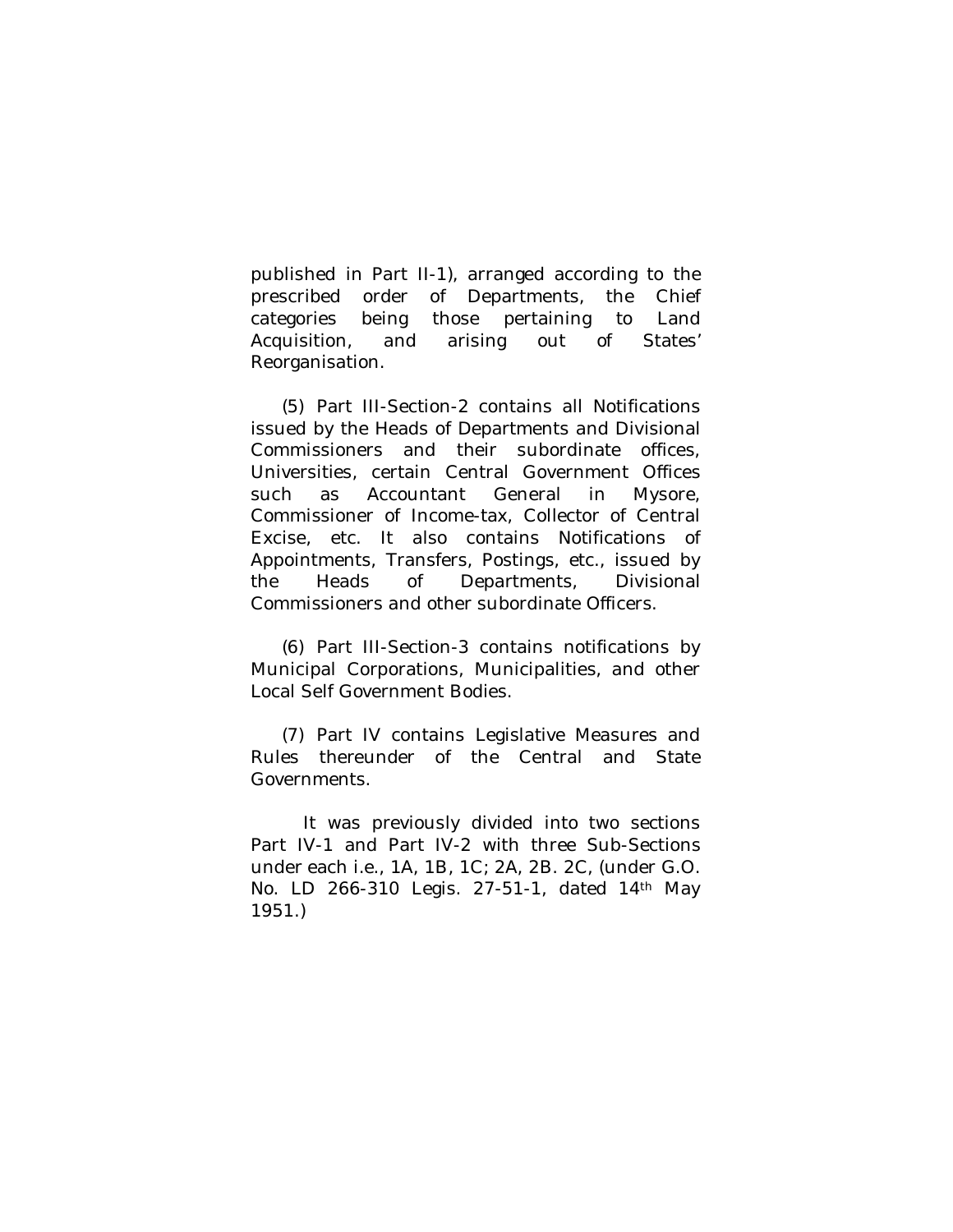Now, Part IV-Section-2 is sub-divided into five sub-sections.

Part IV-2A, part IV-2B, Part IV-2C (i) and Part IV-2C (ii) (under G.O. No. LAW 15 LMP 61, dated 3rd December 1963) and Part IV-2D (under G.O. No. F1 975-1050-G.F. 27-51-1, dated 10<sup>th</sup>

(8) Part IV Section-1A contains Central Bills and Reports of Central Committees thereon.

(9) Part IV Section-1B contains Central Acts and Ordinances promulgated by the President of India.

(10) Part IV Section-1C contains General Statutory Rules and Statutory Orders issued by the Central Government and Orders made by the President of India and republished by the State Government.

(11) Part IV Section-2A contains Mysore Bills and Reports of Select Committes thereon.

(12) Part IV Section-2B contains Mysore Acts and Ordinances promulgated by the Governor of Mysore.

(13) Part IV Section-2C(i) contains General Statutory Rules issued by the State Government under the Central Acts and State Acts and Rules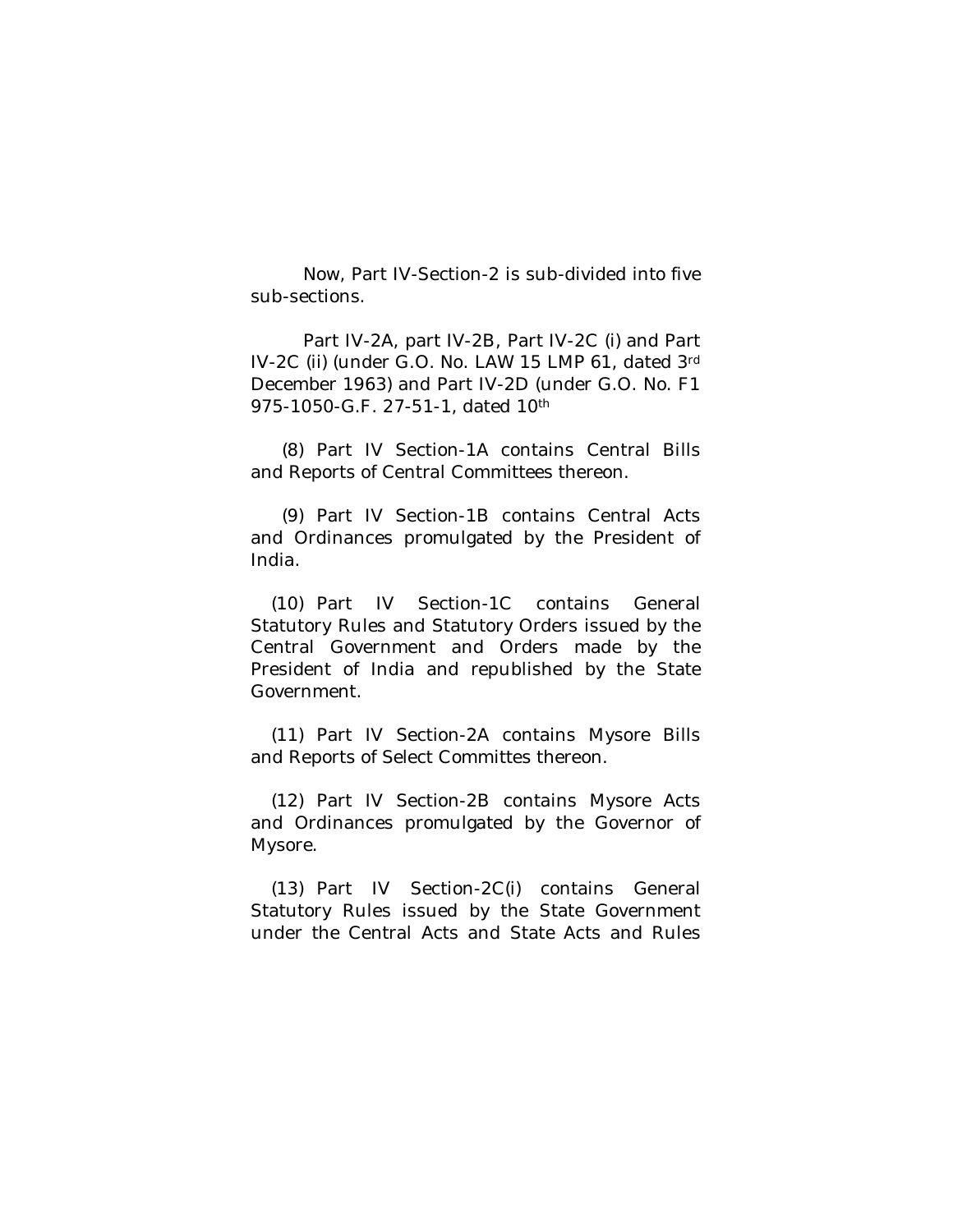made by the Governor of Mysore under the Constitution.

(14) Part IV Section-2C(ii) contains Statutory Orders issued by the State Government under the Central Acts and State Acts.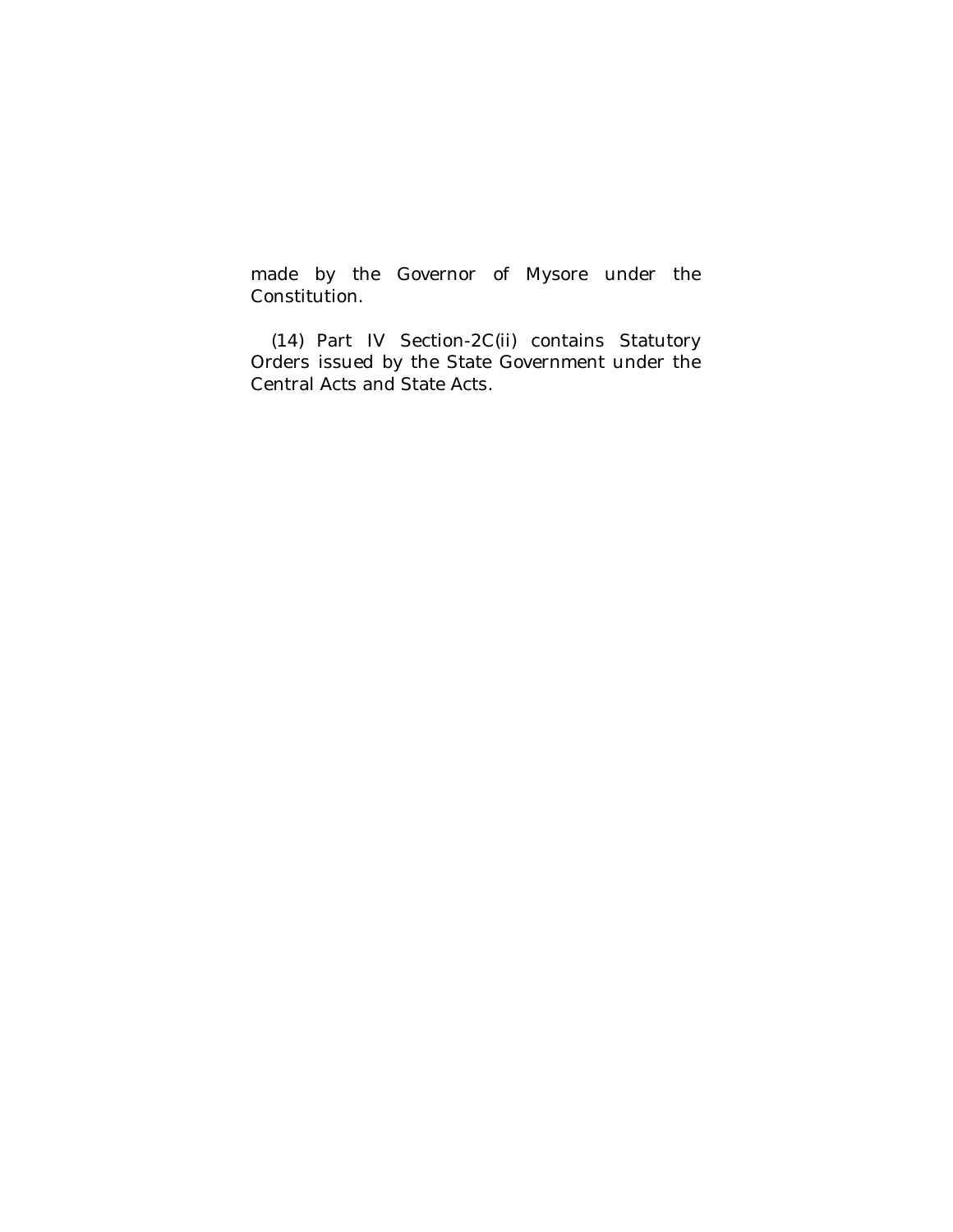(15) Part IV Section 2-D contains Rules and other Statutory matters issued by the High Court of Mysore.

(16) Part V contains statistical information such as, Season (Weather and Crop) Reports, rainfall statements, statements of current Market Prices (both wholesale and Retail) issued by the Director of Statistics, Note on the State of Public Health, etc., issued by the Director of Health Services.

(G.O. No. G. 24570-640-P & S-85-18-1, dated 24th April 1919).

(17) Part VI contains Advertisements, public and private, including notices for tenders by the Stores Purchase Department and other officers for supplies and services, issued by the concerned Departmental Officers and also certain Judicial Notices. Notices of change of name of Government Servants and matters affecting the Companies are also published in this Part. Departmental Advertisements should be as short as possible and trivial items e.g., notices calling for tenders involving small amounts need not be published in the Gazette. The Advertisements should be published in full only once (unless otherwise statutorily required) in the Gazette followed by only brief abstract Notifications, where necessary, in subsequent issues.

(G.O. No. 5139-95-P & s-52-30-1, dated 12th November 1930).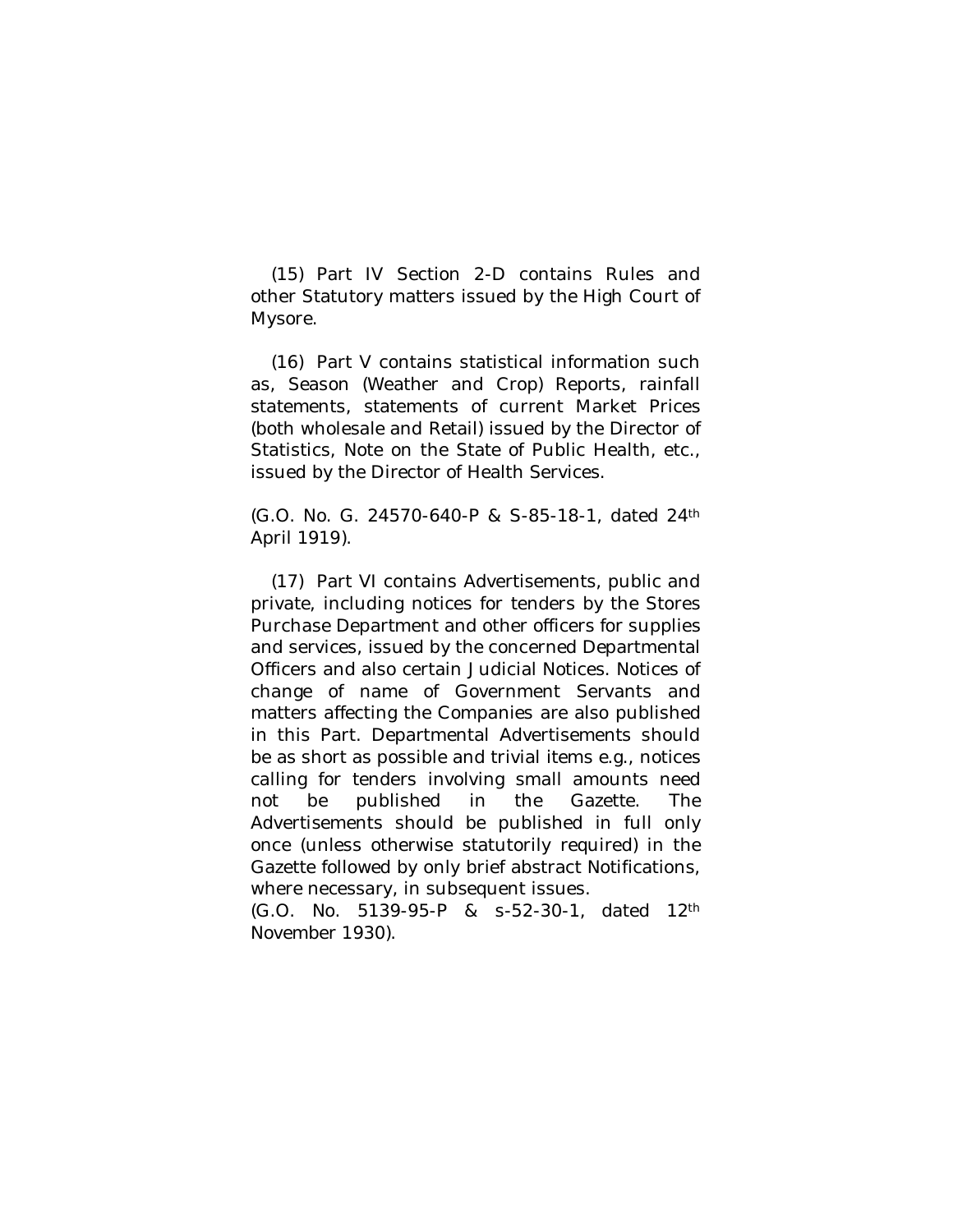(18) Part VII is now set apart for advertisements of the Mysore Public Service Commission and the Union Public Service Commission and of other State Public service Commissions, calling for applications from qualified persons for advertised posts, etc., as per G.O. No. M. 7101-103-P. & S. 3-53-2. dated 10th August 1953.

(19) Part VIII is set apart for similar advertisements by the State Level and Divisional and District Level and other ad hoc Recruitment Committees.

(20) In addition, monthly calendar is prepared at the Office of the Compiler, printed and published at the last (loose) page of the last issue of the previous month concerned. Any other important advertisements of public interest such as Exhibitions, National Defence Savings Schemes, etc., sponsored by Government are also published generally at the last page of the Gazette.

(21) Each Part, Section and Sub-section with separate pagination of the Gazette should bear the legal imprint at the end of its last form with a rule above its.

81. Consequent on the issue of Government Order No.LAW 15 LMPS 61, dated 3rd December 1963, the Publication of General Statutory Rules and Statutory Orders has been taken up from 1st January 1964 and for this purpose, Government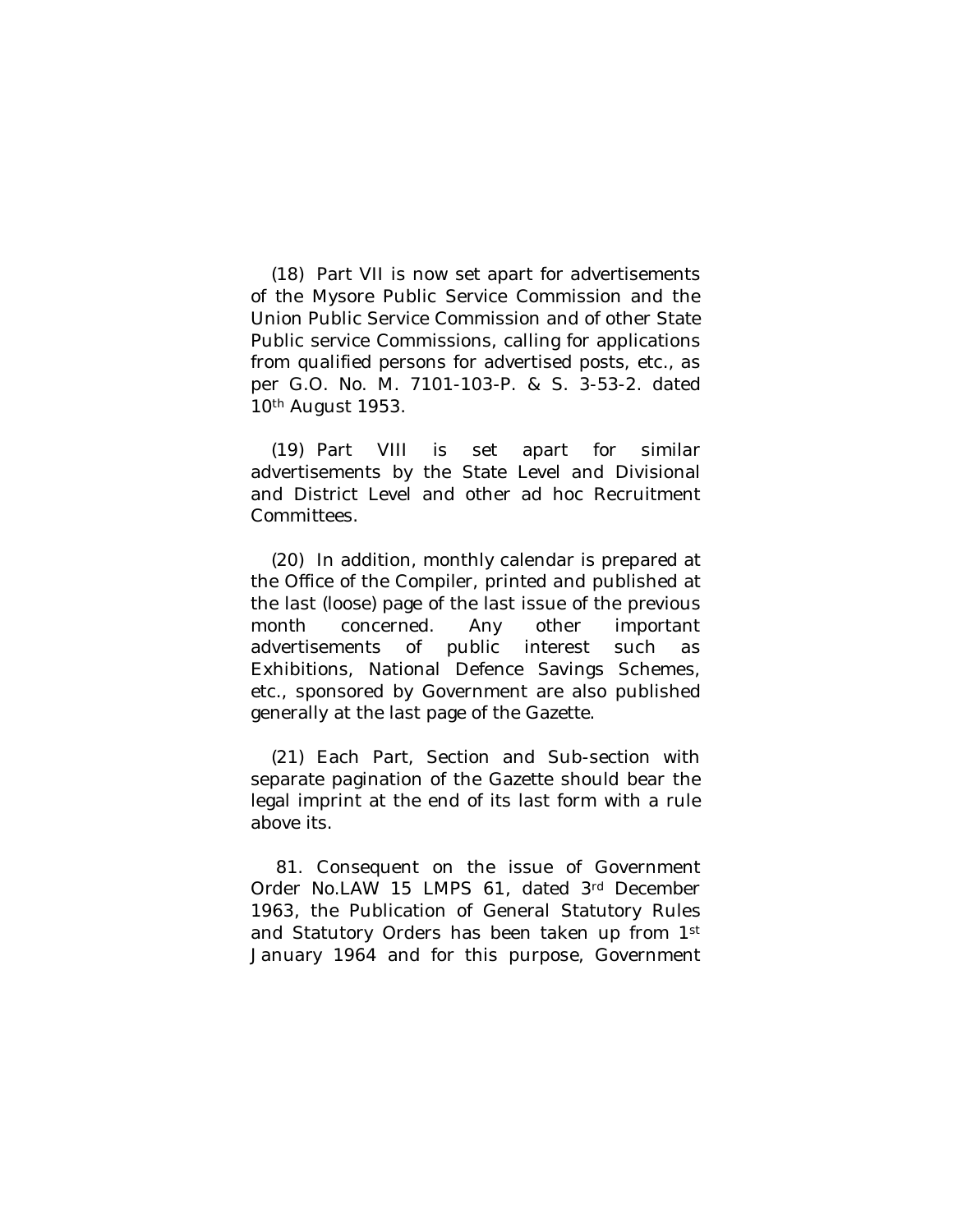have reclassified the Sub-section of Part IV, suitably. Part IV-1C (ii) has been abolished and Part IV-2C (i) has been restyled as Part IV-1C. and the rules portion of that part has been transferred to Part IV-2C (i) and the remaining portion of it to Part IV-2c (ii). The portion of Part IV-2B relating to Rules made by the Governor under the Constitution has been transferred into Part IV-2C(i). Other details regarding General Statutory Rules and Statutory Orders are furnished under 'Gazette Office' in the Chapter on Administrative Branch of the Press Manual.

Extraordinary Issues of the Gazette

82. Particulars regarding Extraordinary issues of the Gazettes are furnished under 'Gazette Office' in the Chapter on Administrative Branch of the Press Manual.

Publication of Notifications of the Mysore University

83. (1) These will be published in the Mysore Gazette on payment basis.

(G.O. No. M 180-2 P. & S. 69-20-7, dated 8th July 1921).

(2) The Annual Accounts of the Mysore University when audited, will be published in the Mysore Gazette together with the Auditor's Report.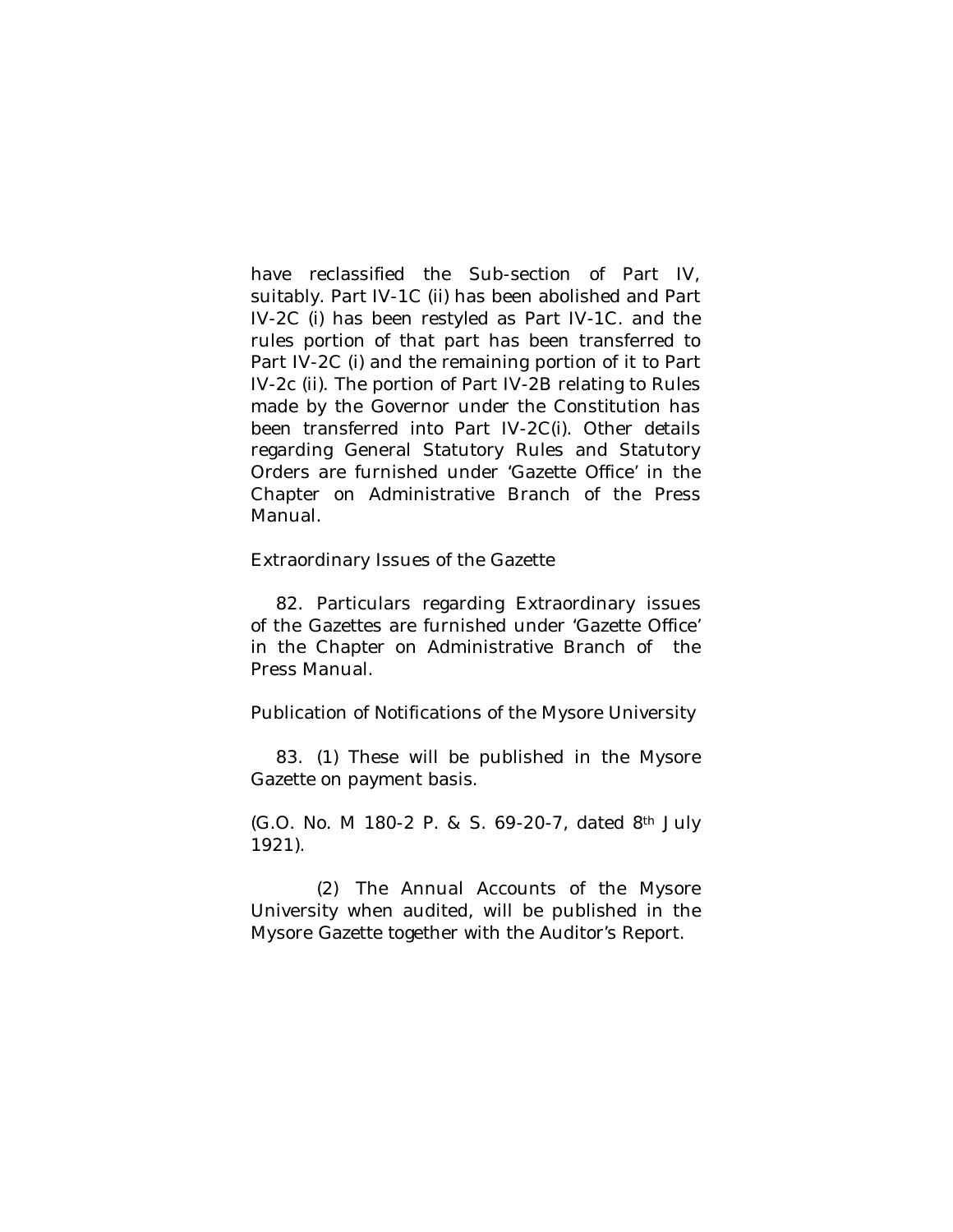(G.O. No. D 9024-6-ED. 346-28-9, dated 1st March 1929).

Notifications requiring publication by law

84. Any Notification or notice, or other matter required by law, or any rule having the force of law, to be published in the official Gazette, by the Deputy Commissioner or other officers of Government in their capacity as such, should be published in the Gazette free of cost. On the other hand, if the duty of publishing such matter devolves on a Municipality or any other local body, autonomous body, M.S.E. Board, B.W.S.S. Board, Universities, etc., it should be paid for by that body even though it is a matter required by law or rule having the force of law to be published in the Gazette.

(Chief Secretary's letter No. G. 18463-R. & S. 73-18- 3, dated 24th February 1919).

### Advertisements

85. The following are the instructions regarding the publication of advertisements in the Gazette.

(1) The publications of private advertisements in the official Gazette should, as far as possible, be discouraged.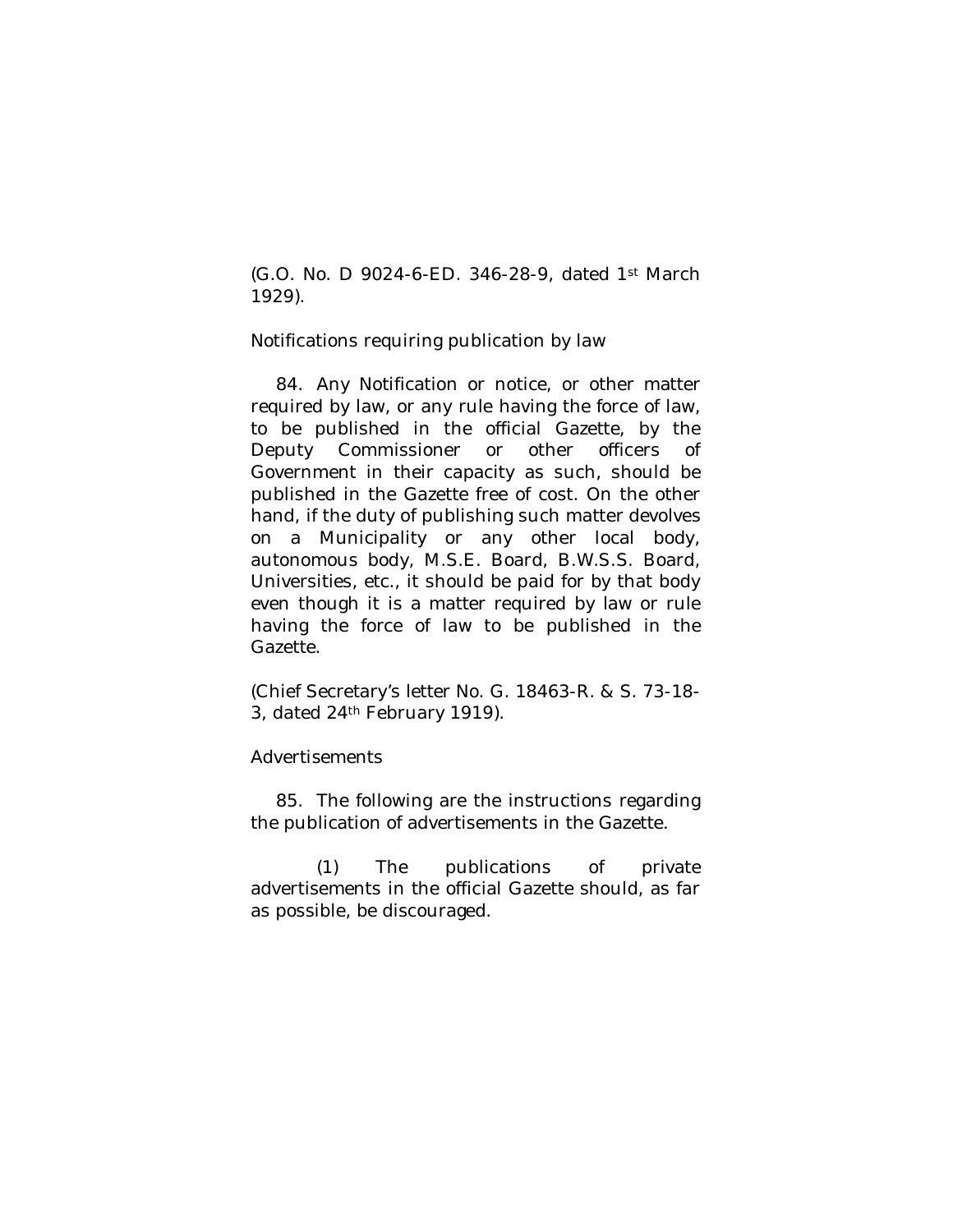(2) Under no circumstances should purely private advertisements be admitted to the column of the Gazette.

(3) Many Government advertisements might, with advantage both to the public and Government, be published in the news papers as well as, or instead of, in the official Gazette.

Advertisements regarding transactions in which Government is to be either a buyer or seller in one of the many departments which have casued either to buy or sell goods.

It is unnecessary for a Government to publish its advertisement in every journal in the country. Each Department should select one or more journals which circulate largely among the communities for whose information the advertisement is intended. Some notices may be published in the journals of regional language and some in English newspapers and journals.

(4) Official Notices of sale, institutions for tenders and such like advertisements and also only such private advertisements whose publication is a statutory requirement should be published in the Official Gazette.

(G.O. No. 7524-168, dated 11th December 1878 and No. 6526-G. 1338, dated 16th December 1879).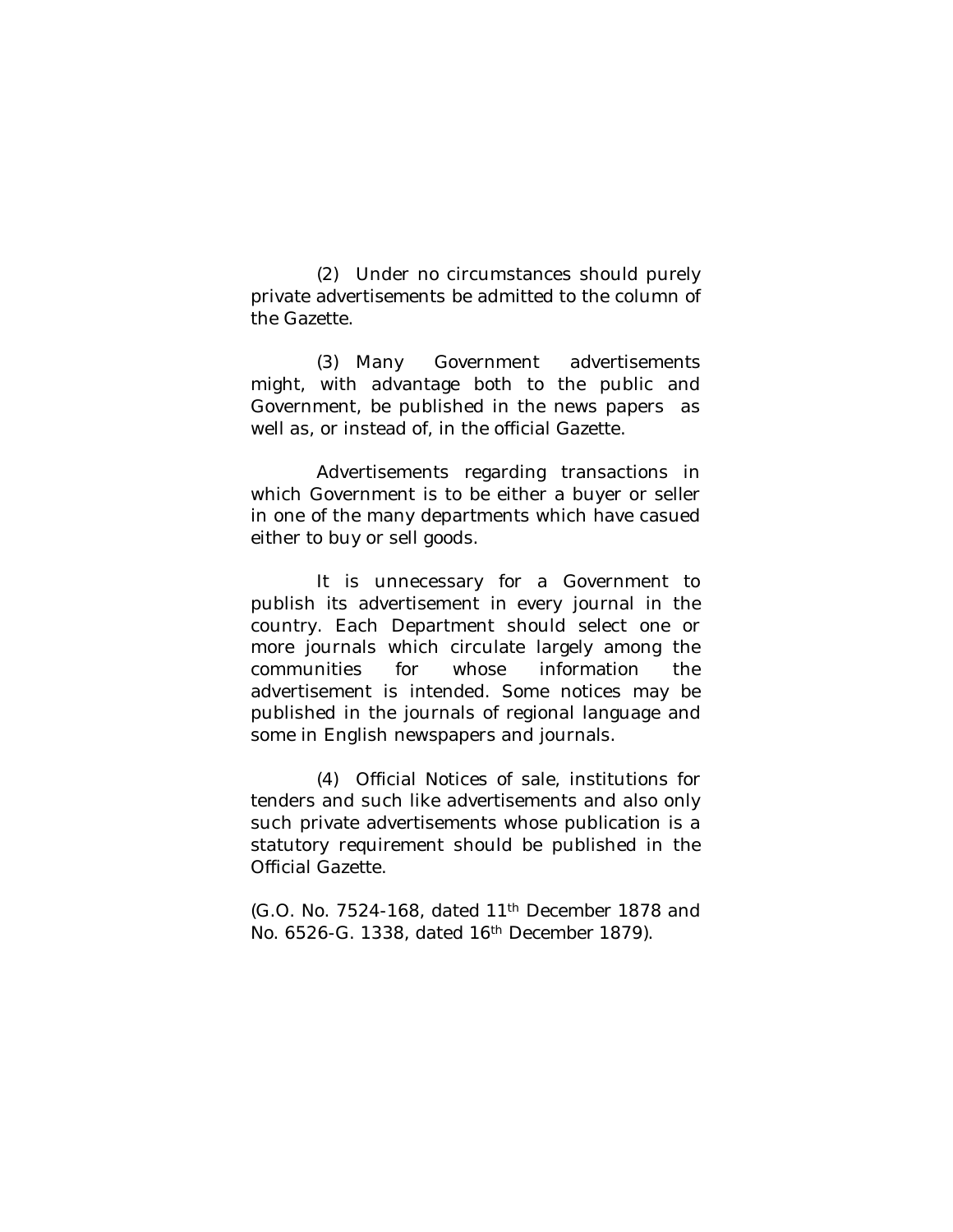Note:- The provisions under 'Gazette Office' in the Chapter on Administrative Branch of the Press Manual may also be referred to.

## CERTAIN ECONOMIES

86. Restrictions have been imposed regarding the publication of matter in the Mysore Gazette, in view of the prohibitive cost of paper and printing materials due to the need to economise expenditure in all possible directions. Government have in their Order No. AF. 4541-4616/P. & S. 113-41-2, dated 5<sup>th</sup> March 1942 sanctioned the following revised arrangements:-

(i) In part I of the Gazette only important Government Orders of sufficient general interest shall be published. The Secretaries to Government are requested to examine carefully in each case whether the Government Order in question need be published or whether such publication is unnecessary.

(ii) The Government observe that Part III of the Gazette contains at present, notifications by the Government (including notifications relating to the acquisition of lands) as also notifications by Heads of Departments on a variety of subjects. Government desire to lay down as a general rule for guidance that no matter should be sent for publication in the Gazette by the Secretaries to Government or by the Heads of Departments unless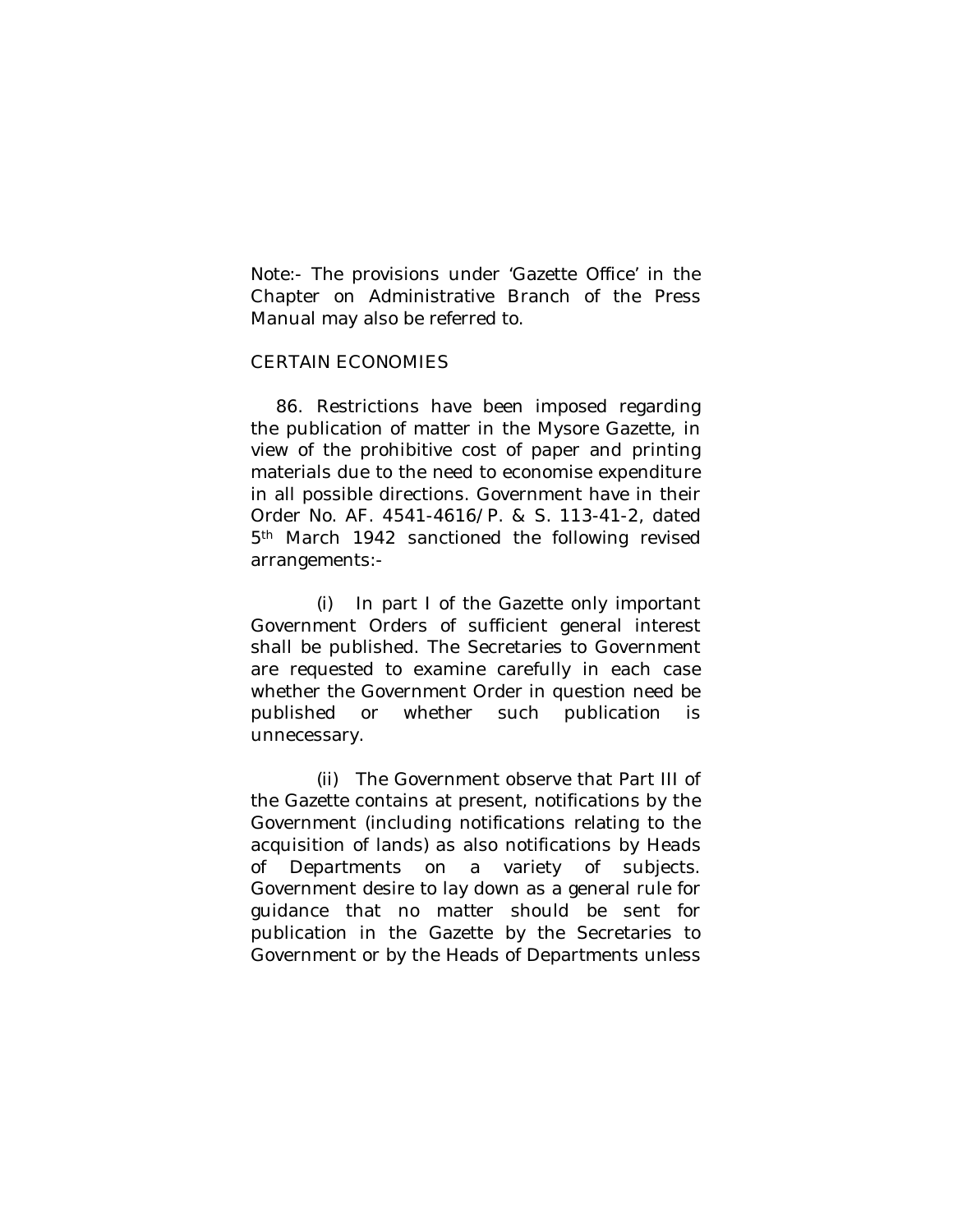such publication is prescribed under the Statute or unless the non-publication of such matter is likely to cause inconvenience to the public. Notifications therefore which are at present appearing in the Gazette regarding the award of scholarships the list of motor vehicles registered, the appointment of Dharmadarsis to Muzrai Institutions, etc., should not find a place in the Gazette.

(iii) The Government agree with the opinion of the Compiler, Mysore Gazette and Director, Government Printing that in future notification relating to the acquisition of lands shall be published in a narrative form instead of in the form of a statement. This change will effect considerable savings in space and in the quantity of paper consumed. The Director, Government Printing, will print the required number of forms and supply them to the Deputy Commissioners and other Officers concerned who will in future send the information in a narrative form for publications in the Gazette.

(iv) In cases of such as those noted hereunder viz., notifications regarding sale of the right of collecting tolls at the toll-gates, holding of cattle shows and fairs, sale of the right to collect fees on the cattle and shops and manure at Jatras, etc., only abstracts of notifications will be published in the Gazette, the members of the Public being referred to the Office concerned for further particulars, if any, desired by them and the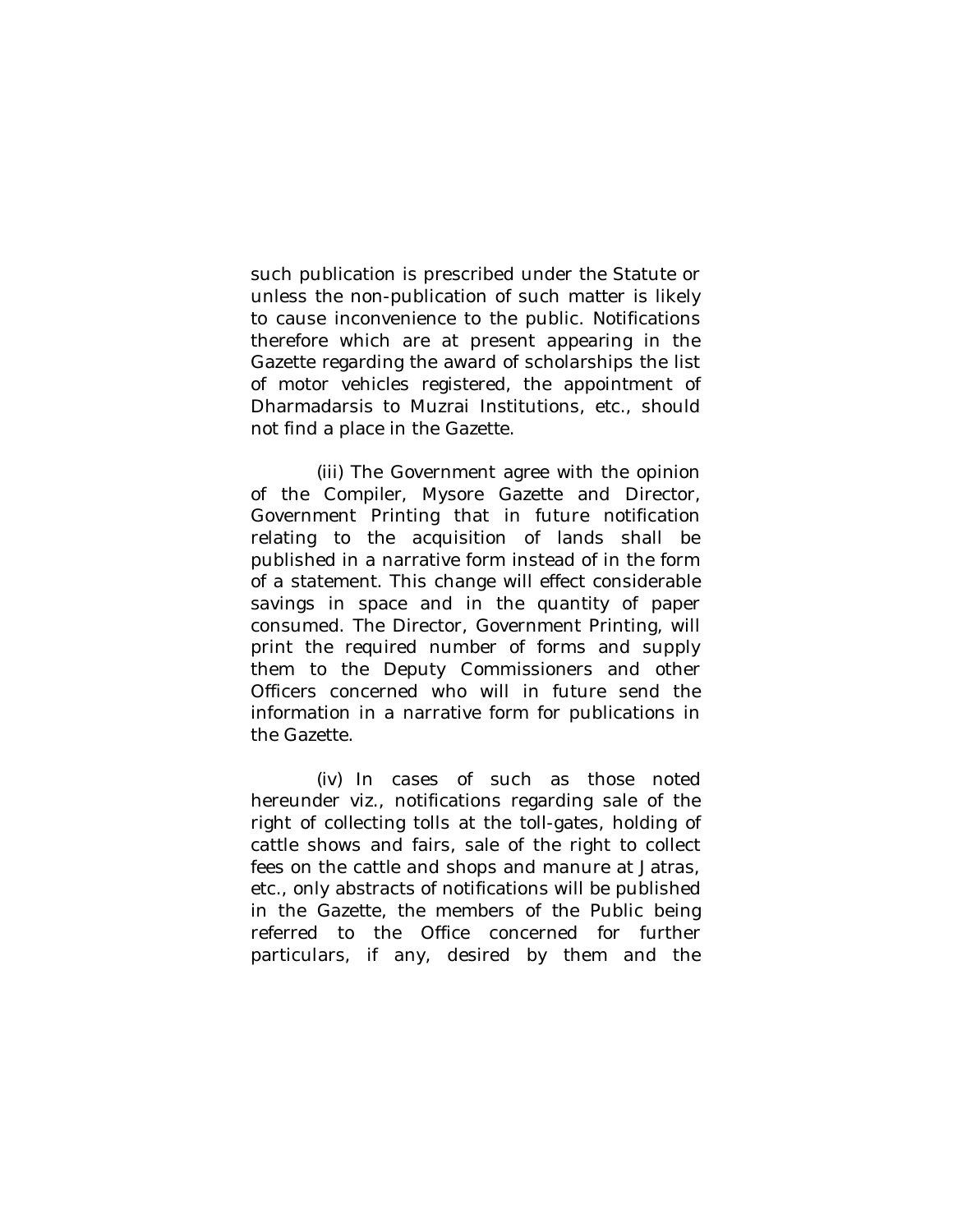department getting the required number of spare copies of these notifications printed, for their use. In the case of notice of sale of the right to levy tolls in the State Fund Tolls, only an abstract notice of sale of such right will be published in the Gazette, the Public being referred to the respective District Offices for details. Notice of sale issued by the Office of the Revenue Commissioner in Mysore (as the Chief Administering Authority in respect of tolls) will be printed in extensor separately once a year in respect of contract too-gates, for wide publication within the district concerned and among intending bidders and for being supplied to such of them as may apply for it.

(v) As regards Part VI which contains public advertisements, instructions have been issued by the Government separately in their letter No. G. 7915-G.M.-86-41, dated the  $27<sup>th</sup>$  January 1942 directing that in the case of advertisements relating to the Stores Purchase Committee, only short notices may be arranged to be published in the Gazette, the intending tenderers being required to obtain not be published in the Gazette. Weekly statements and orders placed by the Stores Purchase Committee will continue to be published as usual to avoid frequent enquiries from the firms and representatives regarding the decisions taken by the Committee on the tenders. Advertisements by the Central Recruitment Board will also continue to be published in the Gazette as at present.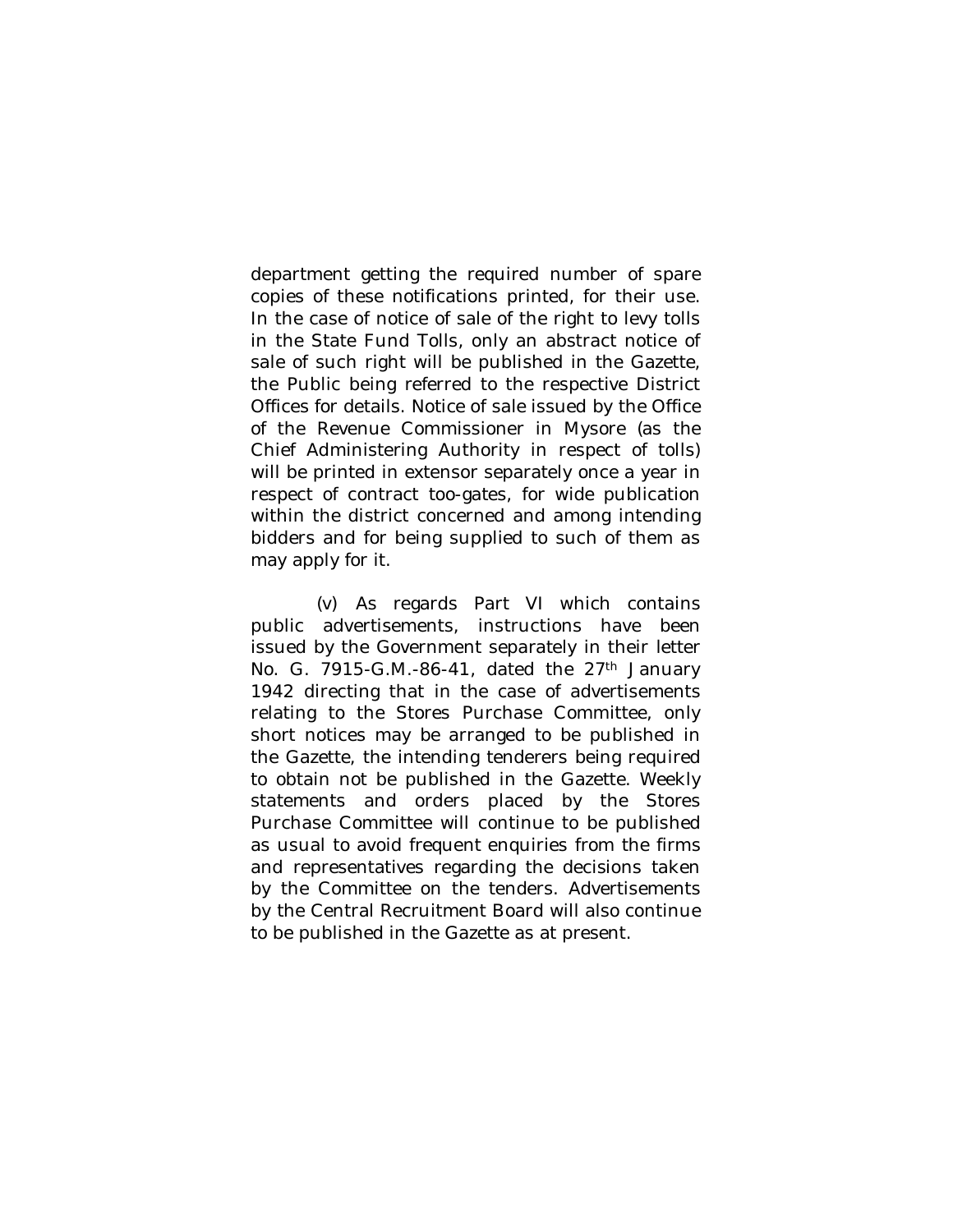### **REFERENCE TO PRESS MANUAL**

87. In respect of certain other Economy measures, Subscriptions rates, Valuation and Billing for publication, Duplicate Delivery Cards, the prepaid system of dispatch of Gazettes, Notifications regarding change of name, etc., the Chapter on Administrative Branch of the Press Manual may be referred to.

#### **Change of Address of Recipients of Gazette**

88. While communicating any change of address, the subscriber as well as the Government Officers receiving the Gazette, should invariably quote the number printed on the wrapper under which the Gazette is posted or supplied to them.

### **Compliants regarding non-receipt of the Gazette**

89. Complaints regarding non-receipt of copies of the Gazette or short receipt or missing pages thereof should be preferred within a week of the receipt of the incomplete Gazette or missing pages along with the wrapper or of the date of publication of the Gazettes in case of non-receipt, quoting the number on the wrapper. It may be noted that thre will be no issue of the Gazette during the Dasara week and there may also be no matter for publications of certain sections of Part VI every week.

#### **Sale of copies of the Gazette**

90. Five spare copies of Mysore Gazette in full are supplied to the Government Central Book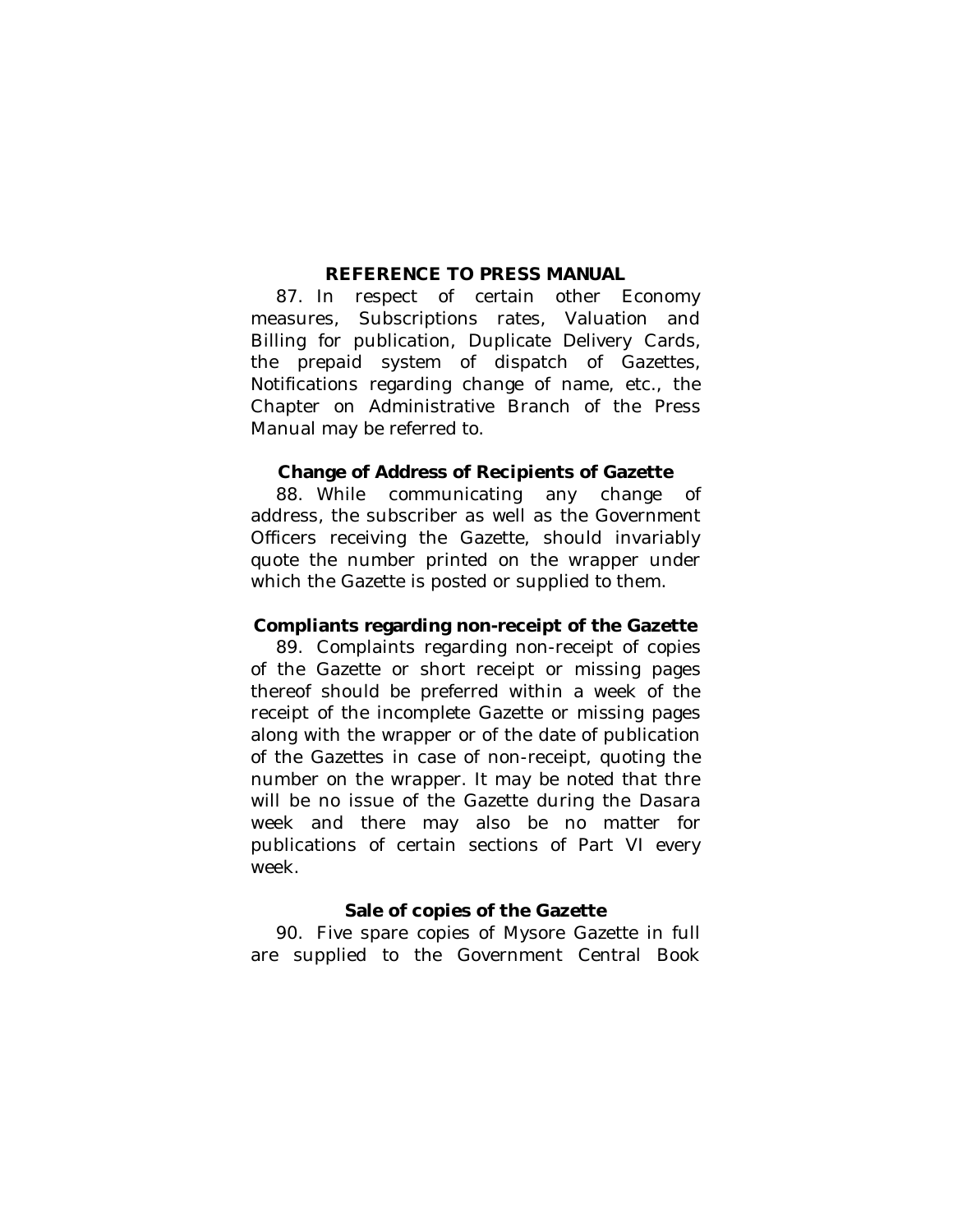Depot, Bangalore every week for sale to the Public at Rs. 6 per copy. On prior intimation only to the Gazette Office, the required number of copies of Parts will also be supplied for sale at the Book Depot at the following rates, and not otherwise.

| Parts and Sections      |                      | Price per copy |
|-------------------------|----------------------|----------------|
|                         |                      | Rs.            |
| 1. Full Gazette         |                      | 6.00           |
| 2. Part I               | $\ddot{\phantom{0}}$ | 0.20           |
| 3. Part II-1, Part II-2 | . .                  | 0.15           |
| 4. Part III-1           | $\ddot{\phantom{0}}$ | 0.70           |
| 5. Part III-2           | . .                  | 1.55           |
| 6. Part III-3           | . .                  | 0.40           |
| 7. Part IV (All Parts)  |                      | 2.00           |
| 8. Part IV-1A           | . .                  | 0.15           |
| 9. Part IV-1B           | $\cdot$ .            | 0.10           |
| 10. Part IV-1C          |                      | 0.20           |
| 11. Part IV-2A          | . .                  | 0.10           |
| 12. Part IV-2B          |                      | 0.10           |
| 13. Part IV-2-C-i       | $\cdot$ .            | 0.85           |
| 14. Part IV-2-C-ii      |                      | 0.85           |
| 15. Part IV-2-D         | $\ddot{\phantom{0}}$ | 0.10           |
| 16. Part V              |                      | 0.20           |
| 17. Part VI             | $\cdot$ .            | 0.50           |
| 18. Part VII            | $\ddot{\phantom{0}}$ | 0.20           |
| 19. Part VIII           | $\ddot{\phantom{0}}$ | 0.10           |

**Change of name of private persons and students**

91. Notifications regarding change of name of private persons and students will not be published in the Gazette.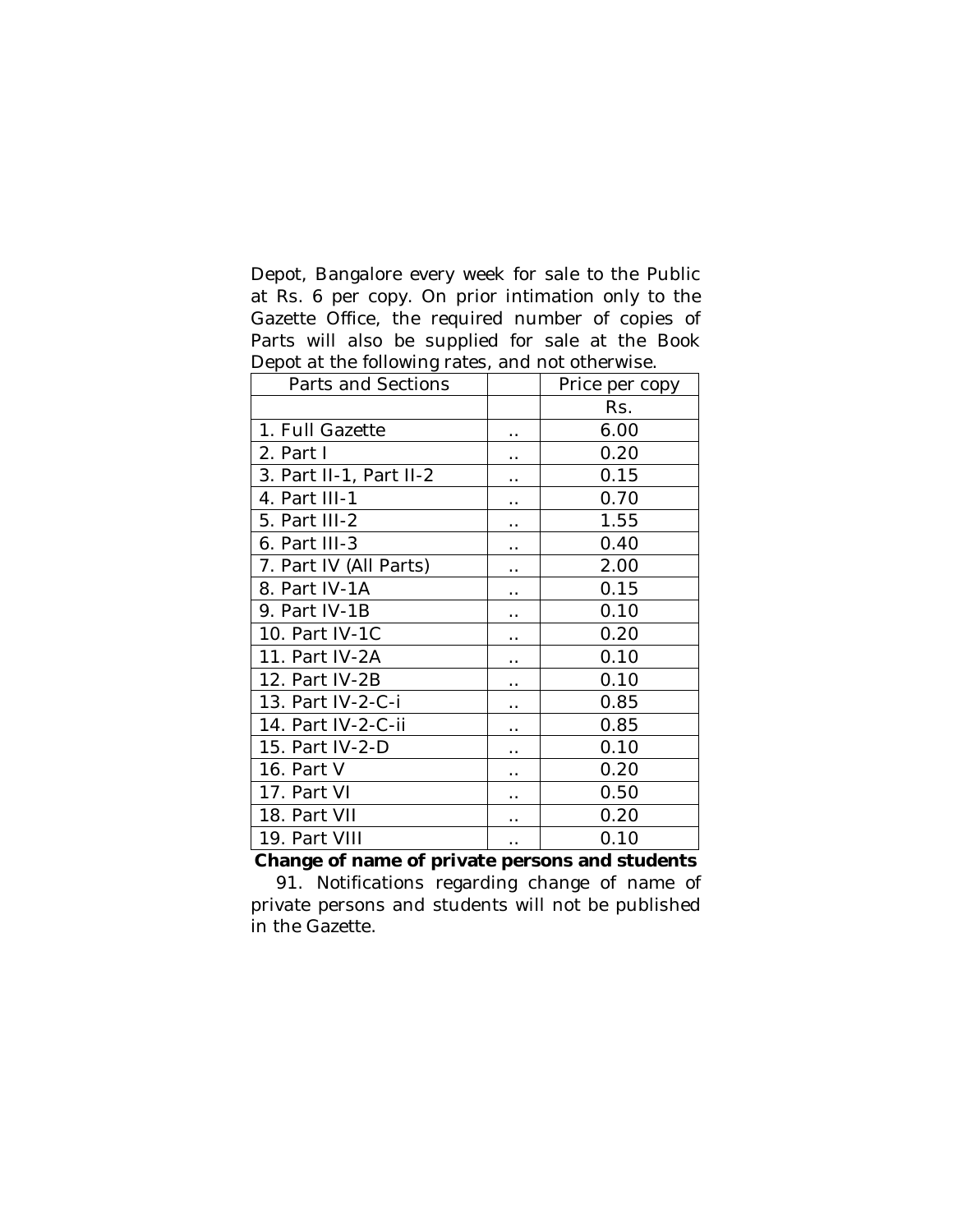### **Paper, Size and measure of Gazette Notifications**

92. (1) Size and quality of Paper to be used for the Mysore Gazette:- Cheap but long enduring quality paper must be used for printing the official Gazette except Part-IV-Legislative and other statutory matters, which may be printed on good quality paper.

(2) All parts of the Gazette which were previously printed in foolscap folie (81/2" x 131/2") size are being printed in Metric A4 (21.5 cms. X 30.5 cms) size and part IV of the Gazette which was previously printed in Royal 8vo (61/4"x10") size or crown 4 to (71/2"x10") size is now being printed in Metric A5 (15.25 cms.x21.5 cms.) size from January 1962 when the Government ordered the use of metric size for all Government publications, forms and registers, by gradual conversion of the existing sizes to metric sizes. The Legislative Measures and Statutory matters contained in Part IV of the Gazette are printed in smaller (book) size for convenience of binding and reference.

(3) All Parts of the Gazette except Part IV are printed in double column in 10 point or smaller size type, tabular statements, if any, being printed across the width or length of the page. Bills Acts, Ordinances in Part IV are printed in 12 point or smaller type as in bookwork and other lengthy awards of Tribunals, etc., are printed in 10 point type as a measure of economy.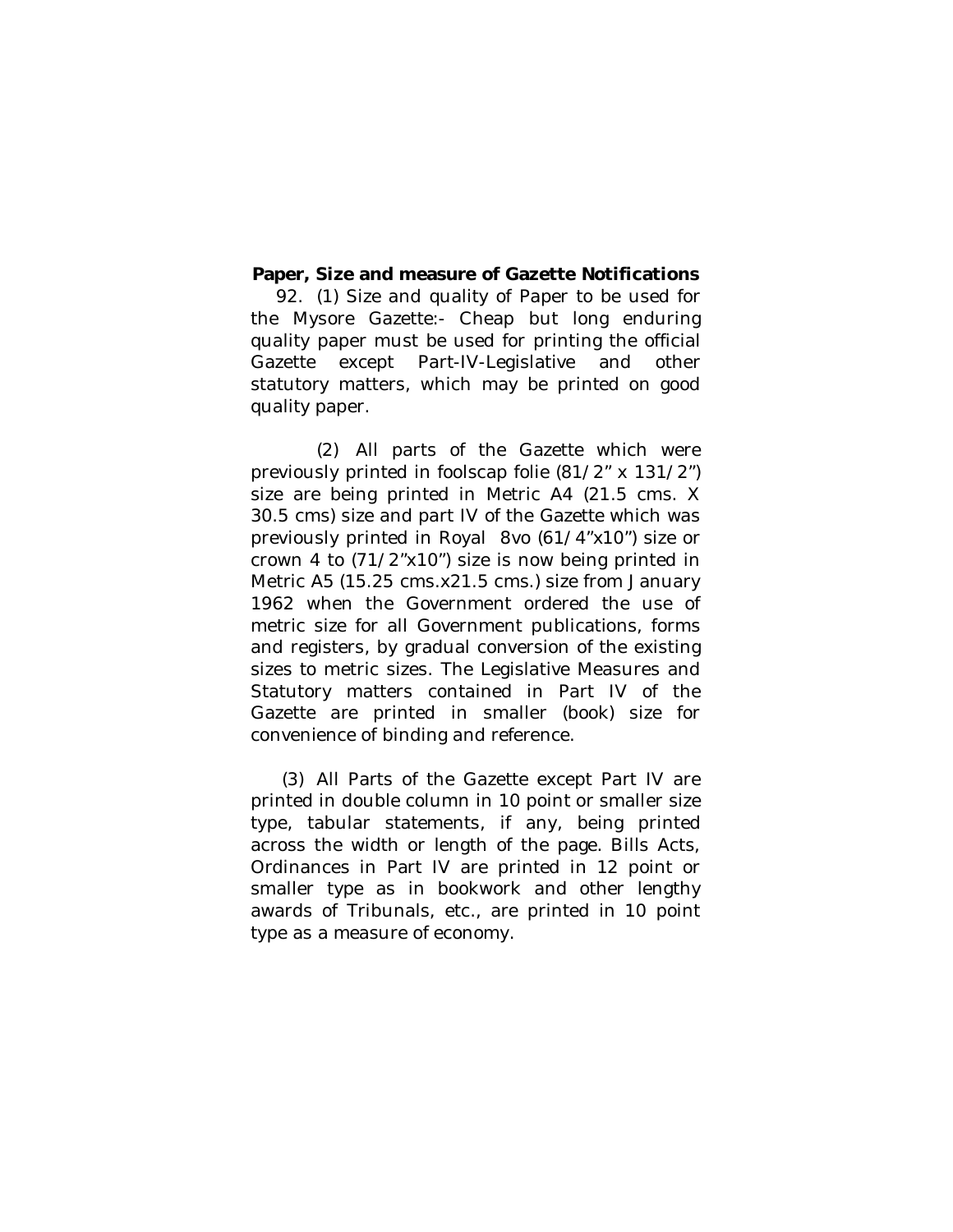(4) The matter should be set solid (close) so as to occupy minimum space. If the last page of any part of the Gazette (except Part IV) happens to be blank, the matter on the previous page should be printed on both sides of a half sheet.

### **Index to the Gazette**

93. The Index to each Part and Section/Sub-Section of the English Gazette will be prepared in the Gazette Office, immediately after the close of the year and printed in the same size as the respective Part/Section/Sub-section and bound. One such bound copy of each Part of the Gazette shall be preserved in the Office of the Compiler, Mysore Gazette as permanent records.

(G.O. No. 5991-G-57-2, dated 6th May 1906).

# **Supply of Acts and Ordinances to the Parliament Library**

94. Four copies of all Mysore Acts and Ordinances soon after their publication in the Mysore Gazette shall be sent to the Librarian, parliament Library, Parliament House New Delhi. (G.O. No. LD 291-92/Legis./8-5-24, dated 22nd June 1953)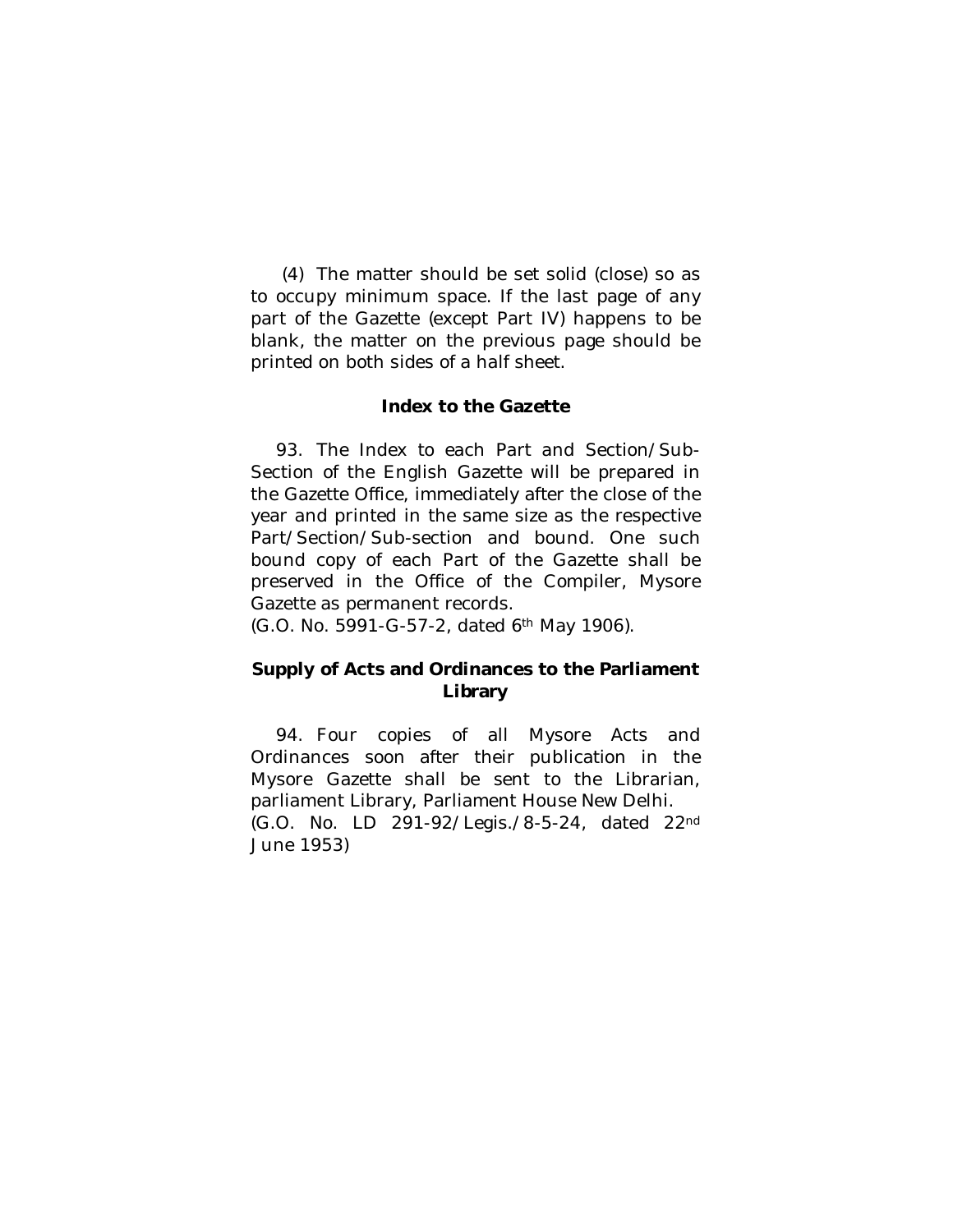## **CHAPTER V**

# **Miscellaneous**

#### **PRIVATE PRESSES-RECOGNITION AND ENCOURAGEMENT**

95. (1) There is a rapid increase in the number of private presses started in the State and it is time to pay attention to the quality of work turned out by these Presses and to see that it should not fall below a certain standard. With this end in view, procedure to inspect the private press before its inclusion in the list of approval private presses is being followed, whenever any private press applies for its inclusion in the approved list. It is also made a condition precedent that any private press which seeks to undertake any Government Printing work or to which Government work is to be entrusted for printing, should have been approved and included in the list of approved private presses.

Under the above procedure, any private press seeking to be included in the list of approved private presses, should apply in the prescribed form in duplicate, to the Director of Printing, Stationery and Publications, Bangalore, giving all the particulars required in the several columns of the application form. The Director will arrange for the inspection of the Press by one of his subordinate officers at the Headquarters at Bangalore or in the Branch Presses, Dharwar, Gulbarga and Mercara or through the Department of Industries and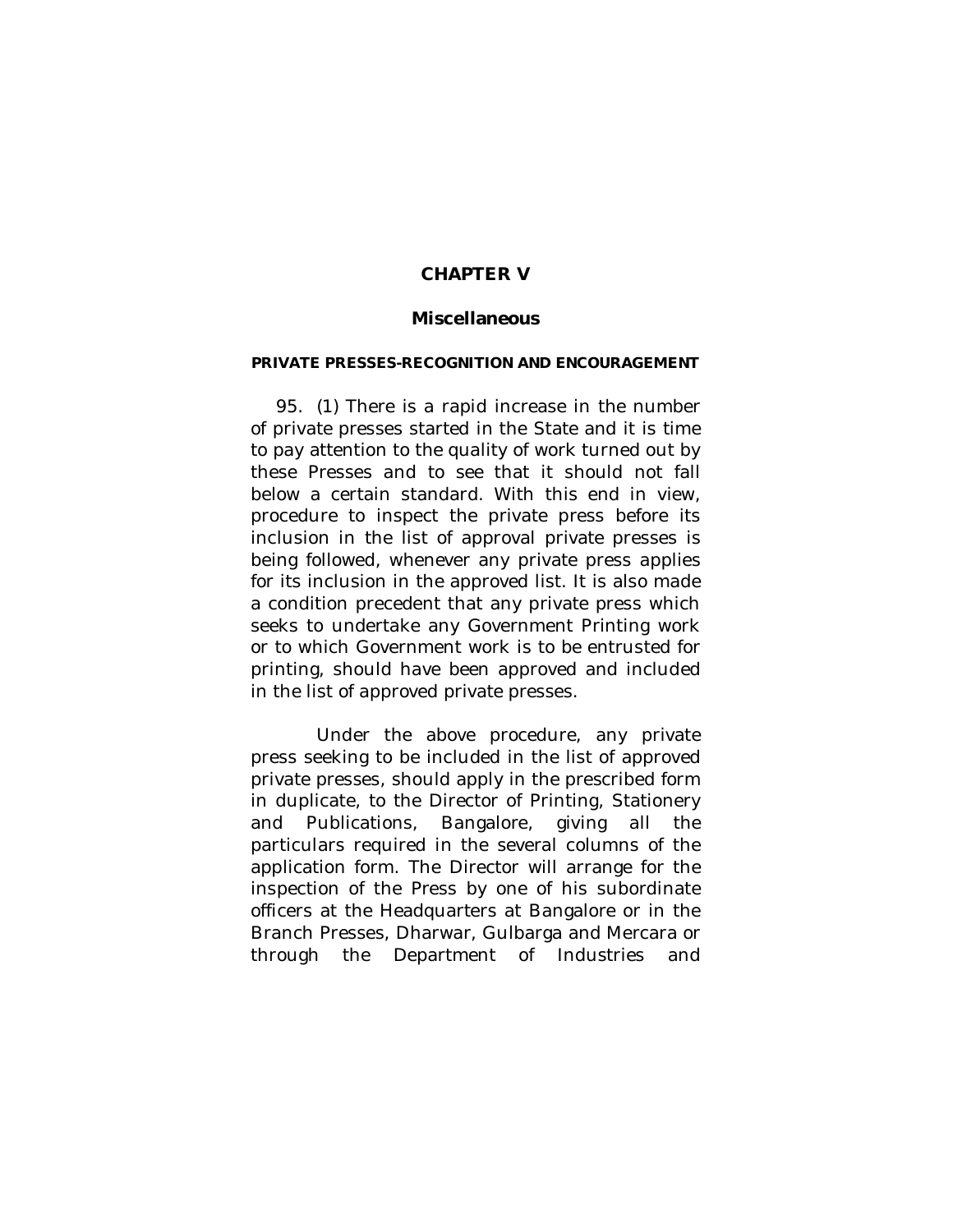Commerce in other places and submit a list of such presses with his recommendation in each case to Government generally once a year, in the month of January.

On receipt of Government Orders in each case, action is being taken to include the Press in the approved list or otherwise the press will be informed of the rejection of its application with reasons therefore.

(2) It is seen that there is great increase in the number of private presses coming into existence year after year, on account of the vast demand for printing service both in the Public Sector and Private Sector. Entrusting of printing works of the Public Sector including those of Government Departments and Local Bodies, etc., to be entrusted to the several categories of presses for printing has to be decided depending upon their capacity and equipment and it is therefore necessary to classify the private presses willing to undertake the works of the Public Sector, into four to five grades, as follows:

A Grade Presses – These should have not less than 100 workmen with not less than cylinder printing machines capable of printing RA 1 size and two cylinder printing machines capable of printing RA 2 size, two Platens, two guillotines, ruling machine, book sewing machine and wire stitching machine, one folding machine, preferably with a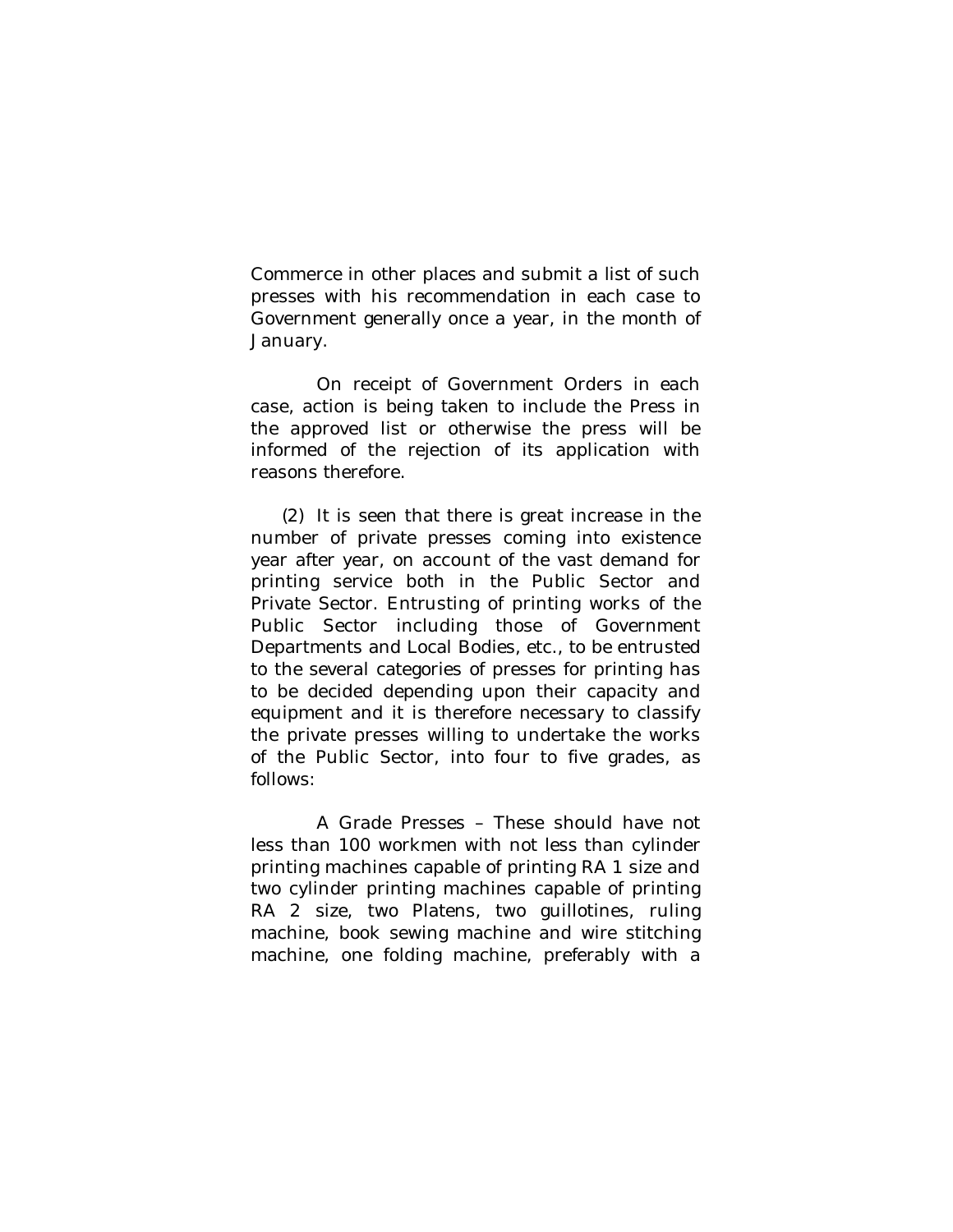process engraving plant, Mono and/or Linotype or Intertype machines and a good variety and qualities of job and bookwork types of not less than 25,000 kg. in English, Kannada and Devanagari, with other necessary plant and equipment. The weight of type is inclusive of the weight of Mono or Lino Metal.

B Grade Presses :- These should have at least 50 workmen with at least two cylinder printing machines capable of printing RA 1 size, two cylinder printing machines capable of printing RA 2 size, two platens, one guillotine, book sewing machine, wire stitching machine, ruling machine and with a good variety and quantities of job and bookwork, types of not less than 15,000 kg. in English, Kannada and Devanagari, with other necessary plant and equipment.

C Grade Presses :- These should have a least 30 workmen with at least one cylinder printing machine capable of printing RA 2 size or RA 1 size, one platen, one guillotine, one wire stitcher, with a reasonable variety and quantity of types of not less than 5,000 kg., in Kannada and English and Devanagari, with other necessary plant and equipment.

D Grade Presses :- All other smaller presses having at least 10 workmen, one cylinder printing machine and/or one platen, one guillotine, one stitcher with a reasonable variety and quantity of job and bookwork types of not less than 2,000 kg.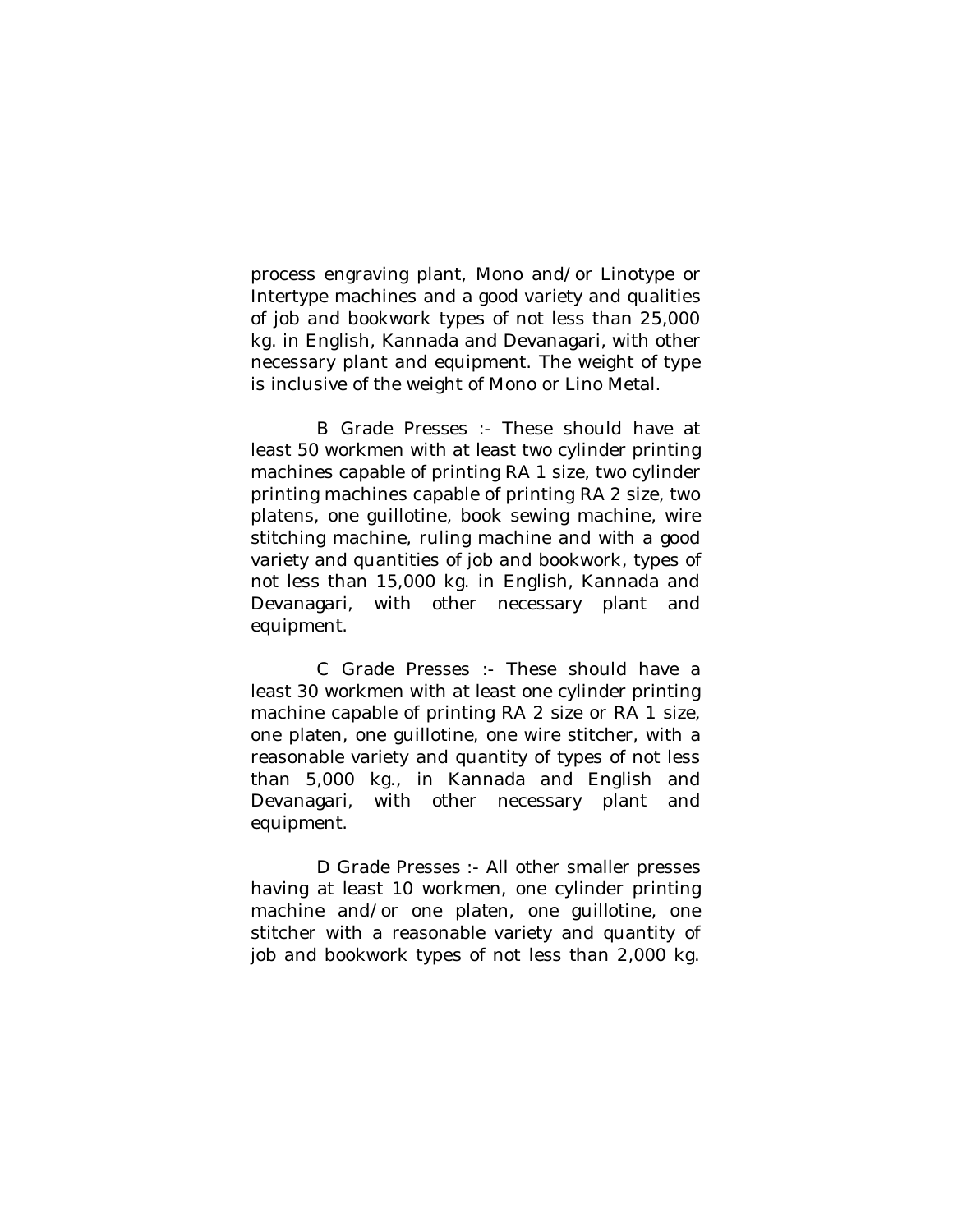in English and Kannada with other necessary plant and equipment.

Presses with less equipment and men than the D grade Presses need not be included in the list of approved presses.

(Government letter No. ED 272 MPS 73, Dated 21st September 1973)

Under the Press and Newspaper Registration Act, every Printer has to make a declaration before the District Magistrate at the time of starting the press. A certified copy of this declaration has to be submitted at the time of application by any private press for inclusion in the list of approved private presses.

### Advice to Private Printers

(3) The condition of private printing presses in Mysore has, for some time past, been engaging the attention of the Government. The increase of the number of printing presses in Mysore (from 11 in 1885-86, 52 in 1911-12, 589 in 1965-66 and more than 2,000 in 1972) shows that there is a large opening for those who wish to take up printing as a profession. With a view of affording facilities for those who are desirous of improving their knowledge of the art of printing and also of the management of presses, the following arrangements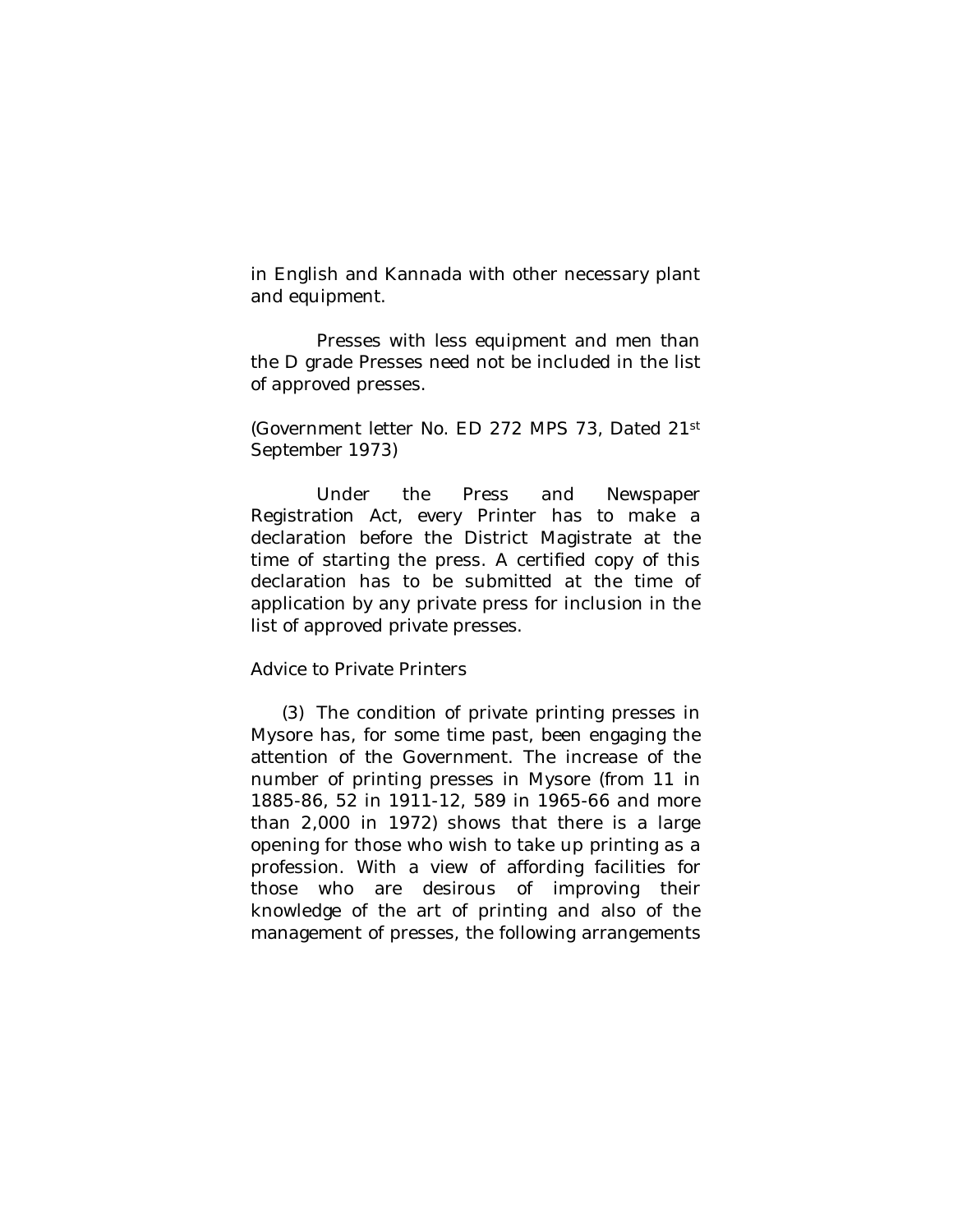are contemplated, and will be carried out if applications are received for suh help:-

The Director of Printing, Stationery and Publications or an Officer authorized by him will inspect any private press that requests for his assistance and offer such suggestions to the proprietor thereof as he deems fit in order to improve the stock of type, the methods of management, the system of account keeping and other subsidiary matters connected with its general efficiency. If necessary, he will put private presses in direct communication with the appropriate market in the matter of purchasing type and other materials required by them. Generally, he will tender advice in all matters concerning the technical management of private presses to the proprietors thereof.

## Entrusting of Government Work to Private Presses

96. (1) It is seen that some of the Departments of Government have been entrusting printing work of certain types of works to private presses after ascertaining from the Government Press that the work in question cannot be executed in the Government Press due to pressure of work. In such cases the procedure laid down in Notification No. FD 112 RCE 61 dated 20<sup>th</sup> July 1963 reproduced below may be strictly followed.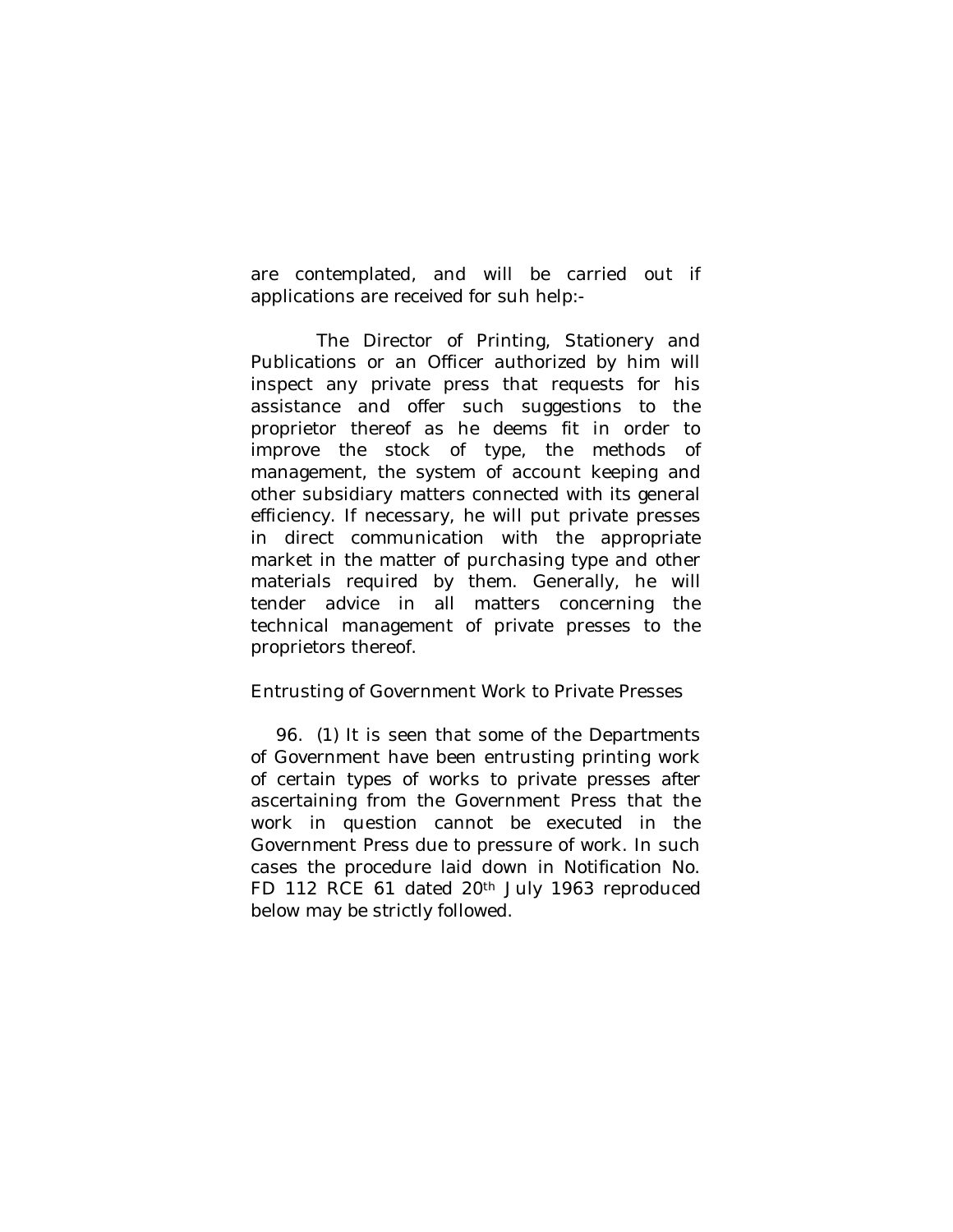"No printing work pertaining to Government Offices or institutions should be got done in private presses without general or special sanction of Government or such other authority to whom Government have delegated the power; such sanctions are subject to the following conditions:-

- (i) That it is not possible for the Government Press to undertake the particular printing work within the time required by the Government Office concerned.
- (ii) That the work is entrusted to the private press after calling for tenders and accepting rates which are certified to be reasonable and where the work has to be entrusted to a private press without calling for tenders for valid reasons, the rates claimed by the private Press should be certified to be reasonable by the Director, Government Printing, payment of higher rates than those passed by the Director require the prior approval of Government. Certificates to the above effect should be duly recorded in the relevant bills under the signature of the drawing officer."

Note:- The provisions of the Manual of Contingent Expenditure on this subject have to be followed.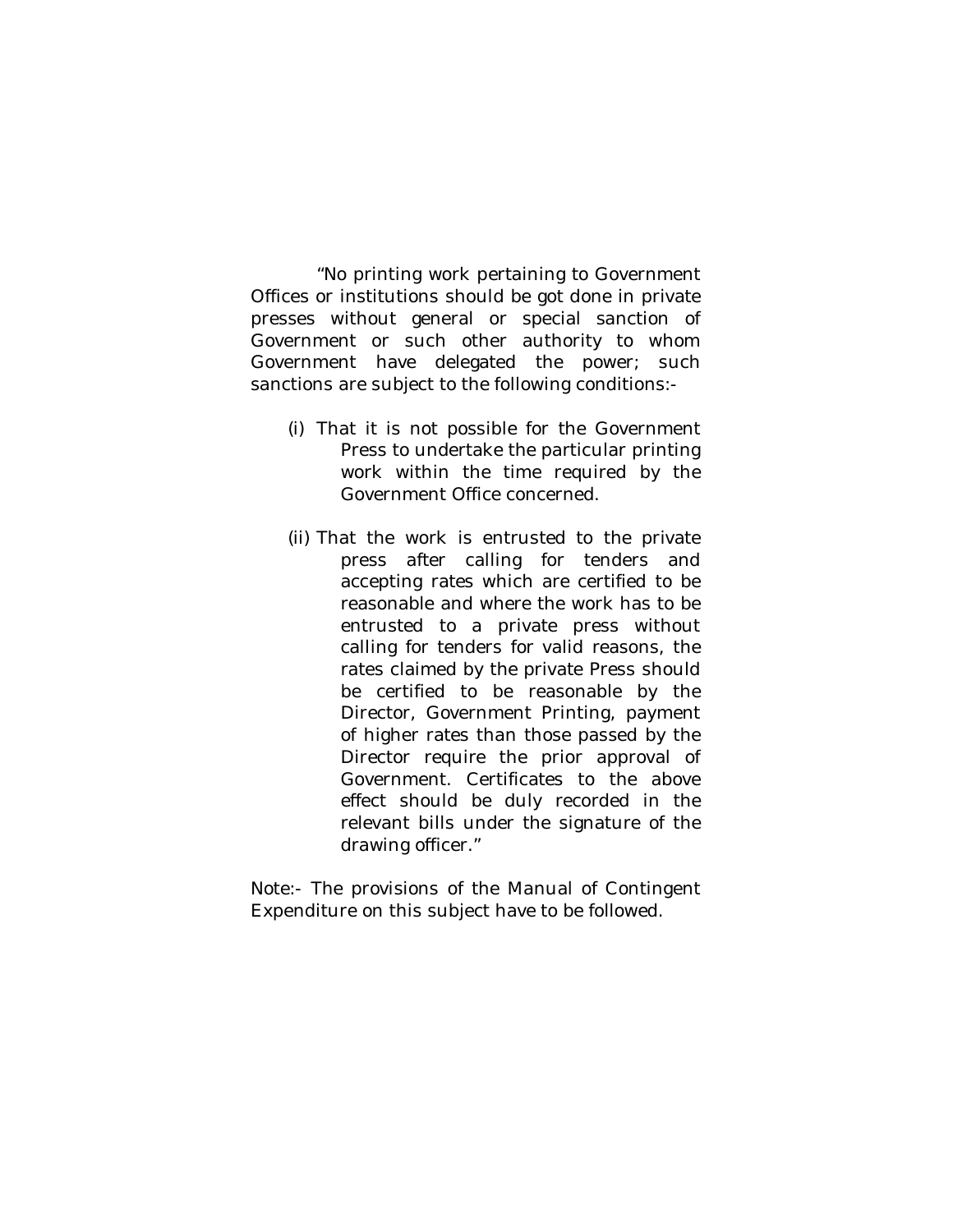(2) In the matter of entrusting Government works to private presses either by the Government Press or by other departments in consultation with the Government Press, the local value of the work to be entrusted may be determined and this value may be a guiding factor in selecting the presses under the different categories mentioned above. Generally Government Works to be entrusted to private presses, (When works are entrusted) may be based on the value of the works as mentioned below:-

- (i) Works valued at more than Rs. 20,000 may be entrusted only to 'A' Class Presses;
- (ii) Works valued from Rs. 15,000 to 20,000 may be entrusted to 'B' Class Presses or 'A' Class Presses.
- (iii) Works valued from Rs. 10,000 to 15,0000 may be entrusted to 'C' Class Presses or 'B' or 'A' Class Presses.
- (iv) Works valued at less than Rs. 10,000 may be entrusted to 'D' Class Presses or 'C', 'B' or 'A' Class Presses.

(Government letter nO. ED 272 MPS 73, Dated 21st September 1973)

SUPPLY OF GOVERNMENT PUBLICATIONS FOR AMERICAN INSTITUTIONS UNDER THE WHEAT LOAN EDUCATIONAL EXCHANGE PROGRAMME.

97. (1) In the Circular No. ED 11 TPS, 64, dated 10<sup>th</sup> December 1964 all the Heads of Departments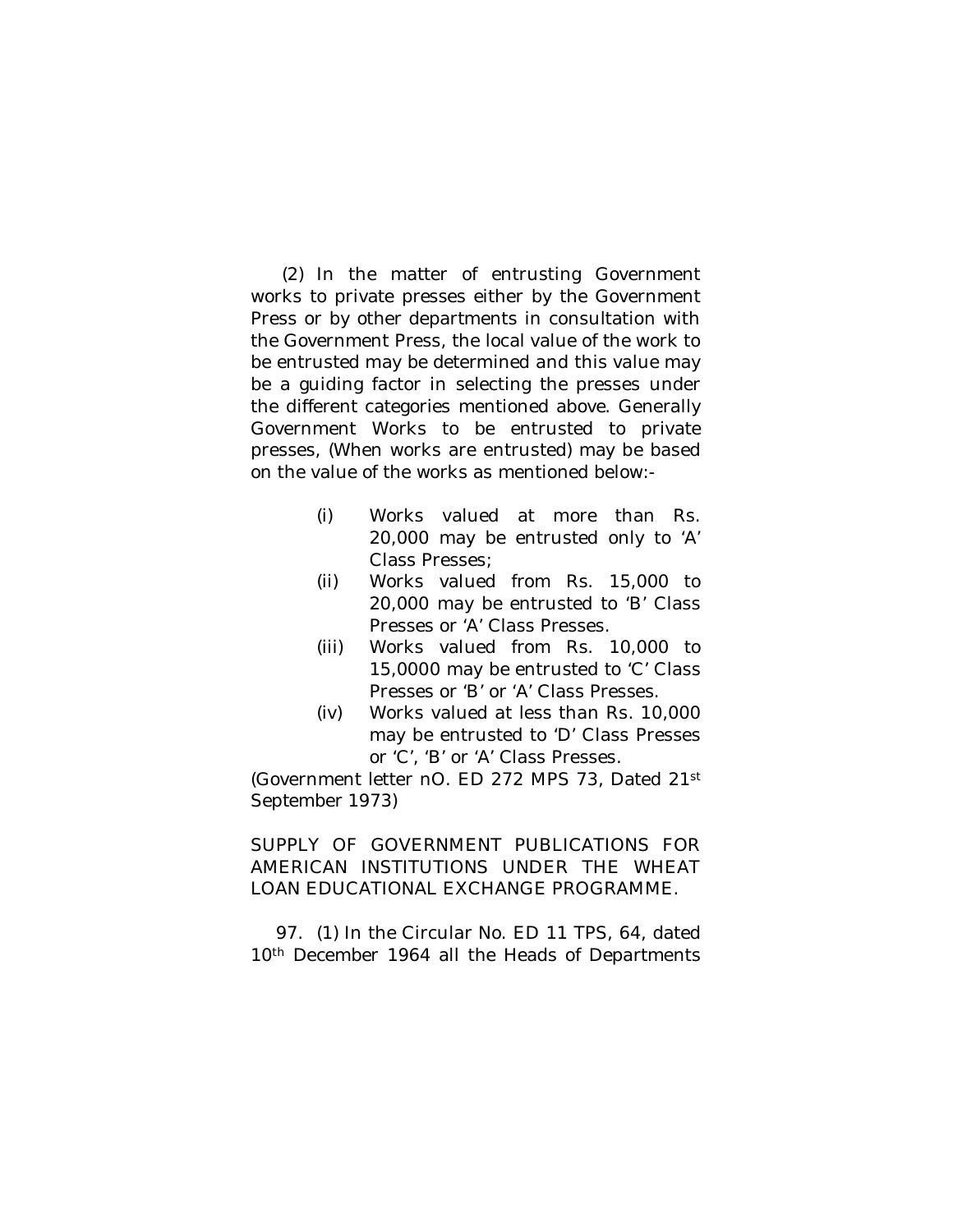have been instructed to supply 19 copies of their priced publications to Messrs. Higginbothams (Private) Ltd., Bangalore who are the agents of the American Libraries book Procurement Centre and unpriced publications directly to the American Libraries Book Procurement Centre. Shiela Theatre Buildings, Desha Bandhu Gupta Road, New Delhi-1.

(2) Instructions have also been issued to all the Heads of Departments in the Circular No. ED 11 TPS 64, dated 11th October 1964 to send lists of their priced and unpriced publications which are required to be supplied as per the instructions referred to in the previous para, directly to the American Libraries Book Procurement Centre, New Delhi, to enable them to check up the Publications supplied by their agents here and also the offices and departments of this Government.

(3) It is reiterated that all Heads of Departments should supply their publications regularly, as per the instructions issued in the Circular No. ED 11 TPS 64, dated the 10<sup>th</sup> December 1964, to the American Libraries Book Procurement Centre directly or through their agents here, as the case may be and also to issue necessary instructions accordingly to their subordinate offices.

(4) The Director of Printing, Stationery and Publications, should continue to supply the copies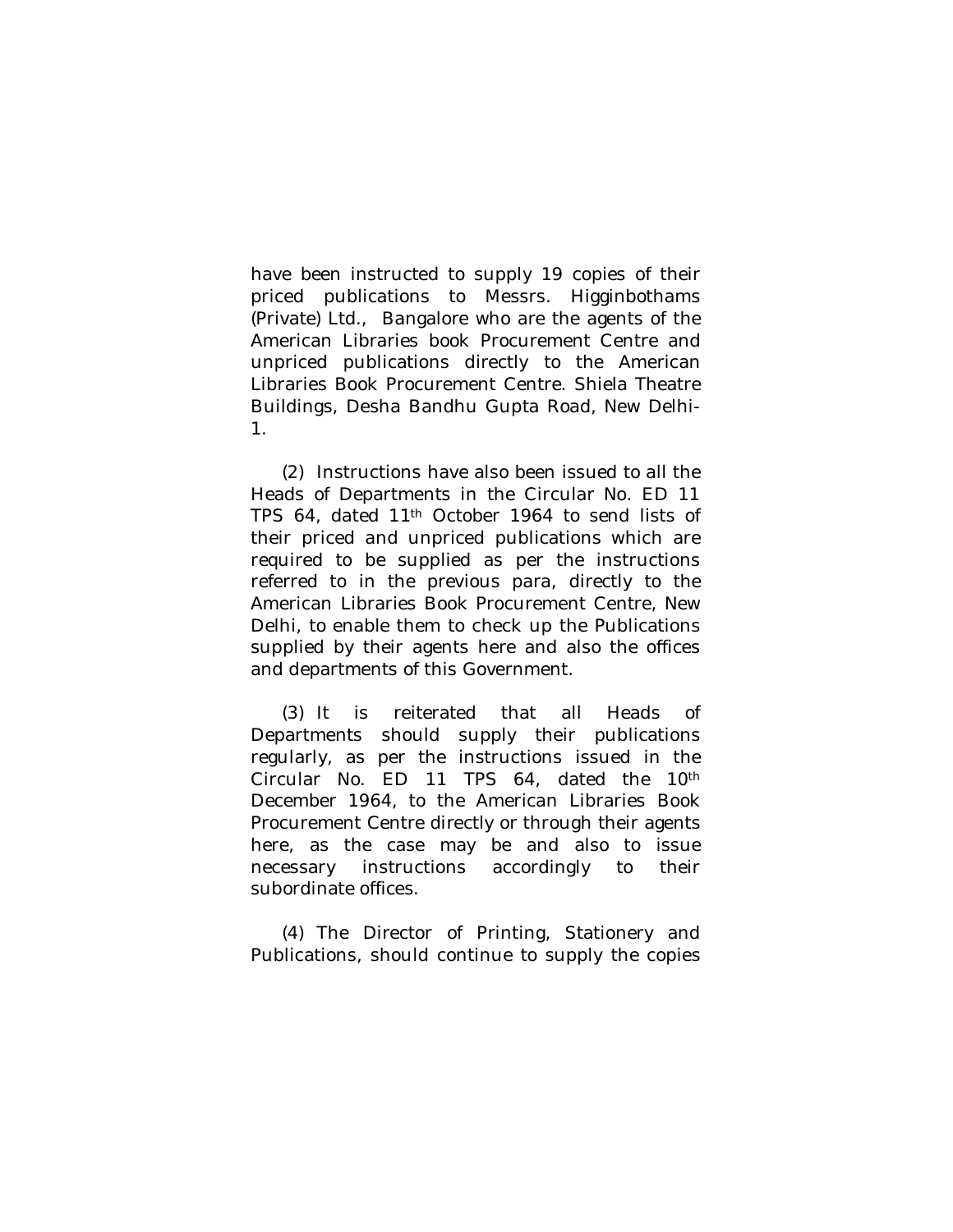of the publications of the Government printed at the Government Press to the American Libraries Book Procurement Centre or their agents as the case may be and to recover the cost from their agents in case of priced publications, as is being done now.

(5) According to the Standing Orders, the Departments are required to consult the Director of Printing, Stationery and Publications before getting their publications printed at the Private Presses. At that time, the Director of Printing, Stationery and Publications should intimate those departments concerned that 19 copies of each of those publications should be supplied to Messrs. Higginbotham's (Private) Limited, Mahatma Gandhi Road, Bangalore-1, on payment basis, if they are prived publications and to the American Libraries Procurement Centre, New Delhi-1 directly if they are unpriced publications, if those publications do not come under the categories of Publications indicated below:-

- (i) Individual Laws or Acts without added Commentary;
- (ii) Translations, if the original text is in one of the Indian Languages and an English Translation exists, both should be supplied. But translations, from the original to another Indian Language are not required.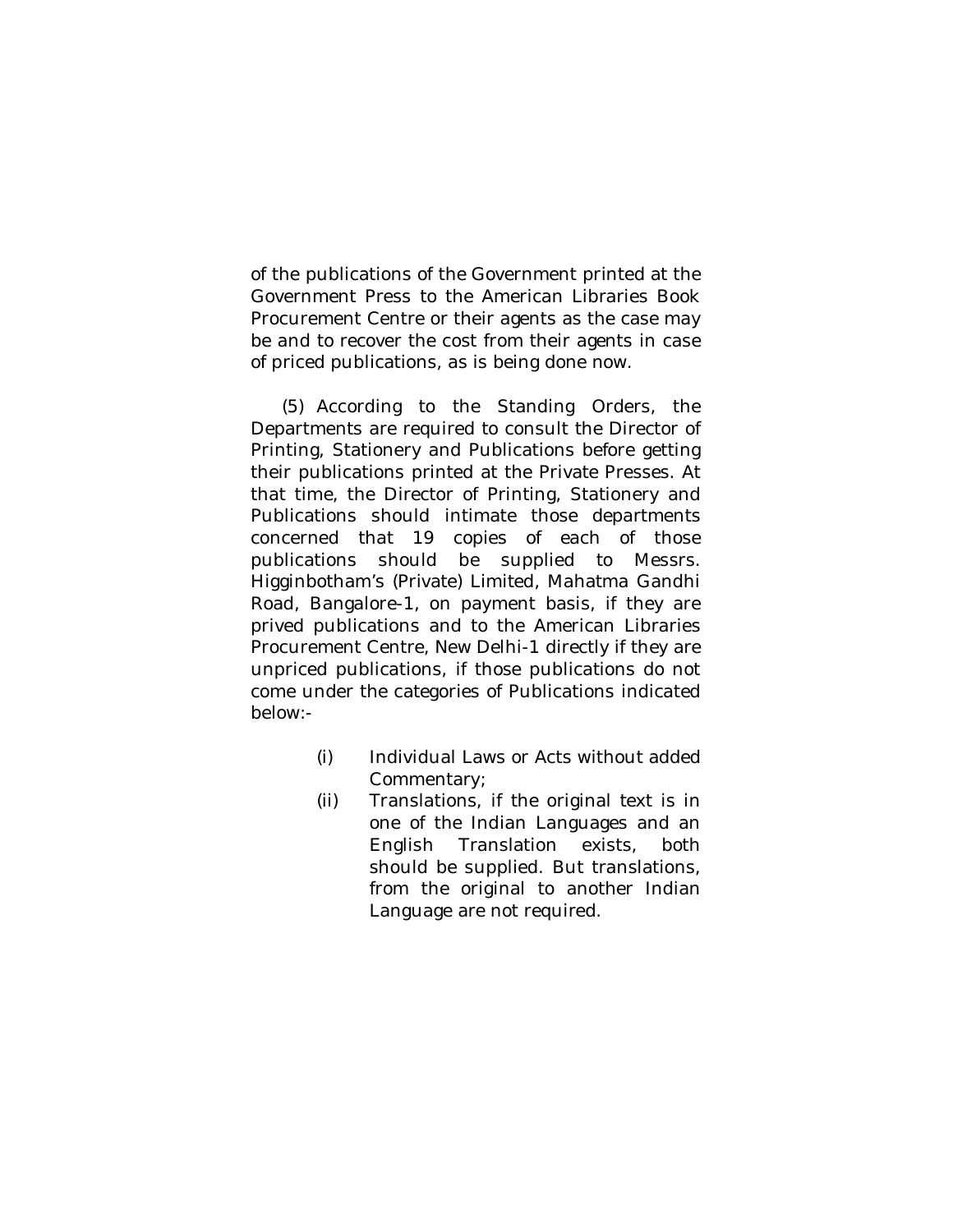- (iii) Text Books below the college level and any text book originally published abroad.
- (iv) Reprints and extracts from current periodicals.
- (v) Miscellaneous pamphlets, leaflets, brochures, etc., of no research value.
- (vi) Material issued for neo literates.
- (vii) Question papers set for examinations;
- (viii) Also any publications printed prior to 1st January 1961 should not be sent unless they are specially ordered or brought to the notice of the American Library Book Procurement Centre for approval.

(6) The Heads of Departments are requested to adhere strictly to the instructions already issued in this behalf and ensure that copies of their publications are supplied to Messrs. Higginbotham's (Private) Ltd., Mahatma Gandhi Road, Bangalore-1 or to the American Libraries Book Procurement Centre, Shiela Theatre Buildings, Deshabandhu Gupta Road, New Delhi-1, directly as the case may be.

(Government Circular No. ED 331 TPS 66, dated 22nd February 1967)

(7) The dispatch of publications published in the Government Presses to be sent to American Libraries Book Procurement Centre either direct or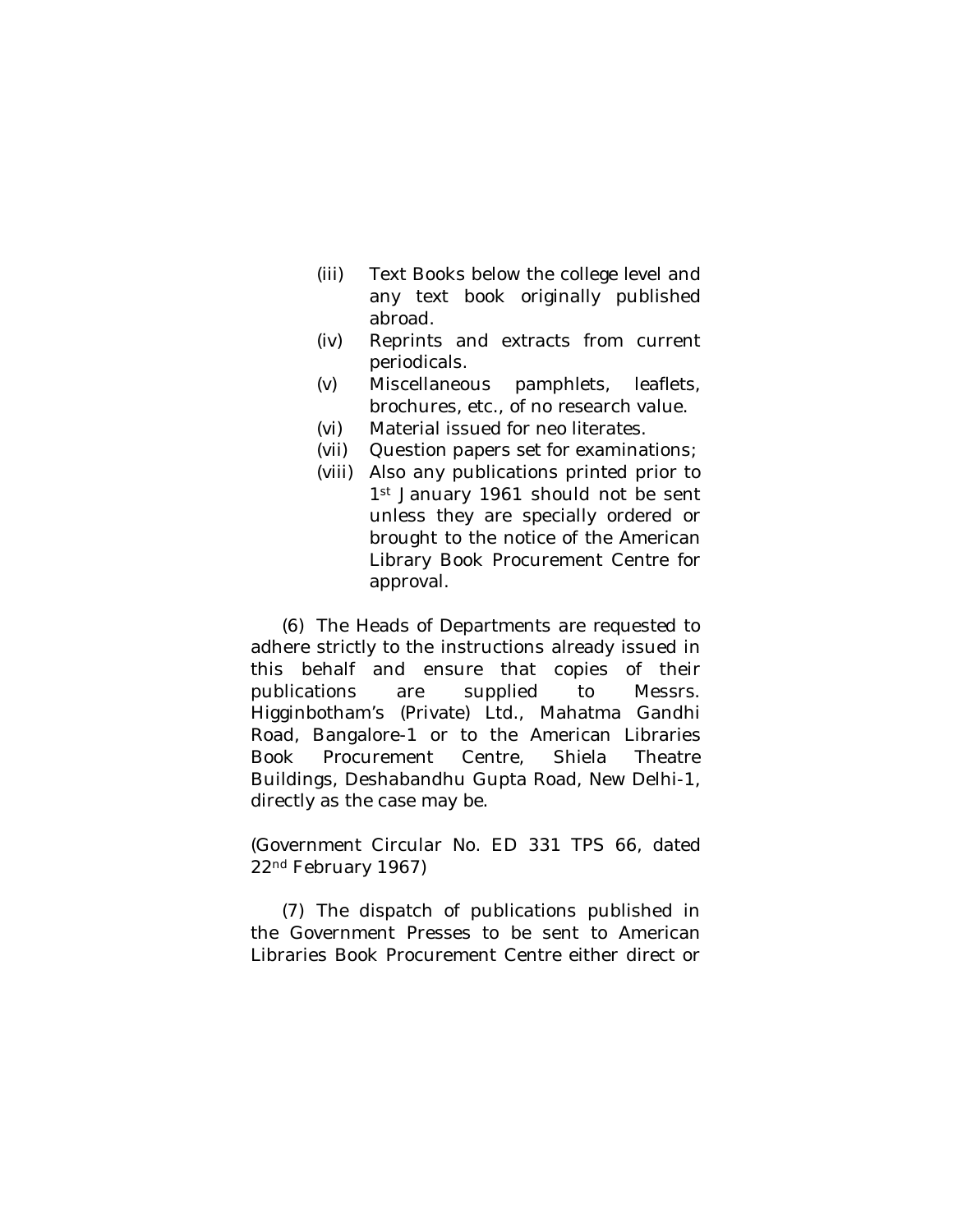through their agents, Messrs. Higginbotham's (Private) Ltd., Bangalore should be through the Government Central Book Depot. Bangalore. The required number of copies, twenty, of all publications which are not purely official in character or which are not confidential should be sent to the Procurement Centre. In order to ensure that this work is attended to promptly, the Dispatching Branches of the Government Press, Bangalore, Government Branch Presses, Dharwar, Gulbarga and Mercara, should maintain a Register and enter all dispatches of publications to the Procurement Centre, New Delhi, through the Government Book Depot, in this Register. The officers in charge of the several Dispatching Branches will pay particular attention to this work.

(O.O. No. 14/69-70, dated 11th September 1969).

(8) All the Heads of Departments have to supply their publications regularly as per instructions issued in the Circular No. Ed 337 TPS 67, dated 19th December 1967 to the American Libraries Book Procurement Centre directly or through their agents as the case may be, the copies of unpriced publications being supplied also charged at the rate of Rupee One (Re.1) for 25 pages of printed matter uniformly unless special material like superior paper and other quality binding is effected when individual costs may be worked out and supplied at that rate.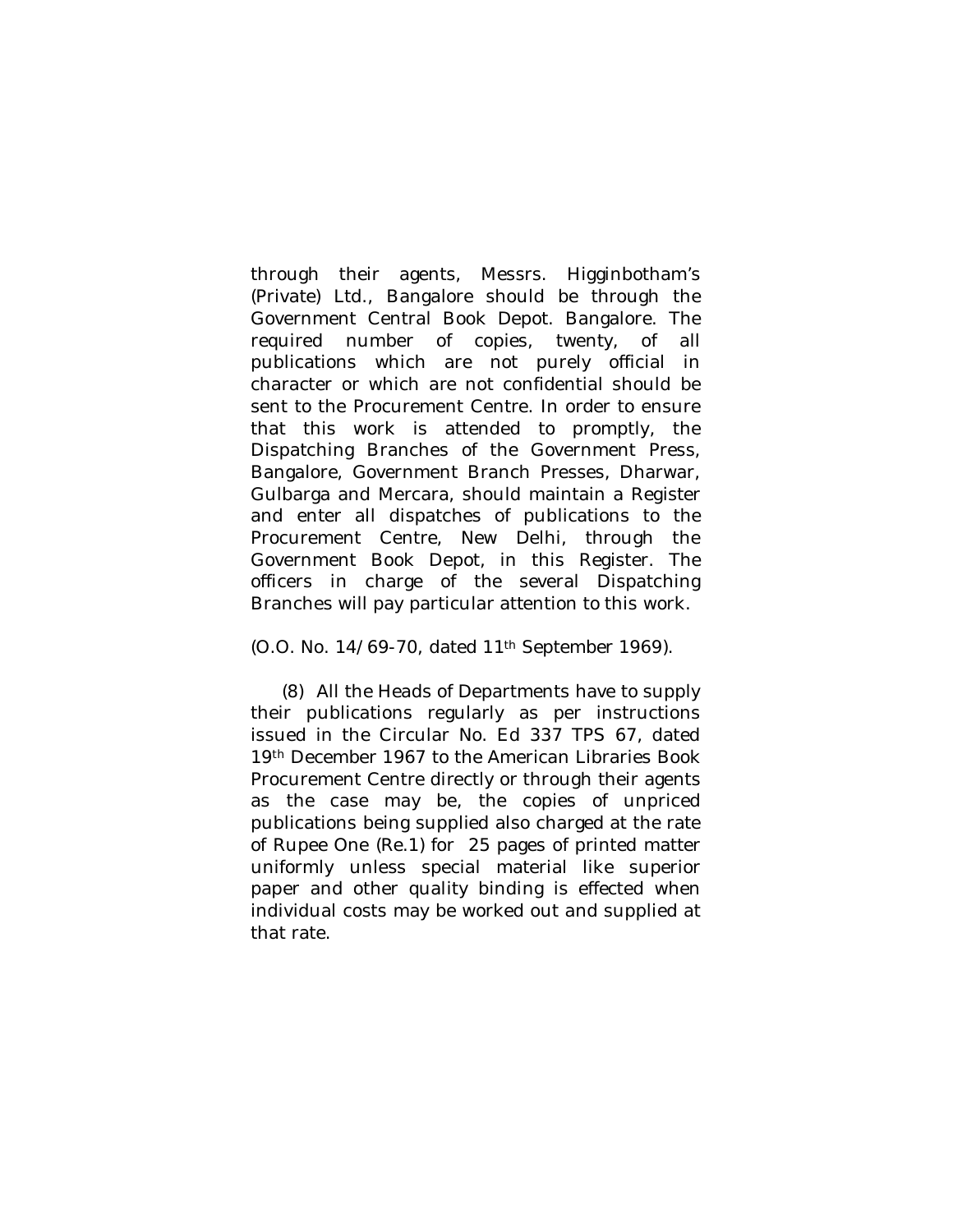(Circular No. Ed 44 TPS 69, dated 8th January 1970).

### **ANNEXURE I**

Preparation of the Manuscript :- `Good Copy' is the printer's description of a manuscript which is easy to handle and to read and come to him complete in all details. An untidy or incomplete manuscript not only gives trouble to everyone who must deal with it, but also increase production costs, leads to errors and proof corrections, and makes sound typographical presentation difficult to achieve and causes delay in the execution of priority work – Cambridge University Press-

Copy should, therefore, fulfill the following requirements:-

- (a)It is absolutely essential that the manuscript is very carefully and correctly prepared in all respects.
	- (1) It is desired that bold or italic type should be used, the appropriate words should be underlined with a wavy or a straight line respectively.
	- (2) The headings and other particulars should when necessary be entered in black ink at the top of each document to be printed.
	- (3) Capitalisation, punctuation, etc., should be marked before the copy is sent to the Press.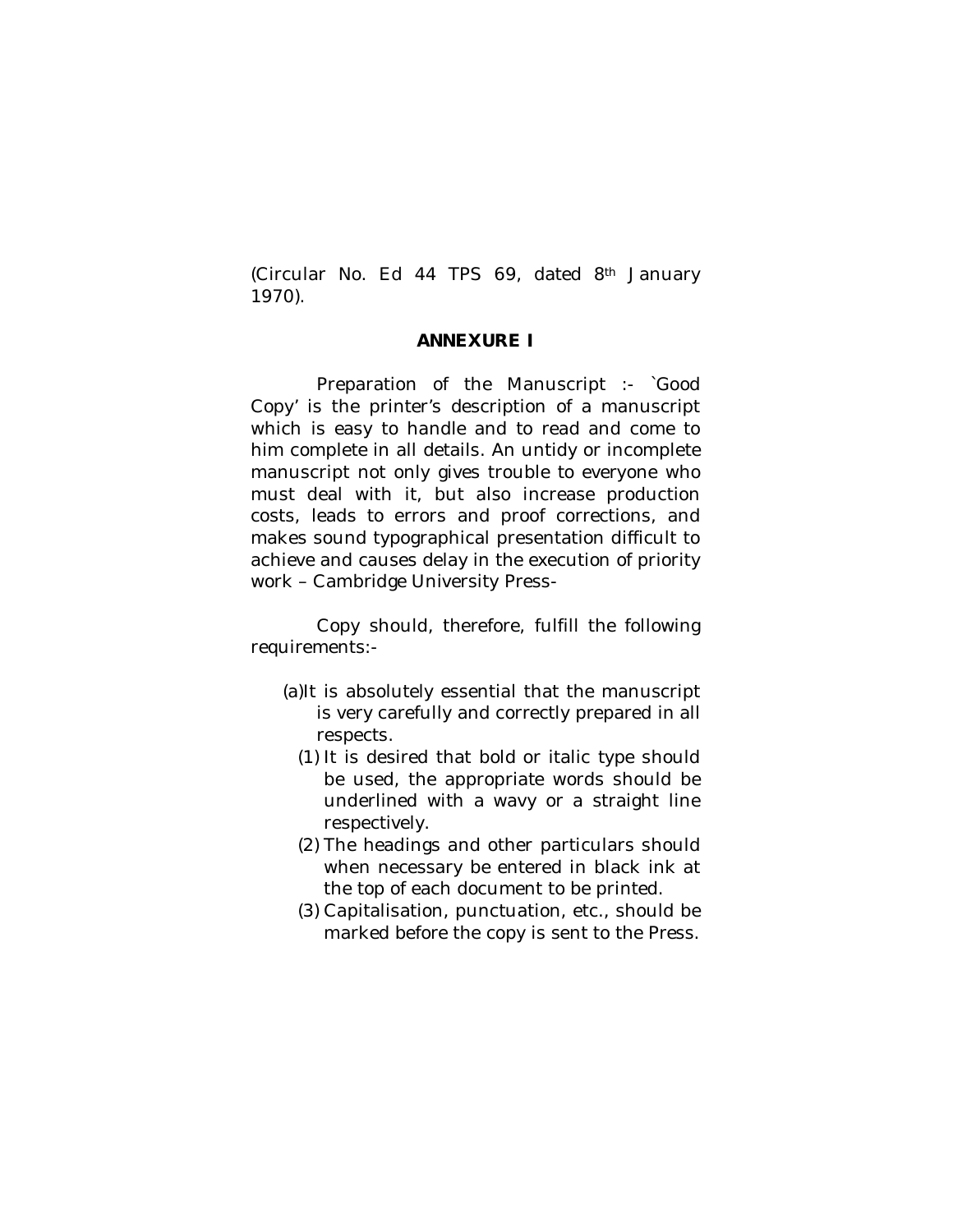- (4) The footnotes should be typed at the end of each folio.
- (5) Long Heading to columns in tables should be avoided, if necessary, by using letters or numbers with a key printed below.
- (6) All abbreviations will be printed in full unless otherwise indicated.
- (7) Matter to be omitted should be encircled faintly with red pencil/ink.

(b) Marginal notes or cut-in-notes for subject headings, etc., entail much trouble with extra expense and should be avoided as far as possible. Headings to paragraphs can be more conveniently printed in a run on style at the beginning of the paragraph, in a distinctive type i.e., small caps, intalics, etc.

(c) The copy should be types on one side of the paper, preferably double-spaced and with a good left-hand margin; the top copy should be sent to the Press. Any handwriting e.g., for mathematics or words not in roman characters should be perfectly legible.

(d) The leaves should be numbered throughout. Late additions should be typed on separate leaves and numbered, e.g., 104A. Pins and staples are an embarrassment to the Press and should not be used.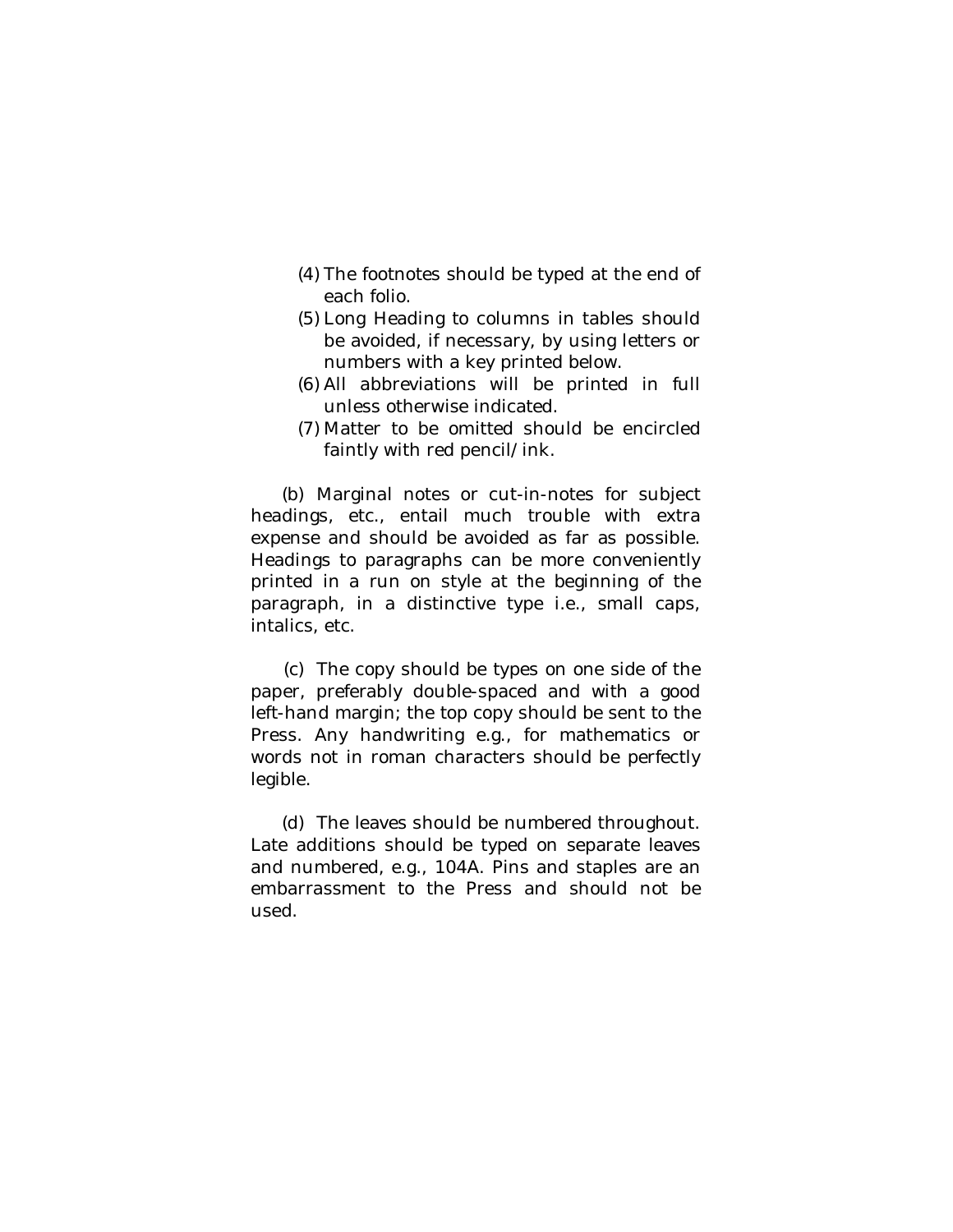(e) The copy should contain complete material for the preliminary matter (title, dedication, contents, and so on), notes, bibliography, appendices, and indeed everything except the index which cannot of course be completed until page proofs are available. If for good reason any other item must be later, the fact should be noted and some indication given of the amount of space to be allowed.

(f) Illustation should be separate from the manuscript and each one numbered, for identification, if not printing. The legends to captions with corresponding numbers should be typed all together on a separate sheet. The numbers should also be written in the margin of the manuscript to show where each illustration is to appear. With photographs it is important to avoid heavy writing on the back and paper fasteners should not be used. Glossy prints are best.

(g) Drawing, sketches, etc., to be inserted in the work should be sent to the officer-in-charge of the Press to which the letter-press portion is sent. He will pass them on for printed copies or blocks to the Photo-Zinco Section with the necessary instructions as to size to suit the size of the publications in which they appear, and other technical details, particularly the screen to be used in the manufacture of half tones, so as to bring all the required details in the final print from the same.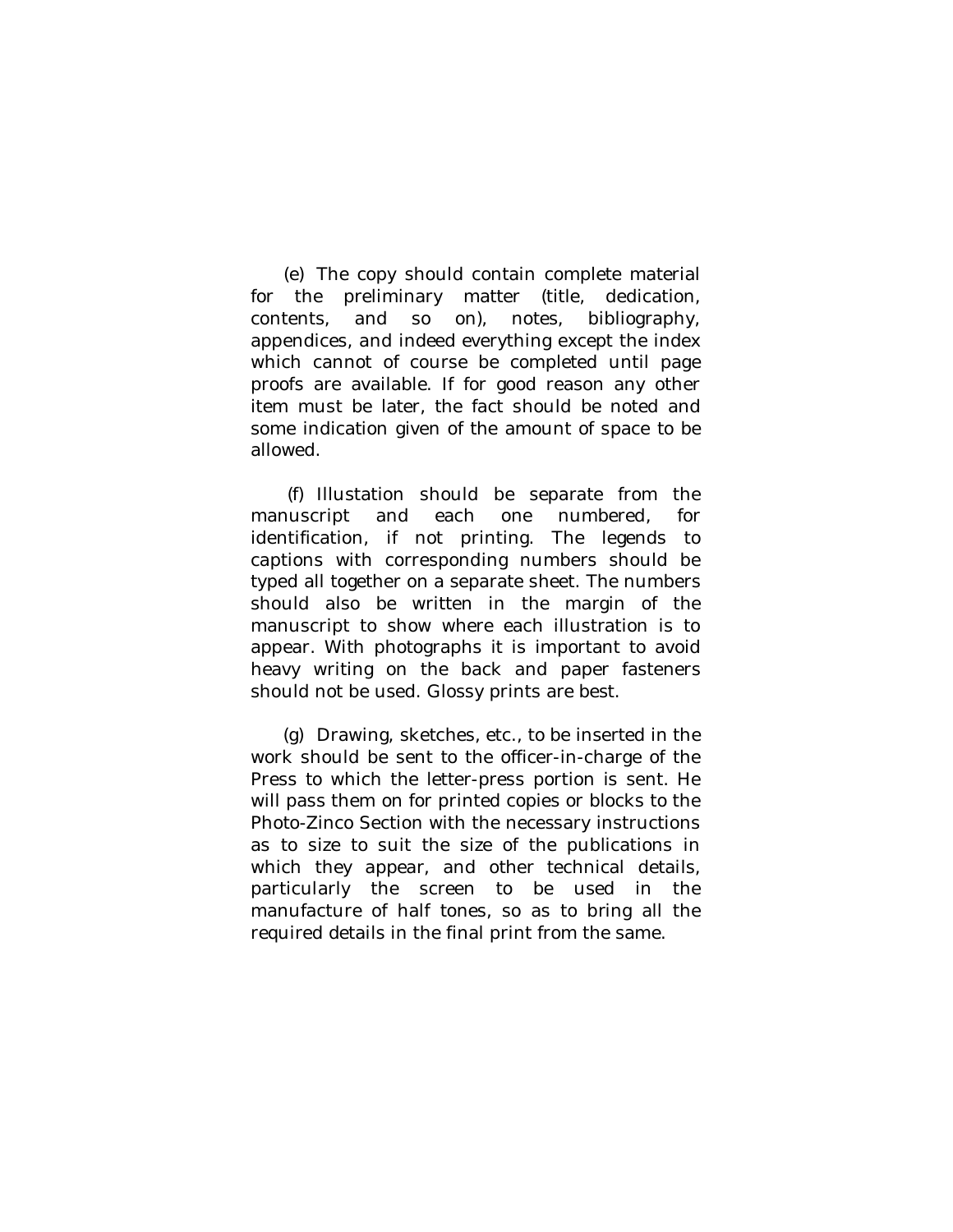Rules for the preparation of Manuscripts and Transmission of work and Proofs to the Government Presses.

(1) Manuscript which is not in complete and final form will not be set up in type. All matter must be thoroughly edited before being sent for printing in order to obviate material alternations and additions in the proofs.

(2) The manuscript or 'copy', before it is sent for printing, must be neatly and legibly written or typed on only one side of the paper. The size of the page in which it should be composed and the number of copies required should be clearly specified after carefully estimating the minimum requirements and the distribution list for the printed copies also sent.

(3) The Press will arrange 'Copy' in the most economical form in the absence of other clear instructions and will look to the style of setting it, but the Departments may, at the time the 'Copy' is first sent to the Press, give any instructions regarding the style of printing, which the press will Endeavour to comply with.

(4) Instructions subsequently given on proof copies, which should have been given initially, cannot be complied with.